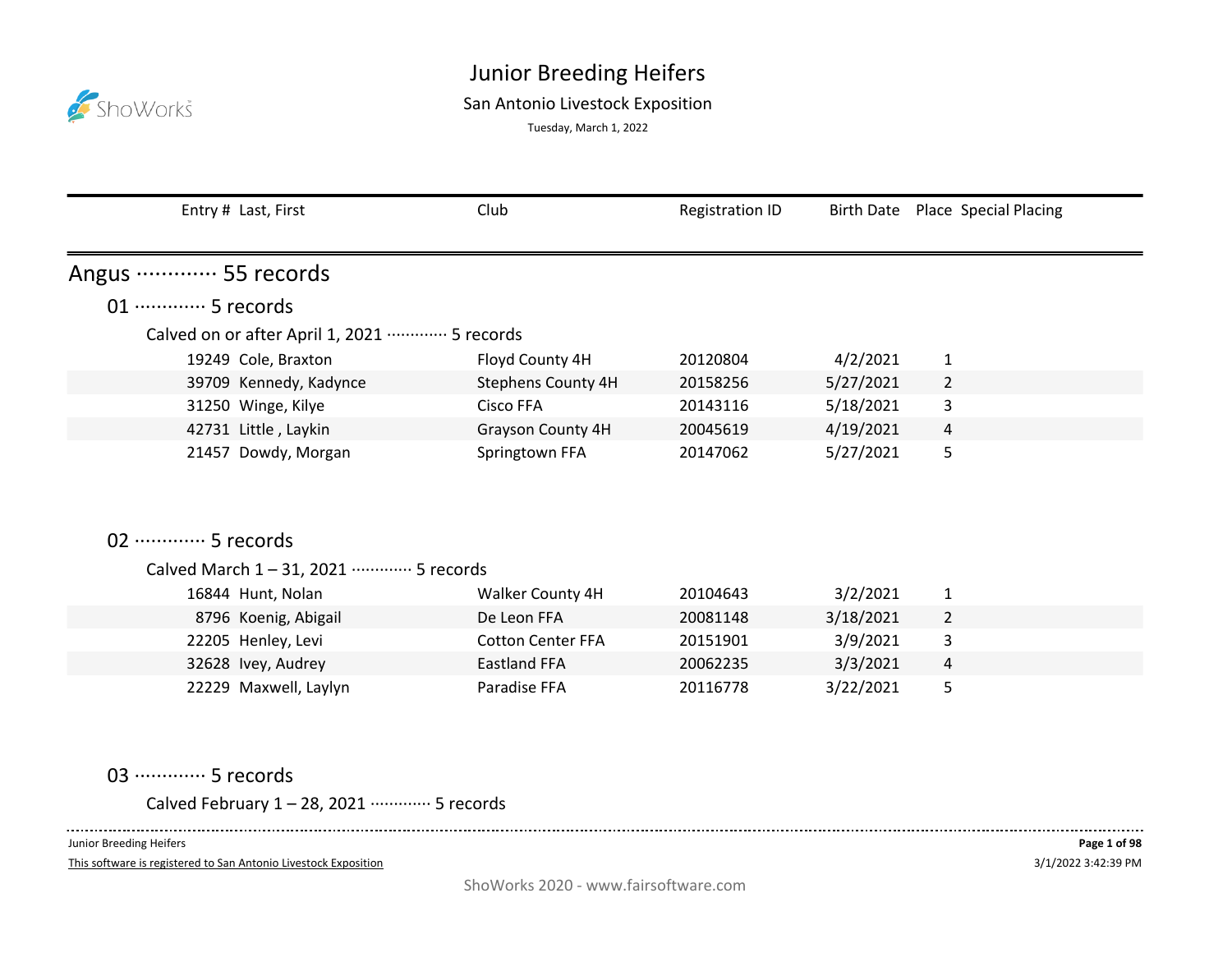| Entry # Last, First                                                 | Club                    | <b>Registration ID</b> |           | Birth Date Place Special Placing |
|---------------------------------------------------------------------|-------------------------|------------------------|-----------|----------------------------------|
| Angus ………… 55 records                                               |                         |                        |           |                                  |
| 03 ·············· 5 records                                         |                         |                        |           |                                  |
| Calved February 1-28, 2021 ………… 5 records                           |                         |                        |           |                                  |
| 14488 Hamilton, Allie                                               | Jack County 4H          | 20081140               | 2/17/2021 | $\mathbf{1}$                     |
| 16495 Byler, Kylee                                                  | <b>Bangs FFA</b>        | 20093545               | 2/26/2021 | $\overline{2}$                   |
| 21886 Miller, Kaylee                                                | Navarro FFA             | 20146029               | 2/4/2021  | 3                                |
| 5179 Gardner, Andi Beth                                             | <b>Garrison FFA</b>     | 20081136               | 2/11/2021 | 4                                |
| 18545 Wendt, Kyler                                                  | <b>Brazos County 4H</b> | 20111433               | 2/11/2021 | 5                                |
|                                                                     |                         |                        |           |                                  |
| 04 ………… 5 records                                                   |                         |                        |           |                                  |
| Calved January 1-31, 2021 ………… 5 records                            |                         |                        |           |                                  |
| 27095 Alexander, Payton                                             | Somervell County 4H     | 20002348               | 1/21/2021 | $\mathbf{1}$                     |
| 23710 Sewell, Maddox                                                | Muenster FFA            | 20088788               | 1/3/2021  | $\overline{2}$                   |
| 3481 Pohlman, Colter                                                | Deaf Smith County 4H    | 20062232               | 1/14/2021 | 3                                |
| 42137 Jobe, Jaelyn                                                  | <b>Bridgeport FFA</b>   | 20007509               | 1/31/2021 | 4                                |
| 38771 Harlan, Jackson                                               | <b>Bells FFA</b>        | 20098042               | 1/6/2021  | 5                                |
| 05 ············· 1 record<br>Champion Heifer Calf  1 record         |                         |                        |           |                                  |
| 60638 Cole, Braxton                                                 | Floyd County 4H         | 20120804               | 4/2/2021  | 1 Champion Heifer Calf           |
| 06 ············· 1 record<br>Reserve Champion Heifer Calf  1 record |                         |                        |           |                                  |

This software is registered to San Antonio Livestock Exposition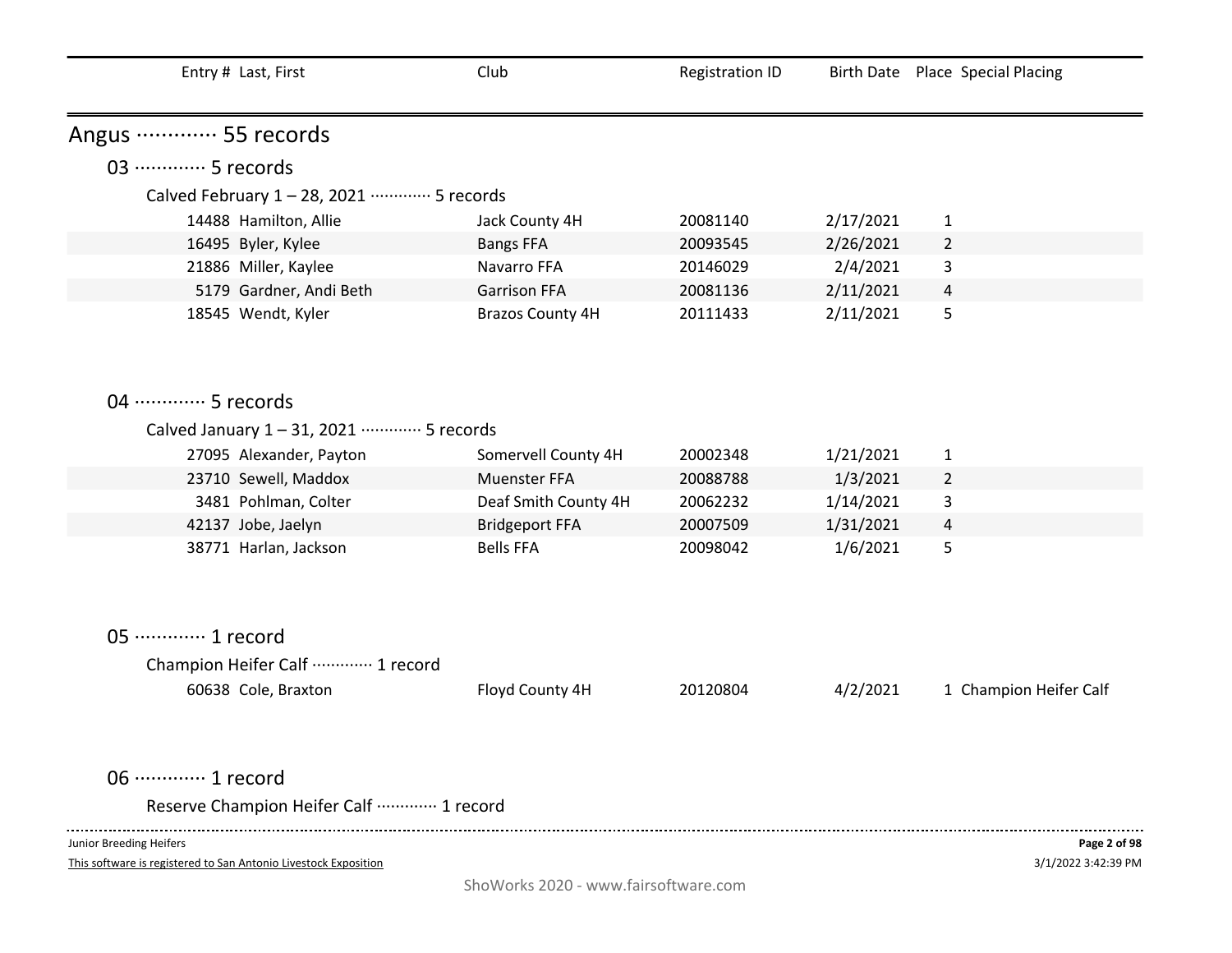| Club              | <b>Registration ID</b>                                                                                                                                                                                                                     |                                                                                                | Birth Date Place Special Placing                               |
|-------------------|--------------------------------------------------------------------------------------------------------------------------------------------------------------------------------------------------------------------------------------------|------------------------------------------------------------------------------------------------|----------------------------------------------------------------|
|                   |                                                                                                                                                                                                                                            |                                                                                                |                                                                |
|                   |                                                                                                                                                                                                                                            |                                                                                                |                                                                |
|                   |                                                                                                                                                                                                                                            |                                                                                                |                                                                |
| Walker County 4H  | 20104643                                                                                                                                                                                                                                   | 3/2/2021                                                                                       | 1 Reserve Champion Heifer                                      |
|                   |                                                                                                                                                                                                                                            |                                                                                                |                                                                |
|                   |                                                                                                                                                                                                                                            |                                                                                                |                                                                |
|                   |                                                                                                                                                                                                                                            |                                                                                                |                                                                |
| <b>Dublin FFA</b> | 19951329                                                                                                                                                                                                                                   | 12/19/2020                                                                                     | $\mathbf{1}$                                                   |
| Lumberton FFA     | 20072576                                                                                                                                                                                                                                   | 12/20/2020                                                                                     | $\overline{2}$                                                 |
| <b>Troy FFA</b>   | 20033269                                                                                                                                                                                                                                   | 12/5/2020                                                                                      | 3                                                              |
|                   |                                                                                                                                                                                                                                            | 11/7/2020                                                                                      | 4                                                              |
| Waller County 4H  | 20039908                                                                                                                                                                                                                                   | 11/2/2020                                                                                      | 5                                                              |
|                   |                                                                                                                                                                                                                                            |                                                                                                |                                                                |
|                   |                                                                                                                                                                                                                                            |                                                                                                |                                                                |
|                   |                                                                                                                                                                                                                                            |                                                                                                |                                                                |
|                   |                                                                                                                                                                                                                                            |                                                                                                |                                                                |
|                   |                                                                                                                                                                                                                                            |                                                                                                |                                                                |
|                   |                                                                                                                                                                                                                                            |                                                                                                | $\mathbf{1}$                                                   |
|                   |                                                                                                                                                                                                                                            |                                                                                                | $\overline{2}$                                                 |
|                   |                                                                                                                                                                                                                                            |                                                                                                | 3                                                              |
|                   |                                                                                                                                                                                                                                            |                                                                                                | $\overline{4}$                                                 |
|                   |                                                                                                                                                                                                                                            |                                                                                                | 5                                                              |
|                   |                                                                                                                                                                                                                                            |                                                                                                |                                                                |
|                   | Reserve Champion Heifer Calf  1 record<br>Calved November 1 - December 31, 2020 ………… 5 records<br>Calved September 1 - October 31, 2020 ………… 5 records<br>Stephenville FFA<br>Harper FFA<br>Brazoria County 4H<br>Perrin FFA<br>Judson FFA | Samuel Clemens Cibolo Cre 20027737<br>20125358<br>20022289<br>19955314<br>19922430<br>20059273 | 10/25/2020<br>9/7/2020<br>10/10/2020<br>9/13/2020<br>9/13/2020 |

09 ·············· 2 records

Calved July 1 – August 31, 2020 ············· 2 records

Junior Breeding Heifers

 $\sim$   $\sim$   $\sim$   $\sim$ 

This software is registered to San Antonio Livestock Exposition

-----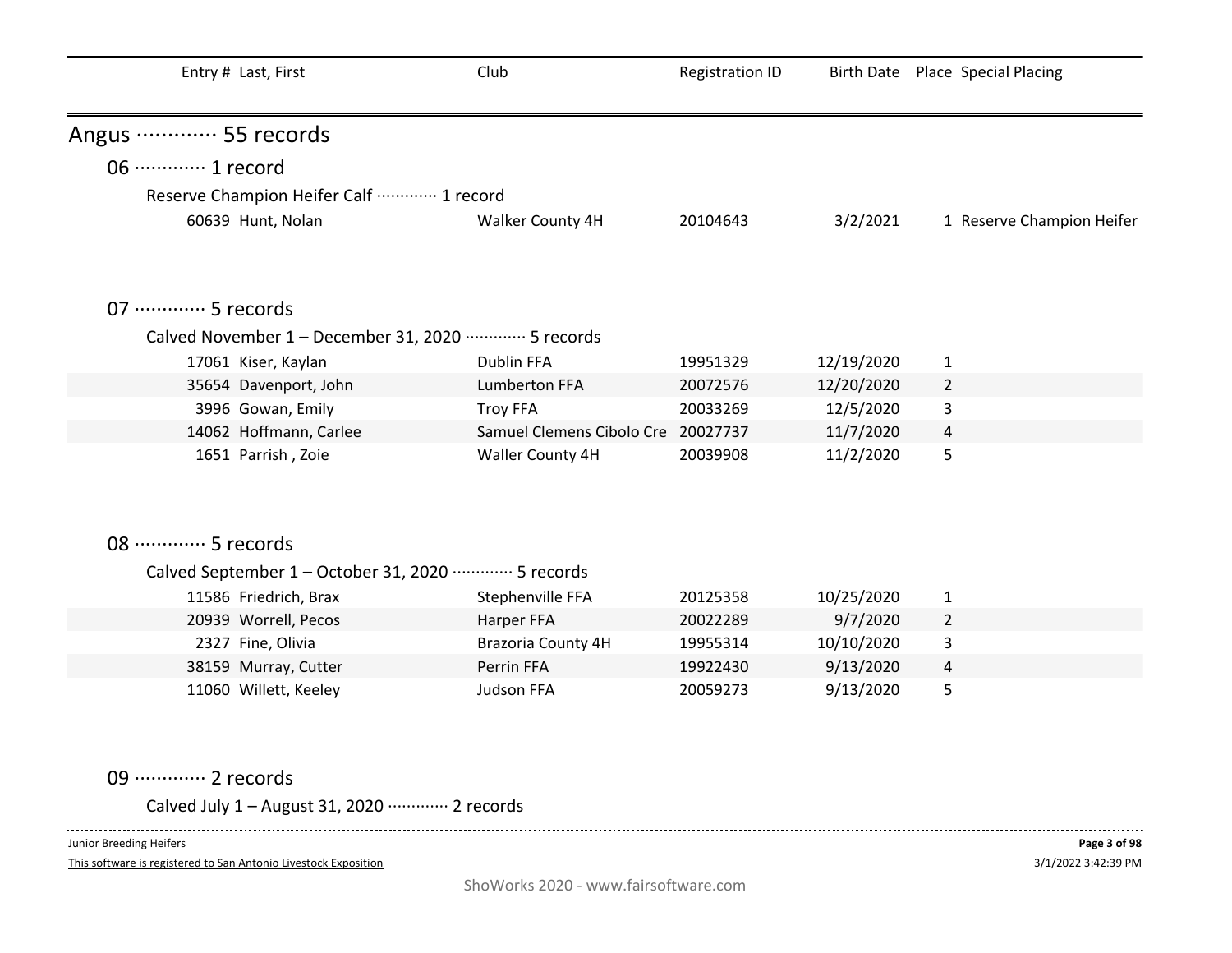| Entry # Last, First                                                                        | Club                | <b>Registration ID</b> |            | Birth Date Place Special Placing    |
|--------------------------------------------------------------------------------------------|---------------------|------------------------|------------|-------------------------------------|
| Angus ………… 55 records                                                                      |                     |                        |            |                                     |
| 09 ············· 2 records                                                                 |                     |                        |            |                                     |
| Calved July 1 - August 31, 2020 ………… 2 records                                             |                     |                        |            |                                     |
| 6943 Zapalac, Harly                                                                        | Schulenburg FFA     | 20109257               | 8/29/2020  | $\mathbf{1}$                        |
| 10039 Cooper, Audriel                                                                      | Alvin FFA           | 20073335               | 8/3/2020   | $\overline{2}$                      |
|                                                                                            |                     |                        |            |                                     |
| 10 ············· 5 records                                                                 |                     |                        |            |                                     |
| Calved May 1 - June 30, 2020 ………… 5 records                                                |                     |                        |            |                                     |
| 11588 Pack, Karsyn                                                                         | Stephenville FFA    | AAA 1975665            | 5/4/2020   | $\mathbf{1}$                        |
| 2731 Kelley, Brigham                                                                       | Fayette County 4H   | 20100628               | 5/10/2020  | $\overline{2}$                      |
| 6854 Dalbey, Kolt                                                                          | Yoe FFA             | 19818731               | 5/3/2020   | 3                                   |
| 6049 Grimes, Savanah                                                                       | Henderson County 4H | 19838227               | 5/2/2020   | $\overline{a}$                      |
| 5774 Moon, Miranda                                                                         | Ferris FFA          | 19816564               | 6/3/2020   | 5                                   |
| 11 ………… 1 record                                                                           |                     |                        |            |                                     |
| Champion Junior Heifer ………… 1 record                                                       |                     |                        |            |                                     |
| 60641 Friedrich, Brax                                                                      | Stephenville FFA    | 20125358               | 10/25/2020 | 1 Champion Junior Heifer            |
| 12 ………… 1 record                                                                           |                     |                        |            |                                     |
| Reserve Champion Junior Heifer ………… 1 record                                               |                     |                        |            |                                     |
| 60642 Kiser, Kaylan                                                                        | Dublin FFA          | 19951329               | 12/19/2020 | 1 Reserve Champion Junior           |
|                                                                                            |                     |                        |            |                                     |
| Junior Breeding Heifers<br>This software is registered to San Antonio Livestock Exposition |                     |                        |            | Page 4 of 98<br>3/1/2022 3:42:39 PM |

ShoWorks 2020 - www.fairsoftware.com

3/1/2022 3:42:39 PM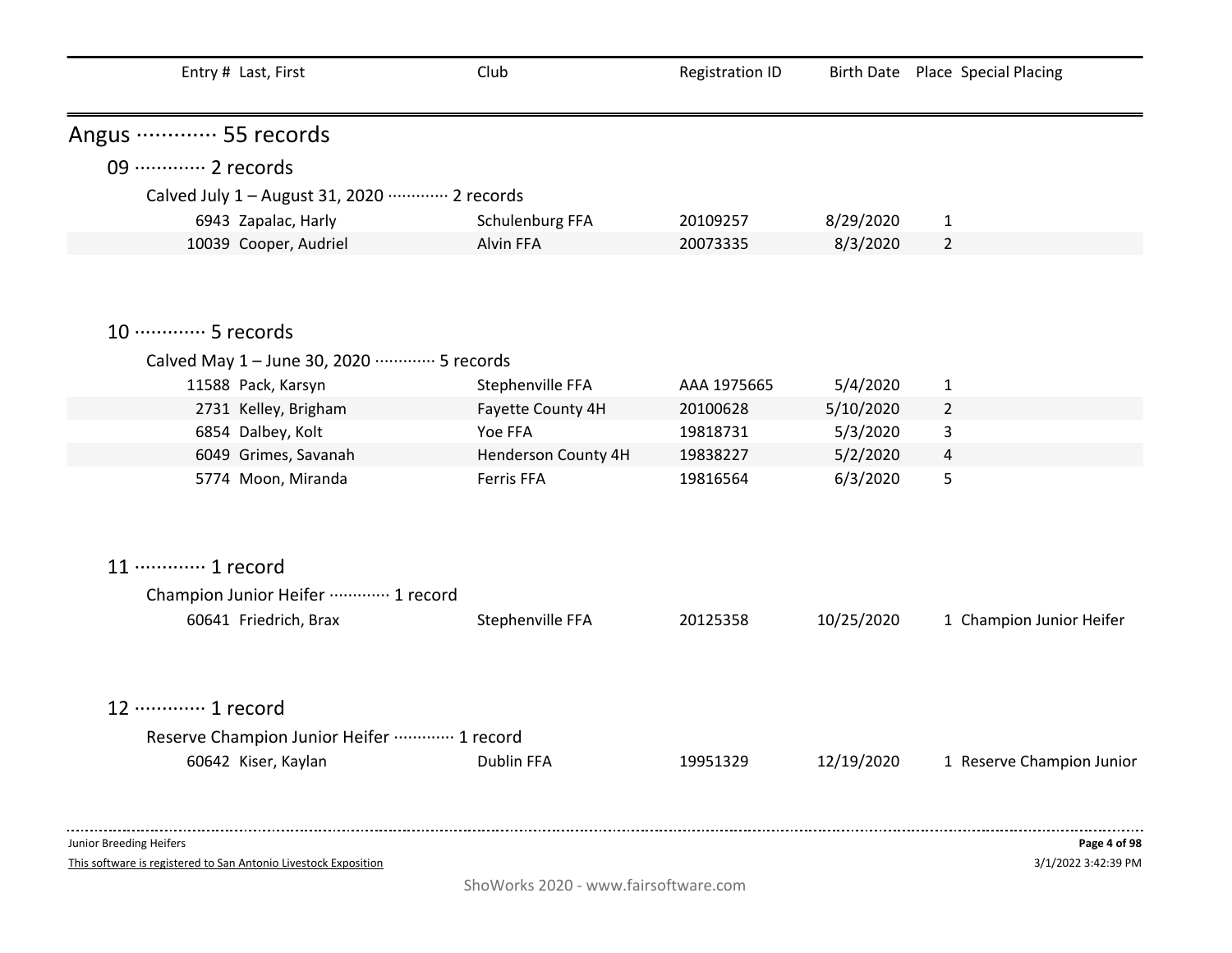| Entry # Last, First                                      | Club                      | <b>Registration ID</b> |           | Birth Date Place Special Placing |
|----------------------------------------------------------|---------------------------|------------------------|-----------|----------------------------------|
| Angus ………… 55 records                                    |                           |                        |           |                                  |
| 12 ………… 1 record                                         |                           |                        |           |                                  |
| 13 ………… 5 records                                        |                           |                        |           |                                  |
| Calved March 1 - April 30, 2020 ·············· 5 records |                           |                        |           |                                  |
| 21713 Howe, Hadley                                       | <b>Burleson County 4H</b> | 19777755               | 4/6/2020  | $\mathbf{1}$                     |
| 42781 Little, Logan                                      | Grayson County 4H         | 19807523               | 4/18/2020 | $\overline{2}$                   |
| 3101 Downs, April                                        | Midlothian FFA            | 19792551               | 3/3/2020  | 3                                |
| 38150 Murray, Alyssa                                     | Perrin FFA                | 19739204               | 4/8/2020  | $\overline{4}$                   |
| 44634 Hassig, Kaela                                      | Woodville FFA             | 19758440               | 4/1/2020  | 5                                |
| 14 ………… 4 records                                        |                           |                        |           |                                  |
| Calved January 1 - February 28, 2020 ………… 4 records      |                           |                        |           |                                  |
| 18622 Mccarty, Peyton                                    | Santa Fe FFA              | 19742826               | 1/26/2020 | $\mathbf{1}$                     |
| 37000 Williams, Destiny                                  | Waller County 4H          | 20025807               | 2/22/2020 | $\overline{2}$                   |
| 5474 Mcham, Wyatt                                        | Angleton FFA              | 19821596               | 2/7/2020  | 3                                |
| 11008 Johnson, Cason                                     | <b>Granbury FFA</b>       |                        | 1/9/2020  | $\overline{4}$                   |
|                                                          |                           |                        |           |                                  |
| 15 ………… 1 record                                         |                           |                        |           |                                  |
| Calved September 1 - December 31, 2019 ………… 1 record     |                           |                        |           |                                  |
| 1234 Gilman, Emily                                       | <b>Temple FFA</b>         | 19702038               | 11/5/2019 | $\mathbf{1}$                     |

 $\sim 100$ 

This software is registered to San Antonio Livestock Exposition

. . . . .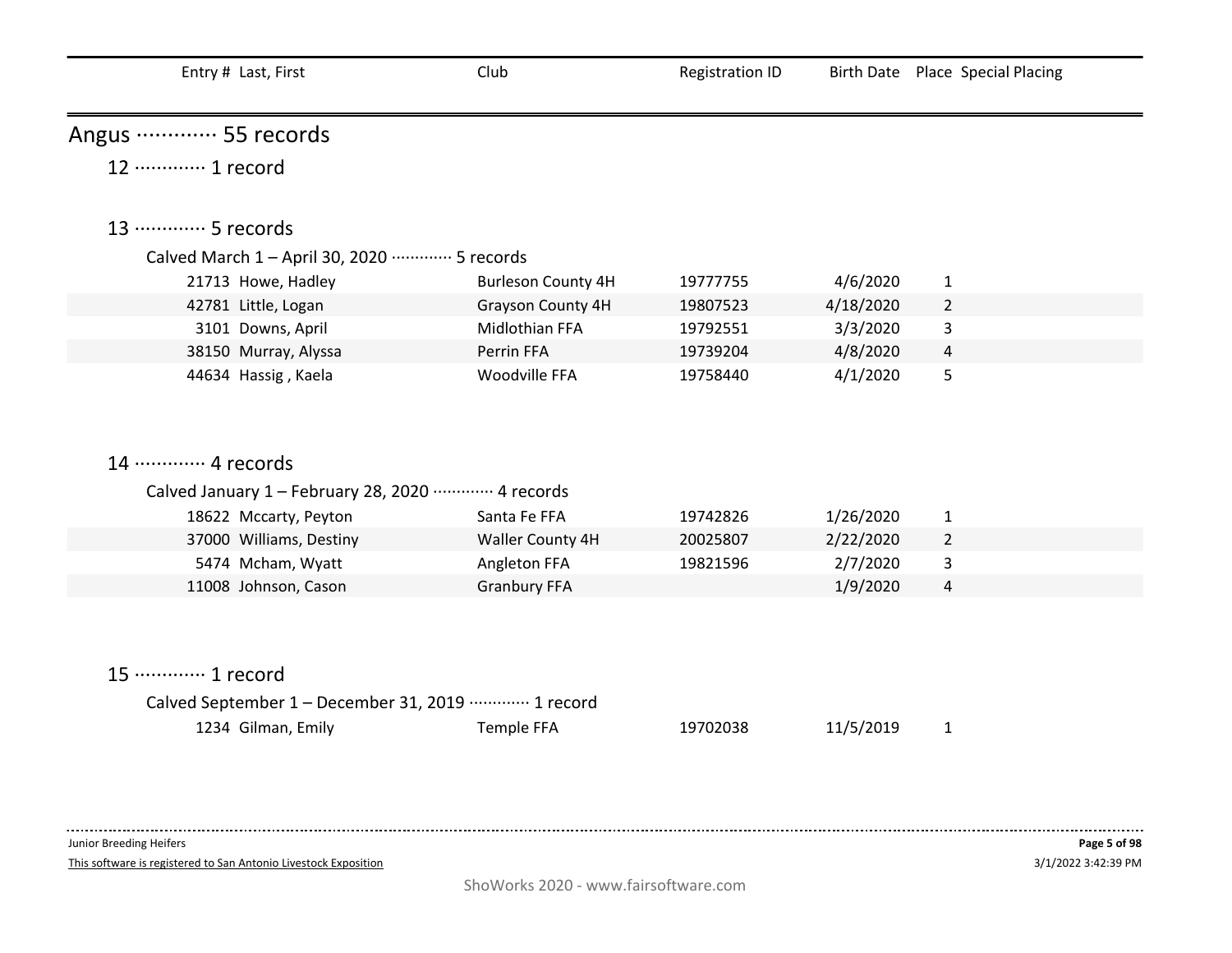| Entry # Last, First                                                                        | Club                                 | <b>Registration ID</b> |           | Birth Date Place Special Placing    |
|--------------------------------------------------------------------------------------------|--------------------------------------|------------------------|-----------|-------------------------------------|
| Angus ………… 55 records                                                                      |                                      |                        |           |                                     |
| 16 ············· 1 record                                                                  |                                      |                        |           |                                     |
| Champion Senior Heifer  1 record                                                           |                                      |                        |           |                                     |
| 60643 Howe, Hadley                                                                         | <b>Burleson County 4H</b>            | 19777755               | 4/6/2020  | 1 Champion Senior Heifer            |
| 17 ………… 1 record                                                                           |                                      |                        |           |                                     |
| Reserve Champion Senior Heifer  1 record                                                   |                                      |                        |           |                                     |
| 60644 Little, Logan                                                                        | <b>Grayson County 4H</b>             | 19807523               | 4/18/2020 | 2 Reserve Champion Senio            |
| 18 ………… 1 record                                                                           |                                      |                        |           |                                     |
| Breed Champion Heifer ………… 1 record                                                        |                                      |                        |           |                                     |
| 60645 Cole, Braxton                                                                        | Floyd County 4H                      | 20120804               | 4/2/2021  | 1 Breed Champion Heifer             |
| 19 ············· 1 record                                                                  |                                      |                        |           |                                     |
| Reserve Breed Champion Heifer ………… 1 record                                                |                                      |                        |           |                                     |
| 60646 Hunt, Nolan                                                                          | Walker County 4H                     | 20104643               | 3/2/2021  | 1 Reserve Breed Champion            |
| ARB  62 records                                                                            |                                      |                        |           |                                     |
| 01 ·············· 5 records                                                                |                                      |                        |           |                                     |
| Junior Breeding Heifers<br>This software is registered to San Antonio Livestock Exposition | ShoWorks 2020 - www.fairsoftware.com |                        |           | Page 6 of 98<br>3/1/2022 3:42:39 PM |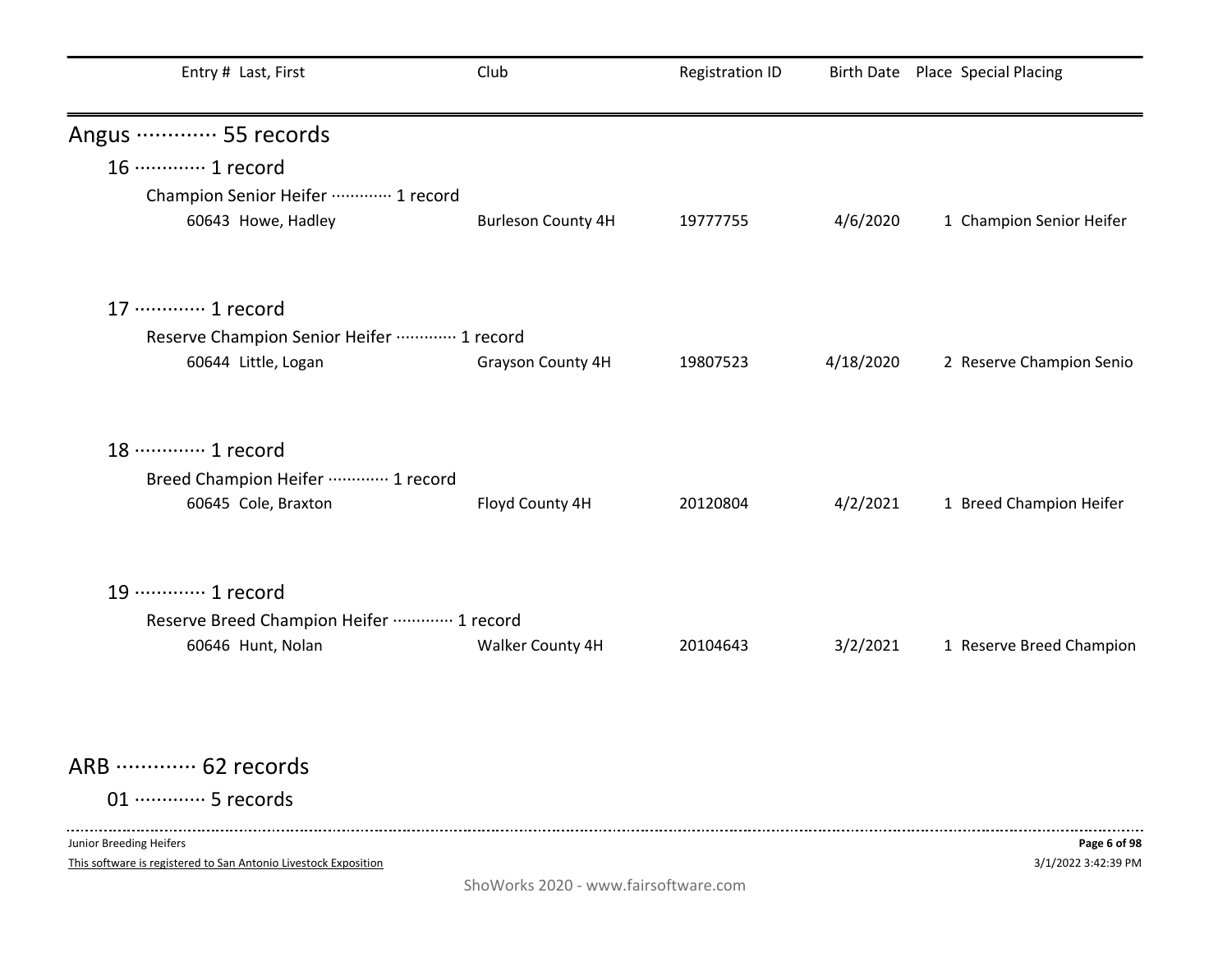| Entry # Last, First                         | Club                   | <b>Registration ID</b> |           | Birth Date Place Special Placing |
|---------------------------------------------|------------------------|------------------------|-----------|----------------------------------|
| ARB ………… 62 records                         |                        |                        |           |                                  |
| 01 ·············· 5 records                 |                        |                        |           |                                  |
| Calved on or after April 1, 2021  5 records |                        |                        |           |                                  |
| 9749 Glueck, Avery                          | <b>Columbus FFA</b>    | 3932027                | 4/27/2021 | $\mathbf{1}$                     |
| 40445 Pool, Jarrett                         | Rusk County 4H         | 3911123                | 6/6/2021  | $\overline{2}$                   |
| 20106 Baylor, Shane                         | San Patricio County 4H | 3946681                | 5/29/2021 | 3                                |
| 27371 Garcia, Daniella                      | Sharyland Pioneer FFA  | 2711                   | 4/25/2021 | 4                                |
| 25569 Epley, Justice                        | Calhoun FFA            | 3930294                | 4/21/2021 | 5                                |
|                                             |                        |                        |           |                                  |
|                                             |                        |                        |           |                                  |
| 02 ·············· 5 records                 |                        |                        |           |                                  |
|                                             |                        |                        |           |                                  |
| Calved March 1-31, 2021 ………… 5 records      |                        |                        |           |                                  |
| 6466 Todd, Cain                             | Needville FFA          | 10473646               | 3/10/2021 | $\mathbf{1}$                     |
| 25490 Colley, Matthew                       | Calhoun FFA            | 10478566               | 3/8/2021  | $\overline{2}$                   |
| 6163 Maldonado, Georgia                     | <b>Coldspring FFA</b>  | 90072                  | 3/25/2021 | 3                                |
| 17606 Humphrey, Alyssa                      | Anahuac FFA            | 10467248               | 3/5/2021  | 4                                |
| 436 Covarrubias, Mia                        | Edna FFA               | 17900                  | 3/7/2021  | 5                                |
|                                             |                        |                        |           |                                  |
|                                             |                        |                        |           |                                  |
|                                             |                        |                        |           |                                  |
| 03 ·············· 5 records                 |                        |                        |           |                                  |
| Calved February 1 - 28, 2021 ………… 5 records |                        |                        |           |                                  |
| 2423 Smith, Callie                          | Brazoria County 4H     | 10481918               | 2/7/2021  | $\mathbf{1}$                     |
| 32934 Clark, Coyt                           | El Campo FFA           | 20210511               | 2/2/2021  | $\overline{2}$                   |
| 21823 Kutach, Sophie                        | East Bernard FFA       | 20211595               | 2/1/2021  | 3                                |
| 22337 Pape, Kade                            | <b>Marion FFA</b>      | 17947                  | 2/2/2021  | 4                                |
| 1979 Perez, Jorge                           | Jacksonville FFA       | 20211969               | 2/17/2021 | 5                                |

 $\sim 100$ 

This software is registered to San Antonio Livestock Exposition

. . . .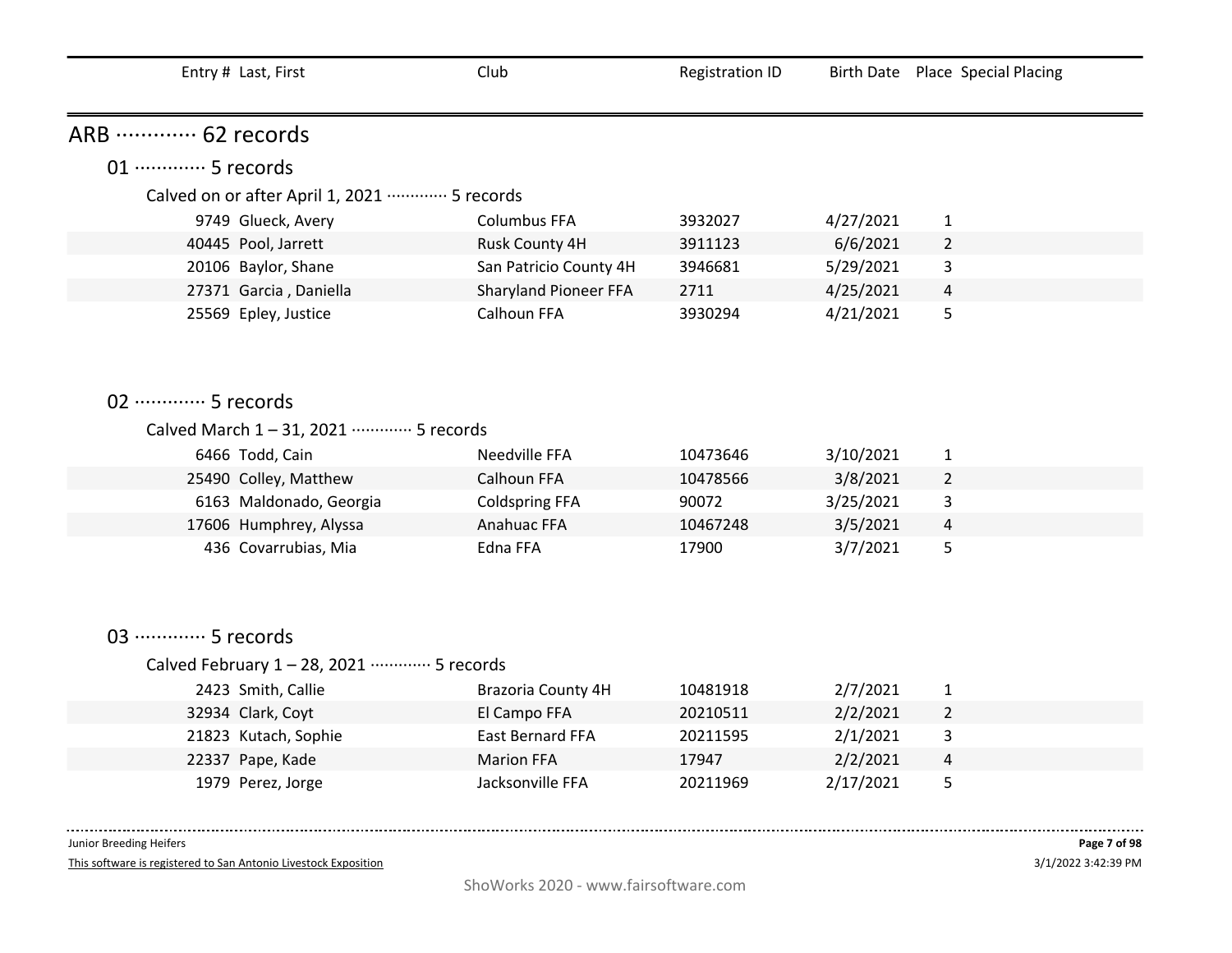| Club                | <b>Registration ID</b>                                                                                                                                         |           | Birth Date Place Special Placing |
|---------------------|----------------------------------------------------------------------------------------------------------------------------------------------------------------|-----------|----------------------------------|
|                     |                                                                                                                                                                |           |                                  |
|                     |                                                                                                                                                                |           |                                  |
|                     |                                                                                                                                                                |           |                                  |
|                     |                                                                                                                                                                |           |                                  |
|                     |                                                                                                                                                                |           | $\mathbf 1$                      |
| Tom Green County 4H | 17860                                                                                                                                                          | 1/6/2021  | 2                                |
| De Leon FFA         | 10472872                                                                                                                                                       | 1/9/2021  | 3                                |
| Needville FFA       | 10467778                                                                                                                                                       | 1/3/2021  | 4                                |
| Waller County 4H    | 10468131                                                                                                                                                       | 1/6/2021  | 5                                |
|                     |                                                                                                                                                                |           |                                  |
| Martin County 4H    | 10478192                                                                                                                                                       | 1/3/2021  | 1 Champion Heifer Calf           |
|                     |                                                                                                                                                                |           |                                  |
|                     |                                                                                                                                                                |           |                                  |
| Tom Green County 4H | 17860                                                                                                                                                          | 1/6/2021  | 2 Reserve Champion Heifer        |
|                     |                                                                                                                                                                |           |                                  |
|                     |                                                                                                                                                                |           |                                  |
| Brazoria County 4H  | 10464288                                                                                                                                                       | 11/2/2020 | 1                                |
|                     |                                                                                                                                                                |           |                                  |
|                     | Calved January 1-31, 2021 ………… 5 records<br>Martin County 4H<br>Reserve Champion Heifer Calf  1 record<br>Calved November 1 - December 31, 2020 ………… 5 records | 10478192  | 1/3/2021                         |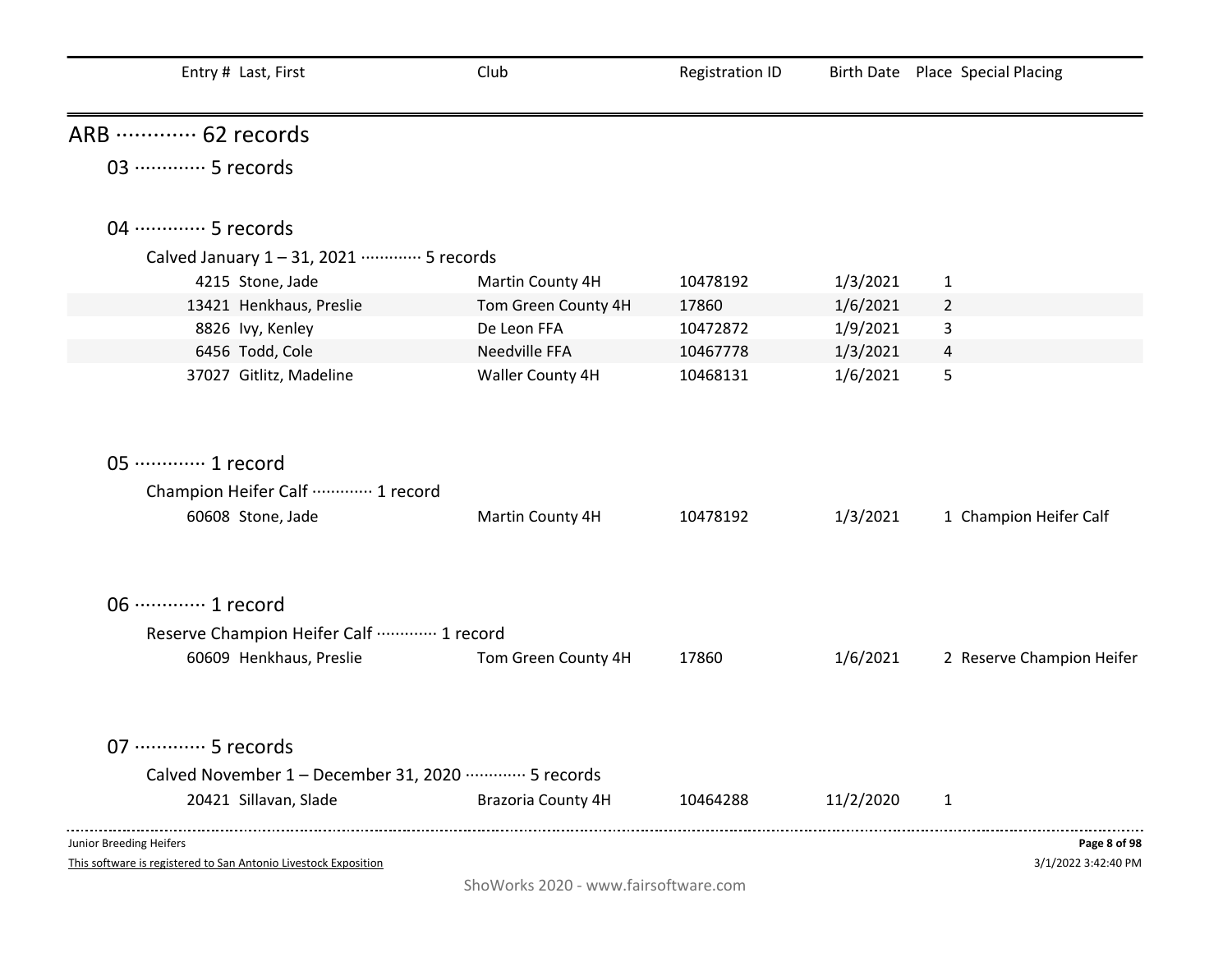| Entry # Last, First                                            | Club               | <b>Registration ID</b> |            | Birth Date Place Special Placing |  |
|----------------------------------------------------------------|--------------------|------------------------|------------|----------------------------------|--|
| ARB  62 records                                                |                    |                        |            |                                  |  |
| 07 ·············· 5 records                                    |                    |                        |            |                                  |  |
| Calved November 1 - December 31, 2020 ………… 5 records           |                    |                        |            |                                  |  |
| 10944 Allison, Brinley                                         | McLennan County 4H | 17874                  | 12/5/2020  | $\overline{2}$                   |  |
| 38319 Denny, Emily                                             | <b>McAllen FFA</b> | 3924886                | 12/12/2020 | 3                                |  |
| 21745 Kalina, Regan                                            | East Bernard FFA   | 10473645               | 12/21/2020 | 4                                |  |
| 27740 Pfeil, Tristan                                           | Wilson County 4H   | 10463388               | 11/8/2020  | 5                                |  |
|                                                                |                    |                        |            |                                  |  |
| 08 ………… 5 records                                              |                    |                        |            |                                  |  |
| Calved September 1 - October 31, 2020 ·············· 5 records |                    |                        |            |                                  |  |
| 30808 Ringstaff, Mabry                                         | Lee County 4H      | 10473044               | 9/15/2020  | $\mathbf{1}$                     |  |
| 36907 Miller, Andrew                                           | Canyon Lake FFA    | 10470165               | 9/22/2020  | 2                                |  |
| 3949 Alvers, Alayna                                            | Brazoswood FFA     | 10469073               | 9/29/2020  | 3                                |  |
| 19581 Cavazos, Christian                                       | Spring Branch FFA  | 10471493               | 9/27/2020  | 4                                |  |
| 37949 Scheiner, Lillian                                        | Normangee FFA      | 10473978               | 10/28/2020 | 5                                |  |
|                                                                |                    |                        |            |                                  |  |
| 09 ·············· 5 records                                    |                    |                        |            |                                  |  |
| Calved July 1 - August 31, 2020 ………… 5 records                 |                    |                        |            |                                  |  |
| 22186 Huey, Ashton                                             | Cleburne FFA       | 20208095               | 8/10/2020  | 1                                |  |
| 36393 Morin, Alfonso A.                                        | Palm View FFA      | 17996                  | 8/15/2020  | $\overline{2}$                   |  |
| 28164 Tinkle, Ty                                               | Liberty County 4H  | 90015                  | 8/21/2020  | 3                                |  |
| 6304 Hughes, Karter                                            | Shepherd FFA       | 10453801               | 7/26/2020  | 4                                |  |
| 35861 Walker, Cooper                                           | <b>Eustace FFA</b> | 3858391                | 8/21/2020  | 5                                |  |

--------------------

This software is registered to San Antonio Livestock Exposition

. . . . . . . . . . .

 $\sim 100$  and  $\sim 100$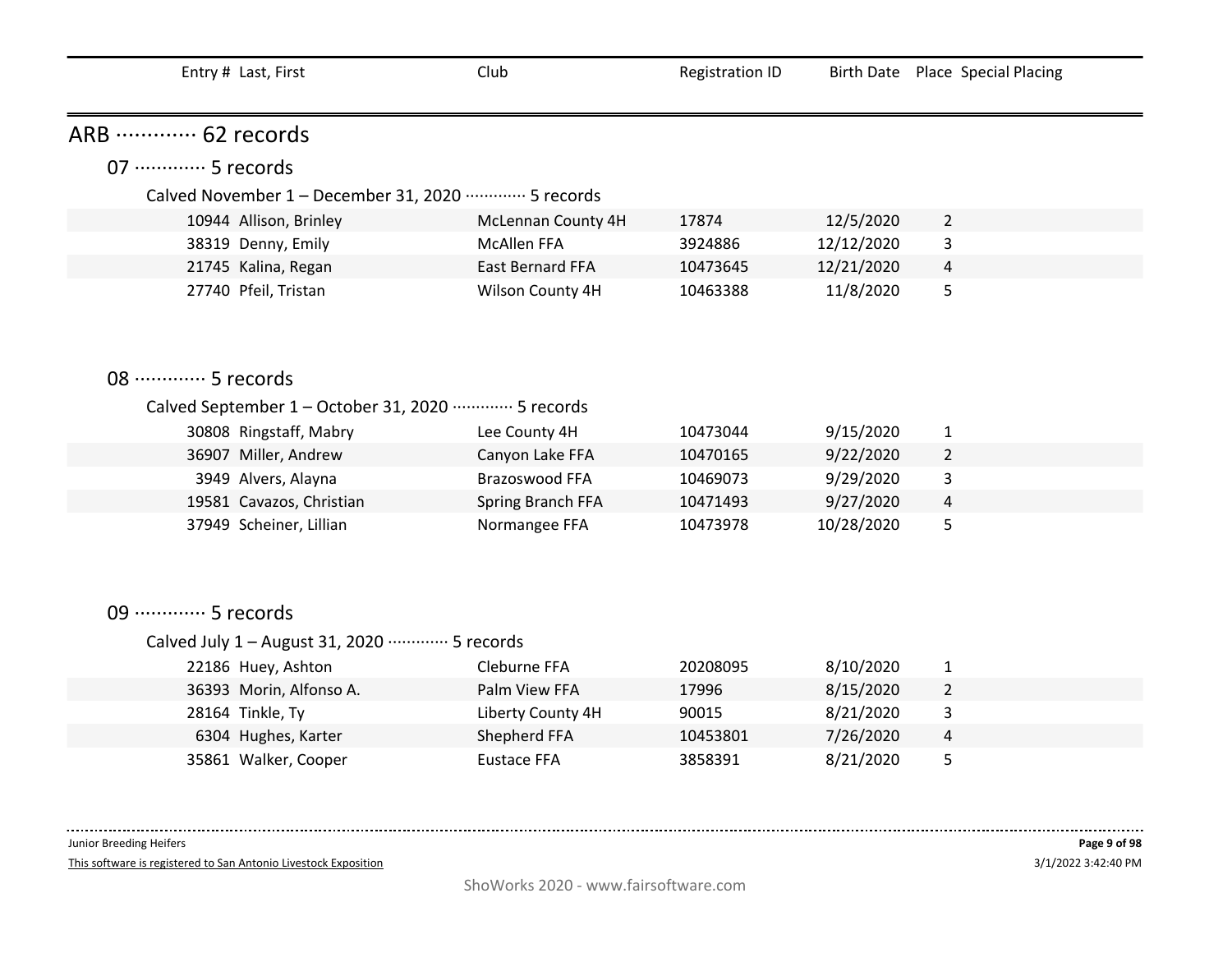| Entry # Last, First                                                                        | Club                                 | <b>Registration ID</b> |           | Birth Date Place Special Placing     |
|--------------------------------------------------------------------------------------------|--------------------------------------|------------------------|-----------|--------------------------------------|
| ARB  62 records                                                                            |                                      |                        |           |                                      |
| 09 ·············· 5 records                                                                |                                      |                        |           |                                      |
| 10 ············· 5 records                                                                 |                                      |                        |           |                                      |
| Calved May 1 - June 30, 2020 ………… 5 records                                                |                                      |                        |           |                                      |
| 1305 Tiemann, Mckenzie                                                                     | Washington County 4H                 | 20202417               | 5/8/2020  | $\mathbf{1}$                         |
| 32809 Farquhar, Tyson                                                                      | El Campo FFA                         | 10450381               | 5/12/2020 | $\overline{2}$                       |
| 33059 Logsden-Smart, Hayden                                                                | <b>Wharton FFA</b>                   | 10452674               | 5/3/2020  | 3                                    |
| 35834 Chizer, Taylor                                                                       | Lumberton FFA                        | 89204                  | 6/15/2020 | $\overline{4}$                       |
| 10891 Miller, Jaycie                                                                       | Manvel FFA                           | 20206541               | 6/11/2020 | 5                                    |
| 11 ………… 1 record                                                                           |                                      |                        |           |                                      |
| Champion Junior Heifer ………… 1 record                                                       |                                      |                        |           |                                      |
| 60610 Tiemann, Mckenzie                                                                    | Washington County 4H                 | 20202417               | 5/8/2020  | 1 Champion Junior Heifer             |
| 12 ………… 1 record                                                                           |                                      |                        |           |                                      |
| Reserve Champion Junior Heifer  1 record                                                   |                                      |                        |           |                                      |
| 60611 Sillavan, Slade                                                                      | Brazoria County 4H                   | 10464288               | 11/2/2020 | 1 Reserve Champion Junior            |
| 13 ………… 5 records                                                                          |                                      |                        |           |                                      |
| Calved March 1 - April 30, 2020 ·············· 5 records                                   |                                      |                        |           |                                      |
| 19567 Diezi, Brooke                                                                        | <b>Bellville FFA</b>                 | 10469318               | 4/27/2020 | $\mathbf{1}$                         |
| Junior Breeding Heifers<br>This software is registered to San Antonio Livestock Exposition |                                      |                        |           | Page 10 of 98<br>3/1/2022 3:42:40 PM |
|                                                                                            | ShoWorks 2020 - www.fairsoftware.com |                        |           |                                      |

j.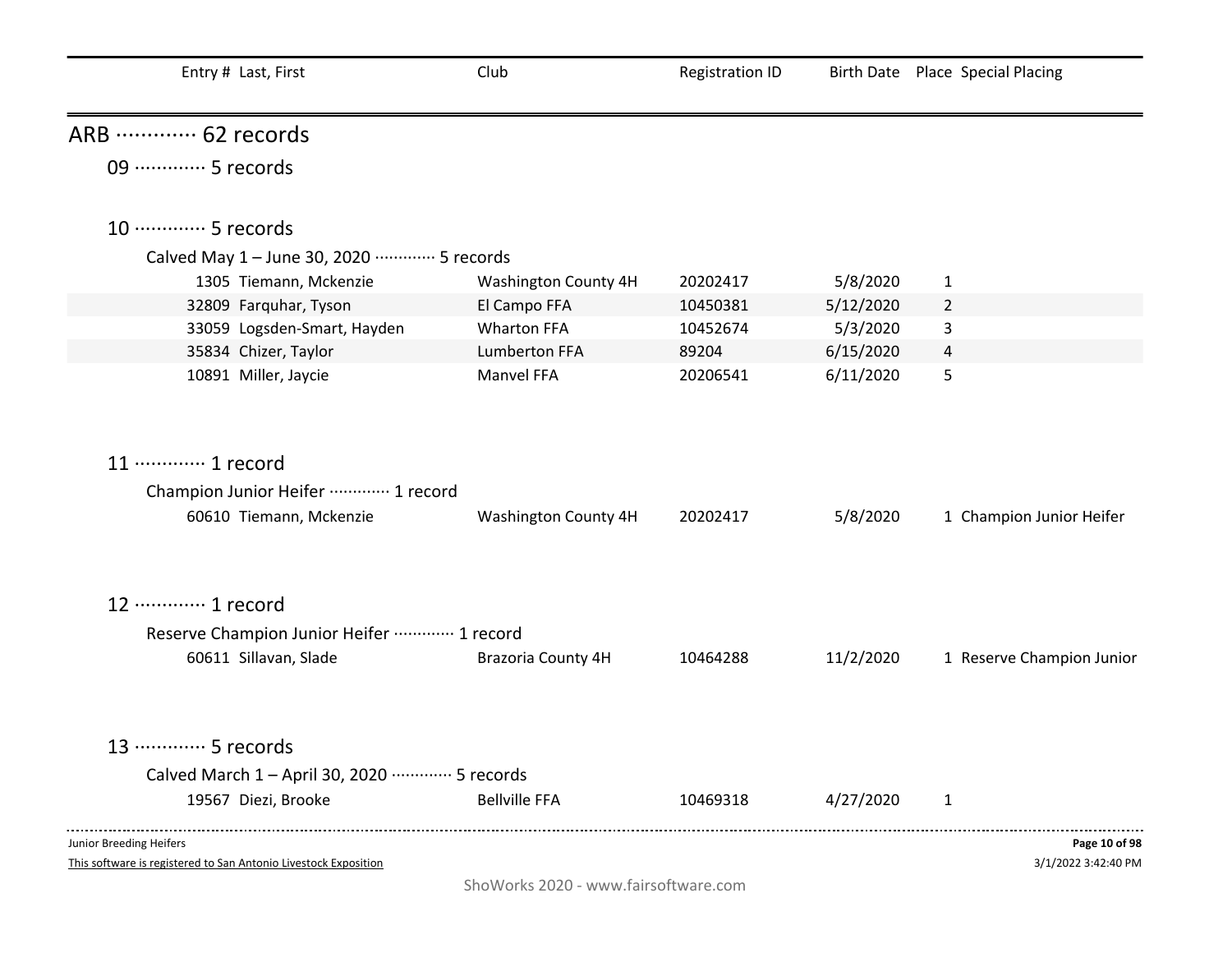| Entry # Last, First                                     | Club                       | <b>Registration ID</b> |           | Birth Date Place Special Placing |
|---------------------------------------------------------|----------------------------|------------------------|-----------|----------------------------------|
| ARB  62 records                                         |                            |                        |           |                                  |
| 13 ………… 5 records                                       |                            |                        |           |                                  |
| Calved March 1 - April 30, 2020 ············· 5 records |                            |                        |           |                                  |
| 32326 Burns, Quinn                                      | <b>Boling FFA</b>          | 17896                  | 4/10/2020 | $\overline{2}$                   |
| 38395 Pena, Davin                                       | <b>McAllen FFA</b>         | 3787306                | 3/16/2020 | 3                                |
| 12249 Mcleod, Chloe                                     | <b>Alvin FFA</b>           | 20202146               | 3/22/2020 | 4                                |
| 19703 Cole, Chase                                       | Spring Branch FFA          | 19703                  | 3/7/2020  | 5                                |
|                                                         |                            |                        |           |                                  |
|                                                         |                            |                        |           |                                  |
| 14 ………… 5 records                                       |                            |                        |           |                                  |
| Calved January 1 - February 28, 2020 ………… 5 records     |                            |                        |           |                                  |
| 21536 Wells, Tucker                                     | <b>Guadalupe County 4H</b> | 10454090               | 2/22/2020 | $\mathbf{1}$                     |
| 9889 Wanjura, Brooke                                    | <b>Columbus FFA</b>        | 10452948               | 1/10/2020 | $\overline{2}$                   |
| 22403 Compton, Kinleigh                                 | Waller FFA                 | 3753497                | 2/23/2020 | 3                                |
| 18592 Skaggs, Camryn                                    | <b>Brazos County 4H</b>    | 3766987                | 2/19/2020 | 4                                |
| 17908 Sutton, Haley                                     | Anderson Shiro FFA         | 20201475               | 2/17/2020 | 5                                |
|                                                         |                            |                        |           |                                  |
|                                                         |                            |                        |           |                                  |
|                                                         |                            |                        |           |                                  |
| 15 ············· 4 records                              |                            |                        |           |                                  |
| Calved September 1 - December 31, 2019 ………… 4 records   |                            |                        |           |                                  |

| 10/5/2019<br>10441130<br>6736 Jacob, Porter<br>Royal FFA   |  |
|------------------------------------------------------------|--|
| 12/2/2019<br>441 Bradley, Paden<br>Edna FFA<br>17721<br>ు  |  |
| 10/5/2019<br>24640 Leblanc, Addison<br><b>Beaumont FFA</b> |  |

Junior Breeding Heifers

--------------------

This software is registered to San Antonio Livestock Exposition

. . . . . .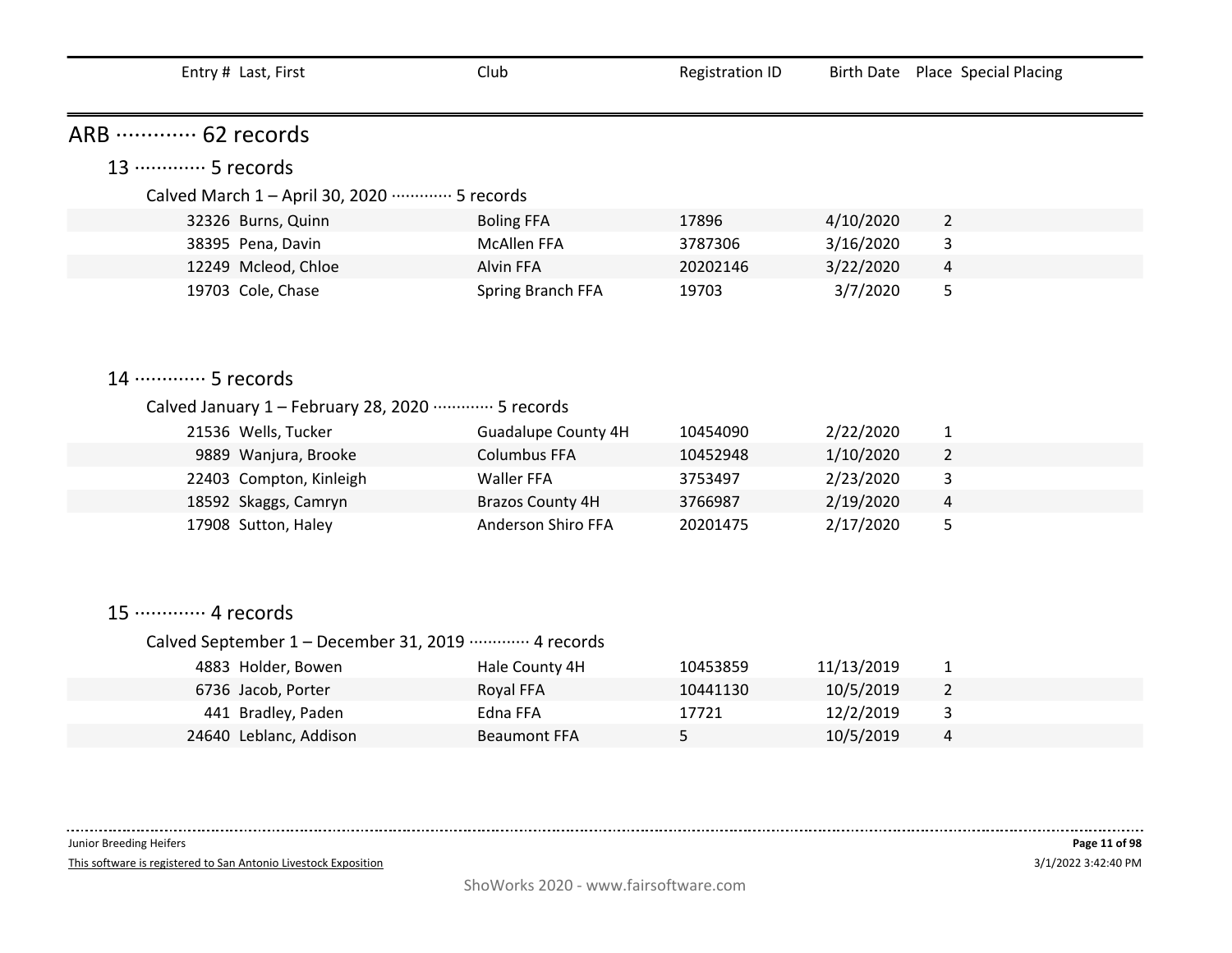| Entry # Last, First                      | Club                | <b>Registration ID</b> |           | Birth Date Place Special Placing |
|------------------------------------------|---------------------|------------------------|-----------|----------------------------------|
| ARB  62 records                          |                     |                        |           |                                  |
| 16 ············· 1 record                |                     |                        |           |                                  |
| Champion Senior Heifer  1 record         |                     |                        |           |                                  |
| 60612 Wells, Tucker                      | Guadalupe County 4H | 10454090               | 2/22/2020 | 1 Champion Senior Heifer         |
| 17 ············· 1 record                |                     |                        |           |                                  |
| Reserve Champion Senior Heifer  1 record |                     |                        |           |                                  |
| 60613 Wanjura, Brooke                    | <b>Columbus FFA</b> | 10452948               | 1/10/2020 | 2 Reserve Champion Senio         |
| 18 ………… 1 record                         |                     |                        |           |                                  |
| Breed Champion Heifer ………… 1 record      |                     |                        |           |                                  |
| 60614 Stone, Jade                        | Martin County 4H    | 10478192               | 1/3/2021  | 1 Breed Champion Heifer          |
| 19 ………… 1 record                         |                     |                        |           |                                  |
| Reserve Breed Champion Heifer  1 record  |                     |                        |           |                                  |
| 60615 Wells, Tucker                      | Guadalupe County 4H | 10454090               | 2/22/2020 | 1 Reserve Breed Champion         |
|                                          |                     |                        |           |                                  |
| Beefmaster ………… 63 records               |                     |                        |           |                                  |
| 01 ·············· 5 records              |                     |                        |           |                                  |
| Junior Breeding Heifers                  |                     |                        |           | Page 12 of 98                    |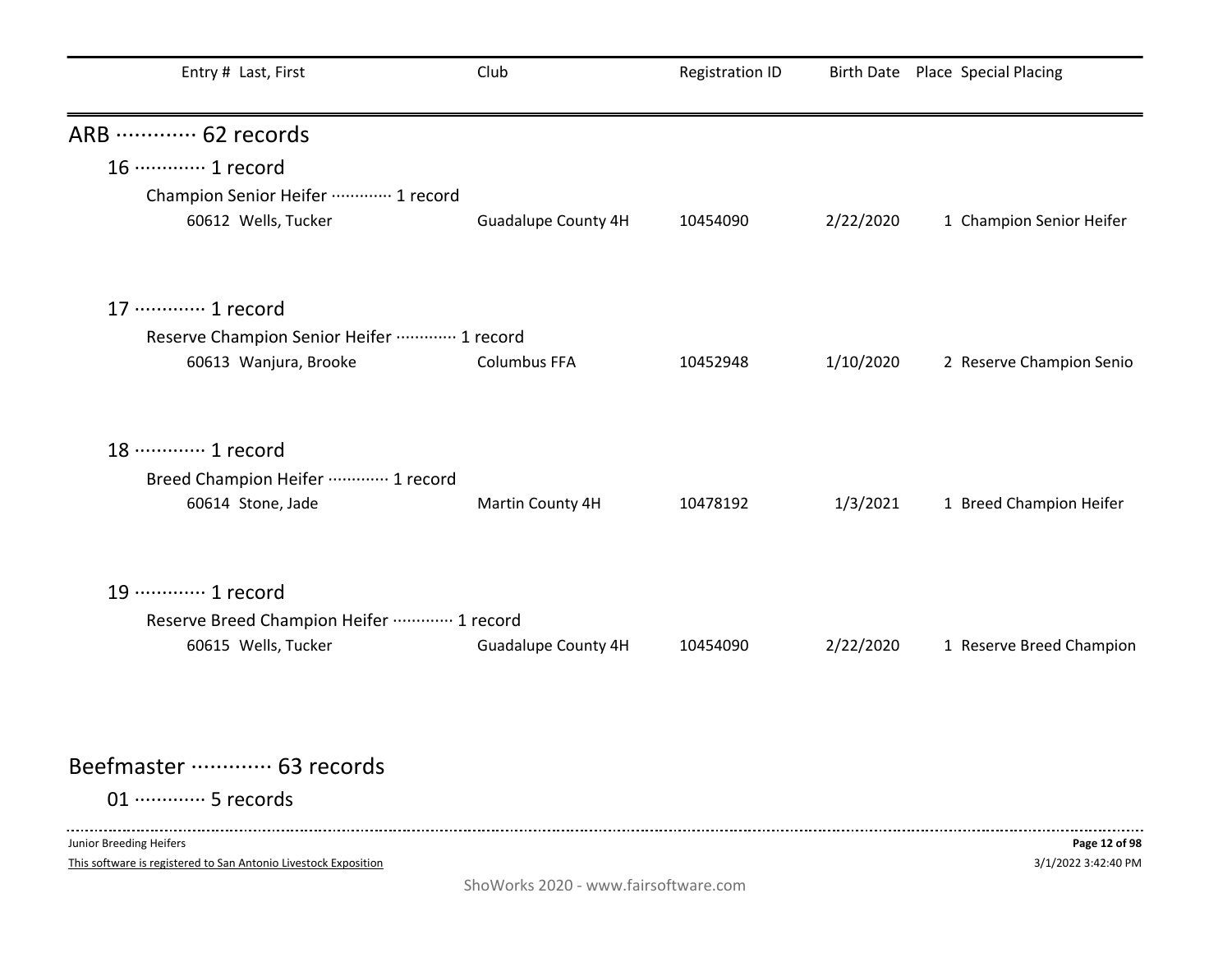|                            | Entry # Last, First                                       | Club                       | <b>Registration ID</b> |           | Birth Date Place Special Placing |  |
|----------------------------|-----------------------------------------------------------|----------------------------|------------------------|-----------|----------------------------------|--|
| Beefmaster ………… 63 records |                                                           |                            |                        |           |                                  |  |
|                            | 01 ·············· 5 records                               |                            |                        |           |                                  |  |
|                            | Calved on or after April 1, 2021 ·············· 5 records |                            |                        |           |                                  |  |
|                            | 35231 Pena, Ryan                                          | Edinburg Vela FFA          | 1140721                | 4/3/2021  | $\mathbf{1}$                     |  |
|                            | 38549 Pace, Hannah                                        | <b>Henderson FFA</b>       | 1144547                | 4/15/2021 | $\overline{2}$                   |  |
|                            | 25225 Stephens, Dakota                                    | Robertson County 4H        | 1138691                | 4/3/2021  | 3                                |  |
|                            | 39019 Hicks, Cadance                                      | Tyler County 4H            | 1141235                | 4/16/2021 | 4                                |  |
|                            | 9797 Ruether, Meagan                                      | <b>Columbus FFA</b>        | 1142880                | 7/1/2021  | 5                                |  |
|                            |                                                           |                            |                        |           |                                  |  |
|                            |                                                           |                            |                        |           |                                  |  |
|                            | 02 ············· 5 records                                |                            |                        |           |                                  |  |
|                            | Calved March 1-31, 2021 ………… 5 records                    |                            |                        |           |                                  |  |
|                            | 35118 Brady, Kolton                                       | <b>Carrizo Springs FFA</b> | 1142526                | 3/3/2021  | $\mathbf{1}$                     |  |
|                            | 2437 Horak, Payton                                        | <b>Brazoria County 4H</b>  | 1138368                | 3/15/2021 | $\overline{2}$                   |  |
|                            | 7152 Hart, Ethan                                          | Huffman FFA                | 1142231                | 3/30/2021 | 3                                |  |
|                            | 12934 Lusty, Keston                                       | San Saba County 4H         | 1138089                | 3/3/2021  | 4                                |  |
|                            | 651 Brooks, Weston                                        | Hardin Jefferson FFA       | 1138088                | 3/28/2021 | 5                                |  |
|                            |                                                           |                            |                        |           |                                  |  |
|                            |                                                           |                            |                        |           |                                  |  |
|                            | 03 ·············· 5 records                               |                            |                        |           |                                  |  |
|                            | Calved February 1-28, 2021 ………… 5 records                 |                            |                        |           |                                  |  |
|                            | 14131 Hubbard, Fischer                                    | Friendswood FFA            | 1138056                | 2/2/2021  | $\mathbf{1}$                     |  |
|                            | 14478 Glaser, Travis                                      | Rogers FFA                 | 1144127                | 2/15/2021 | $\overline{2}$                   |  |
|                            | 6746 Leyva, Ashlyn                                        | Aledo FFA                  | 1140763                | 2/1/2021  | 3                                |  |
|                            | 12573 Lee, Haidan                                         | Parker County 4H           | 1138350                | 2/2/2021  | 4                                |  |
|                            | 30596 Taylor, Ella                                        | Springtown FFA             | 1138235                | 2/5/2021  | 5                                |  |
|                            |                                                           |                            |                        |           |                                  |  |

 $- - - - - - -$ 

This software is registered to San Antonio Livestock Exposition

 $\sim 100$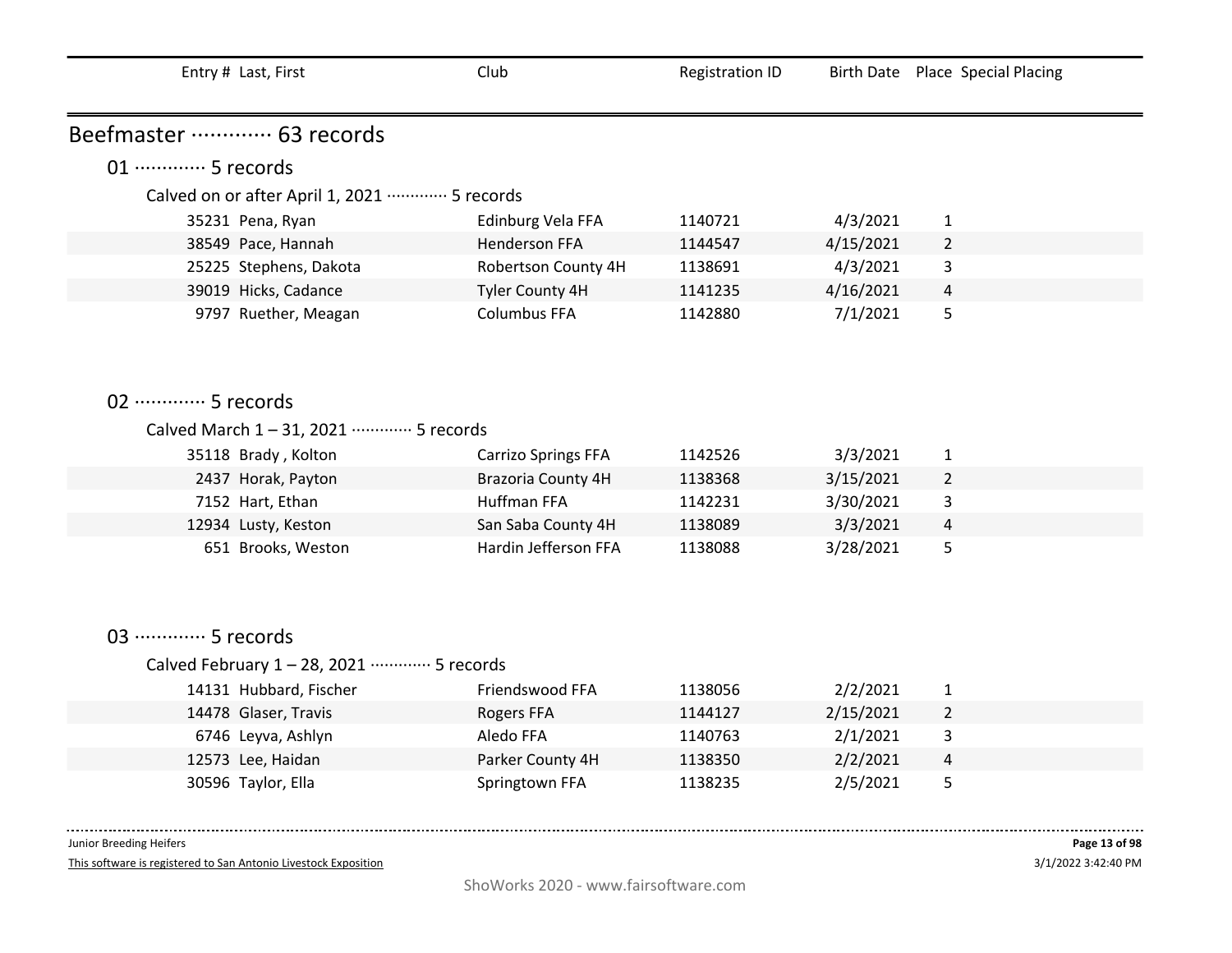| Entry # Last, First                                                                        | Club                       | <b>Registration ID</b> |            | Birth Date Place Special Placing     |
|--------------------------------------------------------------------------------------------|----------------------------|------------------------|------------|--------------------------------------|
| Beefmaster ………… 63 records                                                                 |                            |                        |            |                                      |
| 03 ·············· 5 records                                                                |                            |                        |            |                                      |
| 04 ………… 5 records                                                                          |                            |                        |            |                                      |
| Calved January 1-31, 2021 ………… 5 records                                                   |                            |                        |            |                                      |
| 12566 Lee, Braeden                                                                         | Parker County 4H           | 1138236                | 1/28/2021  | $\mathbf{1}$                         |
| 1301 Scherer, Benjamin                                                                     | Washington County 4H       | 1139702                | 1/3/2021   | $\overline{2}$                       |
| 15047 Johnson, Paige                                                                       | <b>Trenton FFA</b>         | 1143147                | 1/12/2021  | 3                                    |
| 35212 Garza, Roel                                                                          | Edinburg Vela FFA          | 1144253                | 1/21/2021  | 4                                    |
| 35803 Regino, Shantay                                                                      | Ben Bolt Palito Blanco FFA | 1141205                | 1/1/2021   | 5                                    |
| 05 ············· 1 record                                                                  |                            |                        |            |                                      |
| Champion Heifer Calf  1 record                                                             |                            |                        |            |                                      |
| 60569 Hubbard, Fischer                                                                     | Friendswood FFA            | 1138056                | 2/2/2021   | 1 Champion Heifer Calf               |
| 06 ············· 1 record                                                                  |                            |                        |            |                                      |
| Reserve Champion Heifer Calf  1 record                                                     |                            |                        |            |                                      |
| 60570 Pena, Ryan                                                                           | Edinburg Vela FFA          | 1140721                | 4/3/2021   | 1 Reserve Champion Heifer            |
| 07 ·············· 5 records                                                                |                            |                        |            |                                      |
| Calved November 1 - December 31, 2020 ………… 5 records                                       |                            |                        |            |                                      |
| 15017 Beason, Kaylee                                                                       | Thorndale FFA              | 2834                   | 11/25/2020 | $\mathbf{1}$                         |
| Junior Breeding Heifers<br>This software is registered to San Antonio Livestock Exposition |                            |                        |            | Page 14 of 98<br>3/1/2022 3:42:40 PM |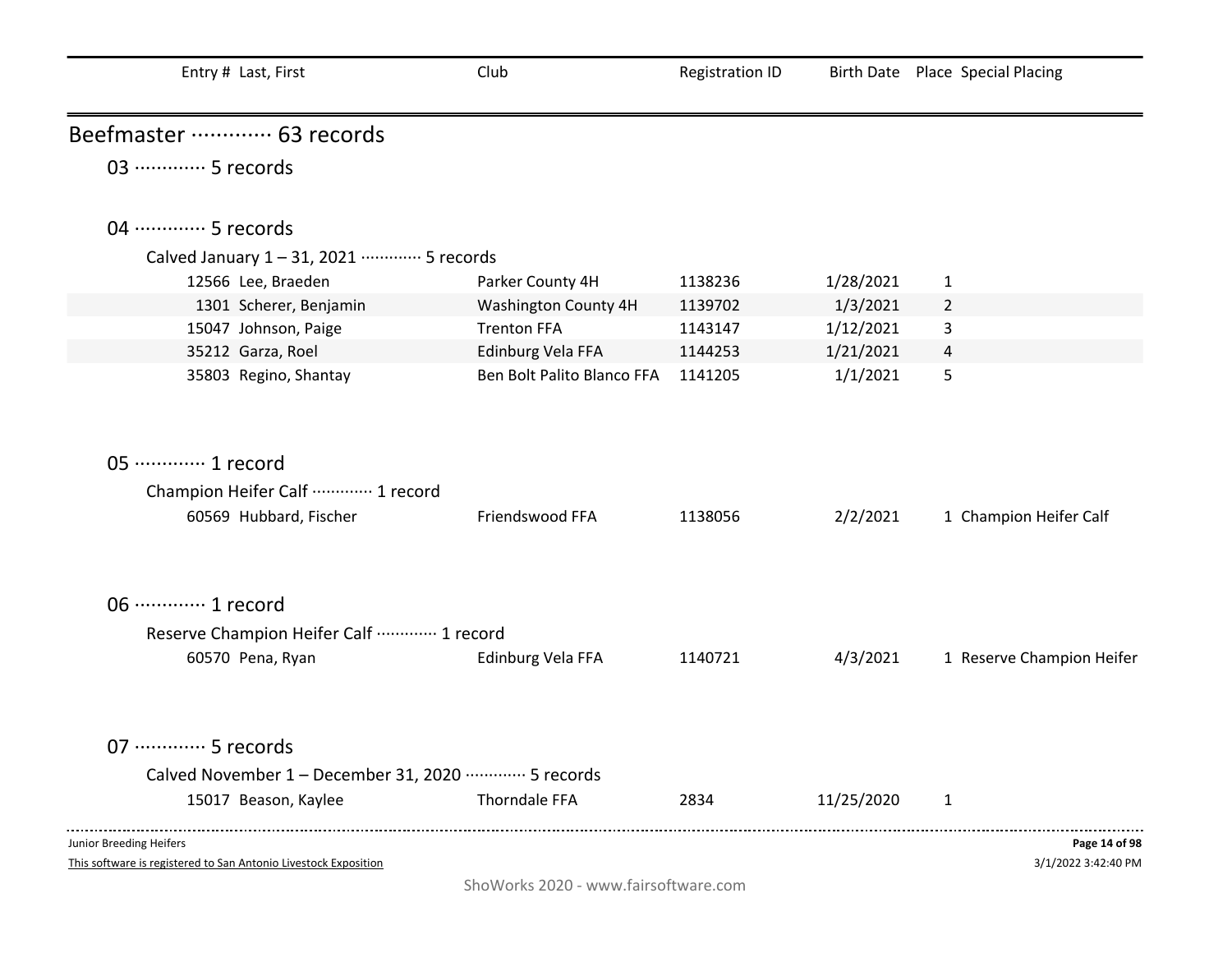| Entry # Last, First                            | Club                                                 | <b>Registration ID</b> |            | Birth Date Place Special Placing |  |  |
|------------------------------------------------|------------------------------------------------------|------------------------|------------|----------------------------------|--|--|
| Beefmaster ………… 63 records                     |                                                      |                        |            |                                  |  |  |
| 07 ·············· 5 records                    |                                                      |                        |            |                                  |  |  |
|                                                | Calved November 1 - December 31, 2020 ………… 5 records |                        |            |                                  |  |  |
| 12861 Riggs, Zachary                           | Kilgore FFA                                          | 1139485                | 12/22/2020 | $\overline{2}$                   |  |  |
| 42513 Garza, Sofia Idalia                      | Hidalgo County 4H                                    | 1141764                | 12/27/2020 | 3                                |  |  |
| 18889 Kaspar, Lilly                            | <b>Bellville FFA</b>                                 | 110120                 | 11/1/2020  | 4                                |  |  |
| 30876 Guinn, Elizabeth                         | Nordheim FFA                                         | 1138318                | 12/7/2020  | 5                                |  |  |
| 08 ·············· 5 records                    |                                                      |                        |            |                                  |  |  |
|                                                |                                                      |                        |            |                                  |  |  |
|                                                | Calved September 1 – October 31, 2020 ………… 5 records |                        |            |                                  |  |  |
| 5217 Janssen, Bennett                          | <b>Cuero FFA</b>                                     | 1138108                | 10/10/2020 | $\mathbf{1}$                     |  |  |
| 214 Moore, Ashley                              | Livingston FFA                                       | 1132362                | 9/8/2020   | $\overline{2}$                   |  |  |
| 34284 Rosa, Emily                              | Sharyland FFA                                        | 1144459                | 10/30/2020 | 3                                |  |  |
| 19223 Sanders, Emma                            | Wise County 4H                                       | 1132358                | 10/18/2020 | 4                                |  |  |
| 26866 Britten, Emily                           | Carson County 4H                                     | 1138440                | 10/4/2020  | 5                                |  |  |
| 09 ·············· 5 records                    |                                                      |                        |            |                                  |  |  |
| Calved July 1 - August 31, 2020 ………… 5 records |                                                      |                        |            |                                  |  |  |
| 34482 Sanchez, Briana                          | Sharyland FFA                                        | 1144458                | 8/18/2020  | $\mathbf{1}$                     |  |  |
| 5937 Bohac, Sydney                             | Victoria County 4H                                   | 5937                   | 8/15/2020  | $\overline{2}$                   |  |  |
| 6850 Koonsman, Turner                          | Aledo FFA                                            | 1138182                | 8/15/2020  | 3                                |  |  |
| 6784 Franke, Bodee                             | Midway FFA                                           | 1133695                | 8/6/2020   | 4                                |  |  |
| 20104 Hudspeth, Taryn                          | Callahan County 4H                                   | 1136434                | 8/13/2020  | 5                                |  |  |

 $\sim 100$ 

This software is registered to San Antonio Livestock Exposition

. . . .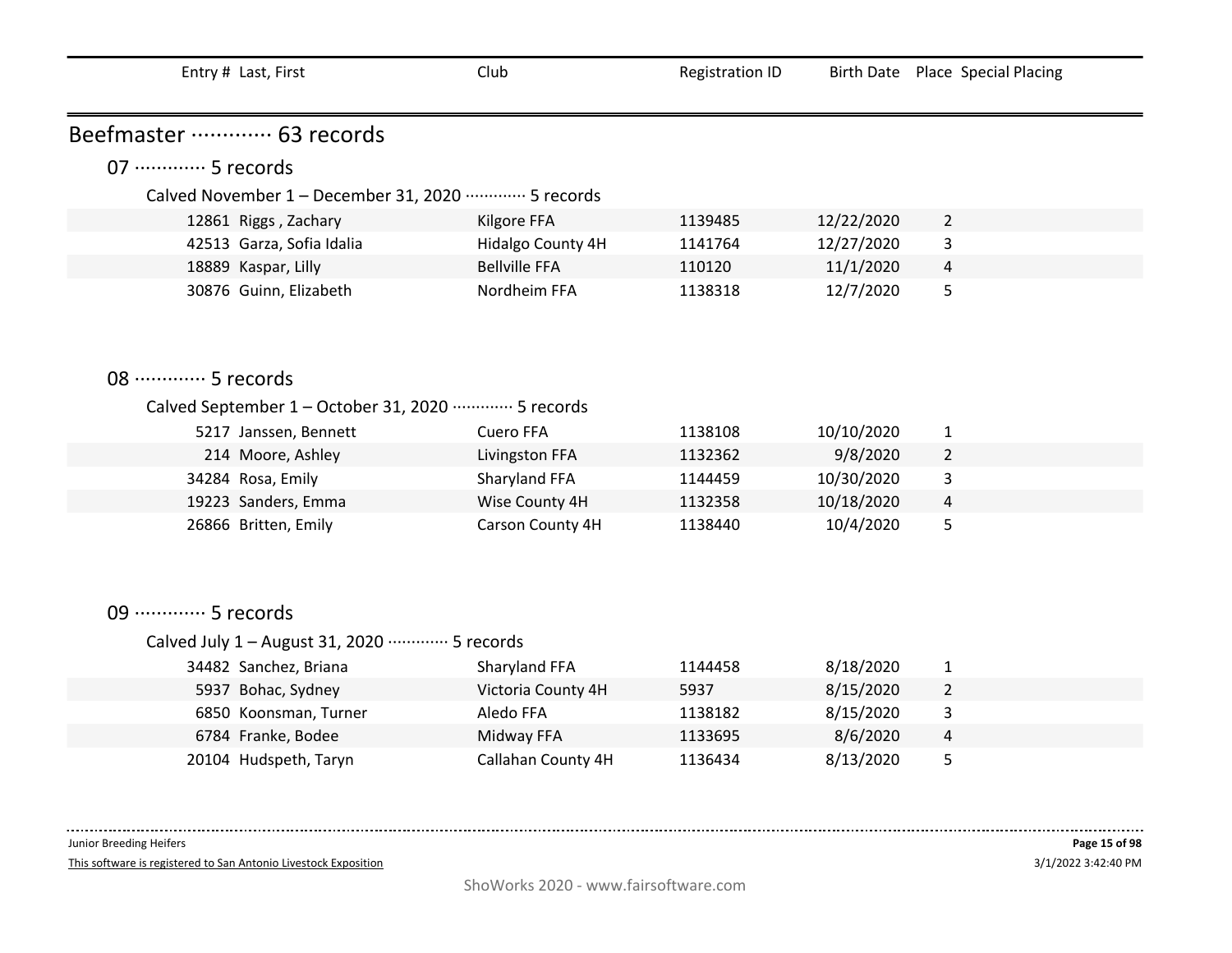| Entry # Last, First                                             | Club                                 | <b>Registration ID</b> |           | Birth Date Place Special Placing |
|-----------------------------------------------------------------|--------------------------------------|------------------------|-----------|----------------------------------|
| Beefmaster ………… 63 records                                      |                                      |                        |           |                                  |
| 09 ·············· 5 records                                     |                                      |                        |           |                                  |
| 10 ·············· 5 records                                     |                                      |                        |           |                                  |
| Calved May 1 - June 30, 2020 ………… 5 records                     |                                      |                        |           |                                  |
| 41009 Ramirez, Kasen                                            | Kaufman County 4H                    | 1125516                | 6/4/2020  | $\mathbf{1}$                     |
| 18958 Lee, Mackenzie                                            | <b>Bellville FFA</b>                 | 1136827                | 6/1/2020  | $\overline{2}$                   |
| 42520 Garza, Santiago Azael                                     | Hidalgo County 4H                    | 1128829                | 6/22/2020 | 3                                |
| 21332 Crawford, Nathan                                          | Chisum FFA                           | 1123934                | 6/4/2020  | 4                                |
| 6903 Perez, Dionicio                                            | <b>Terry FFA</b>                     | 1129101                | 6/1/2020  | 5                                |
| 11 ………… 1 record                                                |                                      |                        |           |                                  |
| Champion Junior Heifer  1 record                                |                                      |                        |           |                                  |
| 60571 Ramirez, Kasen                                            | Kaufman County 4H                    | 1125516                | 6/4/2020  | 1 Champion Junior Heifer         |
| 12 ………… 1 record                                                |                                      |                        |           |                                  |
| Reserve Champion Junior Heifer  1 record                        |                                      |                        |           |                                  |
| 60572 Lee, Mackenzie                                            | <b>Bellville FFA</b>                 | 1136827                | 6/1/2020  | 2 Reserve Champion Junior        |
| 13 ………… 5 records                                               |                                      |                        |           |                                  |
| Calved March 1 - April 30, 2020 ………… 5 records                  |                                      |                        |           |                                  |
| 13832 Emmons, Raymie                                            | Freestone County 4H                  | 1124565                | 3/11/2020 | 1                                |
| Junior Breeding Heifers                                         |                                      |                        |           | Page 16 of 98                    |
| This software is registered to San Antonio Livestock Exposition |                                      |                        |           | 3/1/2022 3:42:40 PM              |
|                                                                 | ShoWorks 2020 - www.fairsoftware.com |                        |           |                                  |

÷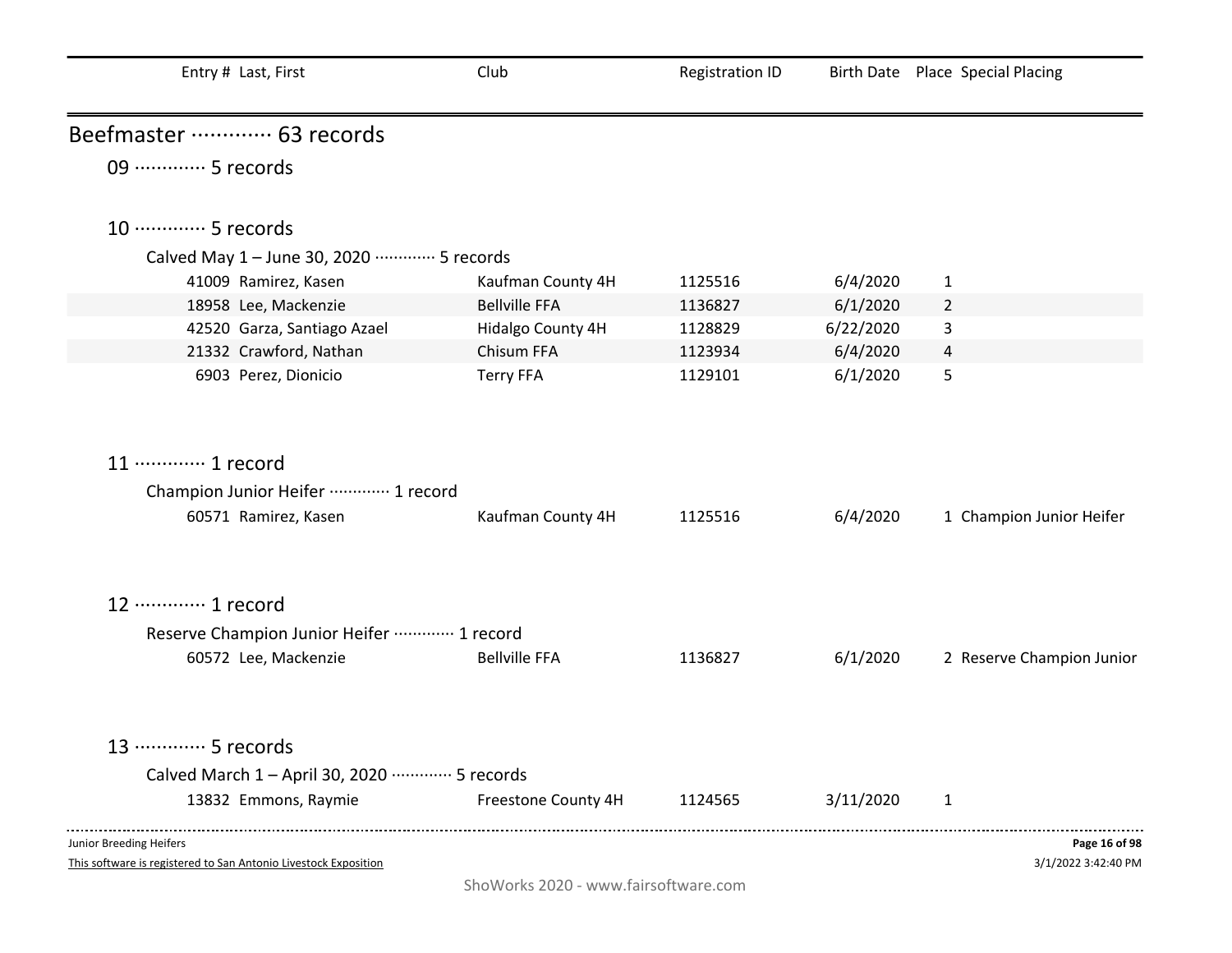| Entry # Last, First                                      | Club                         | <b>Registration ID</b> |            | Birth Date Place Special Placing |
|----------------------------------------------------------|------------------------------|------------------------|------------|----------------------------------|
|                                                          |                              |                        |            |                                  |
| Beefmaster ………… 63 records                               |                              |                        |            |                                  |
| 13 ………… 5 records                                        |                              |                        |            |                                  |
| Calved March 1 - April 30, 2020 ·············· 5 records |                              |                        |            |                                  |
| 18900 Brantner, Kortlynn                                 | <b>Bellville FFA</b>         | 1015                   | 4/17/2020  | $\overline{2}$                   |
| 38531 Keel, Roxanne                                      | Austin County 4H             | 1129440                | 4/6/2020   | 3                                |
| 38837 Burnett, Slade                                     | Simms FFA                    | 1129859                | 4/28/2020  | $\overline{4}$                   |
| 35498 Bailey, Weldon                                     | Conroe FFA                   | 1128211                | 4/30/2020  | 5                                |
|                                                          |                              |                        |            |                                  |
|                                                          |                              |                        |            |                                  |
|                                                          |                              |                        |            |                                  |
| 14 ………… 5 records                                        |                              |                        |            |                                  |
| Calved January 1 - February 28, 2020 ………… 5 records      |                              |                        |            |                                  |
| 14140 Hubbard, Forrest                                   | Friendswood FFA              | 1123503                | 1/25/2020  | $\mathbf{1}$                     |
| 14532 Wells, Sarah                                       | <b>Grapevine FFA</b>         | 1121251                | 2/20/2020  | $\overline{2}$                   |
| 38570 Keel, William                                      | Austin County 4H             | 1129280                | 2/25/2020  | 3                                |
| 15719 Flores, Daniel                                     | <b>Sharyland Pioneer FFA</b> | 1121849                | 2/19/2020  | 4                                |
| 27295 Cardenas, Dariella                                 | <b>Sharyland Pioneer FFA</b> | 1126743                | 1/28/2020  | 5                                |
|                                                          |                              |                        |            |                                  |
|                                                          |                              |                        |            |                                  |
|                                                          |                              |                        |            |                                  |
| 15 ············· 5 records                               |                              |                        |            |                                  |
| Calved September 1 - December 31, 2019 ………… 5 records    |                              |                        |            |                                  |
| 13812 Emmons, Rhaina                                     | Freestone County 4H          | 1123391                | 9/29/2019  | $\mathbf{1}$                     |
| 28583 Sutton, Cooper                                     | Coryell County 4H            | 1122520                | 11/15/2019 | $\overline{2}$                   |
| 3890 Robles, Amber                                       | Southside FFA                | 1124143                | 11/18/2019 | 3                                |
| 44119 Skaggs, Savannah                                   | Erath County 4H              | 1121847                | 10/30/2019 | 4                                |
| 10350 Aaron, Vance                                       | <b>Gladewater FFA</b>        | 119070                 | 11/3/2019  | 5                                |

This software is registered to San Antonio Livestock Exposition

. . . . .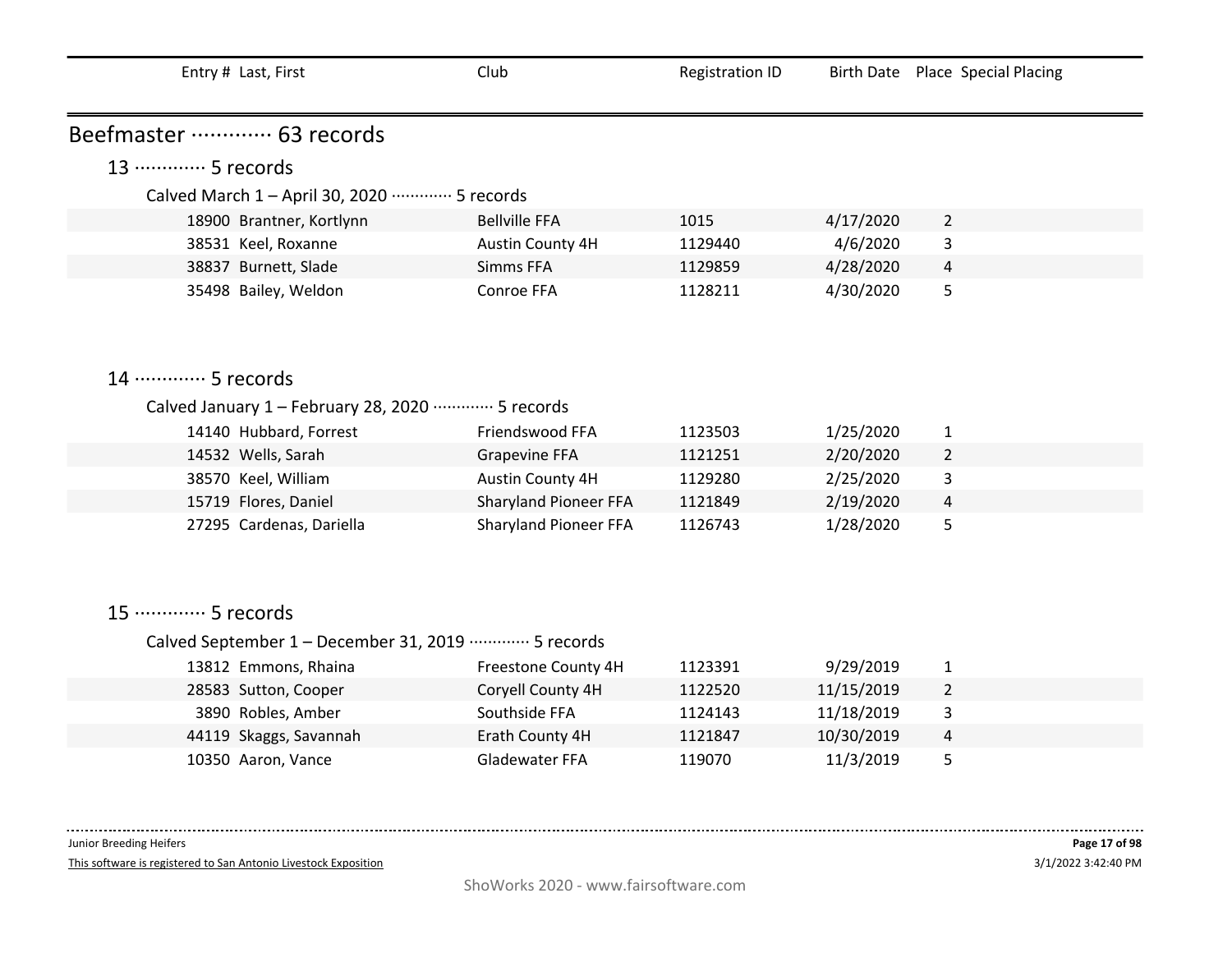| Entry # Last, First                                      | Club                | <b>Registration ID</b> |           | Birth Date Place Special Placing |
|----------------------------------------------------------|---------------------|------------------------|-----------|----------------------------------|
| Beefmaster ………… 63 records                               |                     |                        |           |                                  |
| 15 ………… 5 records                                        |                     |                        |           |                                  |
| 16 ············· 1 record                                |                     |                        |           |                                  |
| Champion Senior Heifer  1 record<br>60573 Emmons, Raymie | Freestone County 4H | 1124565                | 3/11/2020 | 1 Champion Senior Heifer         |
| 17 ………… 1 record                                         |                     |                        |           |                                  |
| Reserve Champion Senior Heifer  1 record                 |                     |                        |           |                                  |
| 60574 Hubbard, Forrest                                   | Friendswood FFA     | 1123503                | 1/25/2020 | 1 Reserve Champion Senio         |
| 18 ………… 1 record                                         |                     |                        |           |                                  |
| Breed Champion Heifer ………… 1 record                      |                     |                        |           |                                  |
| 60575 Emmons, Raymie                                     | Freestone County 4H | 1124565                | 3/11/2020 | 1 Breed Champion Heifer          |
| 19 ············· 1 record                                |                     |                        |           |                                  |
| Reserve Breed Champion Heifer  1 record                  |                     |                        |           |                                  |
| 60576 Hubbard, Fischer                                   | Friendswood FFA     | 1138056                | 2/2/2021  | 1 Reserve Breed Champion         |
|                                                          |                     |                        |           |                                  |

This software is registered to San Antonio Livestock Exposition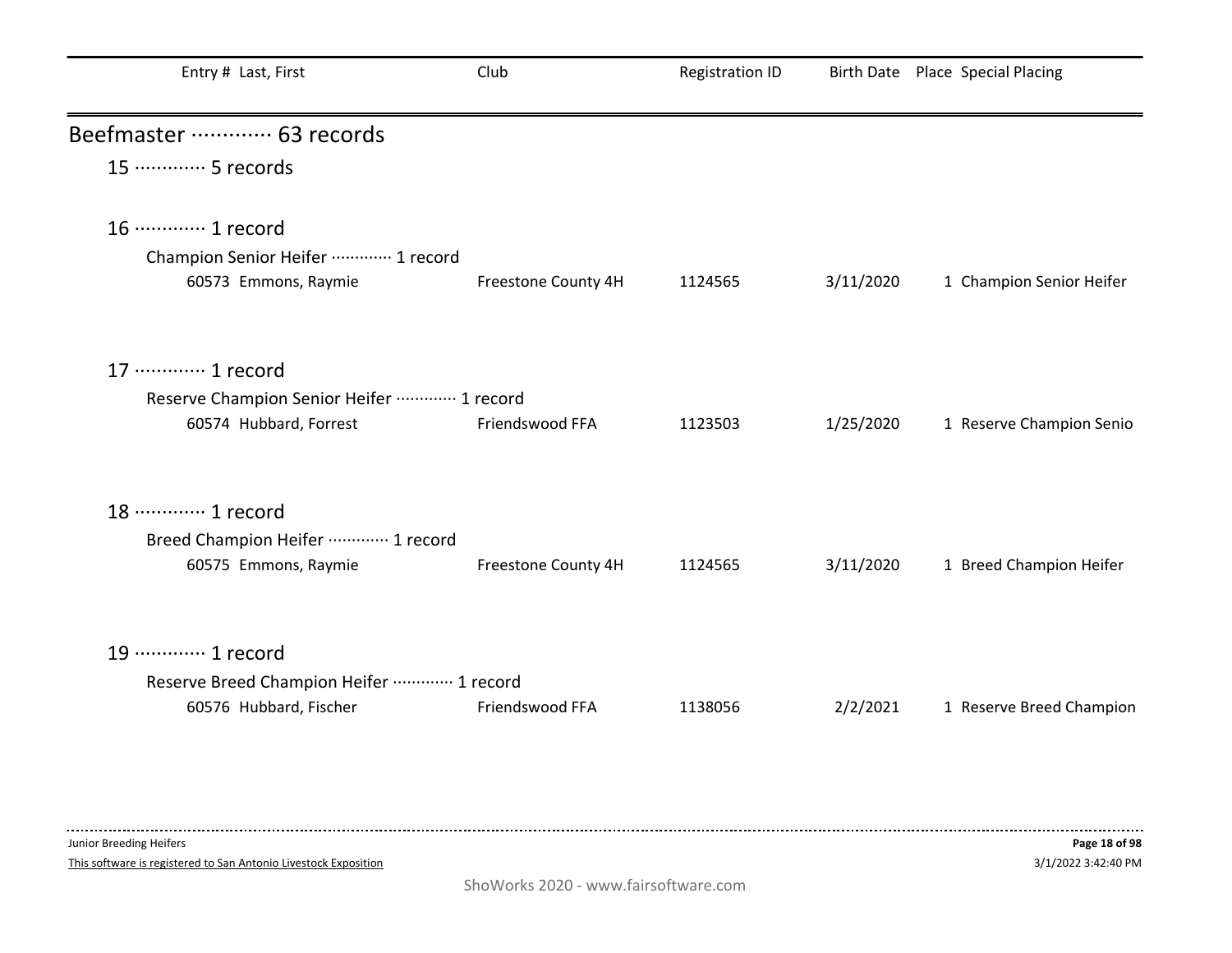| Entry # Last, First                                       | Club                    | <b>Registration ID</b> |           | Birth Date Place Special Placing |
|-----------------------------------------------------------|-------------------------|------------------------|-----------|----------------------------------|
| Brahman  63 records                                       |                         |                        |           |                                  |
| 01 ·············· 5 records                               |                         |                        |           |                                  |
| Calved on or after April 1, 2021 ·············· 5 records |                         |                        |           |                                  |
| 5469 Deckert, Hollis                                      | Angleton FFA            | 1034864                | 4/18/2021 | $\mathbf{1}$                     |
| 39454 Cooper, Laura                                       | <b>Detroit FFA</b>      | 1033925                | 4/20/2021 | $\overline{2}$                   |
| 29251 Rau, Madison                                        | Karnes County 4H        | 1031633                | 4/15/2021 | 3                                |
| 2613 Frey, Amalee                                         | Brazoswood FFA          | 1033553                | 4/4/2021  | 4                                |
| 20055 Splawn, Colby                                       | Jacksonville FFA        | 1032909                | 4/3/2021  | 5                                |
|                                                           |                         |                        |           |                                  |
|                                                           |                         |                        |           |                                  |
|                                                           |                         |                        |           |                                  |
| 02 ·············· 5 records                               |                         |                        |           |                                  |
| Calved March 1-31, 2021 ………… 5 records                    |                         |                        |           |                                  |
| 5592 Lambright, Gracie                                    | Angleton FFA            | 1033940                | 3/28/2021 | $\mathbf{1}$                     |
| 18007 Boatright, Cameron                                  | Gonzales County 4H      | 1033584                | 3/18/2021 | $\overline{2}$                   |
| 2608 Martinez, Gilberto                                   | Pasadena FFA            | 1036400                | 3/21/2021 | 3                                |
| 19398 Rabb, Falyn                                         | <b>Brock FFA</b>        | 1033764                | 3/20/2021 | $\overline{a}$                   |
| 14961 Hampton, Phoebe                                     | Anahuac FFA             | 1034420                | 3/15/2021 | 5                                |
|                                                           |                         |                        |           |                                  |
|                                                           |                         |                        |           |                                  |
|                                                           |                         |                        |           |                                  |
| 03 ·············· 5 records                               |                         |                        |           |                                  |
| Calved February 1-28, 2021 ………… 5 records                 |                         |                        |           |                                  |
| 21770 Klump, Kylee                                        | East Bernard FFA        | 1034654                | 2/14/2021 | $\mathbf{1}$                     |
| 406 Gasch, Ashlynn                                        | Edna FFA                | 1033282                | 2/28/2021 | $\overline{2}$                   |
| 35270 Garcia, Jade                                        | La Joya FFA             | 1034693                | 2/1/2021  | 3                                |
| 38709 Tappan, Wyatt                                       | <b>Cross Roads FFA</b>  | 1033427                | 2/28/2021 | 4                                |
| 21485 Cavness, Keegan                                     | <b>East Bernard FFA</b> | 1036010                | 2/3/2021  | 5                                |

This software is registered to San Antonio Livestock Exposition

3/1/2022 3:42:40 PM **Page 19 of 98**

. . . . . .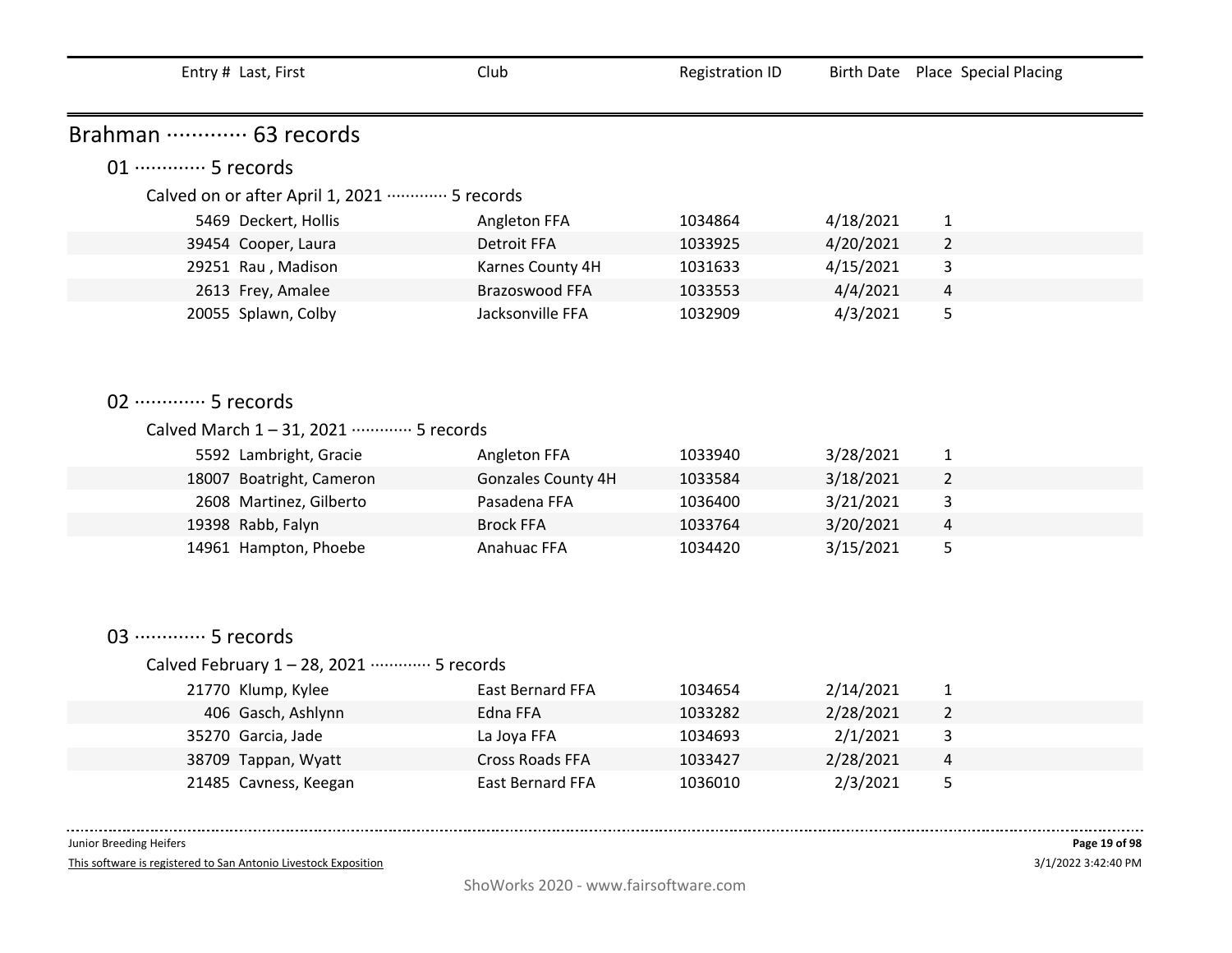| Entry # Last, First                                                                               | Club                      | <b>Registration ID</b> |            | Birth Date Place Special Placing     |
|---------------------------------------------------------------------------------------------------|---------------------------|------------------------|------------|--------------------------------------|
| Brahman  63 records                                                                               |                           |                        |            |                                      |
| 03 ·············· 5 records                                                                       |                           |                        |            |                                      |
| 04 ………… 5 records                                                                                 |                           |                        |            |                                      |
| Calved January 1-31, 2021 ………… 5 records                                                          |                           |                        |            |                                      |
| 19369 Rabb, Carson                                                                                | <b>Brock FFA</b>          | 1035267                | 1/7/2021   | $\mathbf{1}$                         |
| 25136 Jalufka, Claire                                                                             | Como Pickton FFA          | 1029079                | 1/4/2021   | $\overline{2}$                       |
| 38769 Wright, Averi                                                                               | Mount Calm FFA            | 1029548                | 1/16/2021  | 3                                    |
| 20122 Murry, Cayson                                                                               | Callahan County 4H        | 1028783                | 1/25/2021  | $\overline{4}$                       |
| 13513 Cook, Jared                                                                                 | Frankston FFA             | 1034283                | 1/7/2021   | 5                                    |
| 05 ·············· 1 record                                                                        |                           |                        |            |                                      |
| Champion Heifer Calf  1 record                                                                    |                           |                        |            |                                      |
| 60555 Lambright, Gracie                                                                           | Angleton FFA              | 1033940                | 3/28/2021  | 1 Champion Heifer Calf               |
| 06 ·············· 1 record                                                                        |                           |                        |            |                                      |
| Reserve Champion Heifer Calf  1 record                                                            |                           |                        |            |                                      |
| 60556 Rabb, Carson                                                                                | <b>Brock FFA</b>          | 1035267                | 1/7/2021   | 1 Reserve Champion Heifer            |
| 07 ·············· 5 records                                                                       |                           |                        |            |                                      |
| Calved November 1 - December 31, 2020 ………… 5 records                                              |                           |                        |            |                                      |
| 7961 Tomlinson, Mark                                                                              | <b>Brazoria County 4H</b> | 1030222                | 12/28/2020 | $\mathbf{1}$                         |
| <b>Junior Breeding Heifers</b><br>This software is registered to San Antonio Livestock Exposition |                           |                        |            | Page 20 of 98<br>3/1/2022 3:42:40 PM |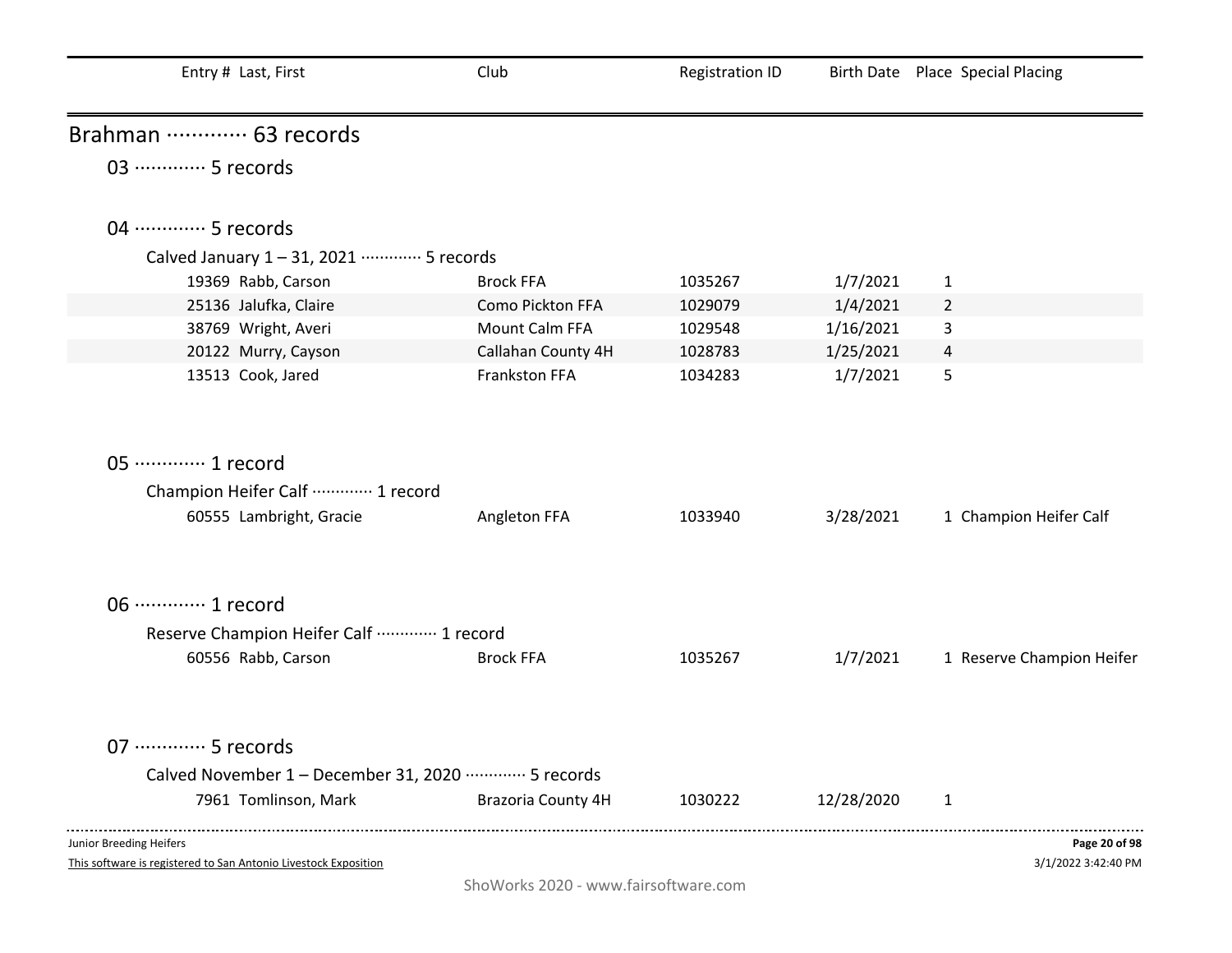| Entry # Last, First                                  | Club                       | <b>Registration ID</b> |            | Birth Date Place Special Placing |
|------------------------------------------------------|----------------------------|------------------------|------------|----------------------------------|
| Brahman  63 records                                  |                            |                        |            |                                  |
| 07 ·············· 5 records                          |                            |                        |            |                                  |
|                                                      |                            |                        |            |                                  |
| Calved November 1 - December 31, 2020 ………… 5 records |                            |                        |            |                                  |
| 29319 Rau, Rylan                                     | Karnes County 4H           | 1027570                | 12/2/2020  | $\overline{2}$                   |
| 7932 Tomlinson, Colton                               | <b>Brazoria County 4H</b>  | 1028330                | 11/3/2020  | 3                                |
| 30641 Gandy, Kinsley                                 | Lee County 4H              | 1035221                | 11/23/2020 | 4                                |
| 2648 Leal Iv, Ricardo                                | Sinton FFA                 | 1031293                | 11/21/2020 | 5                                |
|                                                      |                            |                        |            |                                  |
| 08 ············· 5 records                           |                            |                        |            |                                  |
| Calved September 1 – October 31, 2020 ………… 5 records |                            |                        |            |                                  |
| 43304 Hayes, Paul                                    | Glen Rose FFA              | 1026050                | 9/2/2020   | $\mathbf{1}$                     |
| 8469 Harris, Brynn                                   | Poth FFA                   | 1027610                | 9/17/2020  | $\overline{2}$                   |
| 40759 Welty, Callie                                  | Johnson County 4H          | 1030207                | 9/27/2020  | 3                                |
| 25233 Jalufka, Chloe                                 | Como Pickton FFA           | 1029075                | 10/20/2020 | 4                                |
| 14262 Wilson, Charles Eddie                          | Franklin FFA               | 1029480                | 10/26/2020 | 5                                |
|                                                      |                            |                        |            |                                  |
|                                                      |                            |                        |            |                                  |
| 09 ·············· 5 records                          |                            |                        |            |                                  |
| Calved July 1 - August 31, 2020 ………… 5 records       |                            |                        |            |                                  |
| 21463 Thayne, Ali                                    | <b>Guadalupe County 4H</b> | 1029823                | 8/5/2020   | $\mathbf{1}$                     |
| 2894 Strack, Harleigh                                | Wharton County 4H          | 1024992                | 8/13/2020  | $\overline{2}$                   |
| 22779 Simpson, Ryan Mack                             | Rio Hondo FFA              | 1023621                | 7/5/2020   | 3                                |
| 21473 Thayne, Reese                                  | <b>Guadalupe County 4H</b> | 1029825                | 8/12/2020  | 4                                |
| 808 Donaldson, Eillie                                | Pearland FFA               | 1016776                | 8/13/2020  | 5                                |

This software is registered to San Antonio Livestock Exposition

 $\sim 100$  and  $\sim 100$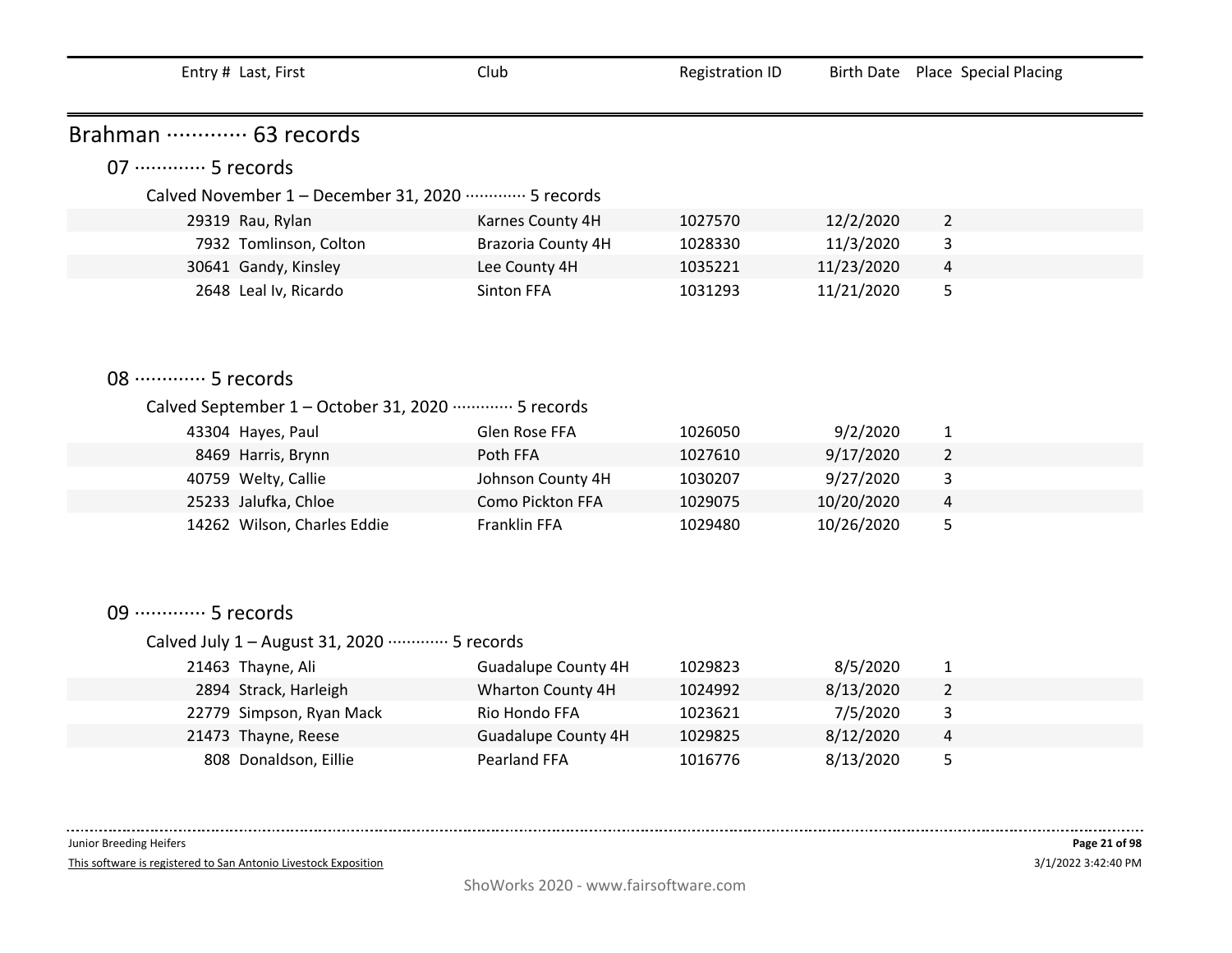| Entry # Last, First                                                                        | Club                       | <b>Registration ID</b> |           | Birth Date Place Special Placing     |
|--------------------------------------------------------------------------------------------|----------------------------|------------------------|-----------|--------------------------------------|
| Brahman  63 records                                                                        |                            |                        |           |                                      |
| 09 ·············· 5 records                                                                |                            |                        |           |                                      |
| 10 ············· 5 records                                                                 |                            |                        |           |                                      |
| Calved May 1 - June 30, 2020 ………… 5 records                                                |                            |                        |           |                                      |
| 18525 Rushing, Jaylee                                                                      | Santa Fe FFA               | 1020827                | 5/16/2020 | $\mathbf{1}$                         |
| 12246 Kettler, Diana                                                                       | Alvin FFA                  | 1015152                | 5/7/2020  | 2                                    |
| 2863 Strack V, Joe                                                                         | Wharton County 4H          | 1020168                | 5/9/2020  | 3                                    |
| 42757 Howle, Londyn                                                                        | <b>Godley FFA</b>          | 1018811                | 5/1/2020  | 4                                    |
| 3504 Gilleland, Bailey                                                                     | Lindale FFA                | 1020571                | 5/19/2020 | 5                                    |
| 11 ………… 1 record                                                                           |                            |                        |           |                                      |
| Champion Junior Heifer ………… 1 record                                                       |                            |                        |           |                                      |
| 60551 Rushing, Jaylee                                                                      | Santa Fe FFA               | 1020827                | 5/16/2020 | 1 Champion Junior Heifer             |
| 12 ………… 1 record                                                                           |                            |                        |           |                                      |
| Reserve Champion Junior Heifer  1 record                                                   |                            |                        |           |                                      |
| 60552 Thayne, Ali                                                                          | <b>Guadalupe County 4H</b> | 1029823                | 8/5/2020  | 1 Reserve Champion Junior            |
| 13 ………… 5 records                                                                          |                            |                        |           |                                      |
| Calved March 1 - April 30, 2020 ………… 5 records                                             |                            |                        |           |                                      |
| 25459 Lambert, Lauren                                                                      | <b>Tarkington FFA</b>      | 1019157                | 3/22/2020 | $\mathbf{1}$                         |
| Junior Breeding Heifers<br>This software is registered to San Antonio Livestock Exposition |                            |                        |           | Page 22 of 98<br>3/1/2022 3:42:40 PM |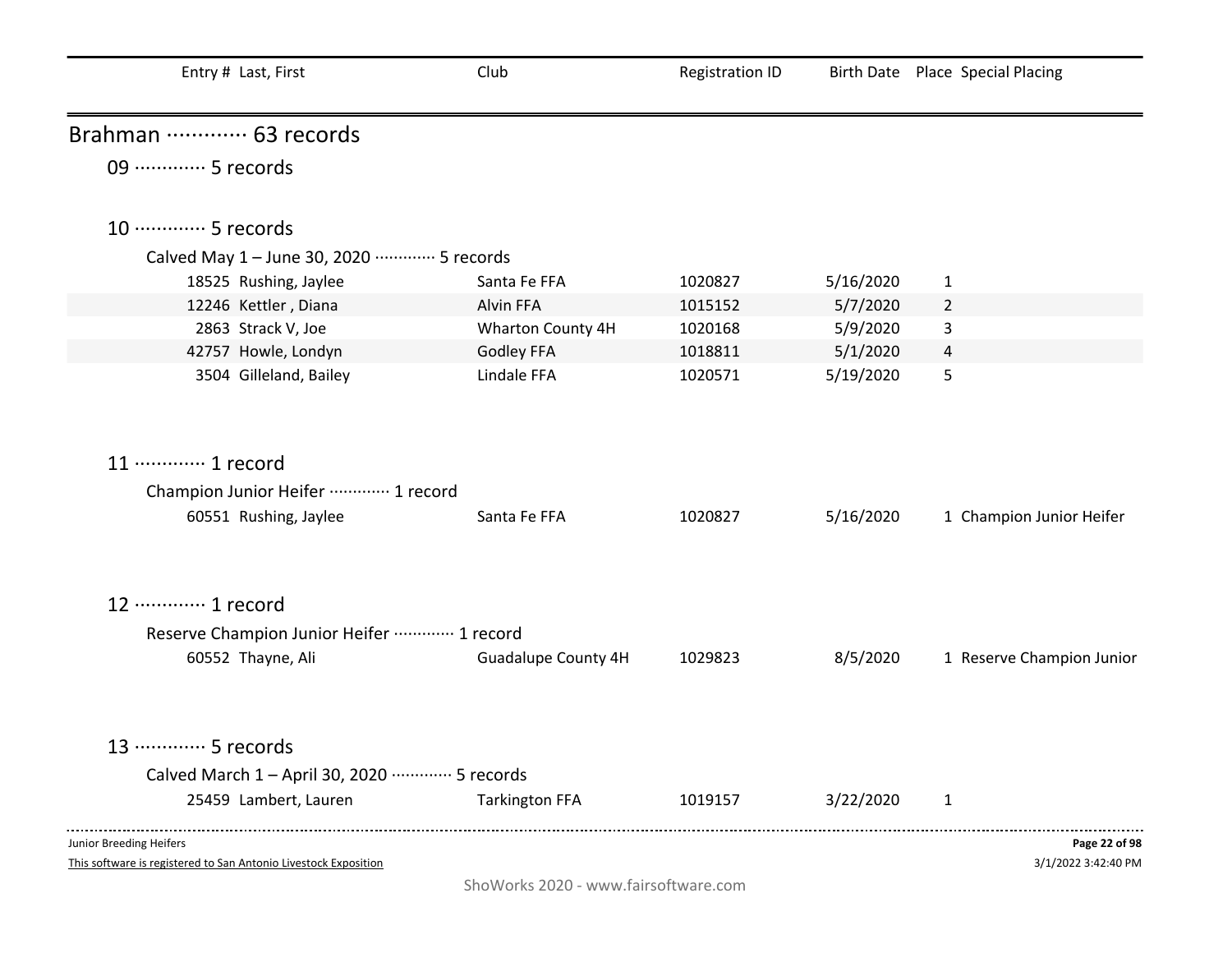| Entry # Last, First                                   | Club                  | <b>Registration ID</b> |            | Birth Date Place Special Placing |  |  |
|-------------------------------------------------------|-----------------------|------------------------|------------|----------------------------------|--|--|
| Brahman  63 records                                   |                       |                        |            |                                  |  |  |
| 13 ·············· 5 records                           |                       |                        |            |                                  |  |  |
|                                                       |                       |                        |            |                                  |  |  |
| Calved March 1 - April 30, 2020 ………… 5 records        |                       |                        |            |                                  |  |  |
| 18171 Jefferson, Holden                               | Danbury FFA           | 1011502                | 3/23/2020  | $\overline{2}$                   |  |  |
| 42496 Ramirez, Mia Carmen                             | Hidalgo County 4H     | 1020424                | 4/2/2020   | 3                                |  |  |
| 5454 Meyer, Hayden                                    | Needville FFA         | 2411                   | 4/12/2020  | 4                                |  |  |
| 24759 Wright, Hannah                                  | <b>Banquete FFA</b>   | 1012395                | 3/28/2020  | 5                                |  |  |
|                                                       |                       |                        |            |                                  |  |  |
| 14 ………… 5 records                                     |                       |                        |            |                                  |  |  |
| Calved January 1 - February 28, 2020 ………… 5 records   |                       |                        |            |                                  |  |  |
| 32308 Baca, Kase                                      | <b>Boling FFA</b>     | 1011833                | 1/14/2020  | $\mathbf{1}$                     |  |  |
| 9073 Barnes, William                                  | <b>Timpson FFA</b>    | 1011321                | 1/16/2020  | $\overline{2}$                   |  |  |
| 11427 Butler, Braxton                                 | <b>Goliad FFA</b>     | 1023386                | 2/3/2020   | 3                                |  |  |
| 15140 Kessler, Brode                                  | Bryan FFA             | 1012683                | 1/23/2020  | 4                                |  |  |
| 33079 Armstrong, Paedon                               | <b>Wharton FFA</b>    | 1019326                | 2/25/2020  | 5                                |  |  |
|                                                       |                       |                        |            |                                  |  |  |
|                                                       |                       |                        |            |                                  |  |  |
|                                                       |                       |                        |            |                                  |  |  |
| 15 ·············· 5 records                           |                       |                        |            |                                  |  |  |
| Calved September 1 - December 31, 2019 ………… 5 records |                       |                        |            |                                  |  |  |
| 25395 Lambert, Megan                                  | <b>Tarkington FFA</b> | 1010763                | 10/15/2019 | $\mathbf{1}$                     |  |  |
| 17588 Stephenson, Maggie                              | Anahuac FFA           | 1012633                | 9/15/2019  | $\overline{2}$                   |  |  |
| 21846 Locke, Lyndsey                                  | East Bernard FFA      | 1013342                | 9/24/2019  | 3                                |  |  |
| 7524 Burks, Andi                                      | Weatherford FFA       | 1004572                | 11/2/2019  | $\overline{a}$                   |  |  |
| 13003 Swaner, Keen                                    | McLennan County 4H    | 1011052                | 9/19/2019  | 5                                |  |  |

This software is registered to San Antonio Livestock Exposition

 $\sim 100$  and  $\sim 100$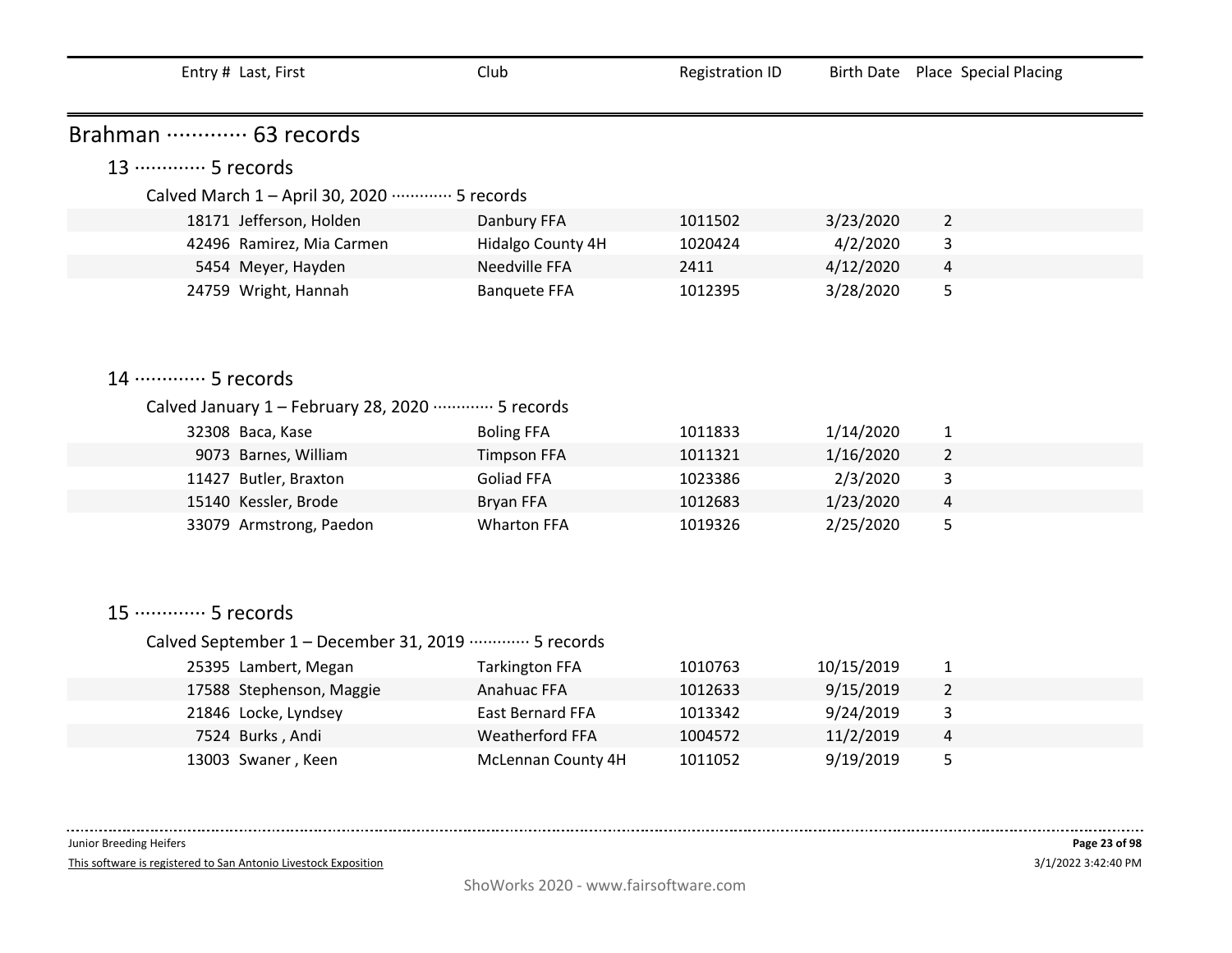| Entry # Last, First                                                                               | Club                  | <b>Registration ID</b> |            | Birth Date Place Special Placing |
|---------------------------------------------------------------------------------------------------|-----------------------|------------------------|------------|----------------------------------|
| Brahman  63 records                                                                               |                       |                        |            |                                  |
| 15 ·············· 5 records                                                                       |                       |                        |            |                                  |
| 16 ············· 1 record<br>Champion Senior Heifer  1 record<br>60553 Baca, Kase                 | <b>Boling FFA</b>     | 1011833                | 1/14/2020  | 1 Champion Senior Heifer         |
| 17 ············· 1 record<br>Reserve Champion Senior Heifer ………… 1 record<br>60554 Lambert, Megan | <b>Tarkington FFA</b> | 1010763                | 10/15/2019 | 1 Reserve Champion Senio         |
| 18 ………… 1 record<br>Breed Champion Heifer ………… 1 record<br>60557 Baca, Kase                       | <b>Boling FFA</b>     | 1011833                | 1/14/2020  | 1 Breed Champion Heifer          |
| 19 ………… 1 record<br>Reserve Breed Champion Heifer  1 record<br>60558 Lambright, Gracie            | Angleton FFA          | 1033940                | 3/28/2021  | 1 Reserve Breed Champion         |

This software is registered to San Antonio Livestock Exposition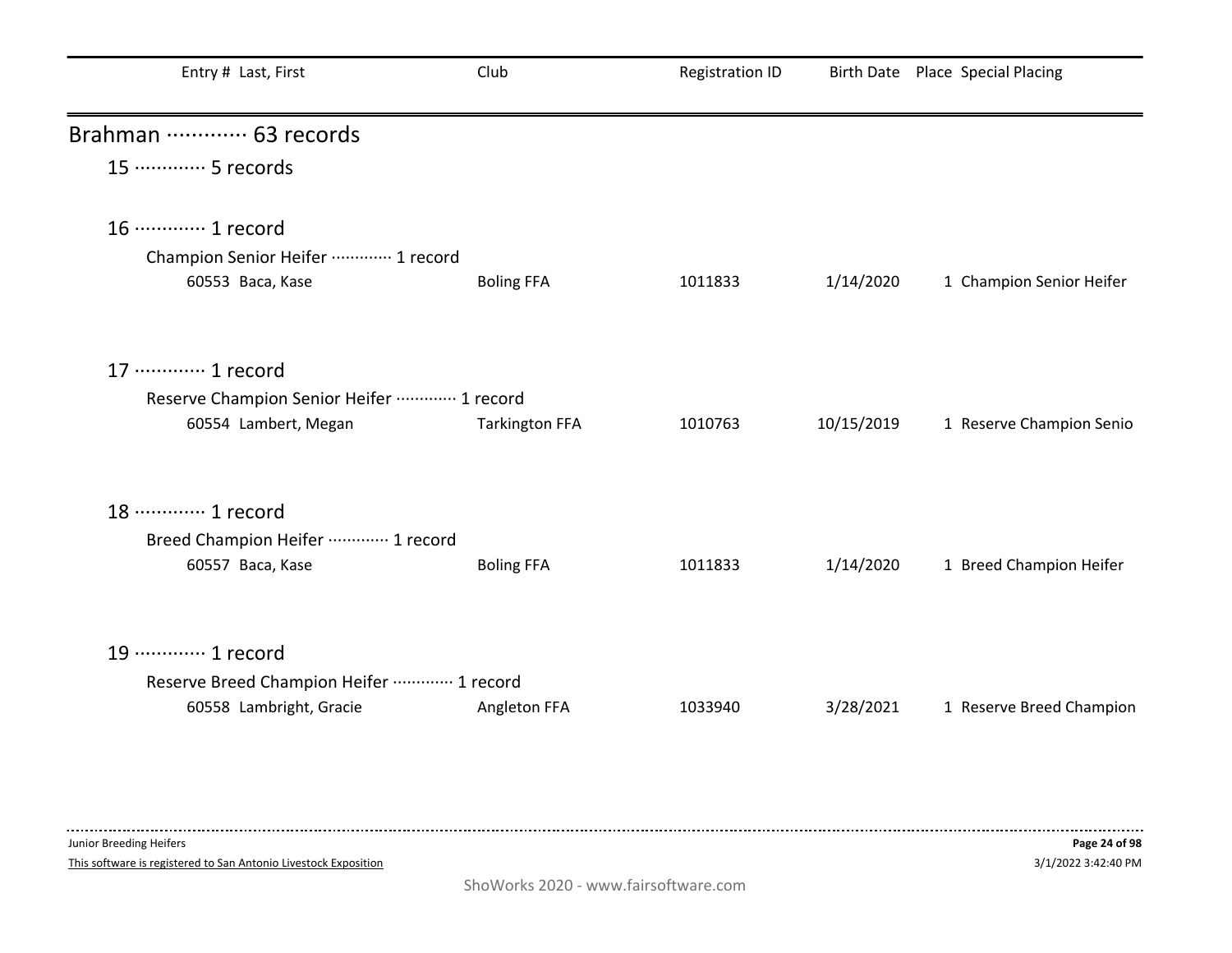| Entry # Last, First                         | Club                 | <b>Registration ID</b> |           | Birth Date Place Special Placing |
|---------------------------------------------|----------------------|------------------------|-----------|----------------------------------|
| Brangus ………… 58 records                     |                      |                        |           |                                  |
| 01 ·············· 5 records                 |                      |                        |           |                                  |
| Calved on or after April 1, 2021  5 records |                      |                        |           |                                  |
| 22302 Tittor, Emma                          | Paradise FFA         | 10471753               | 5/11/2021 | $\mathbf{1}$                     |
| 37849 Parkey, Isabelle                      | Archer City FFA      | 10473289               | 5/4/2021  | $\overline{2}$                   |
| 22045 Dennison, Clayton                     | Waller FFA           | 10481163               | 5/10/2021 | 3                                |
| 6838 Hein, Kaelyn                           | Royal FFA            | 10477000               | 4/2/2021  | 4                                |
| 32303 Burns, Camille                        | <b>Boling FFA</b>    | 10475304               | 4/3/2021  | 5                                |
|                                             |                      |                        |           |                                  |
|                                             |                      |                        |           |                                  |
|                                             |                      |                        |           |                                  |
| 02 ·············· 5 records                 |                      |                        |           |                                  |
| Calved March 1-31, 2021 ………… 5 records      |                      |                        |           |                                  |
| 25365 Critendon, Kaily                      | Calhoun FFA          | 10466383               | 3/10/2021 | $\mathbf{1}$                     |
| 1296 Moran, Dawson                          | Washington County 4H | 10478544               | 3/15/2021 | $\overline{2}$                   |
| 5098 Wright, Adelynn                        | Stockdale FFA        | 10472757               | 3/24/2021 | 3                                |
| 28695 Belt, Samuel                          | Coryell County 4H    | 10482050               | 3/11/2021 | 4                                |
| 10349 Crocker, Rianna                       | <b>Fulshear FFA</b>  | 10480643               | 3/8/2021  | 5                                |
|                                             |                      |                        |           |                                  |
|                                             |                      |                        |           |                                  |
|                                             |                      |                        |           |                                  |
| 03 ············· 4 records                  |                      |                        |           |                                  |
| Calved February 1 - 28, 2021 ………… 4 records |                      |                        |           |                                  |
| 30787 Metting, Carly                        | Nordheim FFA         | 10478524               | 2/19/2021 | $\mathbf{1}$                     |
| 37026 Leal, Lilly                           | Waller County 4H     | 10467616               | 2/10/2021 | $\overline{2}$                   |
| 26239 Balderas, Leonardo                    | Jacksonville FFA     | 10478434               | 2/6/2021  | 3                                |
| 7257 Hulett, Ty                             | College Park FFA     | 10478666               | 2/16/2021 | 4                                |

------------------------------Junior Breeding Heifers

This software is registered to San Antonio Livestock Exposition

. . . . .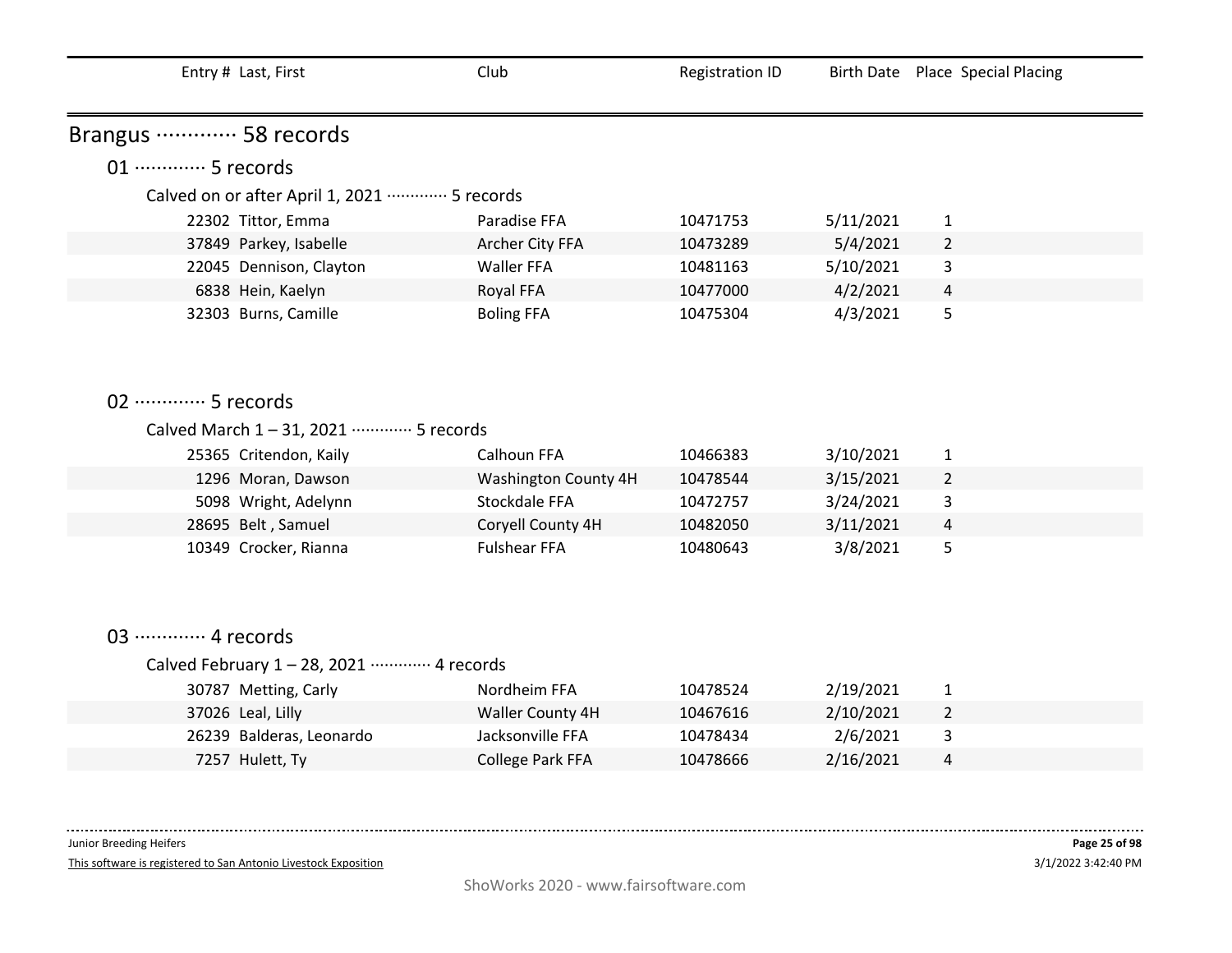| Entry # Last, First                                                                        | Club                 | <b>Registration ID</b> |           | Birth Date Place Special Placing     |
|--------------------------------------------------------------------------------------------|----------------------|------------------------|-----------|--------------------------------------|
| Brangus ………… 58 records                                                                    |                      |                        |           |                                      |
| 03 ············· 4 records                                                                 |                      |                        |           |                                      |
| 04 ………… 5 records                                                                          |                      |                        |           |                                      |
| Calved January 1-31, 2021 ………… 5 records                                                   |                      |                        |           |                                      |
| 23947 Hartman, Dylan                                                                       | Dewitt County 4H     | 10472957               | 1/7/2021  | $\mathbf{1}$                         |
| 42467 Basey, Eris                                                                          | Williamson County 4H | 10482121               | 1/4/2021  | $\overline{2}$                       |
| 22321 Tittor, Lana                                                                         | Paradise FFA         | 10460931               | 1/2/2021  | 3                                    |
| 14996 Hinze, Weston                                                                        | <b>Burton FFA</b>    | 10467612               | 1/3/2021  | 4                                    |
| 33186 Stone, Natalie                                                                       | Pilot Point FFA      | 10464414               | 1/17/2021 | 5                                    |
| 05 ·············· 1 record<br>Champion Heifer Calf  1 record                               |                      |                        |           |                                      |
| 60578 Tittor, Emma                                                                         | Paradise FFA         | 10471753               | 5/11/2021 | 1 Champion Heifer Calf               |
| 06 ············· 1 record                                                                  |                      |                        |           |                                      |
| Reserve Champion Heifer Calf  1 record                                                     |                      |                        |           |                                      |
| 60579 Critendon, Kaily                                                                     | Calhoun FFA          | 10466383               | 3/10/2021 | 1 Reserve Champion Heifer            |
| 07 ·············· 5 records                                                                |                      |                        |           |                                      |
| Calved November 1 - December 31, 2020 ………… 5 records                                       |                      |                        |           |                                      |
| 7991 Smith, Nash                                                                           | Brazoria County 4H   | 10465090               | 12/3/2020 | 1                                    |
| Junior Breeding Heifers<br>This software is registered to San Antonio Livestock Exposition |                      |                        |           | Page 26 of 98<br>3/1/2022 3:42:40 PM |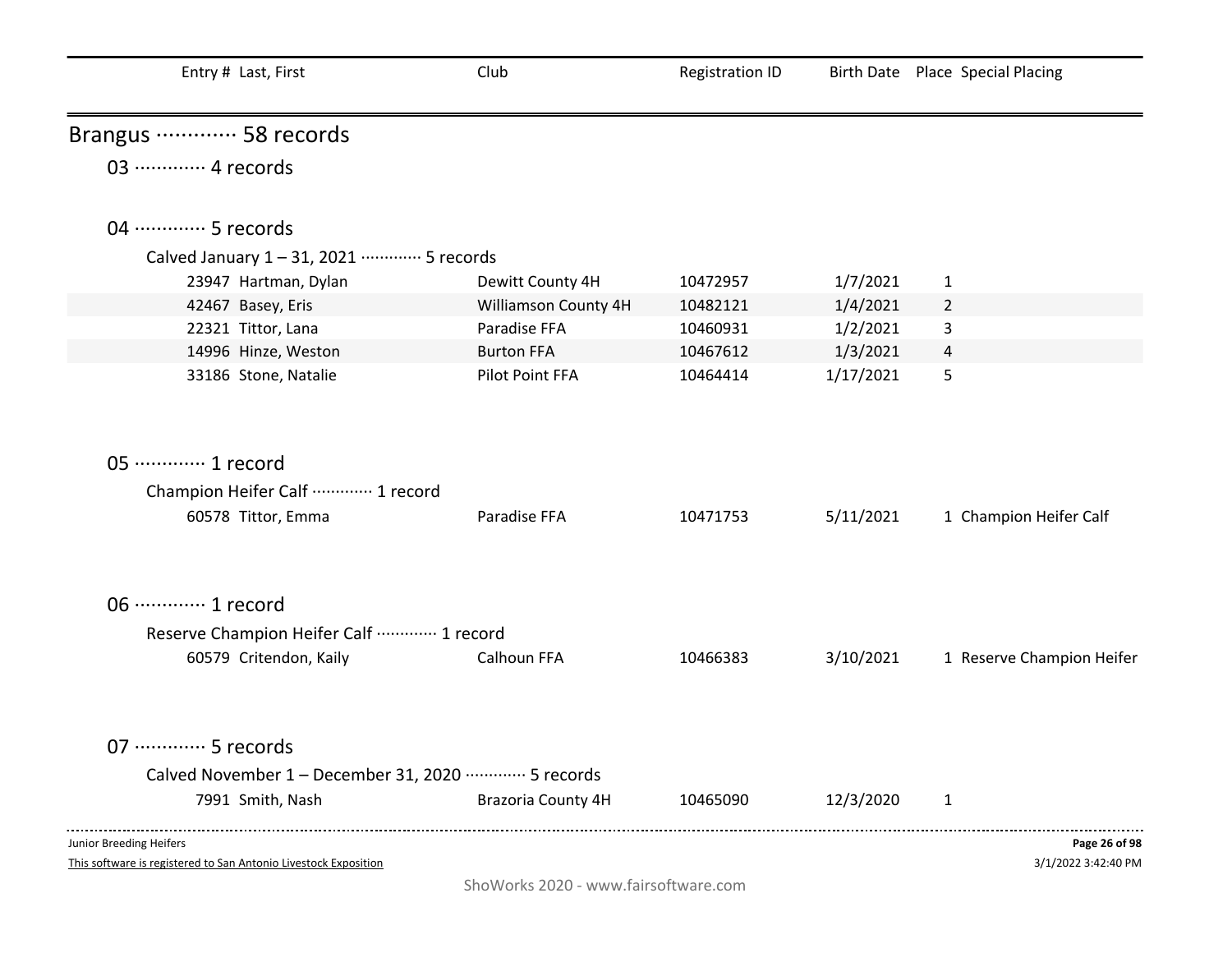| Entry # Last, First                                                                        | Club                | <b>Registration ID</b> |            | Birth Date Place Special Placing |               |
|--------------------------------------------------------------------------------------------|---------------------|------------------------|------------|----------------------------------|---------------|
| Brangus ………… 58 records                                                                    |                     |                        |            |                                  |               |
| 07 ·············· 5 records                                                                |                     |                        |            |                                  |               |
| Calved November 1 - December 31, 2020 ………… 5 records                                       |                     |                        |            |                                  |               |
| 23926 Jander, Ella                                                                         | Dewitt County 4H    | 10460317               | 12/29/2020 | $\overline{2}$                   |               |
| 39852 Gandy, Chloe                                                                         | Van Zandt County 4H | 10475552               | 12/11/2020 | 3                                |               |
| 1594 Ramirez, Kaden                                                                        | Victoria West FFA   | 10462387               | 11/15/2020 | 4                                |               |
| 32803 Glaze, Madelyn                                                                       | El Campo FFA        | 10465802               | 11/1/2020  | 5                                |               |
| 08 ………… 5 records                                                                          |                     |                        |            |                                  |               |
| Calved September 1 - October 31, 2020 ·············· 5 records                             |                     |                        |            |                                  |               |
| 27660 Hartmann, Maddox                                                                     | Wilson County 4H    | 10466972               | 9/5/2020   | $\mathbf{1}$                     |               |
| 27751 Seesengood, Bailey                                                                   | Wilson County 4H    | 10454307               | 10/29/2020 | $\overline{2}$                   |               |
| 2075 Smith, Grace                                                                          | <b>Teague FFA</b>   | 10466193               | 10/21/2020 | 3                                |               |
| 4721 Jander, Cason                                                                         | Cuero FFA           | 10453296               | 10/15/2020 | 4                                |               |
| 33690 Grifaldo, Chloe                                                                      | Weimar FFA          | 10464075               | 9/14/2020  | 5                                |               |
| 09 ·············· 1 record                                                                 |                     |                        |            |                                  |               |
| Calved July 1 - August 31, 2020 ………… 1 record                                              |                     |                        |            |                                  |               |
| 37885 Parkey, Whit                                                                         | Archer City FFA     | 10454190               | 8/2/2020   | $\mathbf{1}$                     |               |
| 10 ············· 5 records                                                                 |                     |                        |            |                                  |               |
| Calved May 1 - June 30, 2020 ………… 5 records                                                |                     |                        |            |                                  |               |
| 15013 Hinze, Waylon                                                                        | <b>Burton FFA</b>   | 10447805               | 5/17/2020  | 1                                |               |
| Junior Breeding Heifers<br>This software is registered to San Antonio Livestock Exposition |                     |                        |            | 3/1/2022 3:42:40 PM              | Page 27 of 98 |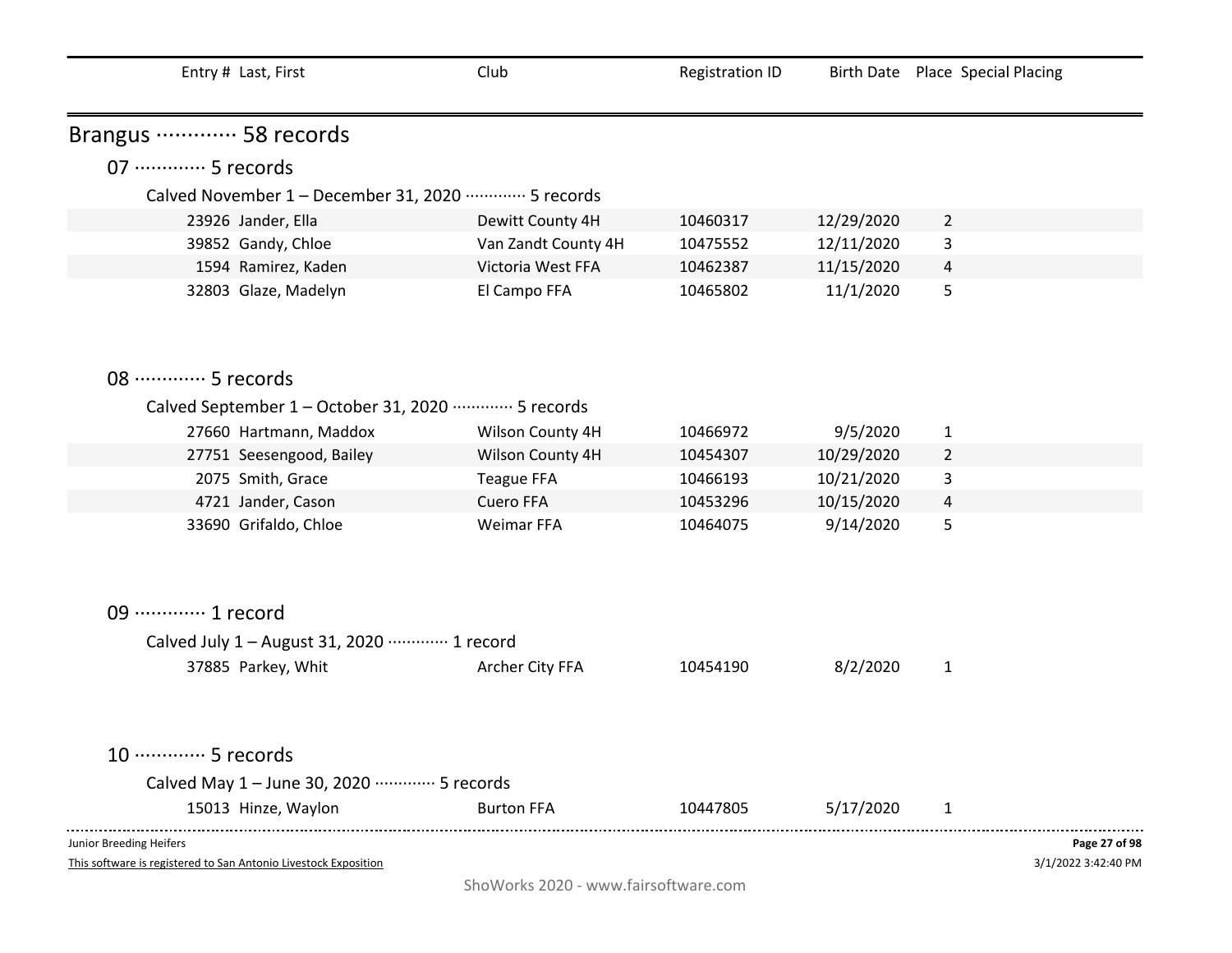| Entry # Last, First                            | Club               | <b>Registration ID</b> |           | Birth Date Place Special Placing |
|------------------------------------------------|--------------------|------------------------|-----------|----------------------------------|
| Brangus ………… 58 records                        |                    |                        |           |                                  |
| 10 ············· 5 records                     |                    |                        |           |                                  |
| Calved May 1 - June 30, 2020 ………… 5 records    |                    |                        |           |                                  |
| 31946 Curry, Grace                             | Dewitt County 4H   | 10453552               | 5/15/2020 | $\overline{2}$                   |
| 2967 Noriega, Avah                             | Fayette County 4H  | 10453343               | 5/15/2020 | 3                                |
| 4222 Stone, Roxton                             | Martin County 4H   | 10446726               | 5/6/2020  | 4                                |
| 16752 Burks, Carlee                            | <b>Bangs FFA</b>   | 10464985               | 5/2/2020  | 5                                |
| 11 ············· 1 record                      |                    |                        |           |                                  |
| Champion Junior Heifer ………… 1 record           |                    |                        |           |                                  |
| 60580 Hartmann, Maddox                         | Wilson County 4H   | 10466972               | 9/5/2020  | 1 Champion Junior Heifer         |
| 12 ………… 1 record                               |                    |                        |           |                                  |
| Reserve Champion Junior Heifer  1 record       |                    |                        |           |                                  |
| 60581 Hinze, Waylon                            | <b>Burton FFA</b>  | 10447805               | 5/17/2020 | 1 Reserve Champion Junior        |
| 13 ………… 5 records                              |                    |                        |           |                                  |
|                                                |                    |                        |           |                                  |
| Calved March 1 - April 30, 2020 ………… 5 records |                    |                        |           |                                  |
| 21022 Christensen, Bram                        | Brazoria County 4H | 10447801               | 4/15/2020 | $\mathbf{1}$                     |
| 14112 Randle, Trinity                          | Sweeny FFA         | 10454006               | 4/29/2020 | $\overline{2}$                   |
| 6241 Stewart, Landon                           | Victoria County 4H | 10446741               | 4/2/2020  | 3                                |
| 6859 Rongey, Averi                             | Royal FFA          | 10447523               | 3/15/2020 | 4                                |
| 21605 Phillips, Rowdy                          | <b>Teague FFA</b>  | 10450937               | 4/16/2020 | 5                                |
| Junior Breeding Heifers                        |                    |                        |           | Page 28 of 98                    |

This software is registered to San Antonio Livestock Exposition

3/1/2022 3:42:40 PM **Page 28 of 98**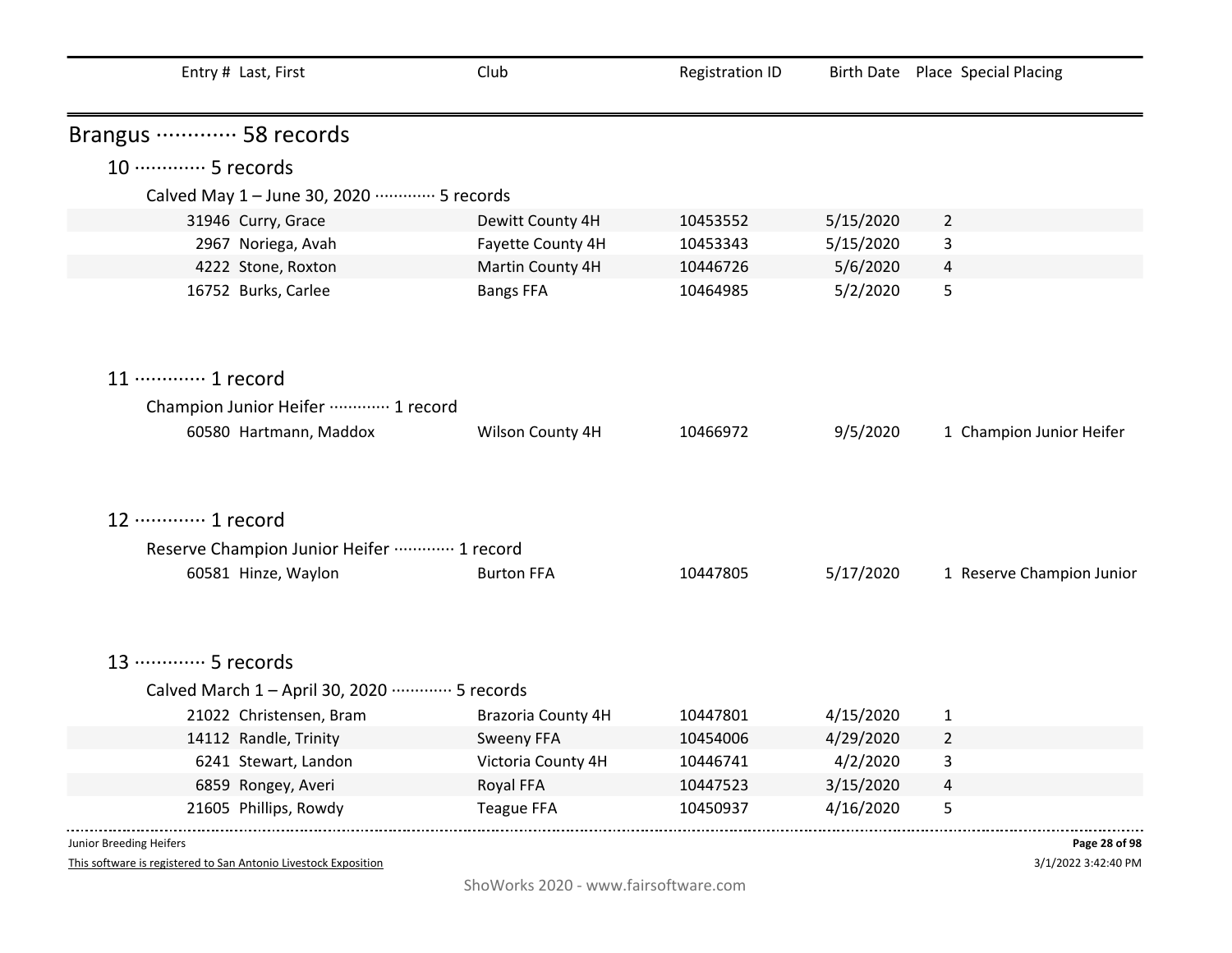| Brangus ………… 58 records                               |                           |          |            |                          |
|-------------------------------------------------------|---------------------------|----------|------------|--------------------------|
| 13 ·············· 5 records                           |                           |          |            |                          |
| Calved March 1 - April 30, 2020 ………… 5 records        |                           |          |            |                          |
|                                                       |                           |          |            |                          |
| 14 ………… 5 records                                     |                           |          |            |                          |
| Calved January 1 - February 28, 2020 ………… 5 records   |                           |          |            |                          |
| 13197 Harborth, Konner                                | <b>Marion FFA</b>         | 10443833 | 1/28/2020  | $\mathbf{1}$             |
| 28065 Pickett, Caiden                                 | Liberty County 4H         | 10435932 | 1/4/2020   | $\overline{2}$           |
| 13060 Heifrin, Heidi                                  | <b>Brazos County 4H</b>   | 10440999 | 2/16/2020  | 3                        |
| 1466 Schramek, Haley                                  | Schulenburg FFA           | 10447771 | 2/20/2020  | $\overline{a}$           |
| 9286 Roach, Callie                                    | Mineral Wells FFA         | 10449156 | 1/2/2020   | 5                        |
| 15 ············· 3 records                            |                           |          |            |                          |
| Calved September 1 - December 31, 2019 ………… 3 records |                           |          |            |                          |
| 27754 Seesengood, Mackenzie                           | Wilson County 4H          | 10433966 | 9/14/2019  | $\mathbf{1}$             |
| 16777 Hanson, Madison                                 | Pecos County 4H           | 10429389 | 12/24/2019 | $\overline{2}$           |
| 40384 Mettlen, Felicity                               | Diboll FFA                | 10440025 | 10/19/2019 | 3                        |
|                                                       |                           |          |            |                          |
| 16 ············· 1 record                             |                           |          |            |                          |
| Champion Senior Heifer  1 record                      |                           |          |            |                          |
| 60582 Christensen, Bram                               | <b>Brazoria County 4H</b> | 10447801 | 4/15/2020  | 1 Champion Senior Heifer |
|                                                       |                           |          |            |                          |
|                                                       |                           |          |            |                          |
|                                                       |                           |          |            |                          |

This software is registered to San Antonio Livestock Exposition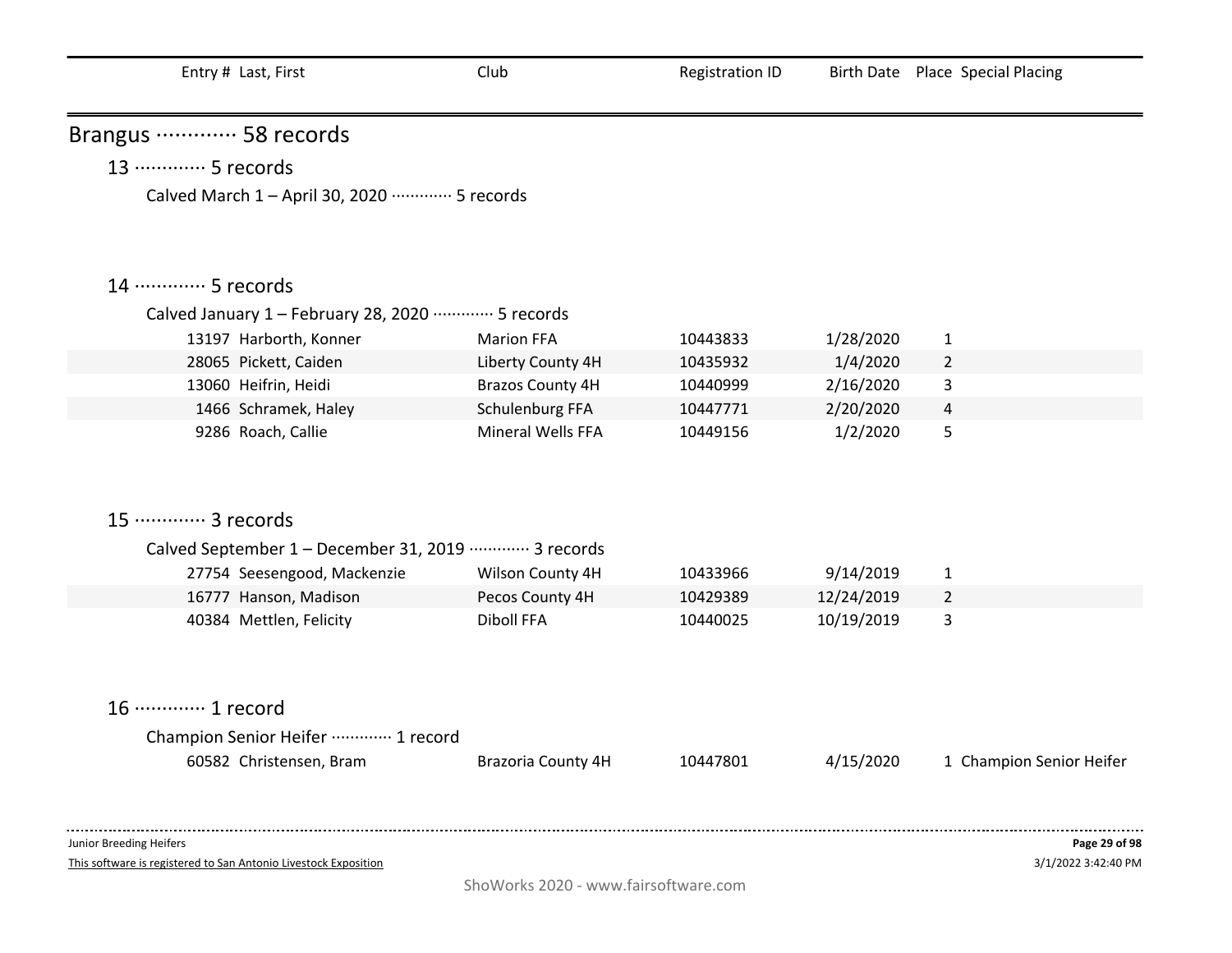| Entry # Last, First                                                    | Club               | <b>Registration ID</b> |           | Birth Date Place Special Placing |
|------------------------------------------------------------------------|--------------------|------------------------|-----------|----------------------------------|
| Brangus ………… 58 records                                                |                    |                        |           |                                  |
| 16 ············· 1 record                                              |                    |                        |           |                                  |
| 17 ………… 1 record                                                       |                    |                        |           |                                  |
| Reserve Champion Senior Heifer  1 record                               |                    |                        |           |                                  |
| 60583 Harborth, Konner                                                 | <b>Marion FFA</b>  | 10443833               | 1/28/2020 | 1 Reserve Champion Senio         |
| 18 ………… 1 record                                                       |                    |                        |           |                                  |
| Breed Champion Heifer  1 record                                        |                    |                        |           |                                  |
| 60584 Hartmann, Maddox                                                 | Wilson County 4H   | 10466972               | 9/5/2020  | 1 Breed Champion Heifer          |
| 19 ············· 1 record                                              |                    |                        |           |                                  |
|                                                                        |                    |                        |           |                                  |
| Reserve Breed Champion Heifer ………… 1 record<br>60585 Christensen, Bram | Brazoria County 4H | 10447801               | 4/15/2020 | 1 Reserve Breed Champion         |
|                                                                        |                    |                        |           |                                  |
| 20 ············· 1 record                                              |                    |                        |           |                                  |
| Champion American Heifer ………… 1 record                                 |                    |                        |           |                                  |
| 60616 Hartmann, Maddox                                                 | Wilson County 4H   | 10466972               | 9/5/2020  | 1 Champion American Heif         |
| 21 ………… 1 record                                                       |                    |                        |           |                                  |
| Junior Breeding Heifers                                                |                    |                        |           | Page 30 of 98                    |
| This software is registered to San Antonio Livestock Exposition        |                    |                        |           | 3/1/2022 3:42:40 PM              |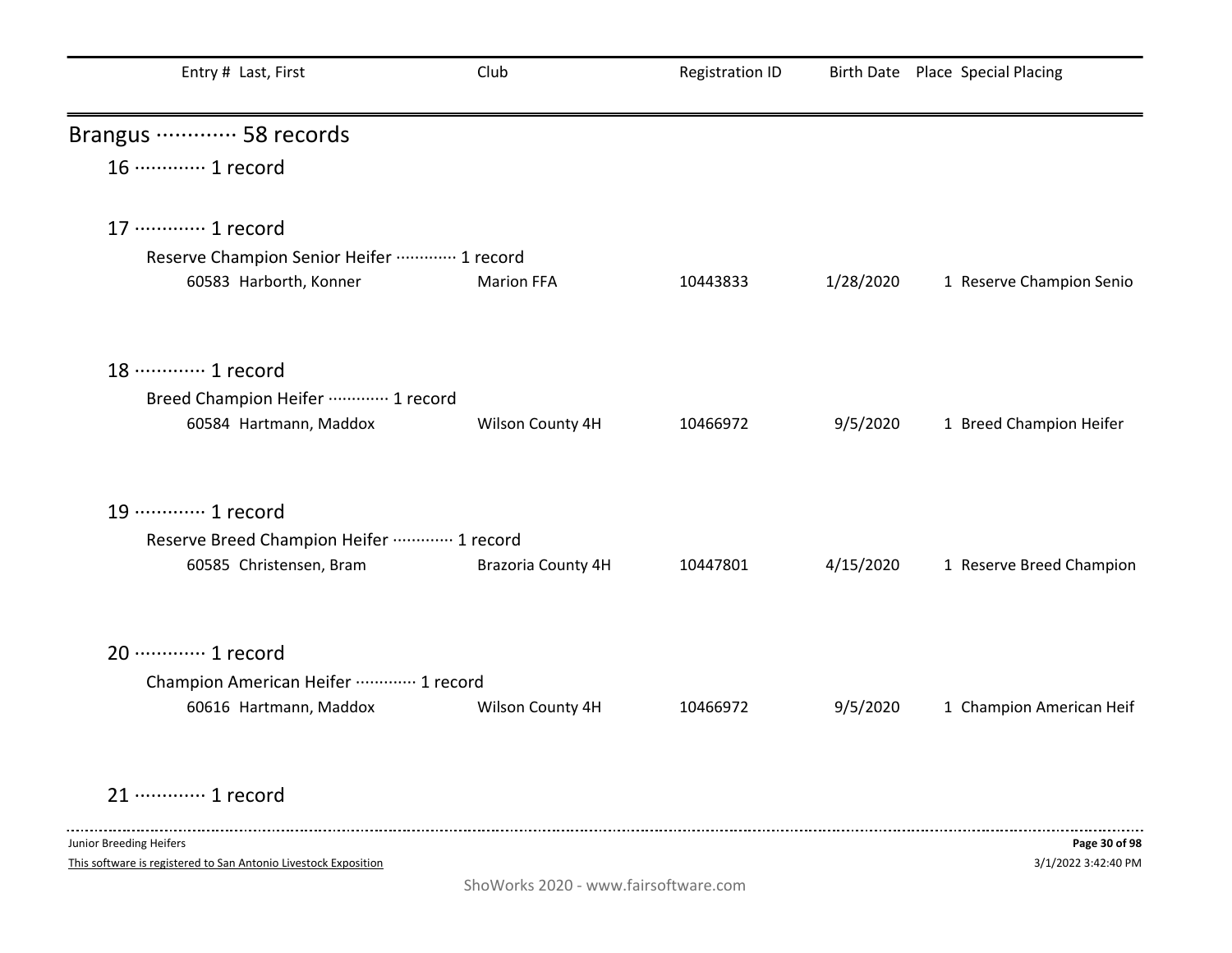| Entry # Last, First                         | Club                   | <b>Registration ID</b> |           | Birth Date Place Special Placing |
|---------------------------------------------|------------------------|------------------------|-----------|----------------------------------|
| Brangus ………… 58 records                     |                        |                        |           |                                  |
| 21 ············· 1 record                   |                        |                        |           |                                  |
| Reserve Champion American Heifer  1 record  |                        |                        |           |                                  |
| 60617 Christensen, Bram                     | Brazoria County 4H     | 10447801               | 4/15/2020 | 1 Reserve Champion Ameri         |
|                                             |                        |                        |           |                                  |
| Charolais  55 records                       |                        |                        |           |                                  |
| 01 ············· 5 records                  |                        |                        |           |                                  |
| Calved on or after April 1, 2021  5 records |                        |                        |           |                                  |
| 60033 Fuhrmann, Stephen                     | Lindsay FFA            | EF1310619              | 5/2/2021  | 1                                |
| 12848 Groschke, Duke                        | McLennan County 4H     | 1311128                | 4/19/2021 | $\overline{2}$                   |
| 18980 Hardy, Caitlyn                        | Wise County 4H         | 1306306                | 4/15/2021 | 3                                |
| 26944 Corpus, Addison                       | Dewitt County 4H       | 1517                   | 5/26/2021 | 4                                |
| 4129 Potter, Katherine                      | <b>Union Grove FFA</b> | 1309718                | 6/3/2021  | 5                                |
|                                             |                        |                        |           |                                  |
| 02 ·············· 5 records                 |                        |                        |           |                                  |
| Calved March 1-31, 2021 ………… 5 records      |                        |                        |           |                                  |
| 9521 Fraser, Emily                          | Decatur FFA            | 1308393                | 3/30/2021 | $\mathbf{1}$                     |
| 18475 Fritcher, Grace                       | <b>Caldwell FFA</b>    | 1308447                | 3/28/2021 | 2                                |
| 12826 Gerik, Hayleigh                       | McLennan County 4H     | 1305716                | 3/3/2021  | 3                                |
| 21107 Cox, Morgan                           | Springtown FFA         | 1306510                | 3/20/2021 | 4                                |
| 22968 Brooks, Keeley                        | Groesbeck FFA          | 1306345                | 3/3/2021  | 5                                |

This software is registered to San Antonio Livestock Exposition

. . . . . . . .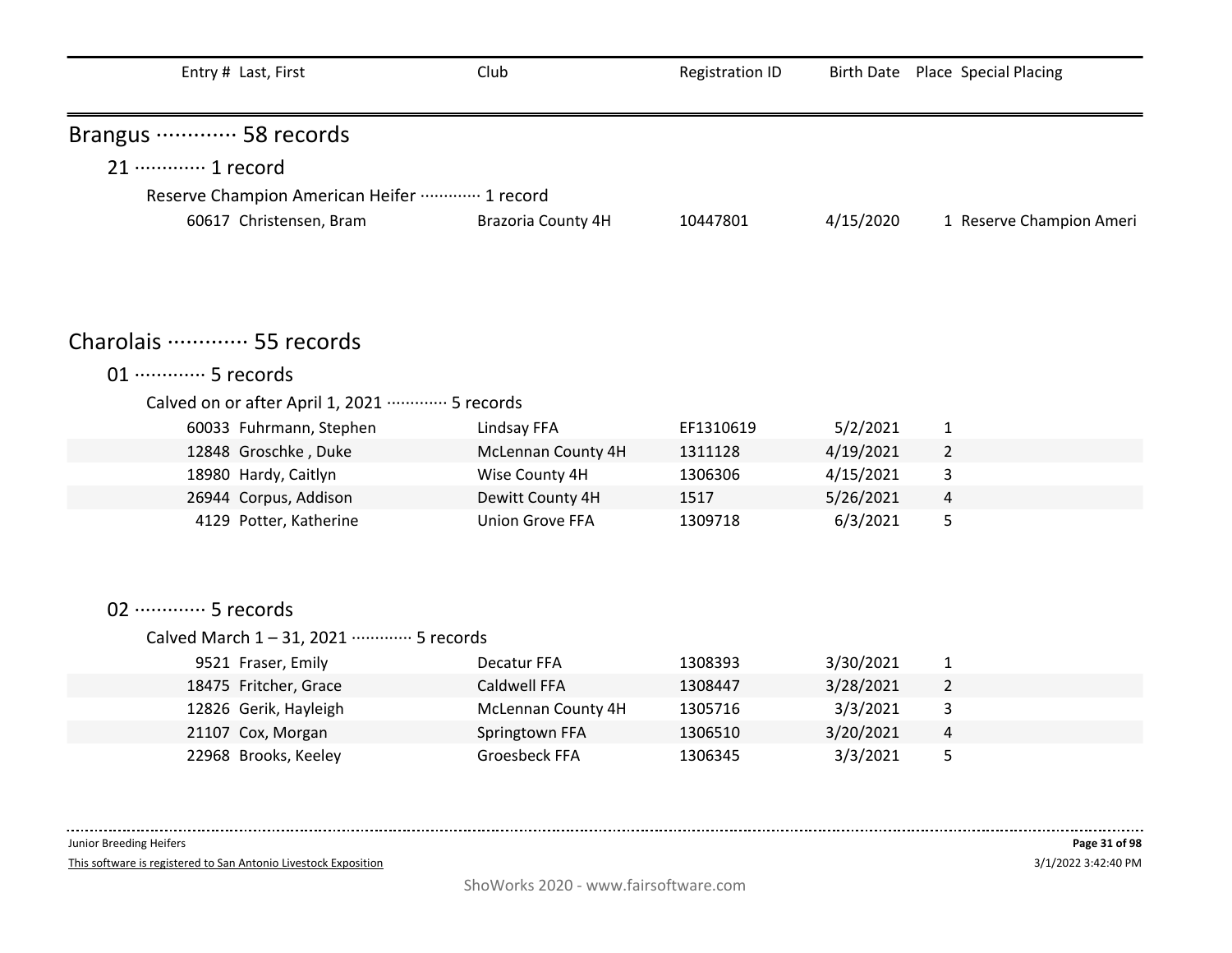| Entry # Last, First                                                                        | Club                  | <b>Registration ID</b> |           | Birth Date Place Special Placing     |
|--------------------------------------------------------------------------------------------|-----------------------|------------------------|-----------|--------------------------------------|
| Charolais ………… 55 records                                                                  |                       |                        |           |                                      |
| 03 ·············· 4 records                                                                |                       |                        |           |                                      |
| Calved February 1 - 28, 2021 ………… 4 records                                                |                       |                        |           |                                      |
| 27879 Rathmann, Karlee                                                                     | Lynn County 4H        | 1309247                | 2/17/2021 | $\mathbf{1}$                         |
| 37550 Willett, Kaydon                                                                      | Falls City FFA        | 1308372                | 2/4/2021  | $\overline{2}$                       |
| 1926 Godwin, Chase                                                                         | Lake Creek FFA        | 1308887                | 2/12/2021 | 3                                    |
| 15821 Purswell, Tristen                                                                    | Liberty FFA           | 1310357                | 2/11/2021 | $\overline{4}$                       |
| 04 ………… 5 records                                                                          |                       |                        |           |                                      |
| Calved January 1-31, 2021 ………… 5 records                                                   |                       |                        |           |                                      |
| 25328 Mata, Jayden                                                                         | Dimmit County 4H      | EF1310288              | 1/8/2021  | $\mathbf{1}$                         |
| 31942 Payne, Jessalyn                                                                      | <b>Bell County 4H</b> | 1307469                | 1/24/2021 | $\overline{2}$                       |
| 22329 Falkenberg, Emily                                                                    | Waller FFA            | 1307341                | 1/15/2021 | 3                                    |
| 11034 Hosseini, Soraya                                                                     | Judson FFA            | 1307255                | 1/6/2021  | 4                                    |
| 27921 Butts, Anna Josephine                                                                | Lynn County 4H        | 1310157                | 1/15/2021 | 5                                    |
| 05 ·············· 1 record                                                                 |                       |                        |           |                                      |
| Champion Heifer Calf  1 record                                                             |                       |                        |           |                                      |
| 60675 Fraser, Emily                                                                        | Decatur FFA           | 1308393                | 3/30/2021 | 1 Champion Heifer Calf               |
| 06 ············· 1 record                                                                  |                       |                        |           |                                      |
| Reserve Champion Heifer Calf  1 record                                                     |                       |                        |           |                                      |
| 60676 Rathmann, Karlee                                                                     | Lynn County 4H        | 1309247                | 2/17/2021 | 1 Reserve Champion Heifer            |
| Junior Breeding Heifers<br>This software is registered to San Antonio Livestock Exposition |                       |                        |           | Page 32 of 98<br>3/1/2022 3:42:40 PM |

ShoWorks 2020 - www.fairsoftware.com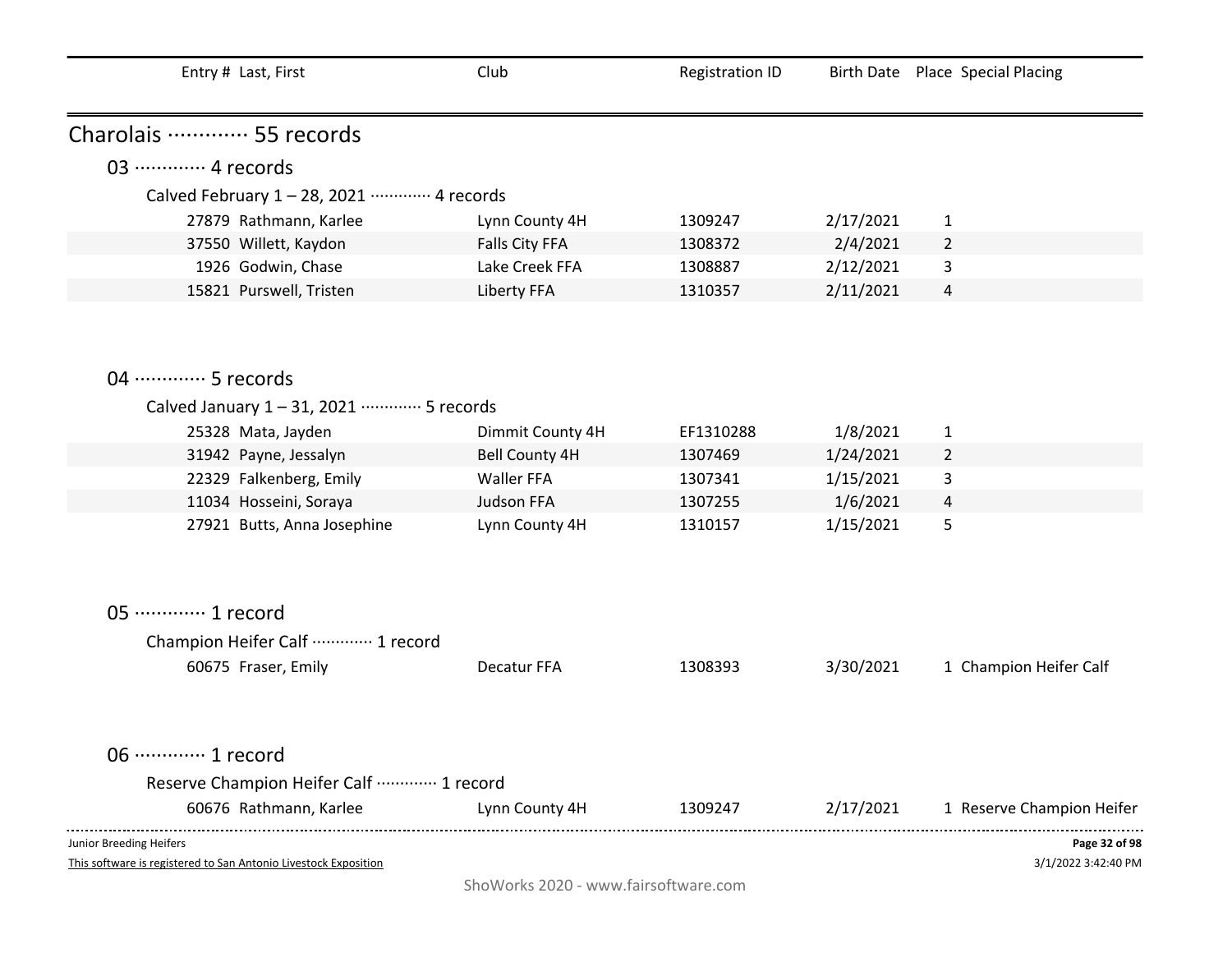| Charolais  55 records                                          |                    |           |            |                |               |
|----------------------------------------------------------------|--------------------|-----------|------------|----------------|---------------|
| 06 ·············· 1 record                                     |                    |           |            |                |               |
| Reserve Champion Heifer Calf  1 record                         |                    |           |            |                |               |
|                                                                |                    |           |            |                |               |
|                                                                |                    |           |            |                |               |
| 07 ·············· 5 records                                    |                    |           |            |                |               |
| Calved November 1 - December 31, 2020 ………… 5 records           |                    |           |            |                |               |
| 33176 Strittmatter, Aaron                                      | Pilot Point FFA    | 1305901   | 11/3/2020  | 1              |               |
| 20541 Browning, Naomi                                          | Clear Brook FFA    | 1304769   | 11/18/2020 | $\overline{2}$ |               |
| 3776 Shumate, James                                            | Redwater FFA       | 2563      | 12/5/2020  | 3              |               |
| 12842 Gerik, Keston                                            | McLennan County 4H | 1304970   | 12/18/2020 | 4              |               |
| 33809 Collier, Ashton                                          | Mart FFA           | 1307474   | 12/29/2020 | 5              |               |
|                                                                |                    |           |            |                |               |
|                                                                |                    |           |            |                |               |
|                                                                |                    |           |            |                |               |
| 08 ·············· 5 records                                    |                    |           |            |                |               |
| Calved September 1 - October 31, 2020 ·············· 5 records |                    |           |            |                |               |
| 13920 Mitchell, Mckenna                                        | Denton County 4H   | 1305636   | 10/6/2020  | $\mathbf{1}$   |               |
| 18354 Huse, Lexi                                               | West FFA           | EF1304881 | 10/20/2020 | $\overline{2}$ |               |
| 22740 Bradshaw, Sophie                                         | Randall County 4H  | 1307204   | 9/2/2020   | 3              |               |
| 36604 Schneider, Makenzie                                      | Lexington FFA      | 1294287   | 9/16/2020  | 4              |               |
| 35508 Valencia, Charisma                                       | Lewisville FFA     | 1304537   | 9/2/2020   | 5              |               |
|                                                                |                    |           |            |                |               |
|                                                                |                    |           |            |                |               |
| 09 ············· 2 records                                     |                    |           |            |                |               |
| Calved July 1 - August 31, 2020 ………… 2 records                 |                    |           |            |                |               |
| 25002 Fulp, Emily                                              | Crawford FFA       | 1303925   | 8/30/2020  | 1              |               |
| Junior Breeding Heifers                                        |                    |           |            |                | Page 33 of 98 |

This software is registered to San Antonio Livestock Exposition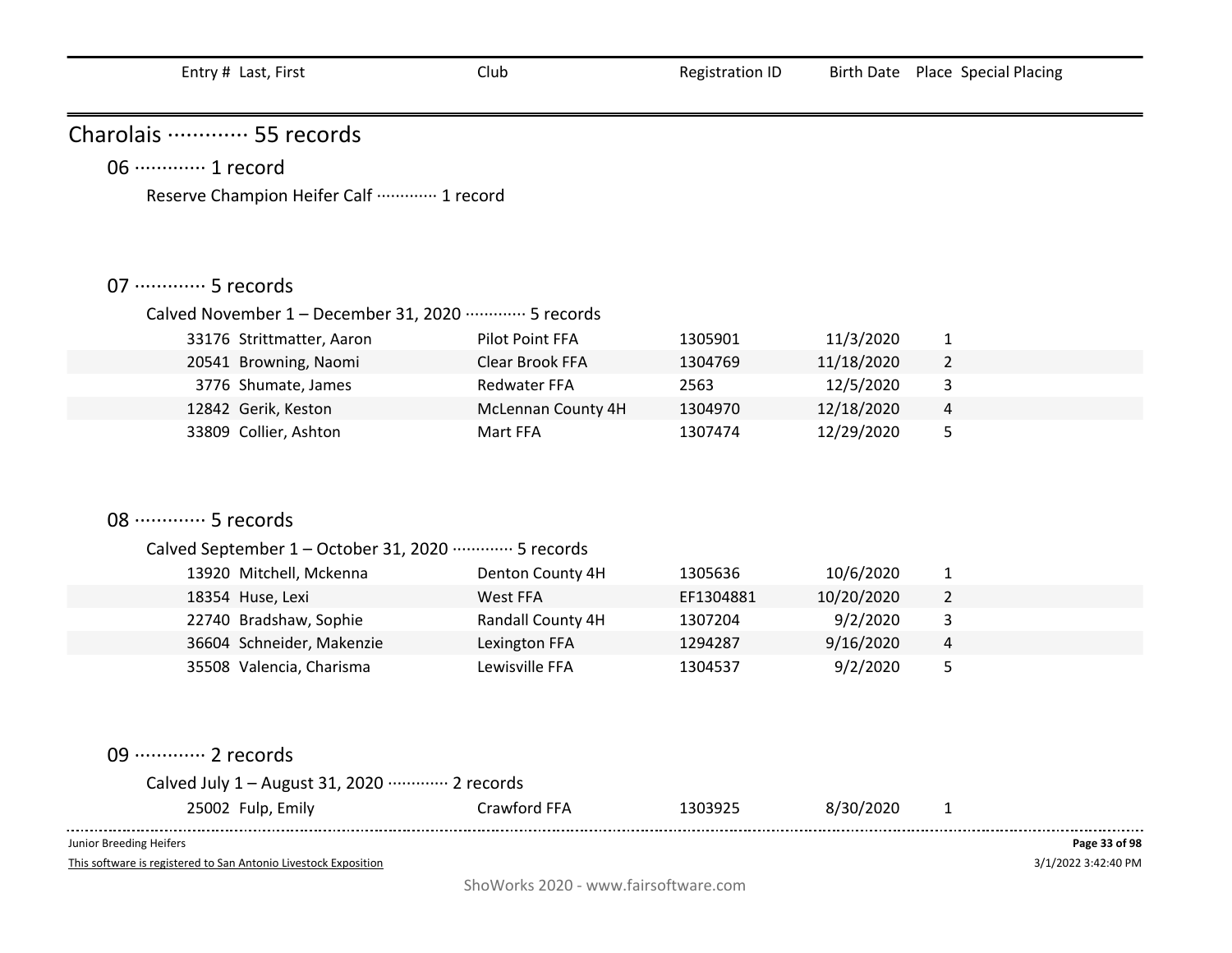| Entry # Last, First                                             | Club              | <b>Registration ID</b> |           | Birth Date Place Special Placing |
|-----------------------------------------------------------------|-------------------|------------------------|-----------|----------------------------------|
| Charolais ………… 55 records                                       |                   |                        |           |                                  |
| 09 ············· 2 records                                      |                   |                        |           |                                  |
| Calved July 1 - August 31, 2020 ………… 2 records                  |                   |                        |           |                                  |
| 1070 Palmer, Justin                                             | Columbia FFA      | 1298856                | 7/1/2020  | $\overline{2}$                   |
| 10 ·············· 5 records                                     |                   |                        |           |                                  |
| Calved May 1 - June 30, 2020 ………… 5 records                     |                   |                        |           |                                  |
| 19182 Vineyard, Creed                                           | Wise County 4H    | 1292232                | 5/28/2020 | $\mathbf{1}$                     |
| 27998 Seiter, Carlee                                            | Kendall County 4H | 1307563                | 5/30/2020 | $\overline{2}$                   |
| 13941 Mitchell, Aubree                                          | Denton County 4H  | 1302236                | 6/11/2020 | 3                                |
| 2013 Grice, Sidney                                              | Clear Creek FFA   | 1304980                | 5/5/2020  | 4                                |
| 30066 Myers, Eleanor                                            | Taylor County 4H  | 1293626                | 5/8/2020  | 5                                |
| 11 ············· 1 record                                       |                   |                        |           |                                  |
| Champion Junior Heifer ………… 1 record                            |                   |                        |           |                                  |
| 60677 Vineyard, Creed                                           | Wise County 4H    | 1292232                | 5/28/2020 | 1 Champion Junior Heifer         |
| 12 ………… 1 record                                                |                   |                        |           |                                  |
| Reserve Champion Junior Heifer  1 record                        |                   |                        |           |                                  |
| 60678 Strittmatter, Aaron                                       | Pilot Point FFA   | 1305901                | 11/3/2020 | 1 Reserve Champion Junior        |
|                                                                 |                   |                        |           |                                  |
| Junior Breeding Heifers                                         |                   |                        |           | Page 34 of 98                    |
| This software is registered to San Antonio Livestock Exposition |                   |                        |           | 3/1/2022 3:42:40 PM              |

ShoWorks 2020 - www.fairsoftware.com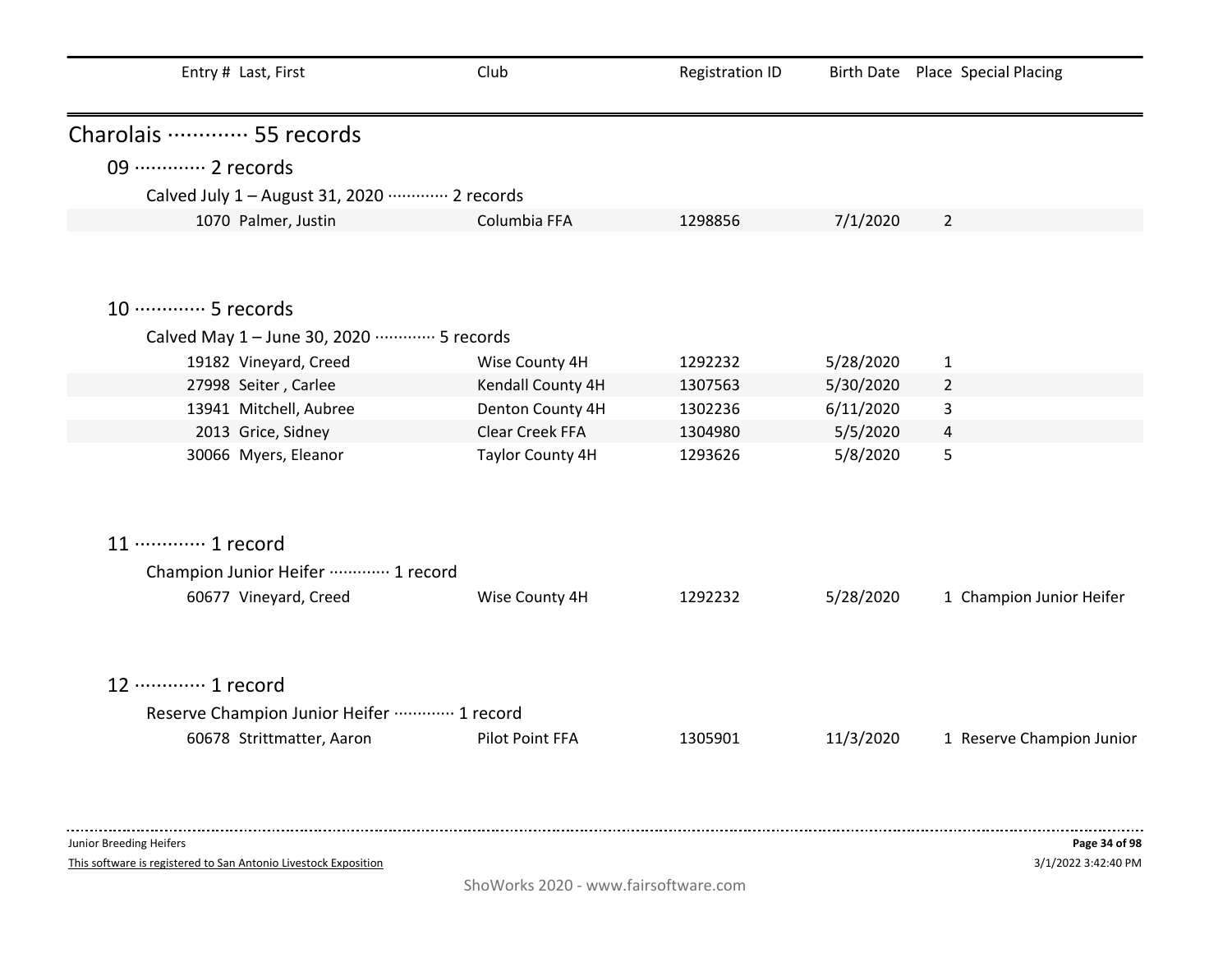| Entry # Last, First                                  | Club                       | <b>Registration ID</b> |           | Birth Date Place Special Placing |
|------------------------------------------------------|----------------------------|------------------------|-----------|----------------------------------|
|                                                      |                            |                        |           |                                  |
| Charolais ………… 55 records                            |                            |                        |           |                                  |
| 13 ………… 5 records                                    |                            |                        |           |                                  |
| Calved March 1 - April 30, 2020 ………… 5 records       |                            |                        |           |                                  |
| 6975 Hueske, Jaycee                                  | Huffman FFA                | 1292454                | 3/30/2020 | 1                                |
| 28703 Groseclose, Jalynn                             | Erath County 4H            | 1293850                | 3/22/2020 | $\overline{2}$                   |
| 6335 Randall, Kacy                                   | Harris County 4H           | 1301806                | 4/7/2020  | 3                                |
| 21511 Vincent, Dahse                                 | <b>Guadalupe County 4H</b> | 1293712                | 3/1/2020  | $\overline{4}$                   |
| 29838 Leifeste, Landree                              | Milam County 4H            | 1293474                | 3/8/2020  | 5                                |
|                                                      |                            |                        |           |                                  |
|                                                      |                            |                        |           |                                  |
| 14 ………… 5 records                                    |                            |                        |           |                                  |
|                                                      |                            |                        |           |                                  |
| Calved January 1 - February 28, 2020 ………… 5 records  |                            |                        |           |                                  |
| 29752 Moss, Matthew                                  | Montgomery County 4H       | 1293837                | 1/31/2020 | $\mathbf{1}$                     |
| 33503 Parker, Bella                                  | Hood County 4H             | 1292774                | 1/16/2020 | $\overline{2}$                   |
| 6305 Miller, Brooke                                  | Mansfield FFA              | 2428                   | 2/3/2020  | 3                                |
| 39348 Ager, Kara                                     | Polk County 4H             | 1291097                | 2/22/2020 | $\overline{4}$                   |
| 35856 Baker, Cole                                    | Water Valley FFA           | 1292452                | 2/3/2020  | 5                                |
|                                                      |                            |                        |           |                                  |
|                                                      |                            |                        |           |                                  |
|                                                      |                            |                        |           |                                  |
| 15 ············· 1 record                            |                            |                        |           |                                  |
| Calved September 1 - December 31, 2019 ………… 1 record |                            |                        |           |                                  |
| 34991 Franklin, Lyndsey                              | Fannindel FFA              | 1288473                | 9/22/2019 | $\mathbf{1}$                     |
|                                                      |                            |                        |           |                                  |
|                                                      |                            |                        |           |                                  |

16 ············· 1 record

Champion Senior Heifer ············· 1 record

Junior Breeding Heifers

 $\sim$   $\sim$   $\sim$ 

This software is registered to San Antonio Livestock Exposition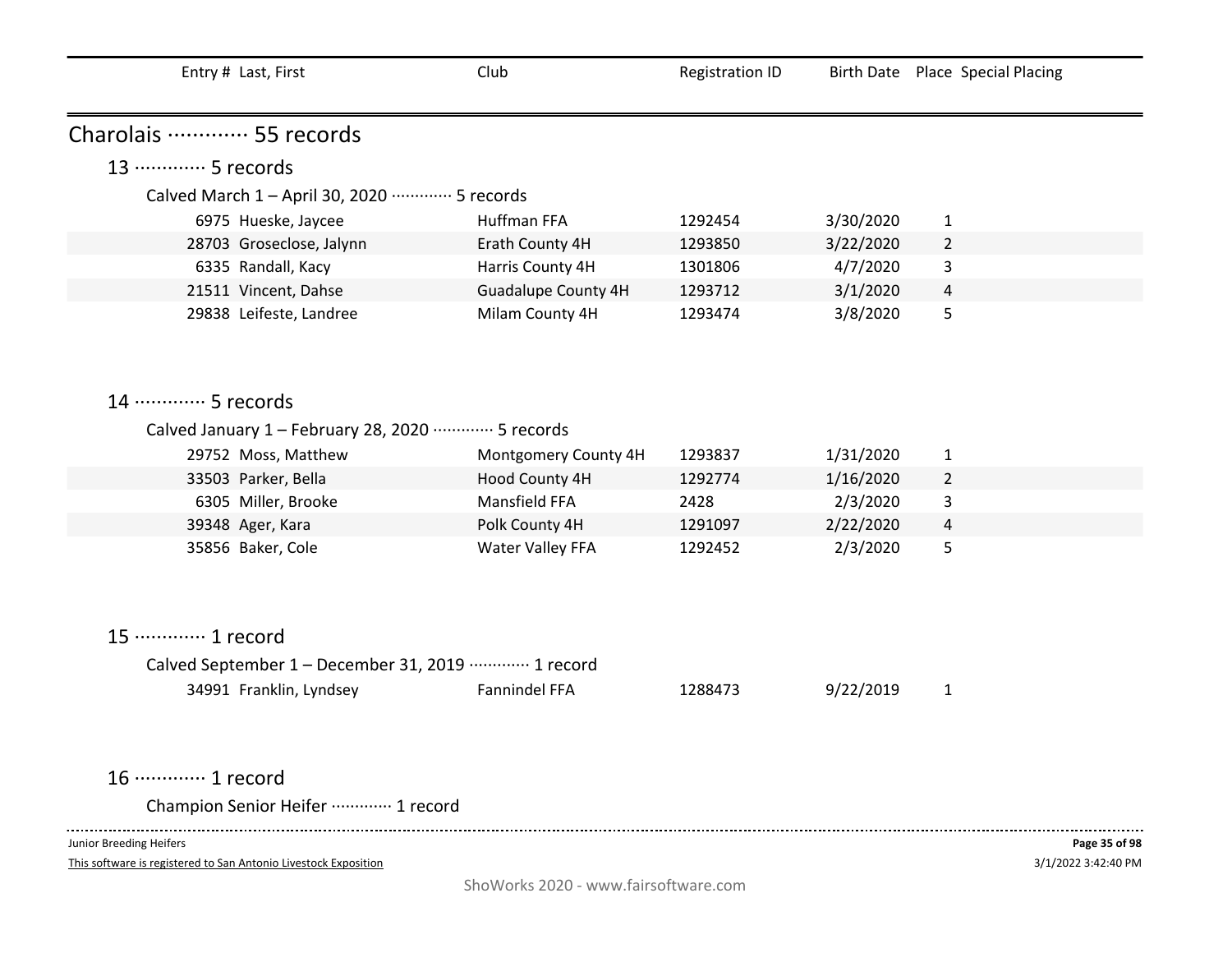| Entry # Last, First                                             | Club               | Registration ID |           | Birth Date Place Special Placing |
|-----------------------------------------------------------------|--------------------|-----------------|-----------|----------------------------------|
| Charolais  55 records                                           |                    |                 |           |                                  |
| 16 ············· 1 record                                       |                    |                 |           |                                  |
| Champion Senior Heifer  1 record                                |                    |                 |           |                                  |
| 60679 Hueske, Jaycee                                            | Huffman FFA        | 1292454         | 3/30/2020 | 1 Champion Senior Heifer         |
| 17 ············· 1 record                                       |                    |                 |           |                                  |
| Reserve Champion Senior Heifer  1 record                        |                    |                 |           |                                  |
| 60680 Franklin, Lyndsey                                         | Fannindel FFA      | 1288473         | 9/22/2019 | 1 Reserve Champion Senio         |
| 18 ………… 1 record                                                |                    |                 |           |                                  |
| Breed Champion Heifer ………… 1 record<br>60681 Hueske, Jaycee     | <b>Huffman FFA</b> | 1292454         | 3/30/2020 | 1 Breed Champion Heifer          |
| 19 ············· 1 record                                       |                    |                 |           |                                  |
| Reserve Breed Champion Heifer  1 record                         |                    |                 |           |                                  |
| 60682 Vineyard, Creed                                           | Wise County 4H     | 1292232         | 5/28/2020 | 1 Reserve Breed Champion         |
| Chianina  50 records                                            |                    |                 |           |                                  |
|                                                                 |                    |                 |           |                                  |
| 01 ············· 5 records                                      |                    |                 |           |                                  |
| Junior Breeding Heifers                                         |                    |                 |           | Page 36 of 98                    |
| This software is registered to San Antonio Livestock Exposition |                    |                 |           | 3/1/2022 3:42:40 PM              |

ShoWorks 2020 - www.fairsoftware.com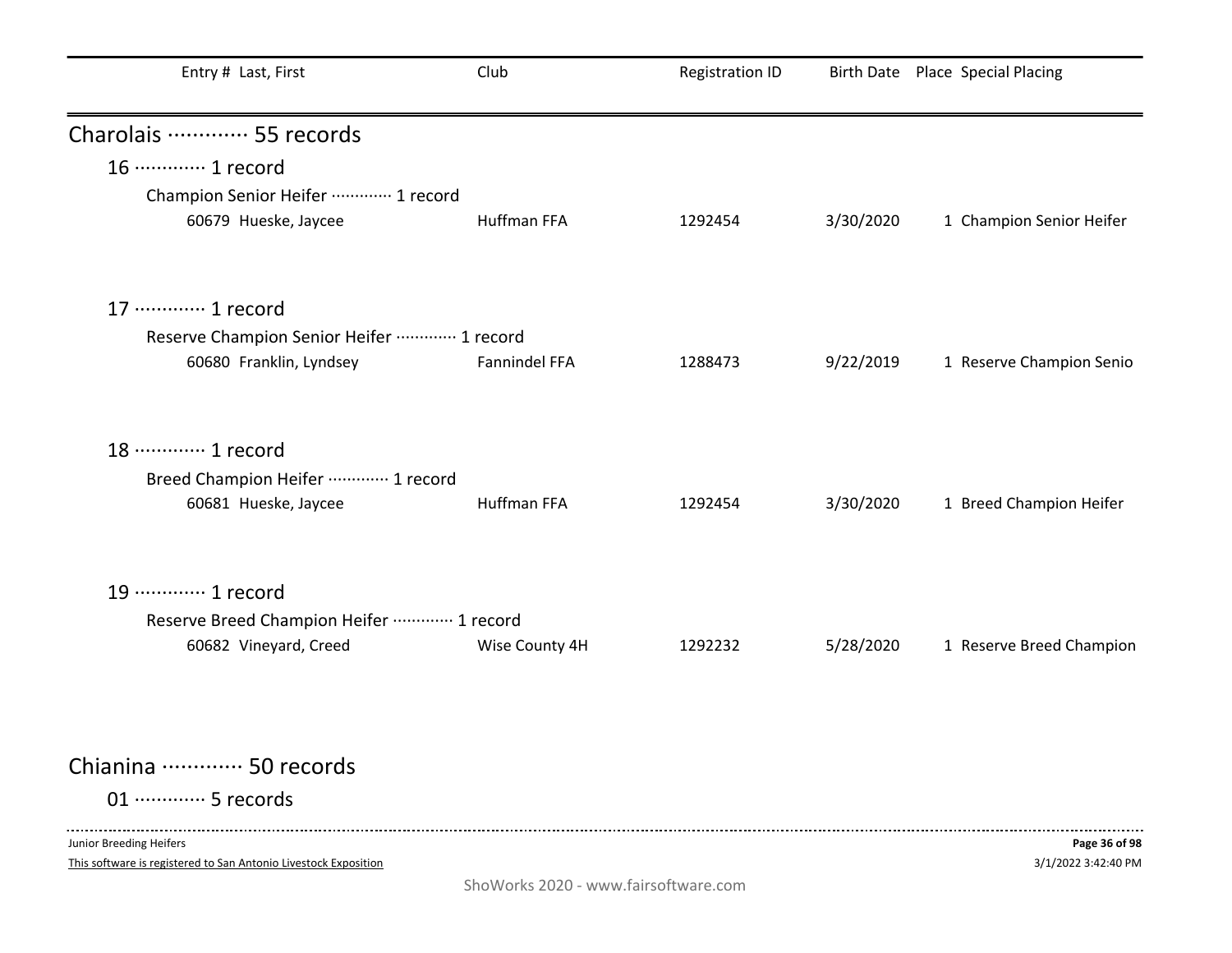| Entry # Last, First                         | Club                      | <b>Registration ID</b> |           | Birth Date Place Special Placing |
|---------------------------------------------|---------------------------|------------------------|-----------|----------------------------------|
| Chianina ………… 50 records                    |                           |                        |           |                                  |
| 01 ·············· 5 records                 |                           |                        |           |                                  |
| Calved on or after April 1, 2021  5 records |                           |                        |           |                                  |
| 31857 Griffin, John                         | Howe FFA                  | 409222                 | 5/8/2021  | 1                                |
| 6042 Smith, Maddie                          | Henderson County 4H       | 409290                 | 4/23/2021 | $\overline{2}$                   |
| 29737 Moss, Jaxson                          | Montgomery County 4H      | 409027                 | 5/6/2021  | 3                                |
| 43503 Waigand, Alexa                        | Allen FFA                 | 409516                 | 4/21/2021 | 4                                |
| 27957 Smart, Avery                          | Liberty County 4H         | 409754                 | 4/2/2021  | 5                                |
|                                             |                           |                        |           |                                  |
|                                             |                           |                        |           |                                  |
|                                             |                           |                        |           |                                  |
| 02 ············· 4 records                  |                           |                        |           |                                  |
| Calved March 1-31, 2021 ………… 4 records      |                           |                        |           |                                  |
| 22488 Browne, Kyal                          | Ellis County 4H           | 409843                 | 3/31/2021 | $\mathbf{1}$                     |
| 21537 Ashley, Meredith                      | Anahuac FFA               | 408791                 | 3/2/2021  | $\overline{2}$                   |
| 15091 Aderhold, Katelyn                     | <b>Thrall FFA</b>         | 409883                 | 3/12/2021 | 3                                |
| 3954 Wilson, Marina                         | Brazoswood FFA            | 409353                 | 3/29/2021 | 4                                |
|                                             |                           |                        |           |                                  |
|                                             |                           |                        |           |                                  |
|                                             |                           |                        |           |                                  |
| 03 ············· 2 records                  |                           |                        |           |                                  |
| Calved February 1-28, 2021 ………… 2 records   |                           |                        |           |                                  |
| 23939 Hornback, Kallie                      | Harris County 4H          | 23939                  | 2/28/2021 | 1                                |
| 21587 Hill, Kameryn                         | <b>Burleson County 4H</b> | 408812                 | 2/24/2021 | $\overline{2}$                   |
|                                             |                           |                        |           |                                  |

04 ·············· 4 records

Calved January 1 – 31, 2021 ············· 4 records

Junior Breeding Heifers

 $\frac{1}{2}$ 

This software is registered to San Antonio Livestock Exposition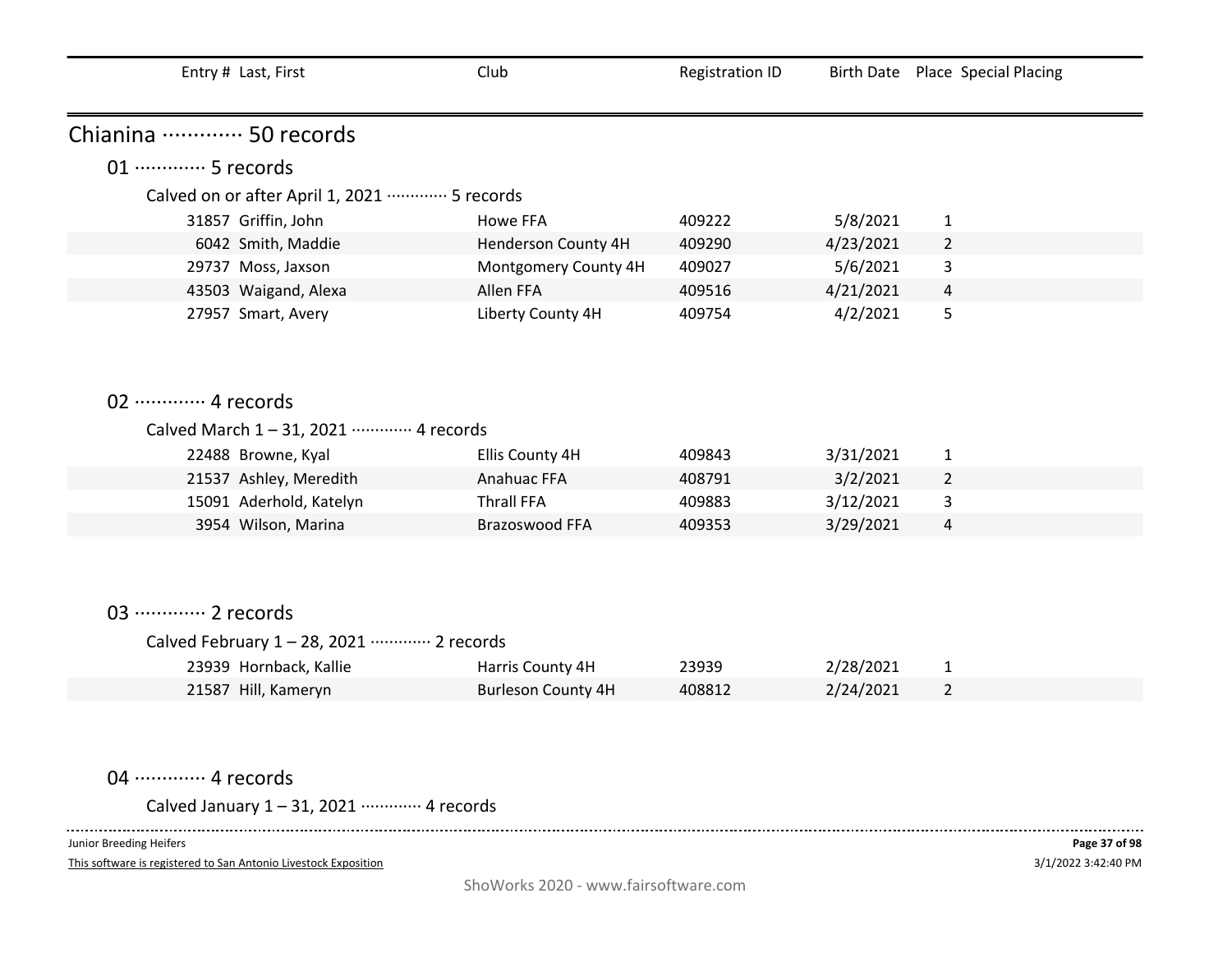| Entry # Last, First                                  | Club                    | <b>Registration ID</b> |            | Birth Date Place Special Placing |
|------------------------------------------------------|-------------------------|------------------------|------------|----------------------------------|
| Chianina ………… 50 records                             |                         |                        |            |                                  |
| 04 ………… 4 records                                    |                         |                        |            |                                  |
| Calved January 1-31, 2021 ………… 4 records             |                         |                        |            |                                  |
| 2461 Mccurley, Korey Marie                           | Hamshire Fannett FFA    | 408463                 | 1/3/2021   | $\mathbf{1}$                     |
| 19424 Roach, Addison                                 | Wichita County 4H       | 409211                 | 1/10/2021  | $\overline{2}$                   |
| 1620 Bennett, Ty                                     | Dobie FFA               | 4080007                | 1/2/2021   | 3                                |
| 35706 Branch, Logan                                  | Lumberton FFA           | 408146                 | 1/5/2021   | $\overline{4}$                   |
|                                                      |                         |                        |            |                                  |
| 05 ·············· 1 record                           |                         |                        |            |                                  |
| Champion Heifer Calf  1 record                       |                         |                        |            |                                  |
| 60701 Browne, Kyal                                   | Ellis County 4H         | 409843                 | 3/31/2021  | 1 Champion Heifer Calf           |
|                                                      |                         |                        |            |                                  |
| 06 ············· 1 record                            |                         |                        |            |                                  |
| Reserve Champion Heifer Calf  1 record               |                         |                        |            |                                  |
| 60702 Griffin, John                                  | Howe FFA                | 409222                 | 5/8/2021   | 1 Reserve Champion Heifer        |
| 07 ·············· 5 records                          |                         |                        |            |                                  |
| Calved November 1 - December 31, 2020 ………… 5 records |                         |                        |            |                                  |
| 23930 Hornback, Bailey                               | Harris County 4H        | 23930                  | 11/10/2020 | $\mathbf{1}$                     |
| 12663 Jedlicka, Lane                                 | <b>Brazos County 4H</b> | 408087                 | 11/1/2020  | $\overline{2}$                   |
| 5413 Davis, Jaselyn                                  | <b>Grandview FFA</b>    | 409567                 | 11/5/2020  | 3                                |
| 39864 Duff, Chloey                                   | <b>Lumberton FFA</b>    | 408120                 | 11/25/2020 | $\overline{a}$                   |
| 12242 Harvey, Allison                                | Alvin FFA               | 408083                 | 11/11/2020 | 5                                |
| Junior Breeding Heifers                              |                         |                        |            | Page 38 of 98                    |

3/1/2022 3:42:40 PM **Page 38 of 98**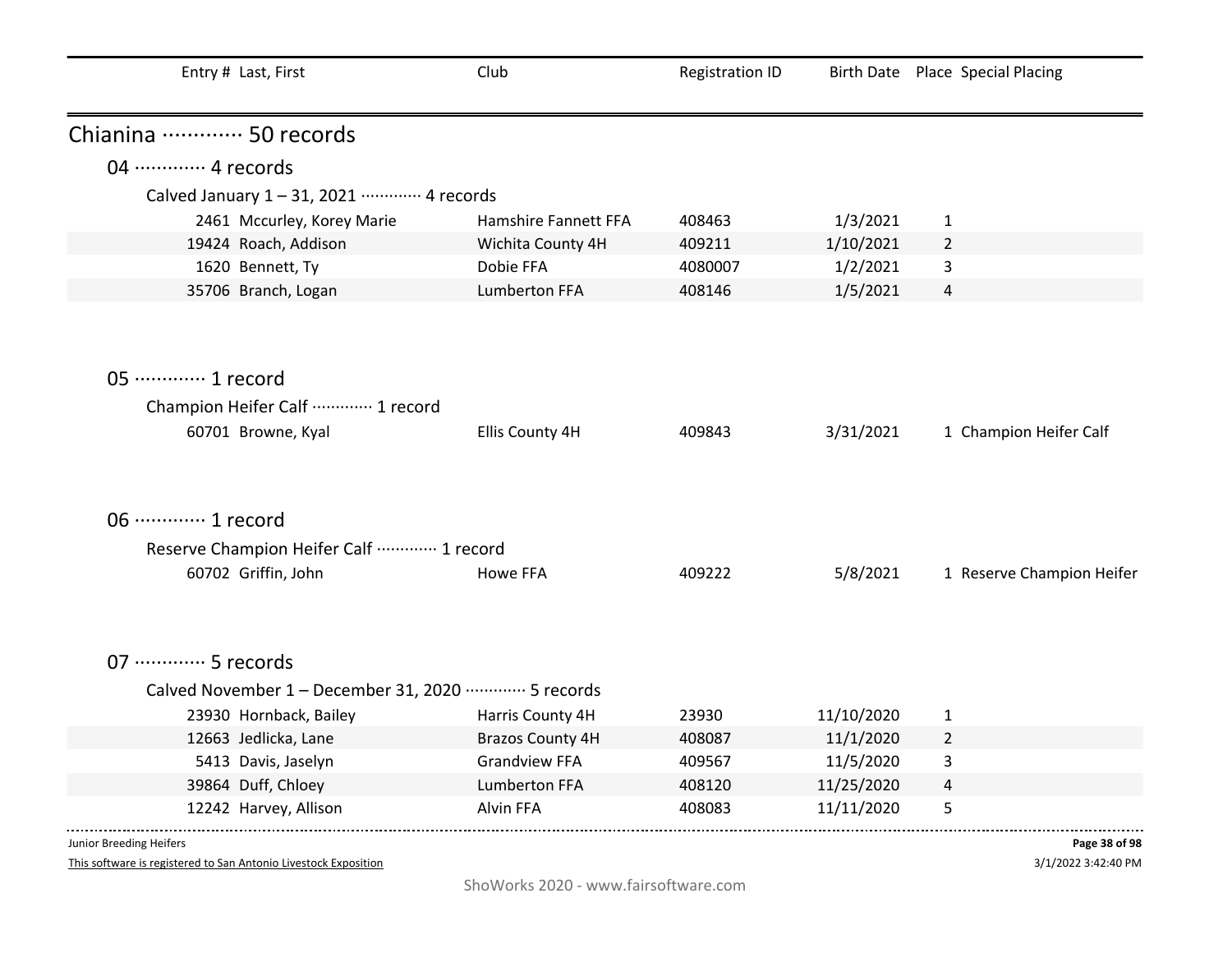| Chianina  50 records                                           |                                  |        |            |                |  |
|----------------------------------------------------------------|----------------------------------|--------|------------|----------------|--|
| 07 ·············· 5 records                                    |                                  |        |            |                |  |
| Calved November 1 - December 31, 2020 ………… 5 records           |                                  |        |            |                |  |
|                                                                |                                  |        |            |                |  |
|                                                                |                                  |        |            |                |  |
| 08 ·············· 5 records                                    |                                  |        |            |                |  |
| Calved September 1 - October 31, 2020 ·············· 5 records |                                  |        |            |                |  |
| 39383 Smart, Donnie                                            | Austin County 4H                 | 408170 | 10/2/2020  | $\mathbf{1}$   |  |
| 11517 Chandler, Ty                                             | Jacksonville FFA                 | 408840 | 9/28/2020  | $\overline{2}$ |  |
| 21433 Smathers, Slade                                          | Llano County 4H                  | 409521 | 9/16/2020  | 3              |  |
| 3951 Reich, Colton                                             | Brazoswood FFA                   | 407733 | 10/27/2020 | 4              |  |
| 1836 Hoysa, Michael                                            | Williamson County 4H             | 408223 | 9/9/2020   | 5              |  |
|                                                                |                                  |        |            |                |  |
|                                                                |                                  |        |            |                |  |
|                                                                |                                  |        |            |                |  |
| 09 ············· 3 records                                     |                                  |        |            |                |  |
| Calved July 1 - August 31, 2020 ………… 3 records                 |                                  |        |            |                |  |
| 27702 Dalton, Hamilton                                         | <b>Riesel FFA</b>                | 407491 | 7/7/2020   | $\mathbf{1}$   |  |
| 37565 Johnson, Cone                                            | Swisher County 4H                | 408056 | 7/31/2020  | $\overline{2}$ |  |
| 13631 Bowman, Londyn                                           | Samuel Clemens Cibolo Cre 409050 |        | 8/21/2020  | 3              |  |
|                                                                |                                  |        |            |                |  |
|                                                                |                                  |        |            |                |  |
| 10 ·············· 5 records                                    |                                  |        |            |                |  |
|                                                                |                                  |        |            |                |  |
| Calved May 1 - June 30, 2020 ………… 5 records                    |                                  |        |            |                |  |
| 36398 Hayman, Jake                                             | La Porte FFA                     | 405696 | 5/6/2020   | $\mathbf{1}$   |  |
| 14928 Fuchs, Cassidy                                           | <b>Burton FFA</b>                | 407759 | 5/2/2020   | $\overline{2}$ |  |
| 20587 Gilchrest, Peyton                                        | Clear Brook FFA                  | 407815 | 5/8/2020   | 3              |  |
|                                                                |                                  |        |            |                |  |

This software is registered to San Antonio Livestock Exposition

3/1/2022 3:42:40 PM **Page 39 of 98**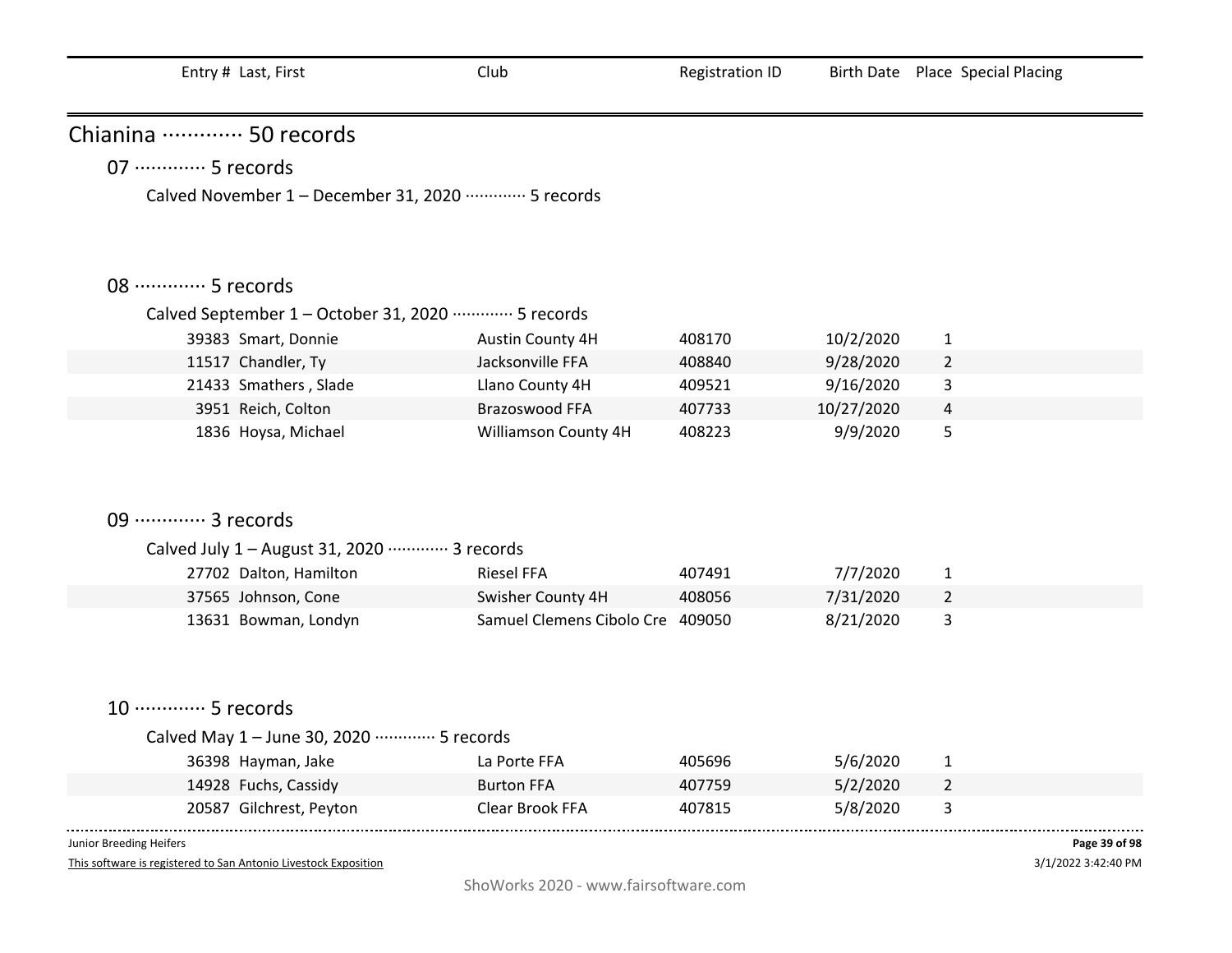| Entry # Last, First                            | Club              | <b>Registration ID</b> |           | Birth Date Place Special Placing |
|------------------------------------------------|-------------------|------------------------|-----------|----------------------------------|
| Chianina ………… 50 records                       |                   |                        |           |                                  |
| 10 ············· 5 records                     |                   |                        |           |                                  |
| Calved May 1 - June 30, 2020 ………… 5 records    |                   |                        |           |                                  |
| 16022 Copeland, Raston                         | Shallowater FFA   | 405603                 | 6/7/2020  | 4                                |
| 27841 Friddle, Cass                            | Kendall County 4H | 408153                 | 6/4/2020  | 5                                |
| 11 ············· 1 record                      |                   |                        |           |                                  |
| Champion Junior Heifer  1 record               |                   |                        |           |                                  |
| 60703 Hayman, Jake                             | La Porte FFA      | 405696                 | 5/6/2020  | 1 Champion Junior Heifer         |
| 12 ………… 1 record                               |                   |                        |           |                                  |
| Reserve Champion Junior Heifer  1 record       |                   |                        |           |                                  |
| 60704 Fuchs, Cassidy                           | <b>Burton FFA</b> | 407759                 | 5/2/2020  | 2 Reserve Champion Junior        |
| 13 ………… 5 records                              |                   |                        |           |                                  |
| Calved March 1 - April 30, 2020 ………… 5 records |                   |                        |           |                                  |
| 19062 Hardy, Cora                              | Wise County 4H    | 403996                 | 4/3/2020  | 1                                |
| 22290 Alexander, Cayden                        | <b>Waller FFA</b> | 404861                 | 3/15/2020 | $\overline{2}$                   |
| 39023 Kirkwood, Brazos                         | Irion County 4H   | 404833                 | 4/23/2020 | $\mathsf{3}$                     |
| 28012 Smart, Ryland                            | Liberty County 4H | 404106                 | 3/2/2020  | $\overline{a}$                   |
| 845 Cardwell, Payton                           | Columbia FFA      | 404135                 | 4/4/2020  | 5                                |

This software is registered to San Antonio Livestock Exposition

-------

---------------------------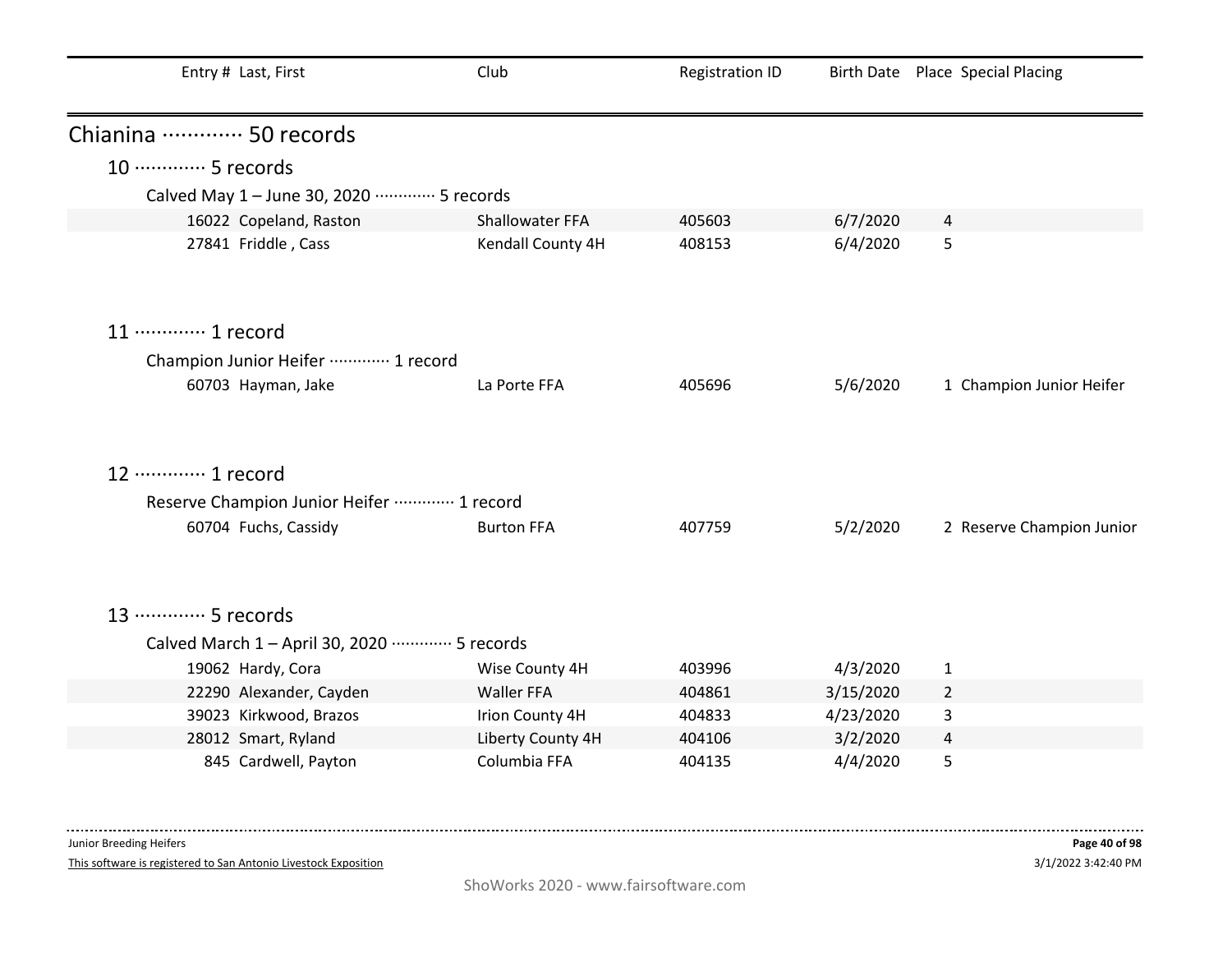| Entry # Last, First                                   | Club                 | <b>Registration ID</b> |            | Birth Date Place Special Placing |
|-------------------------------------------------------|----------------------|------------------------|------------|----------------------------------|
| Chianina  50 records                                  |                      |                        |            |                                  |
| 13 ………… 5 records                                     |                      |                        |            |                                  |
| 14 ………… 2 records                                     |                      |                        |            |                                  |
| Calved January 1 - February 28, 2020 ………… 2 records   |                      |                        |            |                                  |
| 29564 Gregory, Kylee                                  | Montgomery County 4H | 403189                 | 1/2/2020   | $\mathbf{1}$                     |
| 1302 Schulze, Gretchen                                | Washington County 4H | 404604                 | 2/15/2020  | $\overline{2}$                   |
| 15 ············· 2 records                            |                      |                        |            |                                  |
| Calved September 1 - December 31, 2019 ………… 2 records |                      |                        |            |                                  |
| 33493 Bartley, Daisey                                 | <b>Tatum FFA</b>     | 403160                 | 10/17/2019 | $\mathbf{1}$                     |
| 35870 Wiese, Canon                                    | Water Valley FFA     | 403064                 | 11/13/2019 | $\overline{2}$                   |
|                                                       |                      |                        |            |                                  |
| 16 ············· 1 record                             |                      |                        |            |                                  |
| Champion Senior Heifer  1 record                      |                      |                        |            |                                  |
| 60705 Hardy, Cora                                     | Wise County 4H       | 403996                 | 4/3/2020   | 1 Champion Senior Heifer         |
| 17 ············· 1 record                             |                      |                        |            |                                  |
| Reserve Champion Senior Heifer  1 record              |                      |                        |            |                                  |
| 60706 Alexander, Cayden                               | <b>Waller FFA</b>    | 404861                 | 3/15/2020  | 2 Reserve Champion Senio         |
|                                                       |                      |                        |            |                                  |
| Junior Breeding Heifers                               |                      |                        |            | Page 41 of 98                    |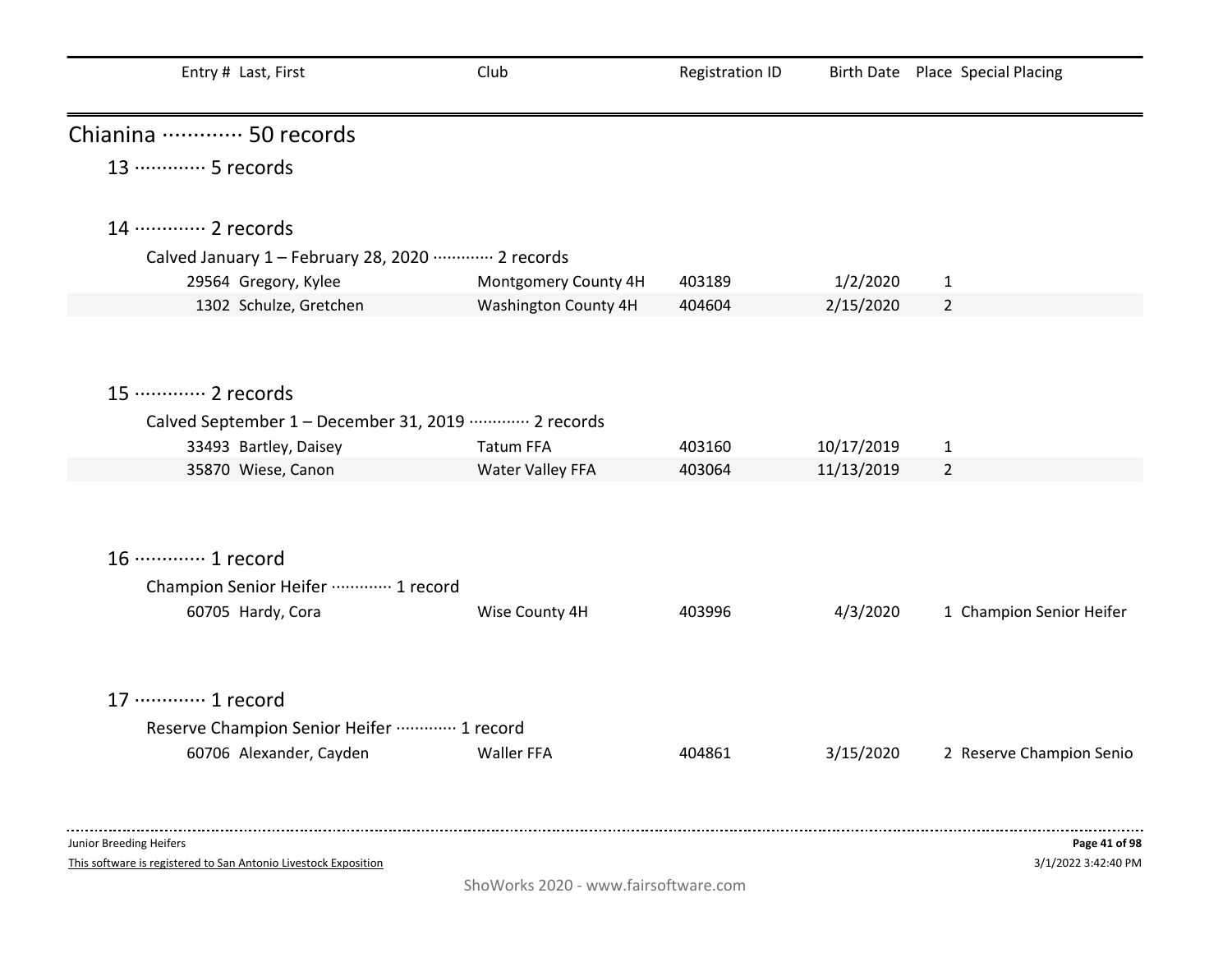| Entry # Last, First                                       | Club                | <b>Registration ID</b> |           | Birth Date Place Special Placing |
|-----------------------------------------------------------|---------------------|------------------------|-----------|----------------------------------|
| Chianina  50 records                                      |                     |                        |           |                                  |
| 18 ………… 1 record                                          |                     |                        |           |                                  |
| Breed Champion Heifer  1 record                           |                     |                        |           |                                  |
| 60707 Hardy, Cora                                         | Wise County 4H      | 403996                 | 4/3/2020  | 1 Breed Champion Heifer          |
| 19 ············· 1 record                                 |                     |                        |           |                                  |
| Reserve Breed Champion Heifer  1 record                   |                     |                        |           |                                  |
| 60708 Browne, Kyal                                        | Ellis County 4H     | 409843                 | 3/31/2021 | 1 Reserve Breed Champion         |
|                                                           |                     |                        |           |                                  |
| Hereford  59 records                                      |                     |                        |           |                                  |
| 01 ·············· 5 records                               |                     |                        |           |                                  |
| Calved on or after April 1, 2021 ·············· 5 records |                     |                        |           |                                  |
| 41340 Carr, Brayley                                       | Quitman FFA         | 44293579               | 5/12/2021 | 1                                |
| 22454 Roeder, Mason                                       | <b>Marion FFA</b>   | 44266550               | 5/15/2021 | $\overline{2}$                   |
| 16826 Beerwinkle, Saige                                   | Springlake FFA      | 44292732               | 5/3/2021  | 3                                |
| 22936 Fizer, Brody                                        | East Central FFA    | 44287174               | 4/19/2021 | $\overline{a}$                   |
| 23836 Kirk, Kinley                                        | Robertson County 4H | 44283386               | 5/2/2021  | 5                                |
| 02 ·············· 5 records                               |                     |                        |           |                                  |
| Calved March 1-31, 2021 ………… 5 records                    |                     |                        |           |                                  |
| 21261 Williams, Ainsley                                   | Van Alstyne FFA     | P44288155              | 3/25/2021 | $\mathbf{1}$                     |
| Junior Breeding Heifers                                   |                     |                        |           | Page 42 of 98                    |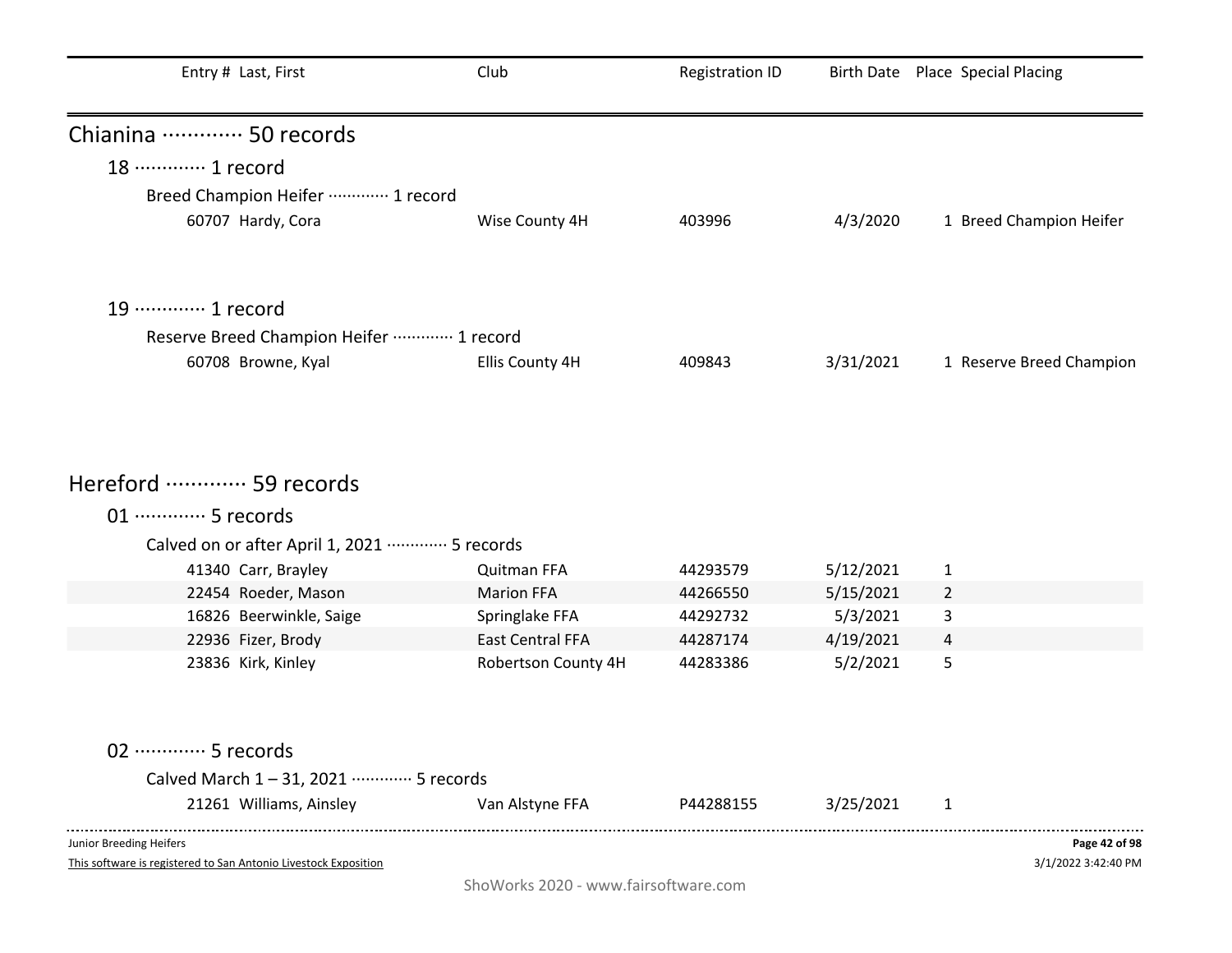| Entry # Last, First                         | Club                  | <b>Registration ID</b> |           | Birth Date Place Special Placing |  |  |  |
|---------------------------------------------|-----------------------|------------------------|-----------|----------------------------------|--|--|--|
| Hereford  59 records                        |                       |                        |           |                                  |  |  |  |
| 02 ·············· 5 records                 |                       |                        |           |                                  |  |  |  |
|                                             |                       |                        |           |                                  |  |  |  |
| Calved March 1-31, 2021 ………… 5 records      |                       |                        |           |                                  |  |  |  |
| 34491 Mcinnis, Ty                           | Brown County 4H       | P44284264              | 3/20/2021 | $\overline{2}$                   |  |  |  |
| 39305 Walters, Cooper                       | Carthage FFA          | 39305                  | 3/1/2021  | 3                                |  |  |  |
| 21120 Hollis, Ryli                          | Callahan County 4H    | 44255124               | 3/11/2021 | 4                                |  |  |  |
| 21600 Roberts, Maci                         | <b>Bonham FFA</b>     | 44258412               | 3/24/2021 | 5                                |  |  |  |
|                                             |                       |                        |           |                                  |  |  |  |
|                                             |                       |                        |           |                                  |  |  |  |
| 03 ·············· 5 records                 |                       |                        |           |                                  |  |  |  |
| Calved February 1 - 28, 2021 ………… 5 records |                       |                        |           |                                  |  |  |  |
| 15667 Tackett, William                      | Iola FFA              | 44284702               | 2/20/2021 | $\mathbf{1}$                     |  |  |  |
| 41353 Carr, Kenley                          | <b>Quitman FFA</b>    | P44285294              | 2/25/2021 | $\overline{2}$                   |  |  |  |
| 10503 Bohanon, Logan                        | Gladewater FFA        | 44253283               | 2/5/2021  | 3                                |  |  |  |
| 8173 Ottmers, Keyser                        | Gillespie County 4H   | 44255596               | 2/17/2021 | $\overline{4}$                   |  |  |  |
| 25798 Bryars, Jenna                         | Liberty County 4H     | 44289253               | 2/21/2021 | 5                                |  |  |  |
|                                             |                       |                        |           |                                  |  |  |  |
|                                             |                       |                        |           |                                  |  |  |  |
|                                             |                       |                        |           |                                  |  |  |  |
| 04 ………… 5 records                           |                       |                        |           |                                  |  |  |  |
| Calved January 1-31, 2021 ………… 5 records    |                       |                        |           |                                  |  |  |  |
| 6682 Guidry, Kinleigh                       | Royal FFA             | 44289298               | 1/31/2021 | 1                                |  |  |  |
| 11224 Daniels, Judd                         | Dallam County 4H      | 44242327               | 1/8/2021  | $\overline{2}$                   |  |  |  |
| 23849 Conroy, Paisley                       | Chapel Hill FFA       | 44282000               | 1/4/2021  | 3                                |  |  |  |
| 35249 Hodges, Breanna                       | <b>Tioga FFA</b>      | 44288157               | 1/14/2021 | 4                                |  |  |  |
| 5913 Rowe, Karley                           | <b>Blue Ridge FFA</b> | 44285470               | 1/9/2021  | 5                                |  |  |  |

 $- - - - - - -$ 

This software is registered to San Antonio Livestock Exposition

 $\sim 100$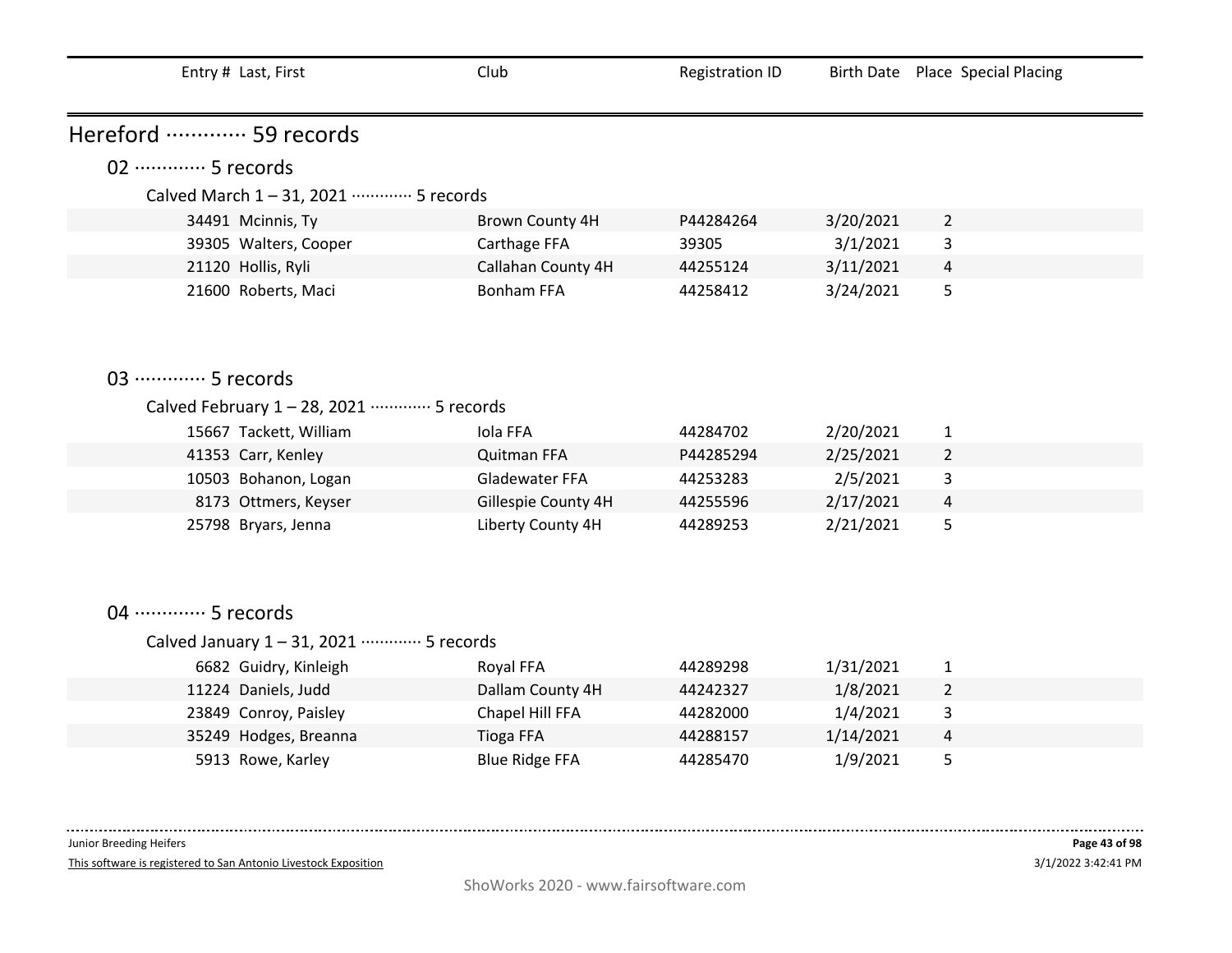| Entry # Last, First                                            | Club               | <b>Registration ID</b> |            | Birth Date Place Special Placing |
|----------------------------------------------------------------|--------------------|------------------------|------------|----------------------------------|
| Hereford  59 records                                           |                    |                        |            |                                  |
| 04 ………… 5 records                                              |                    |                        |            |                                  |
| 05 ············· 1 record                                      |                    |                        |            |                                  |
| Champion Heifer Calf  1 record                                 |                    |                        |            |                                  |
| 60647 Guidry, Kinleigh                                         | Royal FFA          | 44289298               | 1/31/2021  | 1 Champion Heifer Calf           |
| 06 ············· 1 record                                      |                    |                        |            |                                  |
| Reserve Champion Heifer Calf  1 record                         |                    |                        |            |                                  |
| 60648 Carr, Brayley                                            | Quitman FFA        | 44293579               | 5/12/2021  | 1 Reserve Champion Heifer        |
|                                                                |                    |                        |            |                                  |
| 07 ·············· 5 records                                    |                    |                        |            |                                  |
| Calved November 1 - December 31, 2020 ………… 5 records           |                    |                        |            |                                  |
| 31837 Murphree, Westyn Zeb                                     | Hamilton County 4H | 44245415               | 12/12/2020 | $\mathbf{1}$                     |
| 42726 Luckie, Makayla                                          | Johnson County 4H  | 44229029               | 11/2/2020  | $\overline{2}$                   |
| 31838 Taylor, Shelbee                                          | Howe FFA           | 44289338               | 11/23/2020 | 3                                |
| 9813 Bowman, Summer                                            | Whiteface FFA      | 44285588               | 11/10/2020 | 4                                |
| 23378 Nelson, Kaitlynn                                         | Quinlan FFA        | 44238584               | 12/21/2020 | 5                                |
| 08 ·············· 5 records                                    |                    |                        |            |                                  |
| Calved September 1 - October 31, 2020 ·············· 5 records |                    |                        |            |                                  |
| 30355 Thomas, Kynlee                                           | Hockley County 4H  | 44254369               | 9/15/2020  | 1                                |
| Junior Breeding Heifers                                        |                    |                        |            | Page 44 of 98                    |

3/1/2022 3:42:41 PM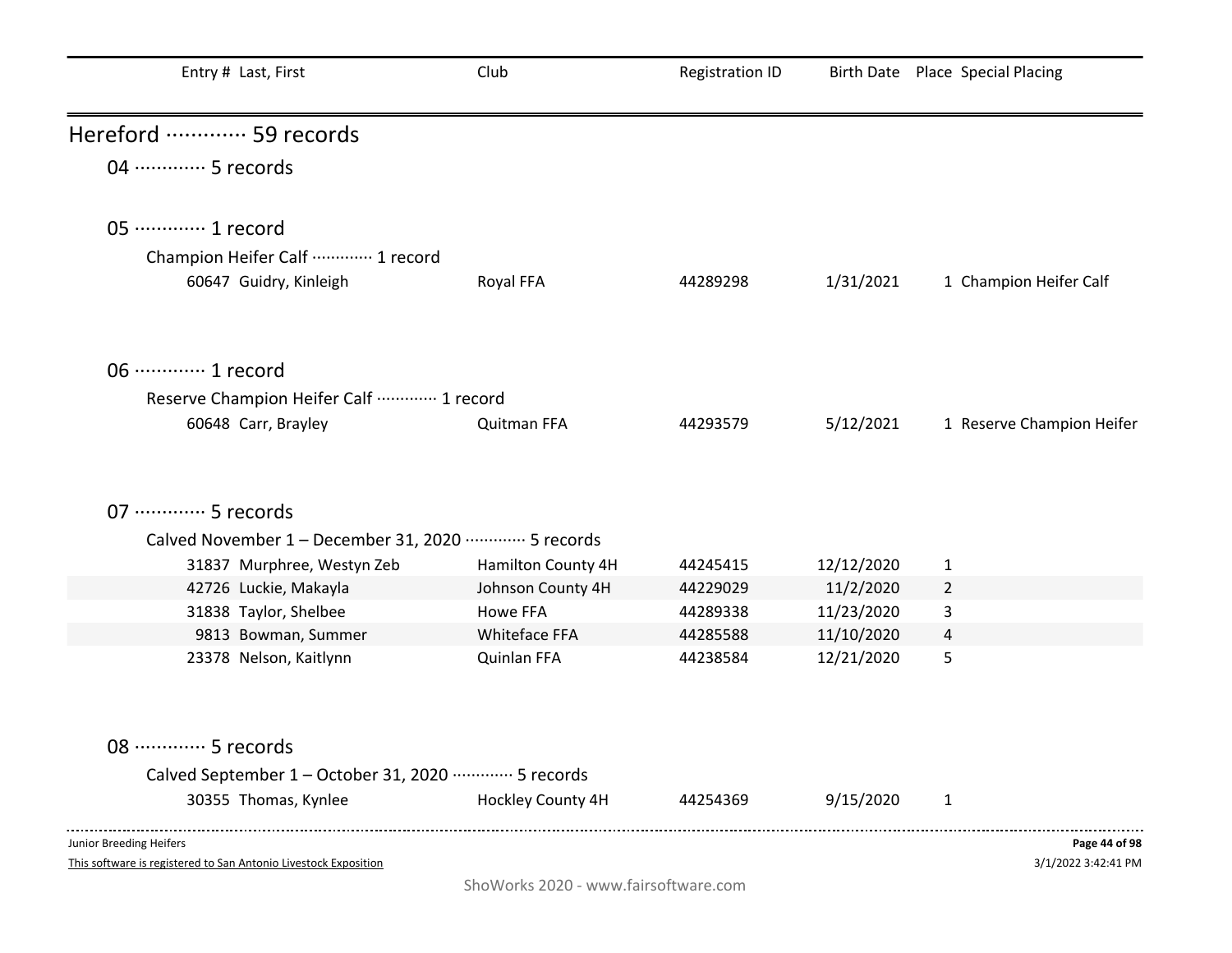| Entry # Last, First                                                          | Club                | <b>Registration ID</b> | <b>Birth Date</b> | Place Special Placing |  |  |  |
|------------------------------------------------------------------------------|---------------------|------------------------|-------------------|-----------------------|--|--|--|
| Hereford  59 records                                                         |                     |                        |                   |                       |  |  |  |
| 08 ………… 5 records                                                            |                     |                        |                   |                       |  |  |  |
| Calved September 1 - October 31, 2020 ·············· 5 records               |                     |                        |                   |                       |  |  |  |
| 23679 Dobbs, Baylee                                                          | Robertson County 4H | 44232118               | 9/28/2020         | $\overline{2}$        |  |  |  |
| 16766 Beerwinkle, Sloane                                                     | Springlake FFA      | 44246101               | 10/10/2020        | 3                     |  |  |  |
| 8229 Mccarver, Logan                                                         | Gillespie County 4H | 44232620               | 9/16/2020         | $\overline{4}$        |  |  |  |
| 33027 Gilbreath, John                                                        | Dodd City FFA       | 44231686               | 10/17/2020        | 5                     |  |  |  |
|                                                                              |                     |                        |                   |                       |  |  |  |
| 09 ············· 2 records<br>Calved July 1 - August 31, 2020 ………… 2 records |                     |                        |                   |                       |  |  |  |
| 43021 Harris, Callie                                                         | La Poynor FFA       | 44195018               | 7/14/2020         | $\mathbf{1}$          |  |  |  |
| 35901 Milner, Jace                                                           | <b>Eustace FFA</b>  | 44204738               | 8/29/2020         | $\overline{2}$        |  |  |  |
| 10 ·············· 5 records                                                  |                     |                        |                   |                       |  |  |  |
| Calved May 1 - June 30, 2020 ………… 5 records                                  |                     |                        |                   |                       |  |  |  |
| 23694 Dobbs, Colton                                                          | Robertson County 4H | 44180106               | 5/10/2020         | $\mathbf{1}$          |  |  |  |
| 24874 Crisp, Kamden                                                          | Valley View FFA     | 44187972               | 5/5/2020          | $\overline{2}$        |  |  |  |
| 4826 Braman, Carlisle                                                        | Refugio County 4H   | 44195866               | 5/8/2020          | 3                     |  |  |  |
| 5312 Johnson, Lane                                                           | Alvarado FFA        | 44183243               | 6/5/2020          | $\overline{4}$        |  |  |  |
| 34868 Mcinnis, Levi                                                          | Brown County 4H     | 44216987               | 6/18/2020         | 5                     |  |  |  |

# 11 ·············· 1 record

Champion Junior Heifer ············· 1 record 

Junior Breeding Heifers

 $\frac{1}{2}$ 

This software is registered to San Antonio Livestock Exposition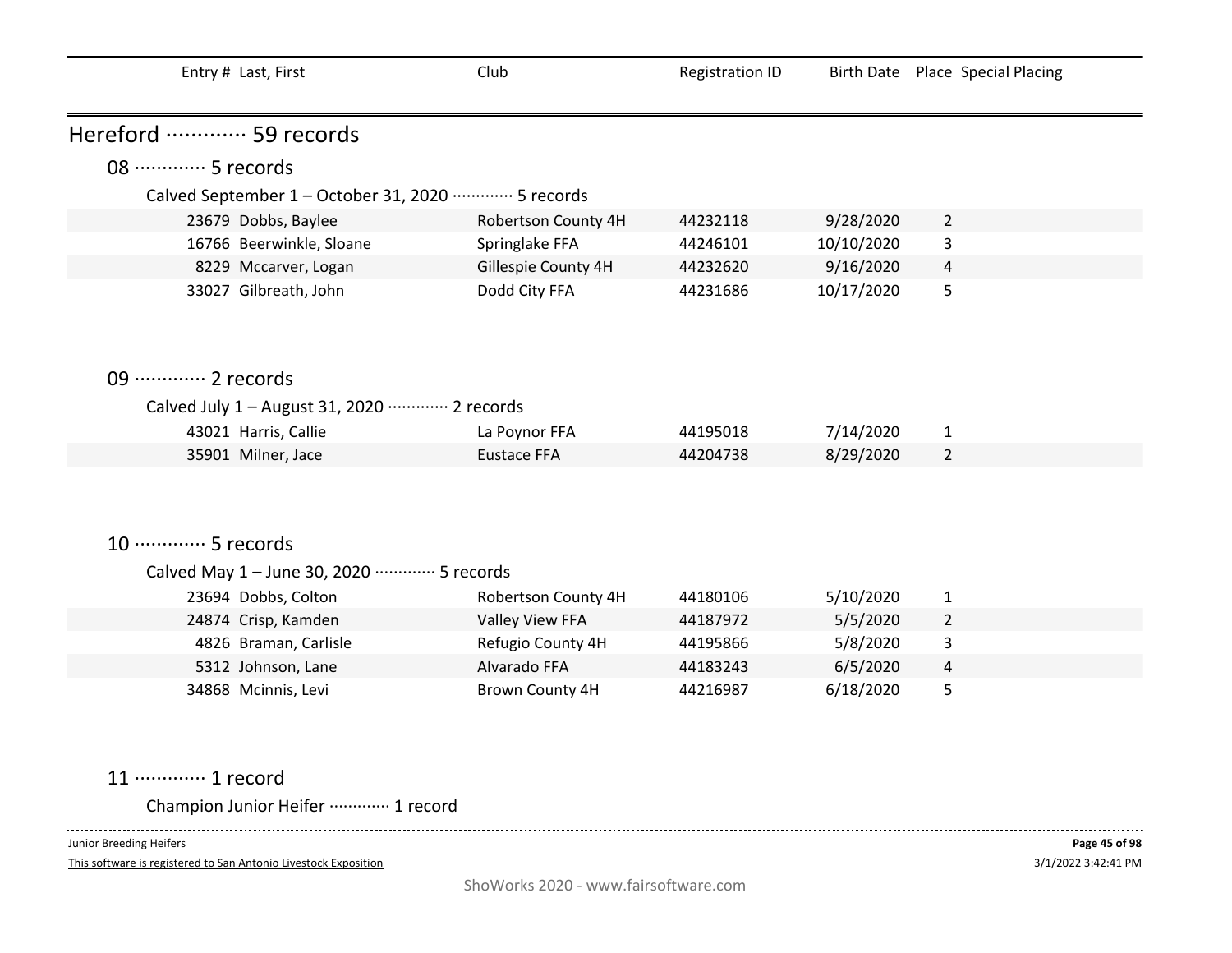| Entry # Last, First                                                 | Club                     | <b>Registration ID</b> |            | Birth Date Place Special Placing |
|---------------------------------------------------------------------|--------------------------|------------------------|------------|----------------------------------|
| Hereford  59 records                                                |                          |                        |            |                                  |
| 11 ············· 1 record                                           |                          |                        |            |                                  |
| Champion Junior Heifer  1 record                                    |                          |                        |            |                                  |
| 60649 Harris, Callie                                                | La Poynor FFA            | 44195018               | 7/14/2020  | 1 Champion Junior Heifer         |
|                                                                     |                          |                        |            |                                  |
| 12 ………… 1 record                                                    |                          |                        |            |                                  |
| Reserve Champion Junior Heifer  1 record                            |                          |                        |            |                                  |
| 60650 Murphree, Westyn Zeb                                          | Hamilton County 4H       | 44245415               | 12/12/2020 | 1 Reserve Champion Junior        |
| 13 ………… 5 records<br>Calved March 1 - April 30, 2020 ………… 5 records |                          |                        |            |                                  |
| 16297 Beerwinkle, Sayler                                            | Springlake FFA           | 44177794               | 4/15/2020  | $\mathbf{1}$                     |
| 10982 Barber, Aidyn                                                 | Dumas FFA                | 44145326               | 4/1/2020   | $\overline{2}$                   |
| 40343 Long, Kash                                                    | Wheeler County 4H        | 44177779               | 3/4/2020   | 3                                |
| 22354 Creamer, Gage                                                 | Ellis County 4H          | 44155497               | 3/2/2020   | 4                                |
| 25223 Hanson, Tatum                                                 | Whitesboro FFA           | 44188956               | 3/2/2020   | 5                                |
|                                                                     |                          |                        |            |                                  |
| 14 ………… 5 records                                                   |                          |                        |            |                                  |
| Calved January 1 - February 28, 2020 ………… 5 records                 |                          |                        |            |                                  |
| 16544 Beerwinkle, Slade                                             | Springlake FFA           | 44206266               | 2/28/2020  | $\mathbf{1}$                     |
| 14945 Standley, Jolie                                               | <b>Burton FFA</b>        | 44152584               | 2/15/2020  | $\overline{2}$                   |
| 16099 Kembro, Andrew                                                | <b>Trinity County 4H</b> | 44138491               | 1/3/2020   | 3                                |
| 22396 Creamer, Grady                                                | Ellis County 4H          | 44168662               | 1/29/2020  | 4                                |
|                                                                     |                          |                        |            |                                  |

This software is registered to San Antonio Livestock Exposition

3/1/2022 3:42:41 PM **Page 46 of 98**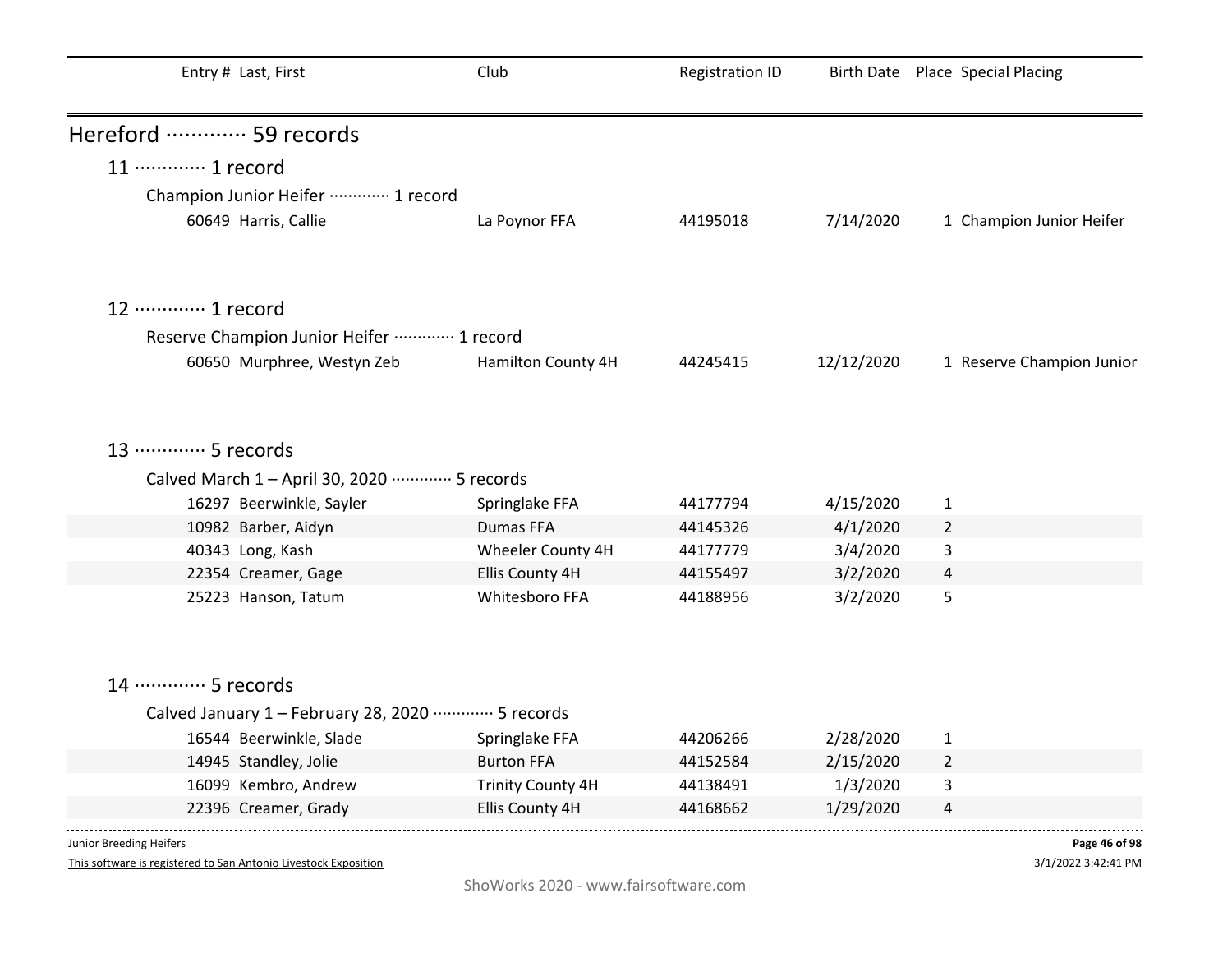| Entry # Last, First                                             | Club                   | <b>Registration ID</b> |            | Birth Date Place Special Placing |
|-----------------------------------------------------------------|------------------------|------------------------|------------|----------------------------------|
| Hereford  59 records                                            |                        |                        |            |                                  |
| 14 ………… 5 records                                               |                        |                        |            |                                  |
| Calved January 1 - February 28, 2020 ………… 5 records             |                        |                        |            |                                  |
| 34675 Patterson, Harrison                                       | Tioga FFA              | 44178714               | 2/16/2020  | 5                                |
| 15 ············· 4 records                                      |                        |                        |            |                                  |
| Calved September 1 - December 31, 2019 ………… 4 records           |                        |                        |            |                                  |
| 9850 Bowman, Bobby                                              | Whiteface FFA          | 44119197               | 10/1/2019  | $\mathbf{1}$                     |
| 14053 Wilson, Darius                                            | Alvin FFA              | 44143825               | 9/8/2019   | $\overline{2}$                   |
| 20078 Rodriguez, Alexia                                         | San Patricio County 4H | 44119679               | 10/18/2019 | 3                                |
| 6297 Aills, Dalton                                              | Shepherd FFA           | 44141349               | 12/1/2019  | 4                                |
| 16 ············· 1 record                                       |                        |                        |            |                                  |
| Champion Senior Heifer  1 record                                |                        |                        |            |                                  |
| 60651 Beerwinkle, Sayler                                        | Springlake FFA         | 44177794               | 4/15/2020  | 1 Champion Senior Heifer         |
| 17 ············· 1 record                                       |                        |                        |            |                                  |
| Reserve Champion Senior Heifer  1 record                        |                        |                        |            |                                  |
| 60652 Barber, Aidyn                                             | Dumas FFA              | 44145326               | 4/1/2020   | 2 Reserve Champion Senio         |
| 18 ………… 1 record                                                |                        |                        |            |                                  |
| Junior Breeding Heifers                                         |                        |                        |            | Page 47 of 98                    |
| This software is registered to San Antonio Livestock Exposition |                        |                        |            | 3/1/2022 3:42:41 PM              |

ShoWorks 2020 - www.fairsoftware.com

 $3/1/2$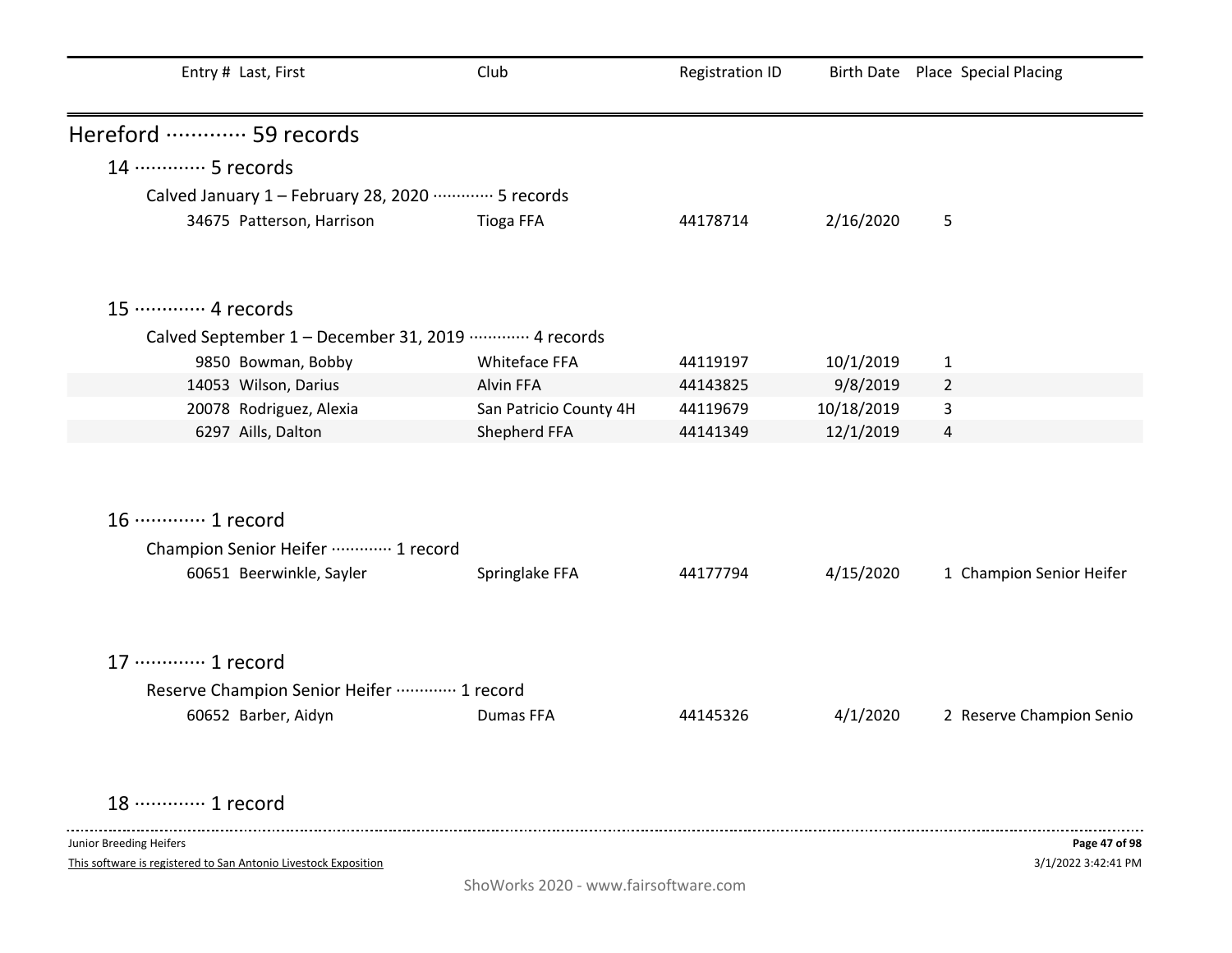| Entry # Last, First                                       | Club               | <b>Registration ID</b> |           | Birth Date Place Special Placing |
|-----------------------------------------------------------|--------------------|------------------------|-----------|----------------------------------|
| Hereford  59 records                                      |                    |                        |           |                                  |
| 18 ············· 1 record                                 |                    |                        |           |                                  |
| Breed Champion Heifer ………… 1 record                       |                    |                        |           |                                  |
| 60653 Harris, Callie                                      | La Poynor FFA      | 44195018               | 7/14/2020 | 1 Breed Champion Heifer          |
| 19 ············· 1 record                                 |                    |                        |           |                                  |
| Reserve Breed Champion Heifer ………… 1 record               |                    |                        |           |                                  |
| 60654 Beerwinkle, Sayler                                  | Springlake FFA     | 44177794               | 4/15/2020 | 1 Reserve Breed Champion         |
| Limousin  45 records                                      |                    |                        |           |                                  |
|                                                           |                    |                        |           |                                  |
| 01 ············· 3 records                                |                    |                        |           |                                  |
| Calved on or after April 1, 2021 ·············· 3 records |                    |                        |           |                                  |
| 8030 Towns, Aaron                                         | <b>Rudder FFA</b>  | 2400380                | 4/12/2021 | $\mathbf{1}$                     |
| 44179 Vieth, Brianna                                      | Windthorst FFA     | 2442168                | 5/2/2021  | $\overline{2}$                   |
| 38036 Mcqueen, Payton                                     | <b>Hawkins FFA</b> | 2385861                | 6/15/2021 | 3                                |
| 02 ············· 3 records                                |                    |                        |           |                                  |
| Calved March 1-31, 2021 ………… 3 records                    |                    |                        |           |                                  |
| 40266 Boyce, William                                      | Lipan FFA          | 2432507                | 3/1/2021  | $\mathbf{1}$                     |
| 12657 Chachere, Logan                                     | Dayton FFA         | 2433453                | 3/2/2021  | $\overline{2}$                   |
| 15186 Moss, Sloan                                         | Lufkin FFA         | 2393099                | 3/17/2021 | 3                                |
| Junior Breeding Heifers                                   |                    |                        |           | Page 48 of 98                    |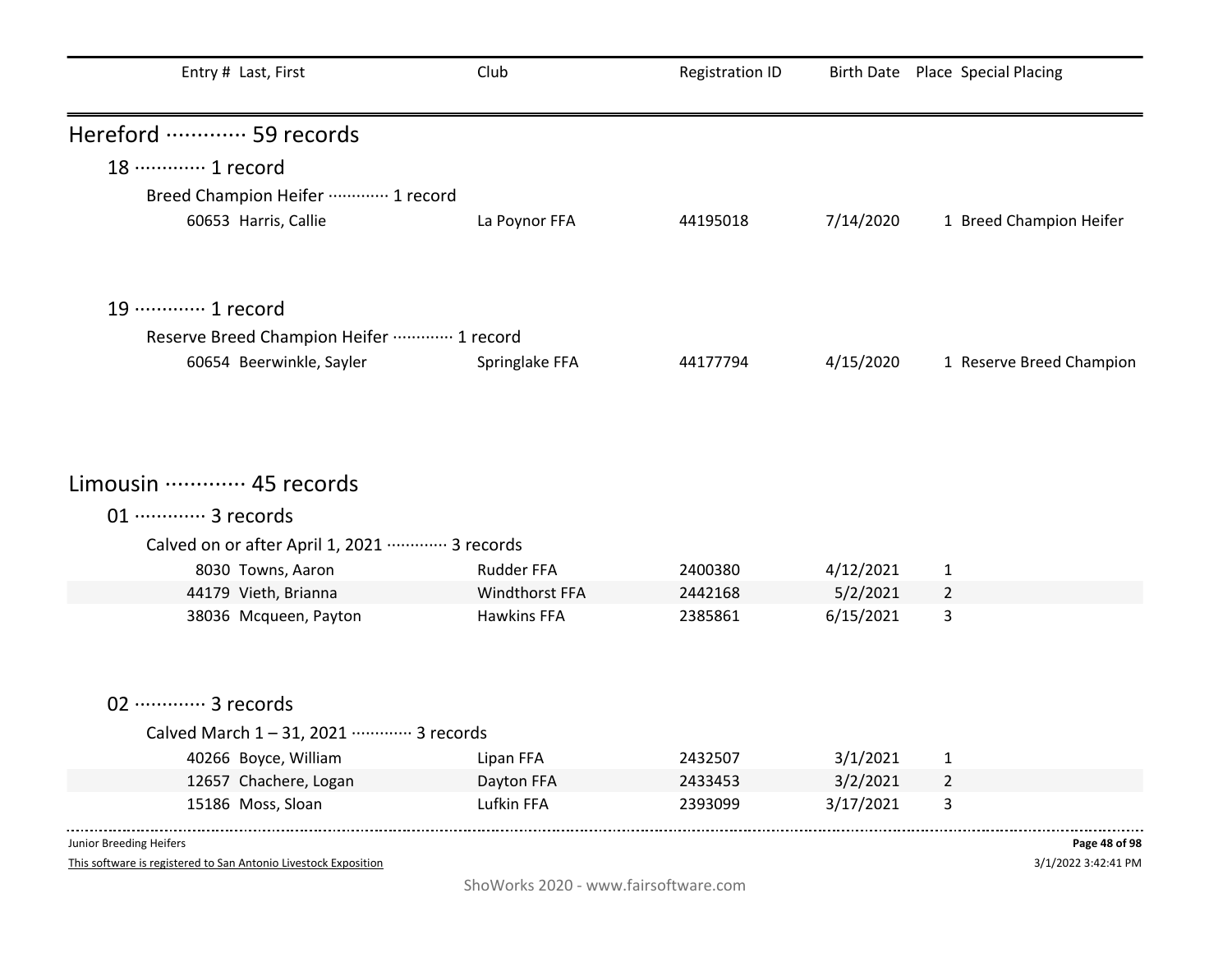| Entry # Last, First                                             | Club                 | <b>Registration ID</b> |           | Birth Date Place Special Placing |
|-----------------------------------------------------------------|----------------------|------------------------|-----------|----------------------------------|
| Limousin  45 records                                            |                      |                        |           |                                  |
| 02 ············· 3 records                                      |                      |                        |           |                                  |
| Calved March 1-31, 2021 ………… 3 records                          |                      |                        |           |                                  |
| 03 ·············· 3 records                                     |                      |                        |           |                                  |
| Calved February 1-28, 2021 ………… 3 records                       |                      |                        |           |                                  |
| 34610 London, Bentley                                           | <b>Tioga FFA</b>     | 2376447                | 2/12/2021 | $\mathbf{1}$                     |
| 14626 Parrish, Jacee                                            | Hardin FFA           | 2431389                | 2/10/2021 | $\overline{2}$                   |
| 16234 Eisenhauer, Colton                                        | Atascosa County 4H   | 2376449                | 2/15/2021 | 3                                |
|                                                                 |                      |                        |           |                                  |
|                                                                 |                      |                        |           |                                  |
|                                                                 |                      |                        |           |                                  |
| 04 ………… 4 records                                               |                      |                        |           |                                  |
| Calved January 1-31, 2021 ………… 4 records                        |                      |                        |           |                                  |
| 29501 Walber, Jace                                              | Gillespie County 4H  | 2333717                | 1/17/2021 | $\mathbf{1}$                     |
| 38198 Rivas, Kaylie                                             | Conroe FFA           | 2375692                | 1/2/2021  | $\overline{2}$                   |
| 1051 Heselmeyer, Kirsten                                        | Williamson County 4H | 2394012                | 1/4/2021  | 3                                |
| 6311 Martin, Olivia                                             | Mansfield FFA        | 2386798                | 1/5/2021  | 4                                |
| 05 ·············· 1 record                                      |                      |                        |           |                                  |
| Champion Heifer Calf  1 record                                  |                      |                        |           |                                  |
| 60655 Boyce, William                                            | Lipan FFA            | 2432507                | 3/1/2021  | 1 Champion Heifer Calf           |
|                                                                 |                      |                        |           |                                  |
| Junior Breeding Heifers                                         |                      |                        |           | Page 49 of 98                    |
| This software is registered to San Antonio Livestock Exposition |                      |                        |           | 3/1/2022 3:42:41 PM              |
|                                                                 |                      |                        |           |                                  |

 $\blacksquare$ 

ShoWorks 2020 - www.fairsoftware.com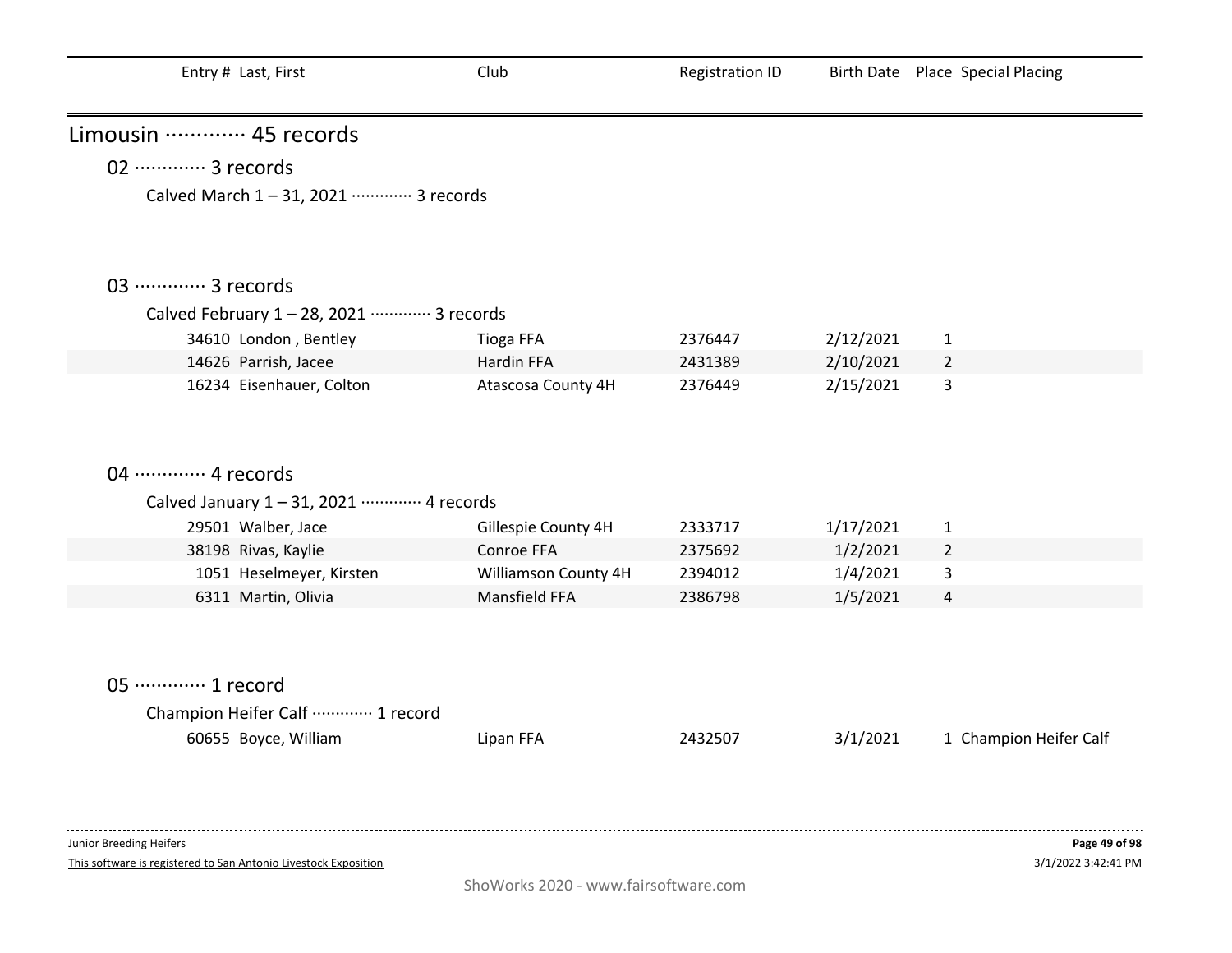| Entry # Last, First                                            | Club                      | <b>Registration ID</b> |            | Birth Date Place Special Placing |
|----------------------------------------------------------------|---------------------------|------------------------|------------|----------------------------------|
| Limousin ………… 45 records                                       |                           |                        |            |                                  |
| 06 ·············· 1 record                                     |                           |                        |            |                                  |
| Reserve Champion Heifer Calf ………… 1 record                     |                           |                        |            |                                  |
| 60656 London, Bentley                                          | <b>Tioga FFA</b>          | 2376447                | 2/12/2021  | 1 Reserve Champion Heifer        |
| 07 ·············· 5 records                                    |                           |                        |            |                                  |
| Calved November 1 - December 31, 2020 ·············· 5 records |                           |                        |            |                                  |
| 42109 Morrow, Blake                                            | <b>Bridgeport FFA</b>     | 2333327                | 11/20/2020 | $\mathbf{1}$                     |
| 38186 Rivas, Amy                                               | Conroe FFA                | 2375693                | 11/2/2020  | $\overline{2}$                   |
| 12694 Mathews, Alyssa                                          | Dayton FFA                | 2332887                | 11/25/2020 | 3                                |
| 6071 Fuhrken, Brennan                                          | Victoria County 4H        | 2332155                | 11/2/2020  | 4                                |
| 19842 Lee, Gage                                                | Walker County 4H          | 2376250                | 11/18/2020 | 5                                |
| 08 ·············· 5 records                                    |                           |                        |            |                                  |
| Calved September 1 - October 31, 2020 ·············· 5 records |                           |                        |            |                                  |
| 18121 Keeton, Cole                                             | Lubbock County 4H         | 2376502                | 9/7/2020   | $\mathbf{1}$                     |
| 12270 Austin, West                                             | Parker County 4H          | 2333806                | 10/9/2020  | $\overline{2}$                   |
| 39736 Kleman, Landry                                           | Nazareth FFA              | 2331770                | 10/14/2020 | 3                                |
| 20411 Baker, Taylar                                            | Dickinson FFA             | 2332428                | 9/15/2020  | 4                                |
| 13718 Webster, Hagan                                           | <b>Blooming Grove FFA</b> | 2331909                | 9/5/2020   | 5                                |

09 ·············· 3 records

Calved July 1 – August 31, 2020 ············· 3 records

Junior Breeding Heifers

 $\sim$   $\sim$   $\sim$   $\sim$ 

This software is registered to San Antonio Livestock Exposition

 $- - - - -$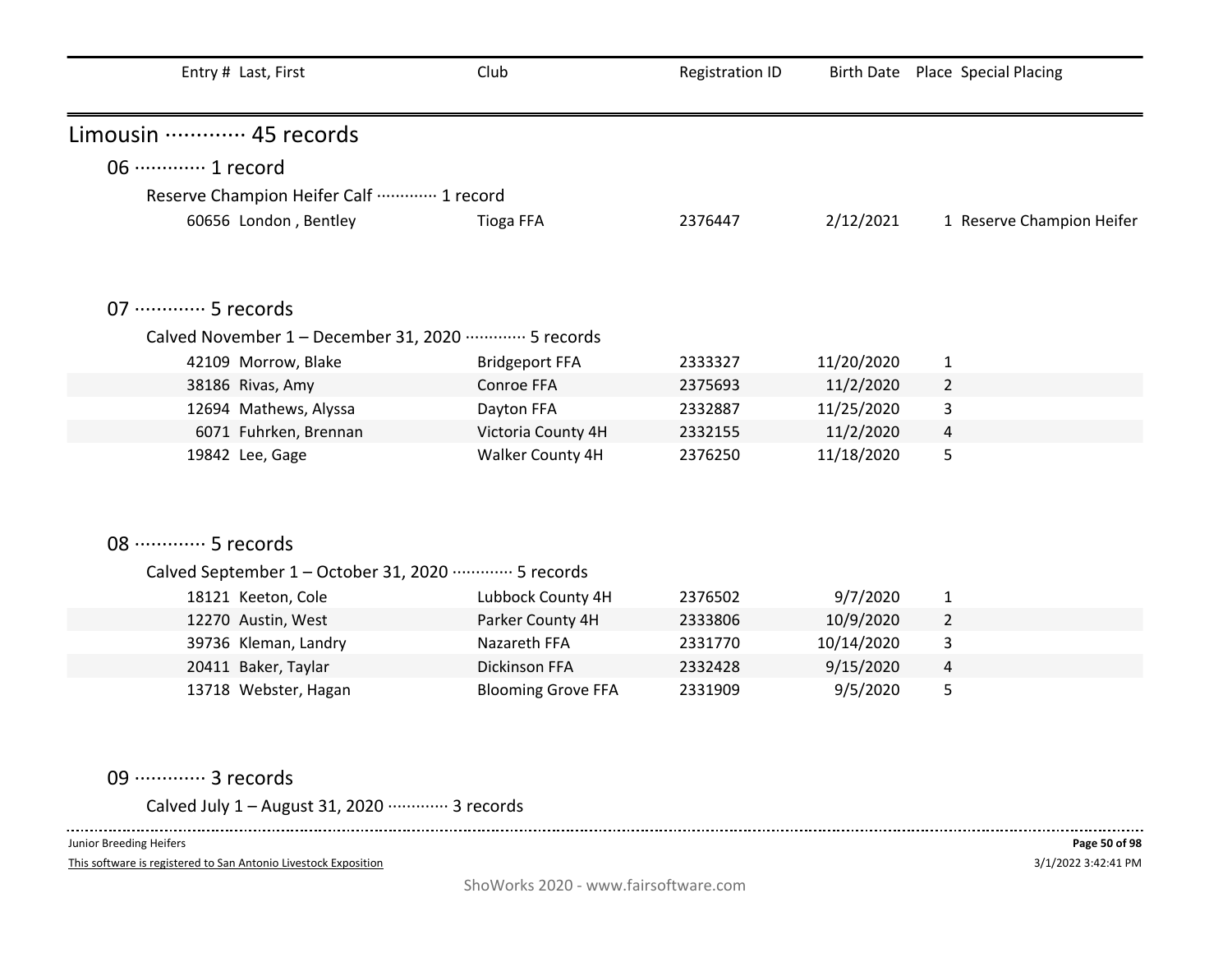| Entry # Last, First                                                                        | Club              | <b>Registration ID</b> |           | Birth Date Place Special Placing     |
|--------------------------------------------------------------------------------------------|-------------------|------------------------|-----------|--------------------------------------|
| Limousin  45 records                                                                       |                   |                        |           |                                      |
| 09 ·············· 3 records                                                                |                   |                        |           |                                      |
| Calved July 1 - August 31, 2020 ………… 3 records                                             |                   |                        |           |                                      |
| 2262 Graham, John Pierce                                                                   | Yoe FFA           | 2331813                | 7/2/2020  | $\mathbf{1}$                         |
| 1841 Smee, Ryan                                                                            | Harris County 4H  | 2323188                | 7/6/2020  | $\overline{2}$                       |
| 29085 Lewis, William                                                                       | Kinney County 4H  | 2333941                | 7/23/2020 | 3                                    |
| 10 ·············· 5 records                                                                |                   |                        |           |                                      |
| Calved May 1 - June 30, 2020 ………… 5 records                                                |                   |                        |           |                                      |
| 30413 Parkinson, Colt                                                                      | Hockley County 4H | 2323189                | 5/10/2020 | $\mathbf{1}$                         |
| 2759 Jones, Katy                                                                           | Springlake FFA    | 2324943                | 6/18/2020 | $\overline{2}$                       |
| 3716 Runnels, Allyson                                                                      | Hondo FFA         | 2290335                | 5/18/2020 | 3                                    |
| 12176 Knowlton, Benjamin                                                                   | Deer Park FFA     | 2326594                | 6/13/2020 | 4                                    |
| 5634 Webster, Cooper                                                                       | Corsicana FFA     | 2326591                | 5/14/2020 | 5                                    |
| 11 ············· 1 record                                                                  |                   |                        |           |                                      |
| Champion Junior Heifer ………… 1 record                                                       |                   |                        |           |                                      |
| 60657 Parkinson, Colt                                                                      | Hockley County 4H | 2323189                | 5/10/2020 | 1 Champion Junior Heifer             |
| 12 ………… 1 record                                                                           |                   |                        |           |                                      |
| Reserve Champion Junior Heifer  1 record                                                   |                   |                        |           |                                      |
| 60658 Keeton, Cole                                                                         | Lubbock County 4H | 2376502                | 9/7/2020  | 1 Reserve Champion Junior            |
| Junior Breeding Heifers<br>This software is registered to San Antonio Livestock Exposition |                   |                        |           | Page 51 of 98<br>3/1/2022 3:42:41 PM |

ShoWorks 2020 - www.fairsoftware.com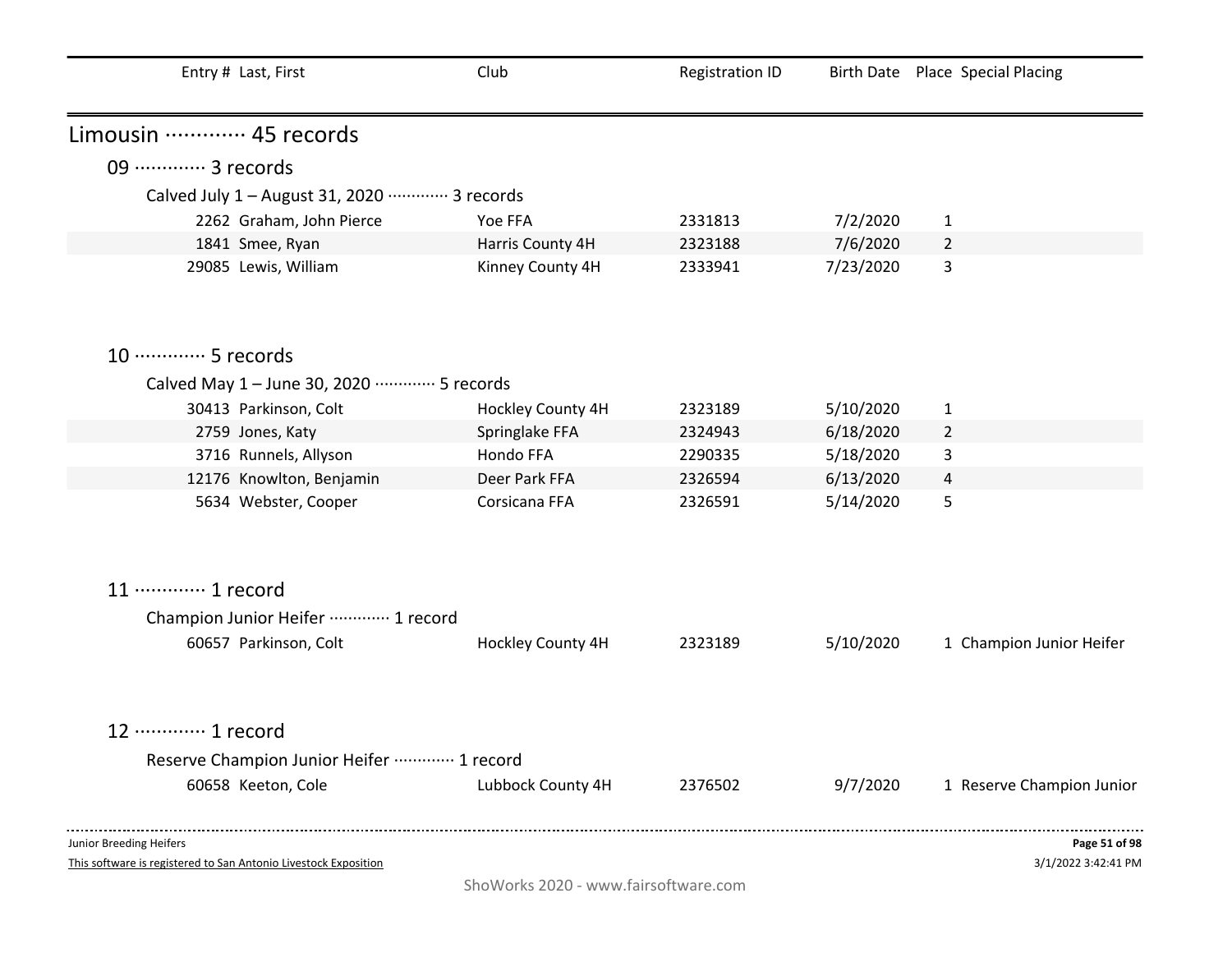| Entry # Last, First                                                                        | Club                      | <b>Registration ID</b> |           | Birth Date Place Special Placing     |
|--------------------------------------------------------------------------------------------|---------------------------|------------------------|-----------|--------------------------------------|
| Limousin  45 records                                                                       |                           |                        |           |                                      |
| 12 ………… 1 record                                                                           |                           |                        |           |                                      |
| 13 ············· 5 records                                                                 |                           |                        |           |                                      |
| Calved March 1 - April 30, 2020 ………… 5 records                                             |                           |                        |           |                                      |
| 32599 Gaston, Kylee                                                                        | <b>Eastland FFA</b>       | 2289835                | 4/1/2020  | $\mathbf{1}$                         |
| 21746 Howe, Barrett                                                                        | <b>Burleson County 4H</b> | 2278961                | 4/16/2020 | $\overline{2}$                       |
| 30425 Parkinson, Tucker                                                                    | Hockley County 4H         | 2323109                | 4/12/2020 | 3                                    |
| 29545 Tusa, Charlie                                                                        | Falls County 4H           | 2323140                | 3/12/2020 | 4                                    |
| 42122 Tucker, Brooklyn                                                                     | <b>Bridgeport FFA</b>     | 2275921                | 4/2/2020  | 5                                    |
| 14 ………… 1 record                                                                           |                           |                        |           |                                      |
| Calved January 1 - February 28, 2020 ………… 1 record                                         |                           |                        |           |                                      |
| 15771 Sullivan, Jack                                                                       | <b>Trinity County 4H</b>  | 2278614                | 2/26/2020 | $\mathbf{1}$                         |
| 16 ············· 1 record                                                                  |                           |                        |           |                                      |
| Champion Senior Heifer  1 record                                                           |                           |                        |           |                                      |
| 60659 Gaston, Kylee                                                                        | <b>Eastland FFA</b>       | 2289835                | 4/1/2020  | 1 Champion Senior Heifer             |
| 17 ············· 1 record                                                                  |                           |                        |           |                                      |
| Reserve Champion Senior Heifer  1 record                                                   |                           |                        |           |                                      |
| 60660 Sullivan, Jack                                                                       | <b>Trinity County 4H</b>  | 2278614                | 2/26/2020 | 1 Reserve Champion Senio             |
| Junior Breeding Heifers<br>This software is registered to San Antonio Livestock Exposition |                           |                        |           | Page 52 of 98<br>3/1/2022 3:42:41 PM |

ShoWorks 2020 - www.fairsoftware.com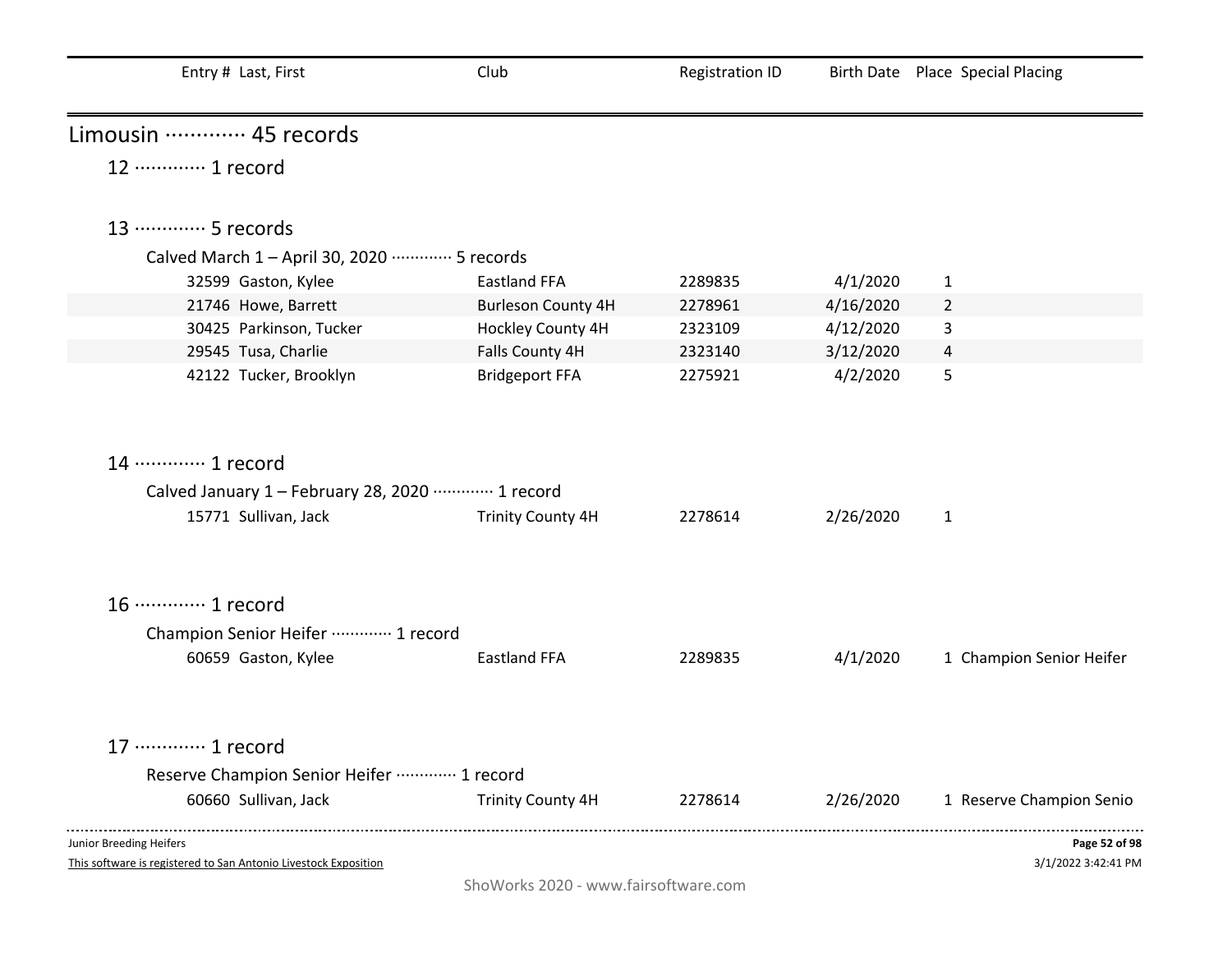| Entry # Last, First                         | Club                | <b>Registration ID</b> |           | Birth Date Place Special Placing |
|---------------------------------------------|---------------------|------------------------|-----------|----------------------------------|
| Limousin ………… 45 records                    |                     |                        |           |                                  |
| 17 ············· 1 record                   |                     |                        |           |                                  |
| Reserve Champion Senior Heifer  1 record    |                     |                        |           |                                  |
| 18 ············· 1 record                   |                     |                        |           |                                  |
| Breed Champion Heifer ………… 1 record         |                     |                        |           |                                  |
| 60661 Boyce, William                        | Lipan FFA           | 2432507                | 3/1/2021  | 1 Breed Champion Heifer          |
| 19 ············· 1 record                   |                     |                        |           |                                  |
| Reserve Breed Champion Heifer  1 record     |                     |                        |           |                                  |
| 60662 Gaston, Kylee                         | <b>Eastland FFA</b> | 2289835                | 4/1/2020  | 1 Reserve Breed Champion         |
| Maine-Anjou ………… 35 records                 |                     |                        |           |                                  |
| 01 ············· 5 records                  |                     |                        |           |                                  |
| Calved on or after April 1, 2021  5 records |                     |                        |           |                                  |
| 24735 Yeager, Kamey                         | <b>Bonham FFA</b>   | 247735                 | 5/2/2021  | 1                                |
| 19483 Schmidt, Emma                         | Smithson Valley FFA | 524053                 | 5/4/2021  | $\overline{2}$                   |
| 28775 Price, Gracie                         | Albany FFA          | 521993                 | 6/1/2021  | 3                                |
| 30802 Pohorelsky, Miladie                   | Lee County 4H       | 523087                 | 5/4/2021  | 4                                |
| 37014 Smith, Kinley                         | Dodd City FFA       | 522131                 | 4/10/2021 | 5                                |

This software is registered to San Antonio Livestock Exposition

. . . . . . . .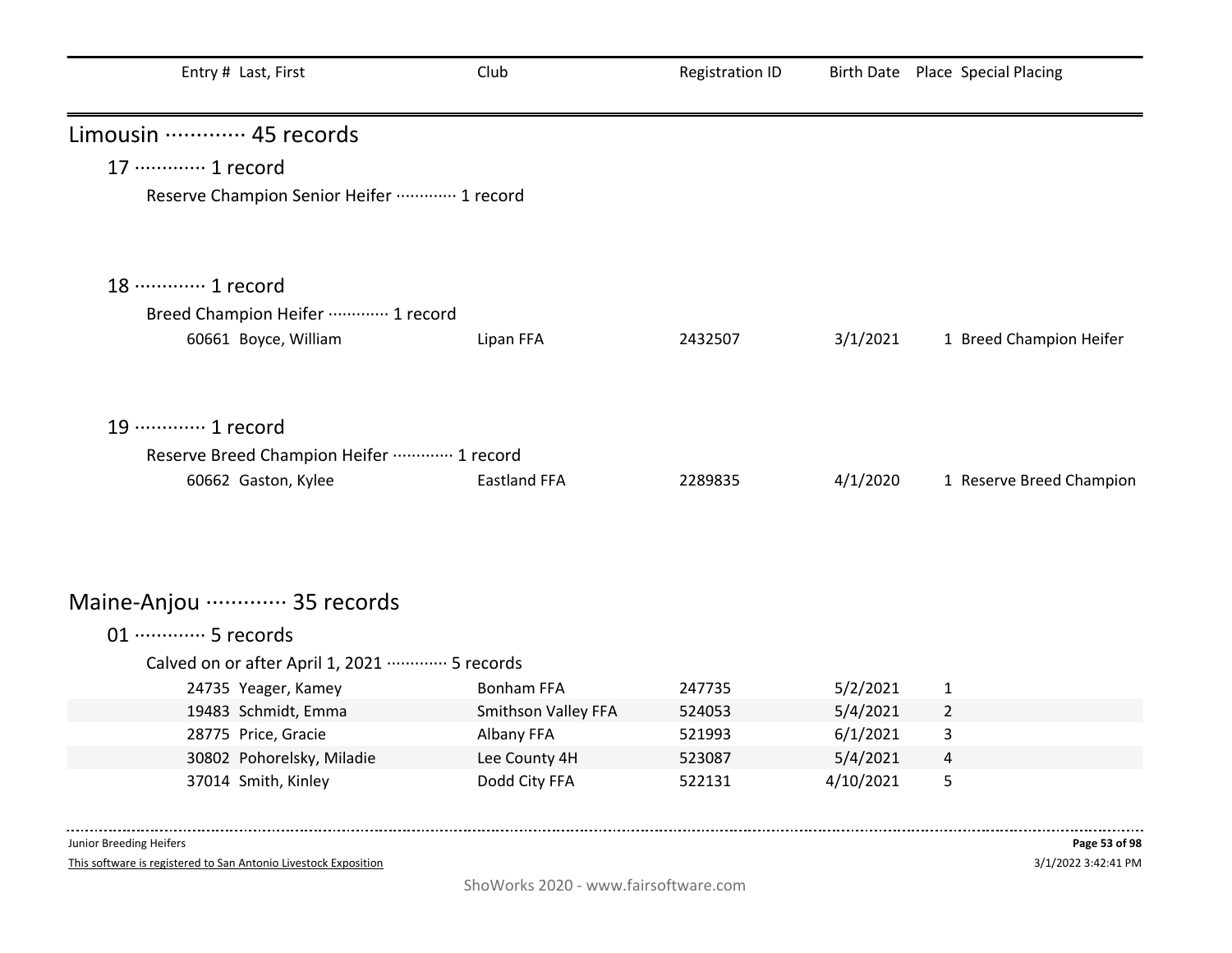| Entry # Last, First                       | Club                    | <b>Registration ID</b> |           | Birth Date Place Special Placing |
|-------------------------------------------|-------------------------|------------------------|-----------|----------------------------------|
| Maine-Anjou ………… 35 records               |                         |                        |           |                                  |
| 01 ············· 5 records                |                         |                        |           |                                  |
| 02 ·············· 5 records               |                         |                        |           |                                  |
| Calved March 1-31, 2021 ………… 5 records    |                         |                        |           |                                  |
| 5894 Garner, Kaitlyn                      | <b>Blue Ridge FFA</b>   | 522133                 | 3/5/2021  | 1                                |
| 30798 Pohorelsky, Hadlie                  | Lee County 4H           | 520817                 | 3/10/2021 | $\overline{2}$                   |
| 12856 Groschke, Paisley                   | McLennan County 4H      | 524598                 | 3/10/2021 | 3                                |
| 9596 Sears, Ainsley                       | Decatur FFA             | 521949                 | 3/31/2021 | 4                                |
| 33000 Wilson, Zane                        | El Campo FFA            | 519447                 | 3/15/2021 | 5                                |
| 03 ·············· 3 records               |                         |                        |           |                                  |
| Calved February 1-28, 2021 ………… 3 records |                         |                        |           |                                  |
| 35132 Sopchak, Hayden                     | Liberty County 4H       | 520567                 | 2/27/2021 | $\mathbf{1}$                     |
| 13354 Steadham, Kyle                      | <b>Barbers Hill FFA</b> | 520495                 | 2/10/2021 | $\overline{2}$                   |
| 12239 Barnes, Brayson                     | <b>McKinney FFA</b>     | 520579                 | 2/11/2021 | 3                                |
| 04 ………… 4 records                         |                         |                        |           |                                  |
| Calved January 1-31, 2021 ………… 4 records  |                         |                        |           |                                  |
| 40435 Groom, Anabelle                     | Johnson County 4H       | 522966                 | 1/15/2021 | $\mathbf{1}$                     |
| 13766 Furlow, Makenna                     | Hardin FFA              | 522724                 | 1/5/2021  | $\overline{2}$                   |
| 30833 Tessmann, Mason                     | Nordheim FFA            | 521133                 | 1/18/2021 | 3                                |
| 25933 Marburger, Tyler                    | Cedar Creek FFA         | 522410                 | 1/4/2021  | 4                                |

This software is registered to San Antonio Livestock Exposition

. . . . .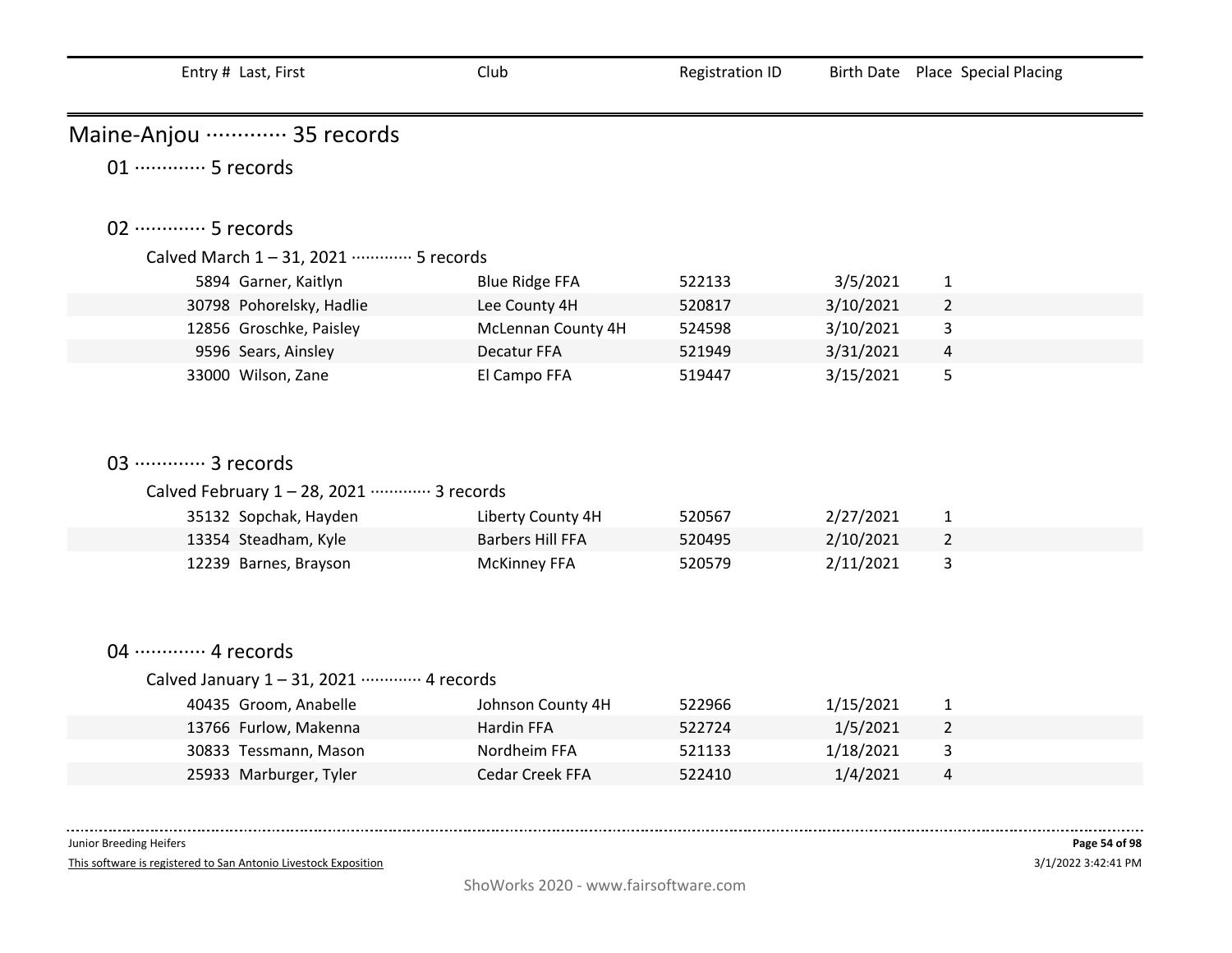| Entry # Last, First                                  | Club                  | <b>Registration ID</b> |            | Birth Date Place Special Placing |
|------------------------------------------------------|-----------------------|------------------------|------------|----------------------------------|
| Maine-Anjou ………… 35 records                          |                       |                        |            |                                  |
| 04 ………… 4 records                                    |                       |                        |            |                                  |
| 05 ············· 1 record                            |                       |                        |            |                                  |
| Champion Heifer Calf  1 record                       |                       |                        |            |                                  |
| 60718 Garner, Kaitlyn                                | <b>Blue Ridge FFA</b> | 522133                 | 3/5/2021   | 1 Champion Heifer Calf           |
| 06 ············· 1 record                            |                       |                        |            |                                  |
| Reserve Champion Heifer Calf  1 record               |                       |                        |            |                                  |
| 60719 Sopchak, Hayden                                | Liberty County 4H     | 520567                 | 2/27/2021  | 1 Reserve Champion Heifer        |
| 07 ············· 2 records                           |                       |                        |            |                                  |
| Calved November 1 - December 31, 2020 ………… 2 records |                       |                        |            |                                  |
| 40620 Langenbau, Landon                              | Arp FFA               | 521293                 | 12/22/2020 | $\mathbf{1}$                     |
| 38853 Pick, Shannon                                  | Mount Calm FFA        | 521317                 | 12/15/2020 | $\overline{2}$                   |
|                                                      |                       |                        |            |                                  |
| 08 ············· 1 record                            |                       |                        |            |                                  |
| Calved September 1 - October 31, 2020 ………… 1 record  |                       |                        |            |                                  |
| 40410 Davis, Neely                                   | Wheeler County 4H     | 519060                 | 9/1/2020   | $\mathbf{1}$                     |
|                                                      |                       |                        |            |                                  |

This software is registered to San Antonio Livestock Exposition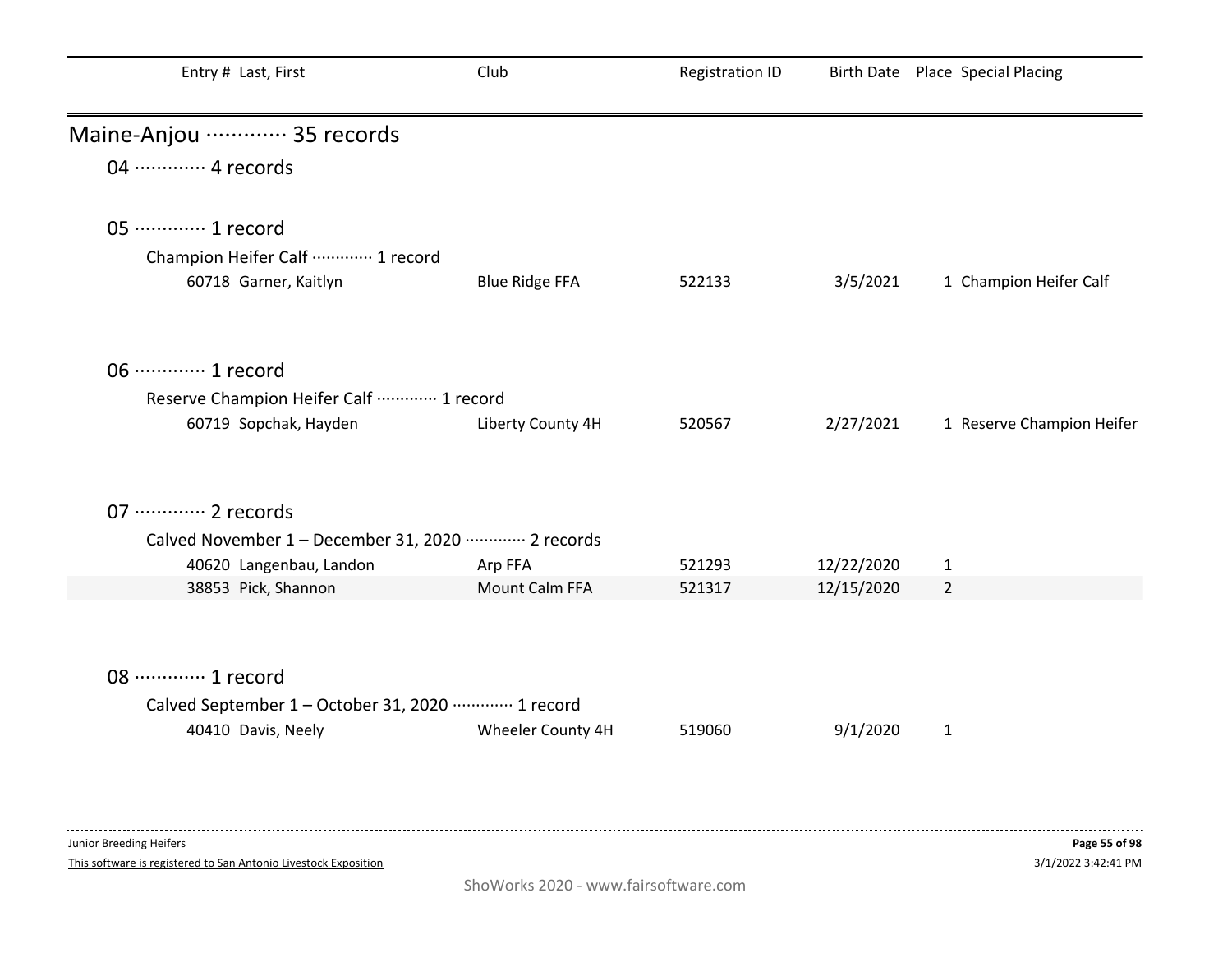| Entry # Last, First                                     | Club                 | <b>Registration ID</b> |            | Birth Date Place Special Placing |
|---------------------------------------------------------|----------------------|------------------------|------------|----------------------------------|
| Maine-Anjou ………… 35 records                             |                      |                        |            |                                  |
| 10 ············· 4 records                              |                      |                        |            |                                  |
| Calved May 1 - June 30, 2020 ………… 4 records             |                      |                        |            |                                  |
| 35722 Harris, Payton                                    | Cass County 4H       | 520541                 | 5/5/2020   | $\mathbf{1}$                     |
| 22096 Coursey, Taylor                                   | Waller FFA           | 511390                 | 6/6/2020   | $\overline{2}$                   |
| 35254 Sopchack, Kylea                                   | Liberty County 4H    | 514285                 | 5/26/2020  | 3                                |
| 29622 Hartley, Dillon                                   | Montgomery County 4H | 521927                 | 5/12/2020  | 4                                |
|                                                         |                      |                        |            |                                  |
|                                                         |                      |                        |            |                                  |
| 11 ………… 1 record                                        |                      |                        |            |                                  |
| Champion Junior Heifer ………… 1 record                    |                      |                        |            |                                  |
| 60720 Davis, Neely                                      | Wheeler County 4H    | 519060                 | 9/1/2020   | 1 Champion Junior Heifer         |
|                                                         |                      |                        |            |                                  |
| 12 ………… 1 record                                        |                      |                        |            |                                  |
|                                                         |                      |                        |            |                                  |
| Reserve Champion Junior Heifer  1 record                |                      |                        |            |                                  |
| 60721 Langenbau, Landon                                 | Arp FFA              | 521293                 | 12/22/2020 | 1 Reserve Champion Junior        |
|                                                         |                      |                        |            |                                  |
| 13 ············· 2 records                              |                      |                        |            |                                  |
| Calved March 1 - April 30, 2020 ············· 2 records |                      |                        |            |                                  |
| 22460 Brogdon, Kennadi                                  | Ellis County 4H      | 514183                 | 3/12/2020  | $\mathbf{1}$                     |
| 22153 Fincher, Avery                                    | Ellis County 4H      | 514241                 | 4/28/2020  | $\overline{2}$                   |
|                                                         |                      |                        |            |                                  |

This software is registered to San Antonio Livestock Exposition

-------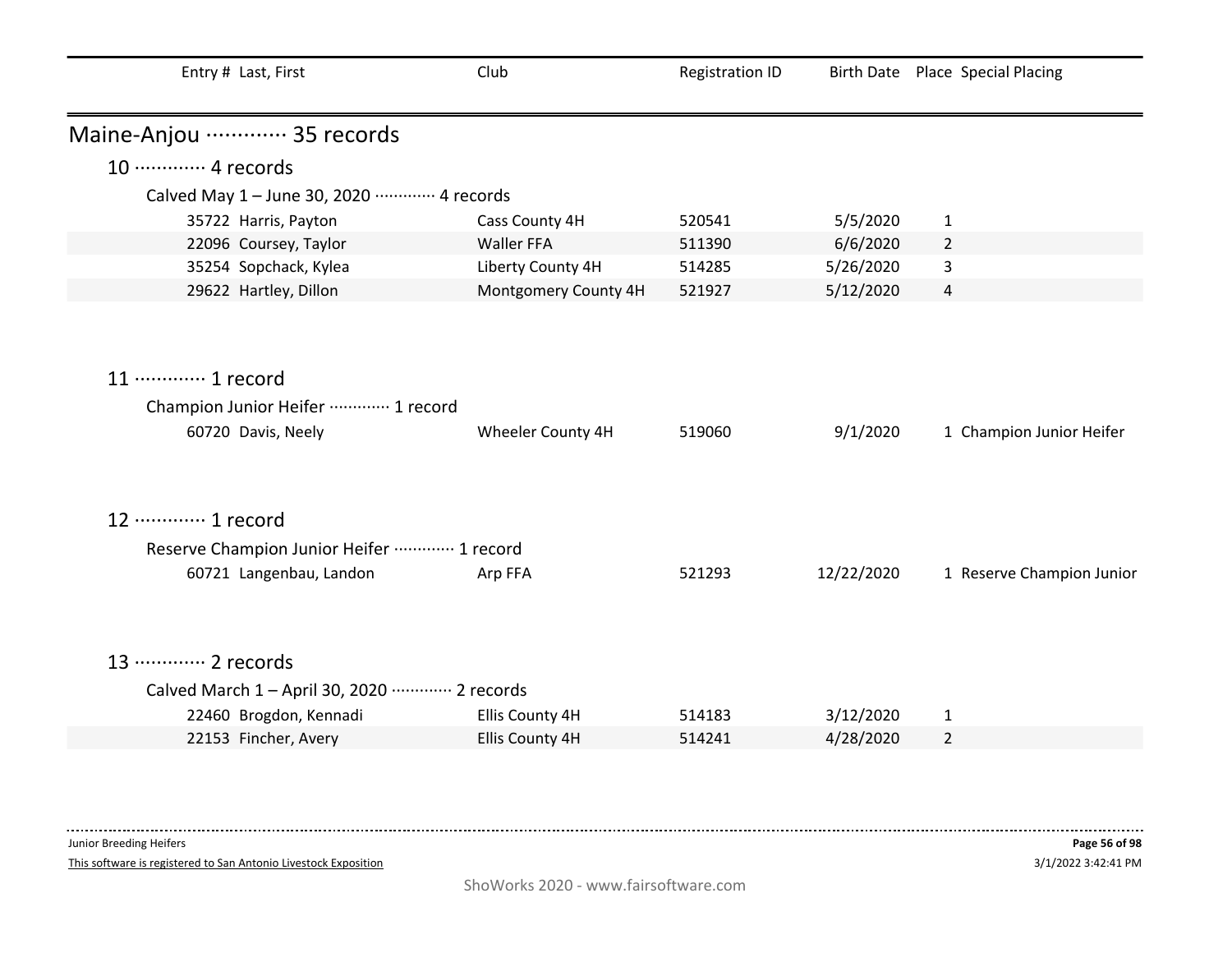| Entry # Last, First                                                                        | Club              | <b>Registration ID</b> |           | Birth Date Place Special Placing     |
|--------------------------------------------------------------------------------------------|-------------------|------------------------|-----------|--------------------------------------|
| Maine-Anjou ………… 35 records                                                                |                   |                        |           |                                      |
| 14 ………… 1 record                                                                           |                   |                        |           |                                      |
| Calved January 1 - February 28, 2020 ………… 1 record                                         |                   |                        |           |                                      |
| 13251 Harborth, Peyton                                                                     | <b>Marion FFA</b> | 513150                 | 1/26/2020 | $\mathbf{1}$                         |
| 16 ············· 1 record                                                                  |                   |                        |           |                                      |
| Champion Senior Heifer ………… 1 record                                                       |                   |                        |           |                                      |
| 60722 Brogdon, Kennadi                                                                     | Ellis County 4H   | 514183                 | 3/12/2020 | 1 Champion Senior Heifer             |
| 17 ············· 1 record                                                                  |                   |                        |           |                                      |
| Reserve Champion Senior Heifer ………… 1 record                                               |                   |                        |           |                                      |
| 60723 Harborth, Peyton                                                                     | <b>Marion FFA</b> | 513150                 | 1/26/2020 | 1 Reserve Champion Senio             |
| 18 ············· 1 record                                                                  |                   |                        |           |                                      |
| Breed Champion Heifer ………… 1 record                                                        |                   |                        |           |                                      |
| 60724 Brogdon, Kennadi                                                                     | Ellis County 4H   | 514183                 | 3/12/2020 | 1 Breed Champion Heifer              |
| 19 ············· 1 record                                                                  |                   |                        |           |                                      |
| Reserve Breed Champion Heifer  1 record                                                    |                   |                        |           |                                      |
| 60725 Davis, Neely                                                                         | Wheeler County 4H | 519060                 | 9/1/2020  | 1 Reserve Breed Champion             |
| Junior Breeding Heifers<br>This software is registered to San Antonio Livestock Exposition |                   |                        |           | Page 57 of 98<br>3/1/2022 3:42:41 PM |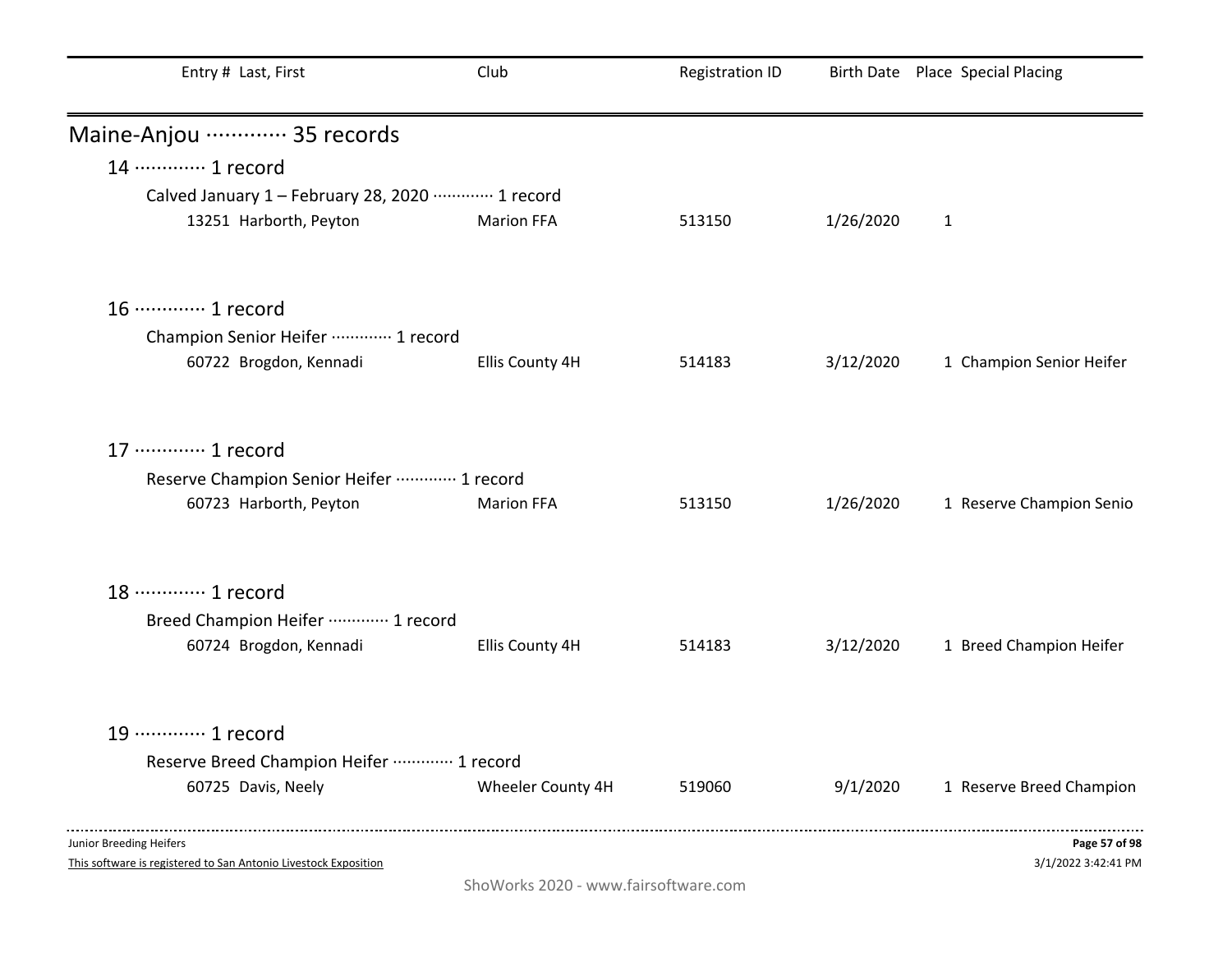| Entry # Last, First                                                                        | Club                     | <b>Registration ID</b> |           | Birth Date Place Special Placing     |
|--------------------------------------------------------------------------------------------|--------------------------|------------------------|-----------|--------------------------------------|
| Maine-Anjou ………… 35 records                                                                |                          |                        |           |                                      |
| 19 ············· 1 record                                                                  |                          |                        |           |                                      |
| ORB  62 records                                                                            |                          |                        |           |                                      |
| 01 ············· 5 records                                                                 |                          |                        |           |                                      |
| Calved on or after April 1, 2021 ·············· 5 records                                  |                          |                        |           |                                      |
| 30044 Romanchuk, Finn                                                                      | Montgomery County 4H     | 3938704                | 4/30/2021 | $\mathbf{1}$                         |
| 19225 Mcinvale, Avery                                                                      | Floyd County 4H          | 3947323                | 6/1/2021  | $\overline{2}$                       |
| 22484 Randall Iv, Jimmie                                                                   | Waller FFA               | 3938705                | 4/4/2021  | 3                                    |
| 36984 Franz, Dakota                                                                        | Waller County 4H         | 3950396                | 6/5/2021  | 4                                    |
| 15026 Robb, Brody                                                                          | Montgomery FFA           | 3954643                | 5/5/2021  | 5                                    |
| 02 ·············· 5 records                                                                |                          |                        |           |                                      |
| Calved March 1-31, 2021 ………… 5 records                                                     |                          |                        |           |                                      |
| 6976 Diezi, Brianna                                                                        | Royal FFA                | 3938707                | 3/3/2021  | $\mathbf{1}$                         |
| 35460 Hurst, Teagan                                                                        | <b>Bland FFA</b>         | 3938703                | 3/20/2021 | $\overline{2}$                       |
| 32135 Coffelt, Cooper                                                                      | <b>Whitney FFA</b>       | 408178                 | 3/1/2021  | 3                                    |
| 36279 Chesmer, Kye                                                                         | Arlington Heights FFA    | 407965                 | 3/9/2021  | 4                                    |
| 9610 Berryhill, James                                                                      | <b>Scurry Rosser FFA</b> | 4327553                | 3/22/2021 | 5                                    |
| 03 ………… 5 records                                                                          |                          |                        |           |                                      |
| Calved February 1 - 28, 2021 ………… 5 records                                                |                          |                        |           |                                      |
| 39732 Wilkerson, Bryntlee                                                                  | Van Zandt County 4H      | 524113                 | 2/27/2021 | 1                                    |
| Junior Breeding Heifers<br>This software is registered to San Antonio Livestock Exposition |                          |                        |           | Page 58 of 98<br>3/1/2022 3:42:41 PM |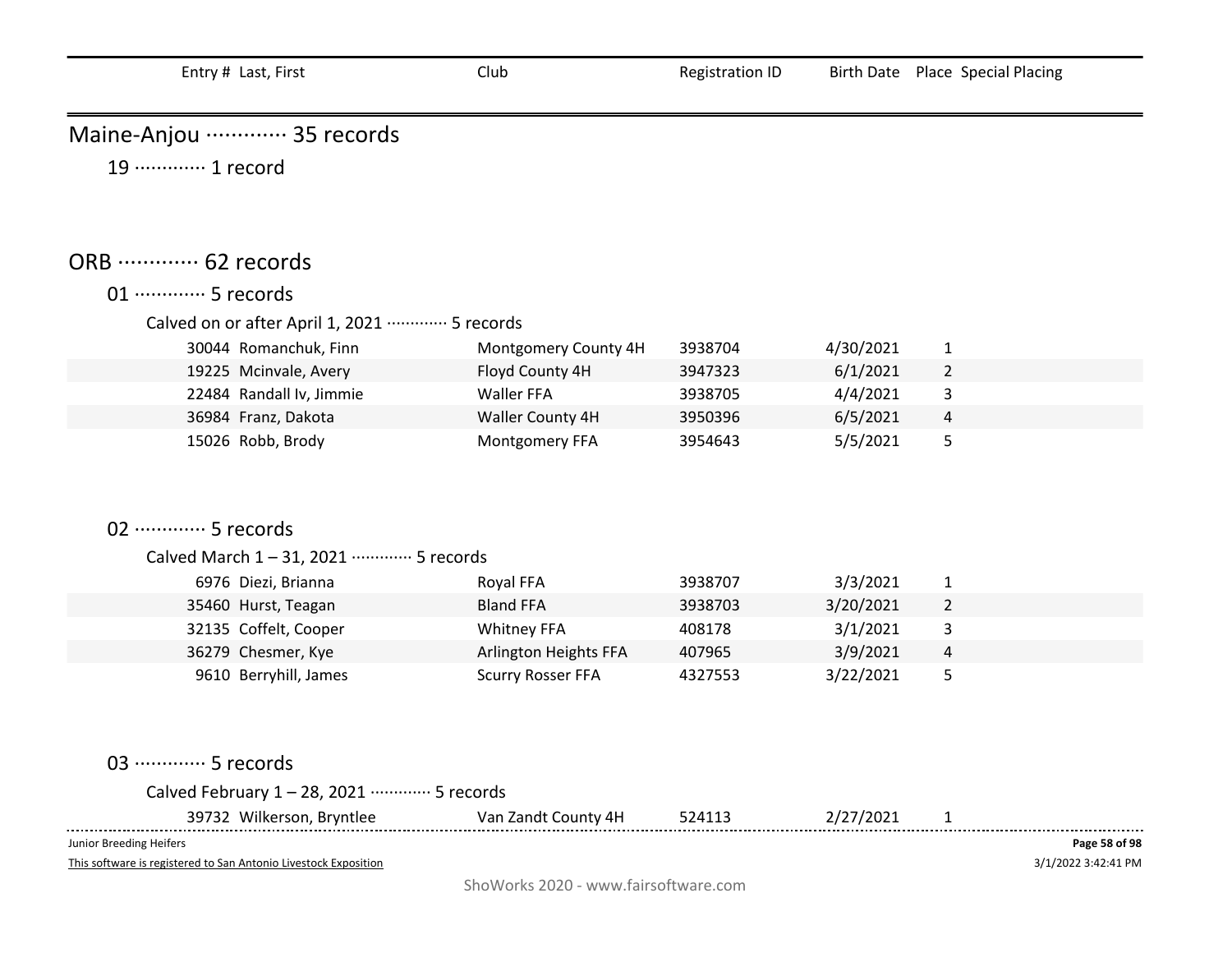| Entry # Last, First                                                                        | Club                 | <b>Registration ID</b> |           | Birth Date Place Special Placing     |
|--------------------------------------------------------------------------------------------|----------------------|------------------------|-----------|--------------------------------------|
| ORB  62 records                                                                            |                      |                        |           |                                      |
| 03 ·············· 5 records                                                                |                      |                        |           |                                      |
| Calved February 1 - 28, 2021 ………… 5 records                                                |                      |                        |           |                                      |
| 36419 Hayman, Zane                                                                         | La Porte FFA         | 520568                 | 2/17/2021 | $\overline{2}$                       |
| 15754 Tousha, Kara                                                                         | Liberty FFA          | 520564                 | 2/26/2021 | 3                                    |
| 28777 Zoeller, Emma                                                                        | Kendall County 4H    | 714208                 | 2/1/2021  | $\overline{4}$                       |
| 32955 Seymour, Gage                                                                        | El Campo FFA         | 406988                 | 2/1/2021  | 5                                    |
| 04 ………… 5 records                                                                          |                      |                        |           |                                      |
| Calved January 1-31, 2021 ………… 5 records                                                   |                      |                        |           |                                      |
| 28675 Groseclose, Jake                                                                     | Erath County 4H      | 3935344                | 1/1/2021  | $\mathbf{1}$                         |
| 14588 Tinney, Lacey                                                                        | Hardin FFA           | 3944836                | 1/6/2021  | $\overline{2}$                       |
| 10435 Newman, Breanna                                                                      | Gladewater FFA       | 3902631                | 1/3/2021  | 3                                    |
| 18531 Addington, Cason                                                                     | Wise County 4H       | 714514                 | 1/6/2021  | 4                                    |
| 4776 Orth, Halle                                                                           | Floresville FFA      | 4322680                | 1/8/2021  | 5                                    |
| 05 ············· 1 record                                                                  |                      |                        |           |                                      |
| Champion Heifer Calf  1 record                                                             |                      |                        |           |                                      |
| 60709 Wilkerson, Bryntlee                                                                  | Van Zandt County 4H  | 524113                 | 2/27/2021 | 1 Champion Heifer Calf               |
| 06 ············· 1 record                                                                  |                      |                        |           |                                      |
| Reserve Champion Heifer Calf  1 record                                                     |                      |                        |           |                                      |
| 60711 Romanchuk, Finn                                                                      | Montgomery County 4H | 3938704                | 4/30/2021 | 1 Reserve Champion Heifer            |
| Junior Breeding Heifers<br>This software is registered to San Antonio Livestock Exposition |                      |                        |           | Page 59 of 98<br>3/1/2022 3:42:41 PM |

ShoWorks 2020 - www.fairsoftware.com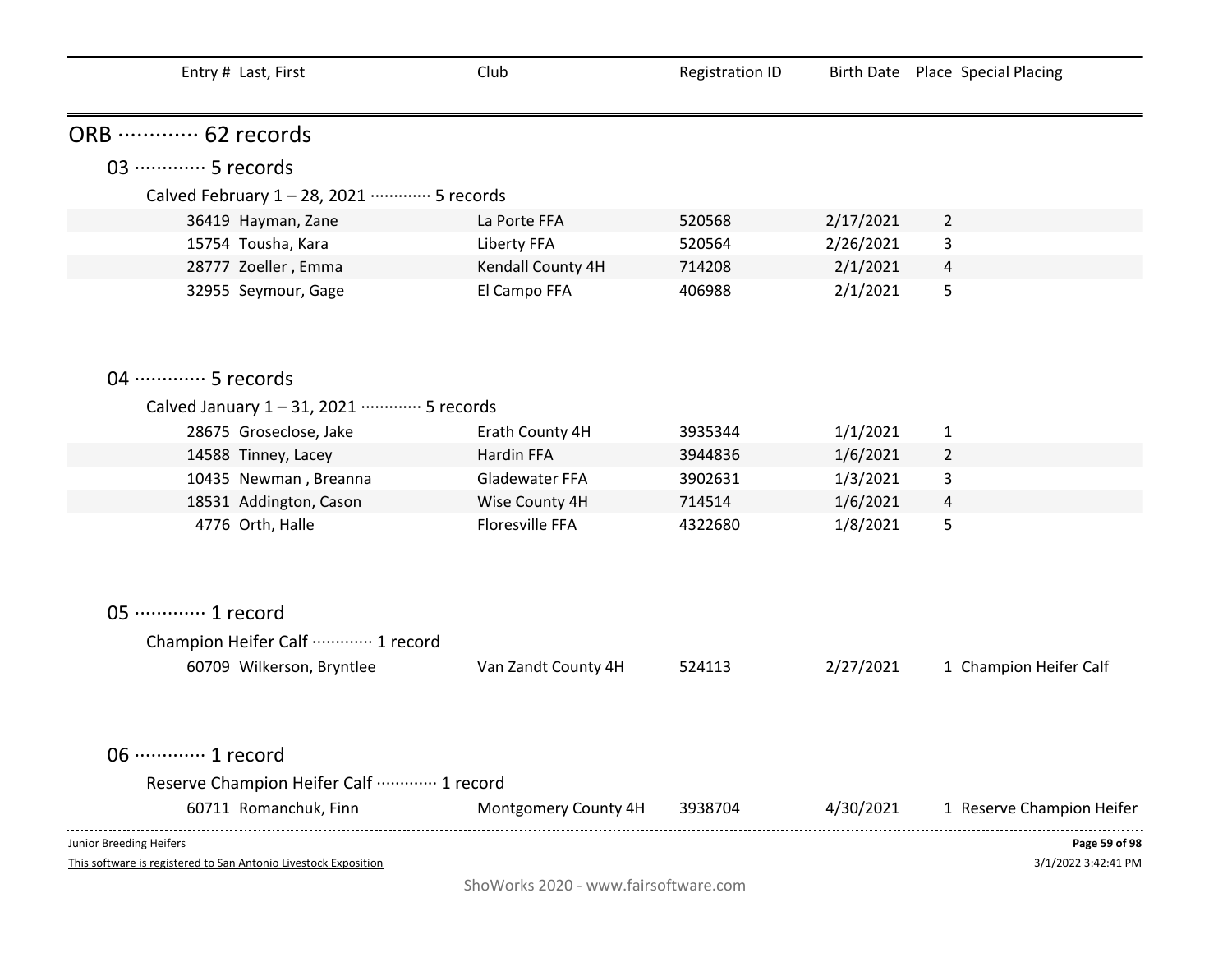| ORB  62 records                                                |                          |         |            |                                |               |
|----------------------------------------------------------------|--------------------------|---------|------------|--------------------------------|---------------|
| 06 ·············· 1 record                                     |                          |         |            |                                |               |
| Reserve Champion Heifer Calf  1 record                         |                          |         |            |                                |               |
|                                                                |                          |         |            |                                |               |
|                                                                |                          |         |            |                                |               |
| 07 ·············· 5 records                                    |                          |         |            |                                |               |
| Calved November 1 - December 31, 2020 ………… 5 records           |                          |         |            |                                |               |
| 26858 Dunham, Rodalyn                                          | Kendall County 4H        | 3900286 | 11/13/2020 |                                |               |
| 41113 Houck, Halle                                             | Henrietta FFA            | 714160  | 11/3/2020  | $\mathbf{1}$<br>$\overline{2}$ |               |
| 12680 Higgins, Payton                                          | Dayton FFA               | 407561  | 11/9/2020  | 3                              |               |
| 14827 Claussen, Mckenzie                                       | <b>Clear Springs FFA</b> | 521064  | 12/20/2020 | $\overline{4}$                 |               |
| 37513 White, Summer                                            | Falls City FFA           | 521158  | 11/27/2020 | 5                              |               |
|                                                                |                          |         |            |                                |               |
|                                                                |                          |         |            |                                |               |
|                                                                |                          |         |            |                                |               |
| 08 ·············· 5 records                                    |                          |         |            |                                |               |
| Calved September 1 - October 31, 2020 ·············· 5 records |                          |         |            |                                |               |
| 22138 Whitley, Hadley                                          | Callahan County 4H       | 8027    | 9/8/2020   | $\mathbf{1}$                   |               |
| 12359 Herd, William                                            | <b>Brazos County 4H</b>  | 408073  | 9/10/2020  | $\overline{2}$                 |               |
| 5307 Stockinger, Coy                                           | Klein Cain FFA           | 407598  | 10/17/2020 | 3                              |               |
| 41547 Snoddy, Kaleb                                            | Johnson County 4H        | 3880831 | 9/14/2020  | $\overline{4}$                 |               |
| 13666 Wilkinson, Farrah                                        | La Vernia FFA            | 407547  | 10/7/2020  | 5                              |               |
|                                                                |                          |         |            |                                |               |
|                                                                |                          |         |            |                                |               |
|                                                                |                          |         |            |                                |               |
| 09 ·············· 5 records                                    |                          |         |            |                                |               |
| Calved July 1 - August 31, 2020 ………… 5 records                 |                          |         |            |                                |               |
| 21303 Williams, Ty                                             | Van Alstyne FFA          | 519869  | 7/28/2020  | $\mathbf{1}$                   |               |
| Junior Breeding Heifers                                        |                          |         |            |                                | Page 60 of 98 |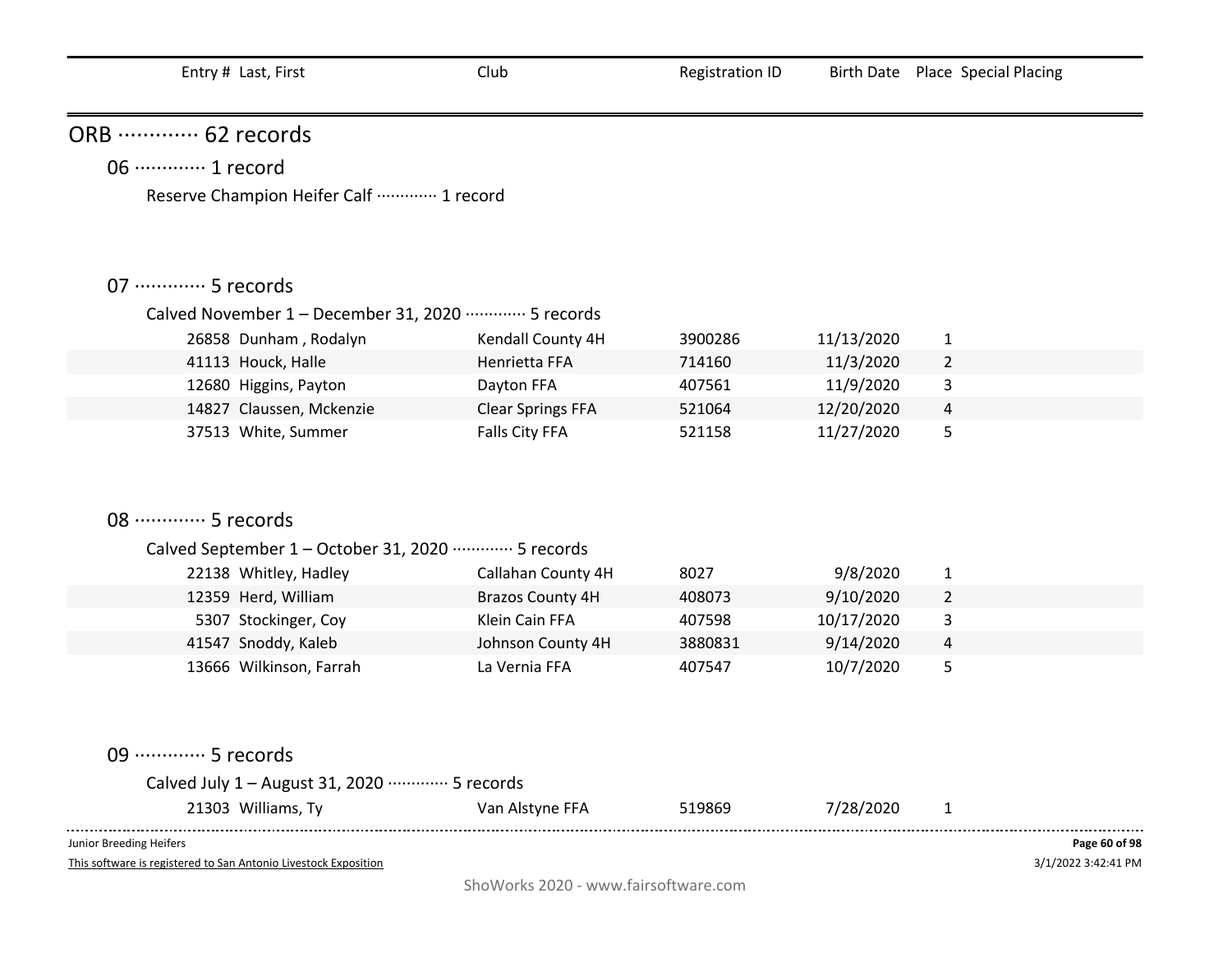| Entry # Last, First                                                                        | Club                | <b>Registration ID</b> |           | Birth Date Place Special Placing     |
|--------------------------------------------------------------------------------------------|---------------------|------------------------|-----------|--------------------------------------|
| ORB  62 records                                                                            |                     |                        |           |                                      |
| 09 ·············· 5 records                                                                |                     |                        |           |                                      |
| Calved July 1 - August 31, 2020 ………… 5 records                                             |                     |                        |           |                                      |
| 5395 Hill, Savannah                                                                        | Angleton FFA        | 520785                 | 7/2/2020  | $\overline{2}$                       |
| 33923 Longoria, Landon                                                                     | Seagraves FFA       | 409792                 | 8/18/2020 | 3                                    |
| 8529 Jenkins, Bryson                                                                       | Poth FFA            | 519155                 | 7/1/2020  | 4                                    |
| 3201 Brown, Nicholas                                                                       | Splendora FFA       | 3853573                | 8/26/2020 | 5                                    |
| 10 ············· 5 records                                                                 |                     |                        |           |                                      |
| Calved May 1 - June 30, 2020 ………… 5 records                                                |                     |                        |           |                                      |
| 30764 Dorsey, Kutter                                                                       | Hockley County 4H   | 515985                 | 5/15/2020 | $\mathbf{1}$                         |
| 11945 Rayfield, Karley                                                                     | Cooper Lubbock FFA  | 3767022                | 5/2/2020  | 2                                    |
| 2876 Kelley, Kylee                                                                         | Fayette County 4H   | 14116                  | 5/5/2020  | 3                                    |
| 28068 Cotie Jr., Kenneth                                                                   | Fort Bend County 4H | 405222                 | 5/2/2020  | 4                                    |
| 30541 Pack, Molly                                                                          | Springtown FFA      | 3745509                | 5/21/2020 | 5                                    |
| 11 ………… 1 record                                                                           |                     |                        |           |                                      |
| Champion Junior Heifer  1 record                                                           |                     |                        |           |                                      |
| 60712 Dorsey, Kutter                                                                       | Hockley County 4H   | 515985                 | 5/15/2020 | 1 Champion Junior Heifer             |
| 12 ………… 1 record                                                                           |                     |                        |           |                                      |
| Reserve Champion Junior Heifer ………… 1 record                                               |                     |                        |           |                                      |
| 60713 Williams, Ty                                                                         | Van Alstyne FFA     | 519869                 | 7/28/2020 | 1 Reserve Champion Junior            |
| Junior Breeding Heifers<br>This software is registered to San Antonio Livestock Exposition |                     |                        |           | Page 61 of 98<br>3/1/2022 3:42:41 PM |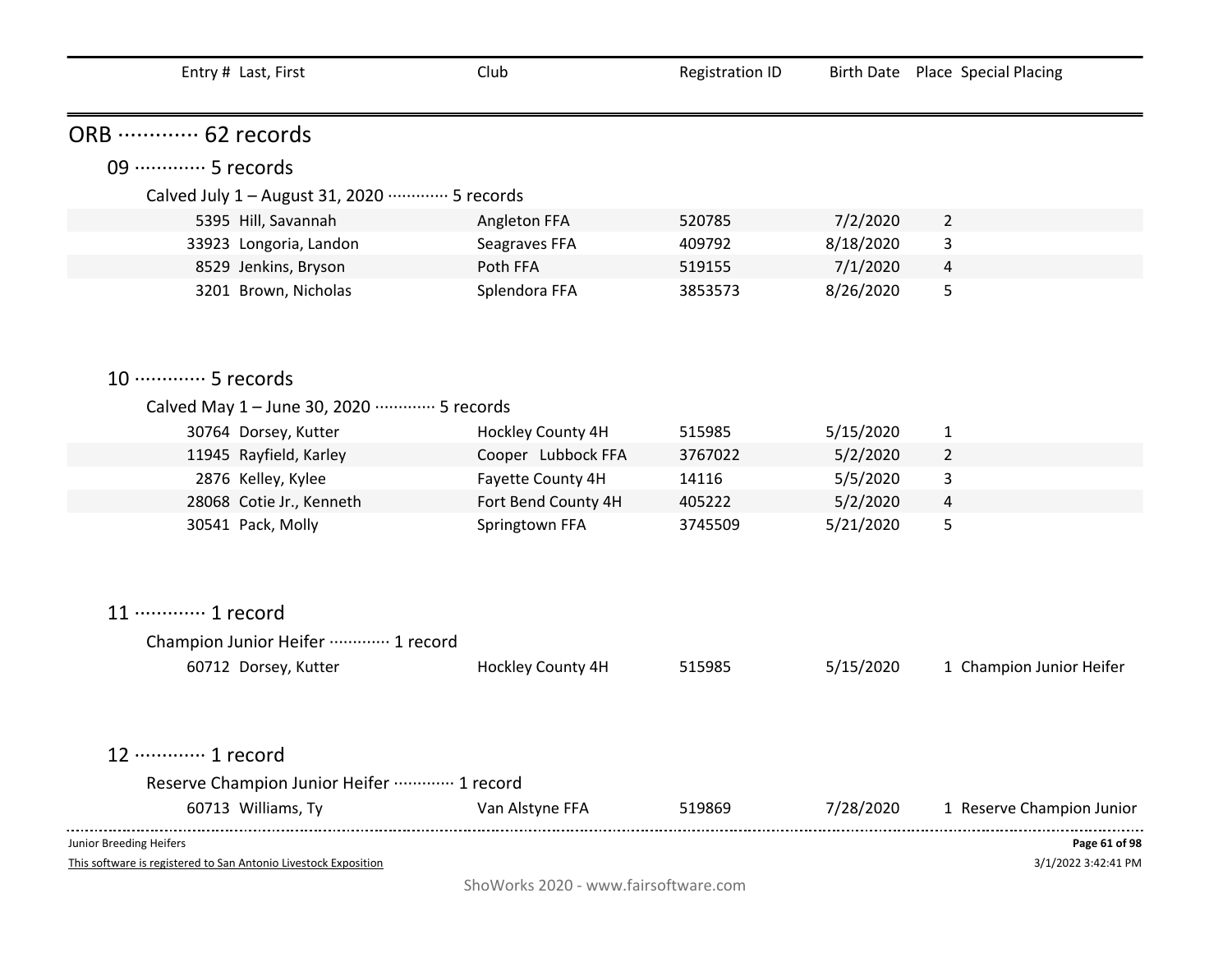| ORB  62 records                                       |                                                     |                   |                       |                     |
|-------------------------------------------------------|-----------------------------------------------------|-------------------|-----------------------|---------------------|
| 12 ………… 1 record                                      |                                                     |                   |                       |                     |
| Reserve Champion Junior Heifer  1 record              |                                                     |                   |                       |                     |
|                                                       |                                                     |                   |                       |                     |
|                                                       |                                                     |                   |                       |                     |
| 13 ………… 5 records                                     |                                                     |                   |                       |                     |
| Calved March 1 - April 30, 2020 ………… 5 records        |                                                     |                   |                       |                     |
| 39525 Hagan, Lane                                     | Lavaca County 4H                                    | 3819952           | 4/22/2020             | $\mathbf{1}$        |
| 4808 Braman, Madeline                                 | Refugio County 4H                                   | 3950623           | 4/1/2020              | $\overline{2}$      |
| 10645 Cody, Caiman                                    | <b>Tolar FFA</b>                                    | 3802837           | 3/29/2020             | 3                   |
| 21761 Whitley, Brylie                                 | Callahan County 4H                                  | 3898316           | 3/15/2020             | $\overline{a}$      |
| 2430 Smith, Rylie                                     | Brazoria County 4H                                  | 3761651           | 4/5/2020              | 5                   |
|                                                       |                                                     |                   |                       |                     |
|                                                       |                                                     |                   |                       |                     |
| 14 ………… 4 records                                     |                                                     |                   |                       |                     |
|                                                       |                                                     |                   |                       |                     |
| Calved January 1 - February 28, 2020 ………… 4 records   |                                                     |                   |                       |                     |
| 25995 Eddington, Elexis                               | San Augustine County 4H<br><b>New Braunfels FFA</b> | 3773410<br>713529 | 2/28/2020             | $\mathbf{1}$        |
| 30127 Schaas, Ryker<br>6942 Castaneda, Anna           | <b>Terry FFA</b>                                    | 402365            | 1/7/2020<br>1/15/2020 | $\overline{2}$<br>3 |
| 6308 Hrabal, Cooper                                   | Mansfield FFA                                       | 513213            | 2/10/2020             | $\overline{a}$      |
|                                                       |                                                     |                   |                       |                     |
|                                                       |                                                     |                   |                       |                     |
|                                                       |                                                     |                   |                       |                     |
| 15 ·············· 5 records                           |                                                     |                   |                       |                     |
| Calved September 1 - December 31, 2019 ………… 5 records |                                                     |                   |                       |                     |
| 43054 Jimenez, Jose                                   | Eagle Pass FFA                                      | 3766339           | 12/6/2019             | $\mathbf{1}$        |
| 18861 Garcia, Mikel                                   | <b>Veteran Memorial FFA</b>                         | 4324218           | 9/24/2019             | $\overline{2}$      |
|                                                       |                                                     |                   |                       |                     |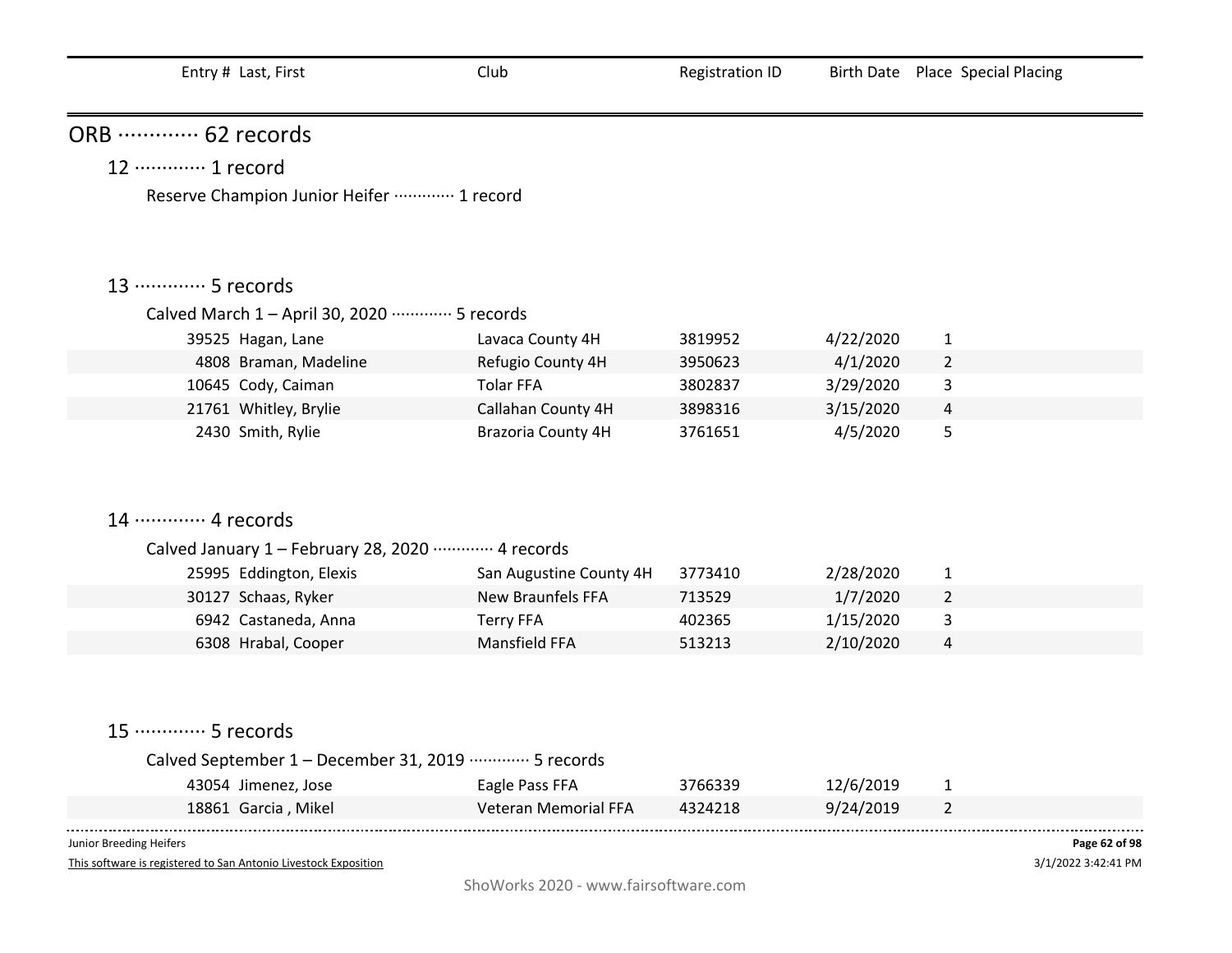| Entry # Last, First                                                                        | Club                  | <b>Registration ID</b> |            | Birth Date Place Special Placing     |
|--------------------------------------------------------------------------------------------|-----------------------|------------------------|------------|--------------------------------------|
| ORB  62 records                                                                            |                       |                        |            |                                      |
| 15 ………… 5 records                                                                          |                       |                        |            |                                      |
| Calved September 1 - December 31, 2019 ………… 5 records                                      |                       |                        |            |                                      |
| 36388 Mcclelland, Gabriel                                                                  | Arlington Heights FFA | 713166                 | 9/4/2019   | 3                                    |
| 28556 Leveridge, Myleigh                                                                   | Albany FFA            | 4301839                | 10/2/2019  | 4                                    |
| 6387 Davidson, Lane                                                                        | Porter FFA            | 4298792                | 11/14/2019 | 5                                    |
| 16 ············· 1 record                                                                  |                       |                        |            |                                      |
| Champion Senior Heifer  1 record                                                           |                       |                        |            |                                      |
| 60714 Hagan, Lane                                                                          | Lavaca County 4H      | 3819952                | 4/22/2020  | 1 Champion Senior Heifer             |
| 17 ············· 1 record                                                                  |                       |                        |            |                                      |
| Reserve Champion Senior Heifer  1 record                                                   |                       |                        |            |                                      |
| 60715 Braman, Madeline                                                                     | Refugio County 4H     | 3950623                | 4/1/2020   | 2 Reserve Champion Senio             |
| 18 ………… 1 record                                                                           |                       |                        |            |                                      |
| Breed Champion Heifer ………… 1 record                                                        |                       |                        |            |                                      |
| 60716 Hagan, Lane                                                                          | Lavaca County 4H      | 3819952                | 4/22/2020  | 1 Breed Champion Heifer              |
| 19 ············· 1 record                                                                  |                       |                        |            |                                      |
| Reserve Breed Champion Heifer  1 record                                                    |                       |                        |            |                                      |
| Junior Breeding Heifers<br>This software is registered to San Antonio Livestock Exposition |                       |                        |            | Page 63 of 98<br>3/1/2022 3:42:41 PM |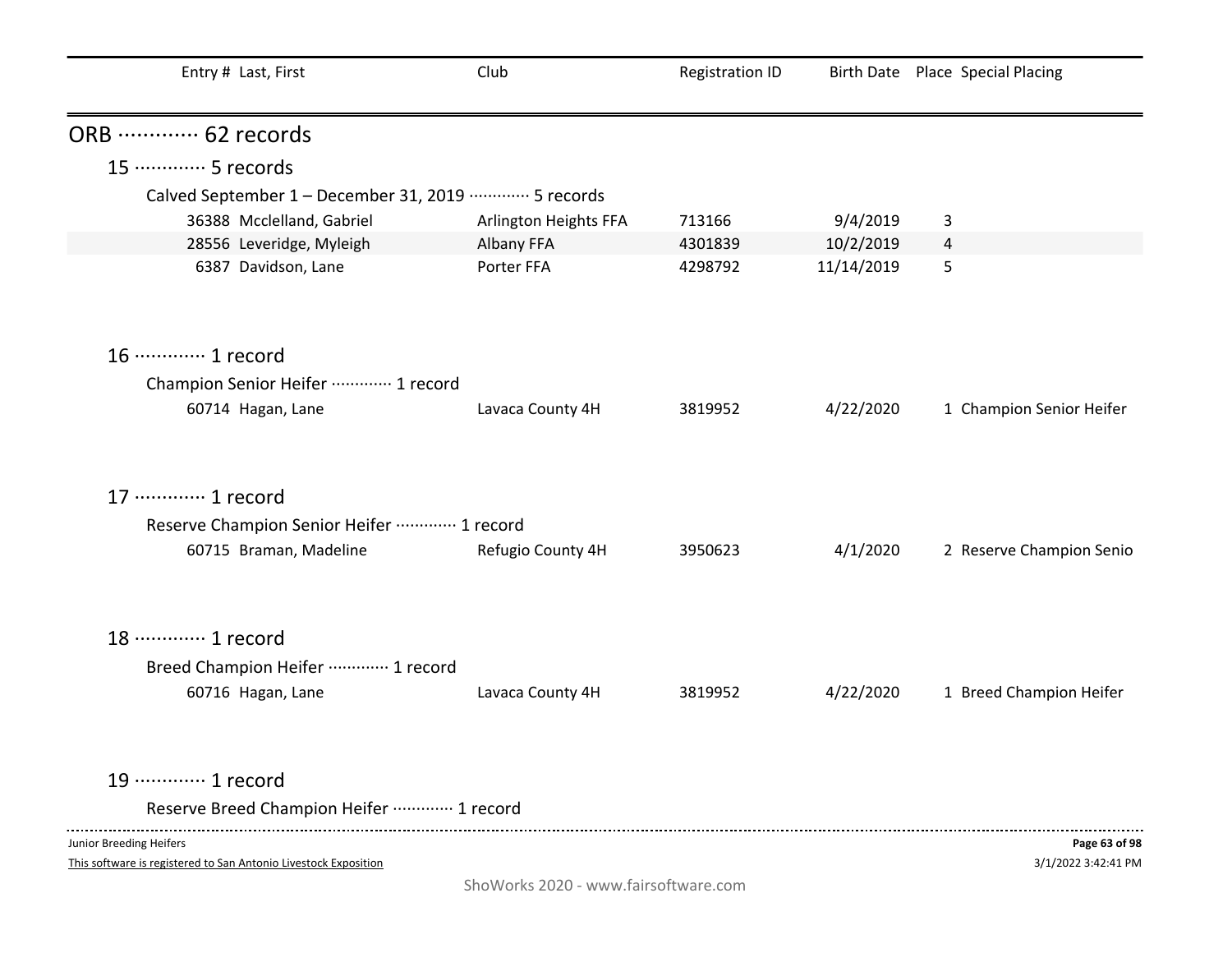| Entry # Last, First                         | Club                     | <b>Registration ID</b> |           | Birth Date Place Special Placing |
|---------------------------------------------|--------------------------|------------------------|-----------|----------------------------------|
| ORB  62 records                             |                          |                        |           |                                  |
| 19 ············· 1 record                   |                          |                        |           |                                  |
| Reserve Breed Champion Heifer  1 record     |                          |                        |           |                                  |
| 60717 Wilkerson, Bryntlee                   | Van Zandt County 4H      | 524113                 | 2/27/2021 | 1 Reserve Breed Champion         |
| Red Angus ………… 54 records                   |                          |                        |           |                                  |
|                                             |                          |                        |           |                                  |
| 01 ·············· 5 records                 |                          |                        |           |                                  |
| Calved on or after April 1, 2021  5 records |                          |                        |           |                                  |
| 31435 Peoples, Chloe Bella                  | Rockwall County 4H       | 4485297                | 4/14/2021 | $\mathbf{1}$                     |
| 30198 Perry, Gunner                         | <b>Bailey County 4H</b>  | 4475503                | 5/5/2021  | $\overline{2}$                   |
| 27886 Rathmann, Kinlee                      | Lynn County 4H           | 4494083                | 4/1/2021  | 3                                |
| 12183 Smitley, Ally                         | Deer Park FFA            | 4495155                | 5/5/2021  | $\overline{4}$                   |
| 11426 Jackson, Faith                        | Friendswood FFA          | 4470787                | 5/12/2021 | 5                                |
|                                             |                          |                        |           |                                  |
| 02 ·············· 5 records                 |                          |                        |           |                                  |
| Calved March 1-31, 2021 ………… 5 records      |                          |                        |           |                                  |
| 11573 Watje, Belle                          | Parker County 4H         | 4449417                | 3/1/2021  | $\mathbf{1}$                     |
| 35070 Tullos, Grace                         | <b>Trinity County 4H</b> | 4449293                | 3/21/2021 | $\overline{2}$                   |
| 2323 Barrett, Travis                        | Leon County 4H           | 4491951                | 3/20/2021 | 3                                |
| 14352 Reifel, Tabitha                       | Friendswood FFA          | 447353                 | 3/8/2021  | 4                                |
| 20835 Luna, Demetrio                        | <b>Ballinger FFA</b>     | 4482383                | 3/14/2021 | 5                                |
|                                             |                          |                        |           |                                  |

This software is registered to San Antonio Livestock Exposition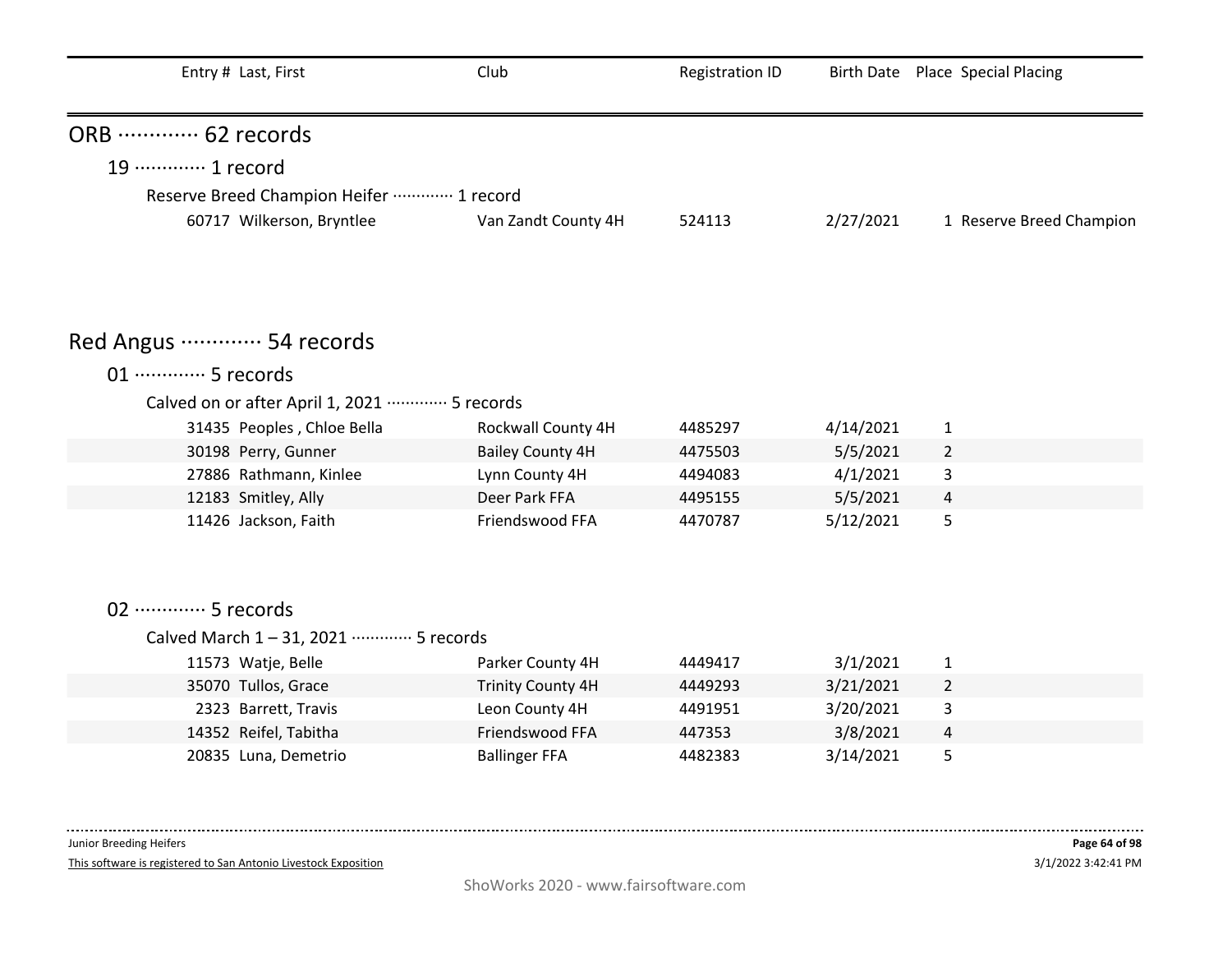| Entry # Last, First                       | Club                  | <b>Registration ID</b> |           | Birth Date Place Special Placing |
|-------------------------------------------|-----------------------|------------------------|-----------|----------------------------------|
| Red Angus  54 records                     |                       |                        |           |                                  |
| 03 ·············· 5 records               |                       |                        |           |                                  |
| Calved February 1-28, 2021 ………… 5 records |                       |                        |           |                                  |
| 14417 Lewis, Radford                      | Jack County 4H        | 4485029                | 2/26/2021 | $\mathbf{1}$                     |
| 31930 Bragg, Jackson                      | <b>Bell County 4H</b> | 4455025                | 2/22/2021 | $\overline{2}$                   |
| 17372 Jones, Kale                         | <b>Tidehaven FFA</b>  | 4462929                | 2/14/2021 | 3                                |
| 39158 Smith, Kayden                       | Lavaca County 4H      | 4473899                | 2/6/2021  | $\overline{4}$                   |
| 9294 Smith, Audrey                        | Mineral Wells FFA     | 4465475                | 2/6/2021  | 5                                |
| 04 ………… 5 records                         |                       |                        |           |                                  |
| Calved January 1-31, 2021 ………… 5 records  |                       |                        |           |                                  |
| 19881 Johnson, Jaden                      | Lamar County 4H       | 4419353                | 1/11/2021 | $\mathbf{1}$                     |
| 28099 Wiggins, Emma                       | Liberty County 4H     | 4463109                | 1/12/2021 | $\overline{2}$                   |
| 9357 Lester, Faith                        | <b>Gonzales FFA</b>   | 4454229                | 1/18/2021 | 3                                |
| 17757 Wood, Ashlyn                        | Lubbock County 4H     | 4481997                | 1/1/2021  | $\overline{4}$                   |
| 13084 Hensley, Reece                      | Petrolia FFA          | 4435751                | 1/22/2021 | 5                                |
| 05 ·············· 1 record                |                       |                        |           |                                  |
| Champion Heifer Calf  1 record            |                       |                        |           |                                  |
| 60691 Watje, Belle                        | Parker County 4H      | 4449417                | 3/1/2021  | 1 Champion Heifer Calf           |
| 06 ·············· 1 record                |                       |                        |           |                                  |
| Reserve Champion Heifer Calf  1 record    |                       |                        |           |                                  |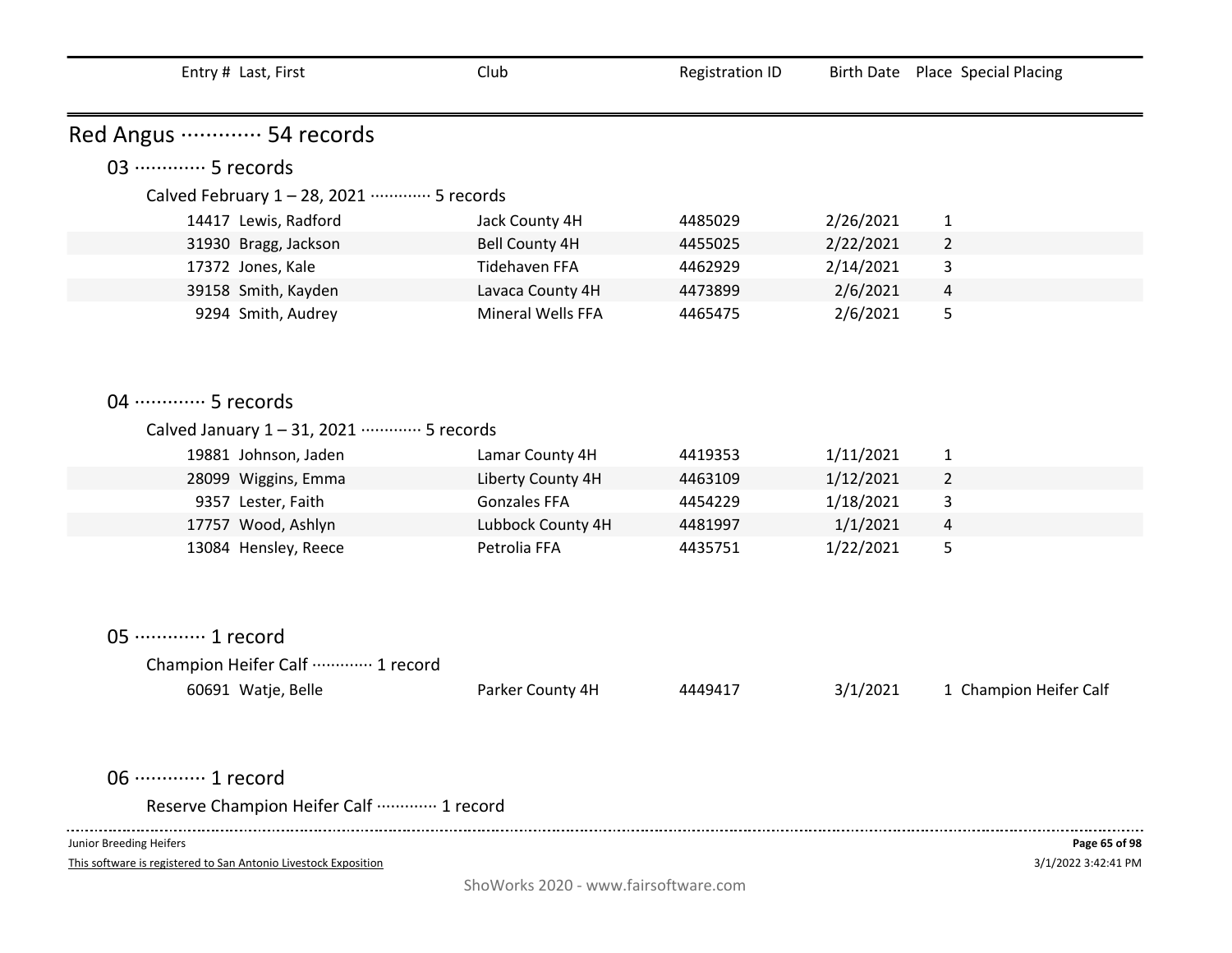|                             | Entry # Last, First                                            | Club                | <b>Registration ID</b> |            | Birth Date Place Special Placing |
|-----------------------------|----------------------------------------------------------------|---------------------|------------------------|------------|----------------------------------|
| Red Angus ………… 54 records   |                                                                |                     |                        |            |                                  |
| 06 ············· 1 record   |                                                                |                     |                        |            |                                  |
|                             | Reserve Champion Heifer Calf  1 record                         |                     |                        |            |                                  |
|                             | 60692 Johnson, Jaden                                           | Lamar County 4H     | 4419353                | 1/11/2021  | 1 Reserve Champion Heifer        |
|                             |                                                                |                     |                        |            |                                  |
| 07 ·············· 5 records |                                                                |                     |                        |            |                                  |
|                             | Calved November 1 - December 31, 2020 ………… 5 records           |                     |                        |            |                                  |
|                             | 39515 Crow, Harper                                             | Van Zandt County 4H | 4417039                | 11/4/2020  | 1                                |
|                             | 33286 Burnett, Bailee                                          | Iowa Park FFA       | 4422523                | 11/2/2020  | $\overline{2}$                   |
|                             | 26276 Beasley, Kellan                                          | Jacksonville FFA    | 4420133                | 11/20/2020 | 3                                |
|                             | 6807 Berend, Autry                                             | Midway FFA          |                        | 11/12/2020 | $\overline{4}$                   |
|                             | 5162 Simpson, Alyssa                                           | Cy Fair FFA         | 4416745                | 12/18/2020 | 5                                |
| 08 ………… 5 records           |                                                                |                     |                        |            |                                  |
|                             | Calved September 1 - October 31, 2020 ·············· 5 records |                     |                        |            |                                  |
|                             | 6970 Walker, Jacey                                             | Huffman FFA         | 4415495                | 10/24/2020 | $\mathbf{1}$                     |
|                             | 13895 Thornton, Aubrey                                         | Edgewood FFA        | 4319949                | 9/14/2020  | $\overline{2}$                   |
|                             | 28508 Fullwood, Kamden                                         | Nolan County 4H     | 28508                  | 10/17/2020 | 3                                |
|                             | 35404 Deges, Catherine                                         | <b>Holliday FFA</b> | 4450817                | 10/3/2020  | 4                                |
|                             | 4131 Halbgewachs, Kaidyn                                       | Johnson City FFA    | 4354489                | 9/1/2020   | 5                                |

10 ·············· 4 records

Calved May 1 – June 30, 2020 ············· 4 records 

Junior Breeding Heifers

 $\sim$   $\sim$   $\sim$   $\sim$ 

This software is registered to San Antonio Livestock Exposition

. . . . . .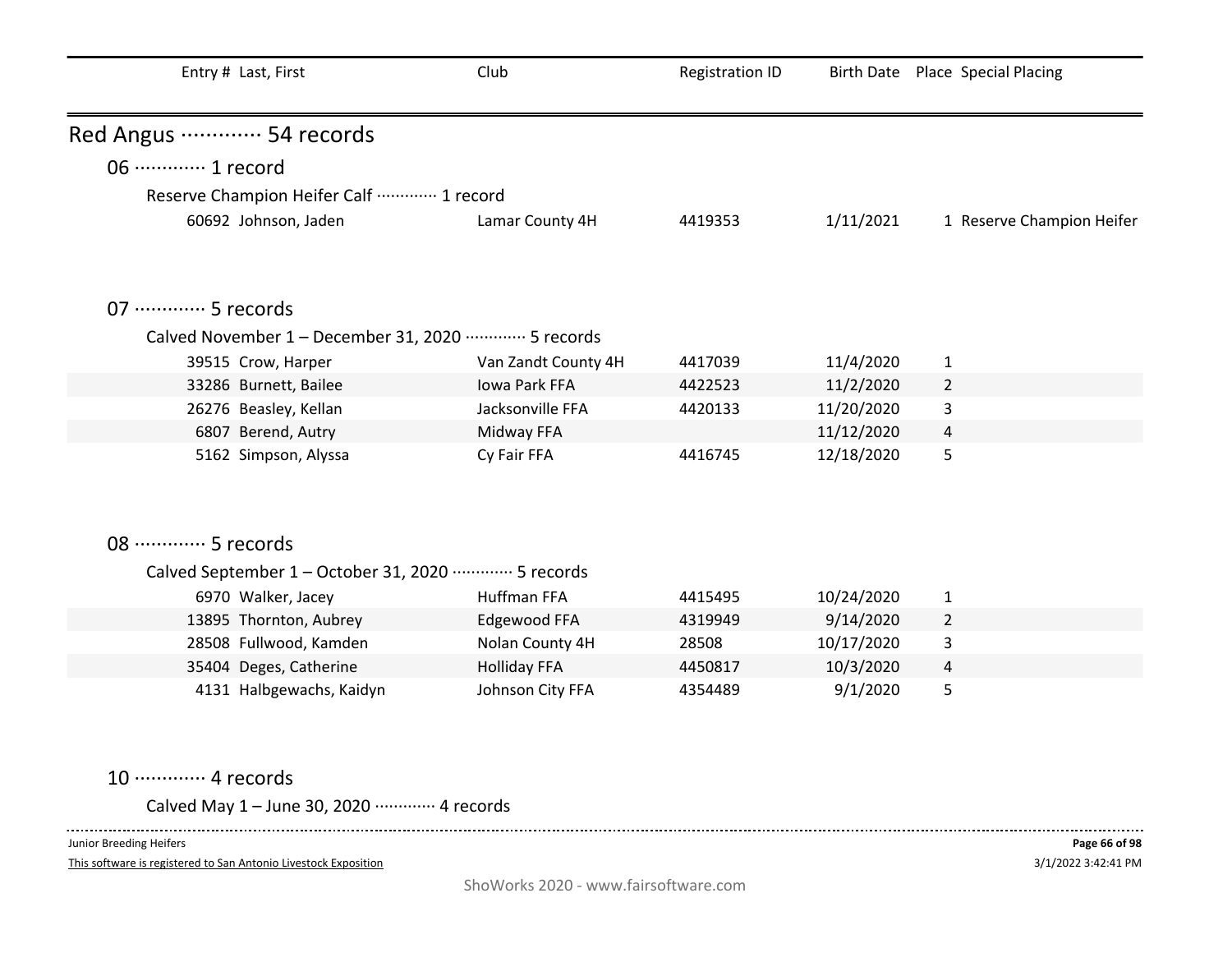| Entry # Last, First                                                                     | Club                | <b>Registration ID</b> |            | Birth Date Place Special Placing |
|-----------------------------------------------------------------------------------------|---------------------|------------------------|------------|----------------------------------|
| Red Angus ………… 54 records                                                               |                     |                        |            |                                  |
| 10 ············· 4 records                                                              |                     |                        |            |                                  |
| Calved May 1 - June 30, 2020 ………… 4 records                                             |                     |                        |            |                                  |
| 12125 Rankin, Mckenna                                                                   | Deer Park FFA       | 4292943                | 5/10/2020  | $\mathbf{1}$                     |
| 37576 Johnson, Lynnlea                                                                  | Swisher County 4H   | 4273539                | 5/2/2020   | $\overline{2}$                   |
| 39587 Cloud, Mackenzie                                                                  | Stephens County 4H  | 155                    | 5/3/2020   | 3                                |
| 16763 Hoelscher, Kaelynn                                                                | Runnels County 4H   | 4302355                | 6/15/2020  | 4                                |
| 11 ············· 1 record<br>Champion Junior Heifer ………… 1 record<br>60693 Crow, Harper | Van Zandt County 4H | 4417039                | 11/4/2020  | 1 Champion Junior Heifer         |
| 12 ………… 1 record                                                                        |                     |                        |            |                                  |
| Reserve Champion Junior Heifer  1 record                                                |                     |                        |            |                                  |
| 60694 Walker, Jacey                                                                     | <b>Huffman FFA</b>  | 4415495                | 10/24/2020 | 1 Reserve Champion Junior        |
| 13 ············· 3 records<br>Calved March 1 - April 30, 2020 ………… 3 records            |                     |                        |            |                                  |
| 31974 Bragg, Kaylee                                                                     | Bell County 4H      | 4308511                | 3/28/2020  | $\mathbf{1}$                     |
| 13378 Beal, Darren                                                                      | <b>Commerce FFA</b> | 4372137                | 3/18/2020  | $\overline{2}$                   |
| 39354 Ralston, Texann                                                                   | Hansford County 4H  | 4273551                | 4/24/2020  | 3                                |

This software is registered to San Antonio Livestock Exposition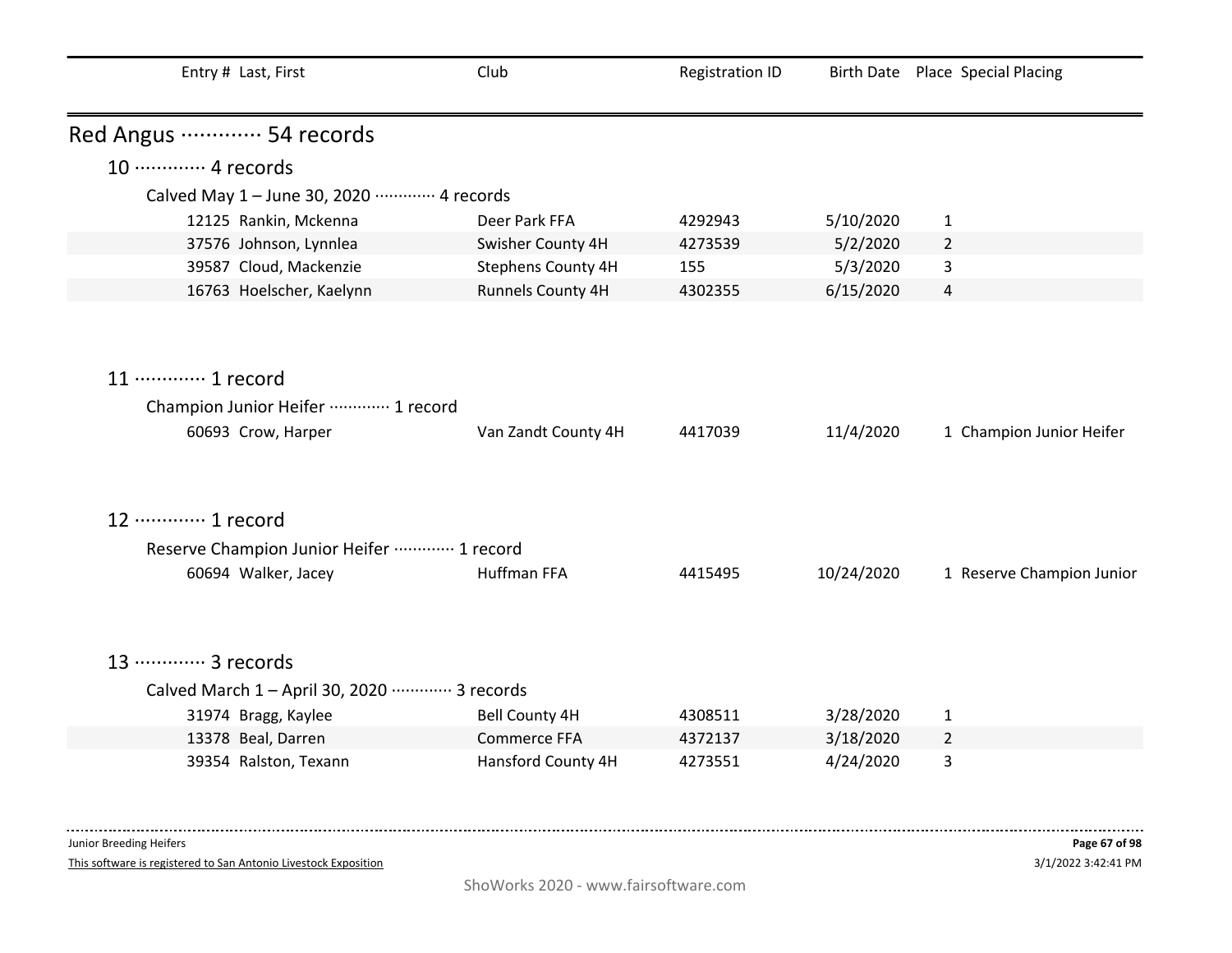| Entry # Last, First                                                                     | Club                   | <b>Registration ID</b> |            | Birth Date Place Special Placing |
|-----------------------------------------------------------------------------------------|------------------------|------------------------|------------|----------------------------------|
| Red Angus ………… 54 records                                                               |                        |                        |            |                                  |
| 13 ············· 3 records                                                              |                        |                        |            |                                  |
| 14 ………… 5 records                                                                       |                        |                        |            |                                  |
| Calved January 1 - February 28, 2020 ………… 5 records                                     |                        |                        |            |                                  |
| 37030 Fischer, Madison                                                                  | Waller County 4H       | 4339205                | 2/28/2020  | $\mathbf{1}$                     |
| 39221 Smith, Bailey                                                                     | Lavaca County 4H       | 4308529                | 2/11/2020  | $\overline{2}$                   |
| 29327 Halfman, Owen                                                                     | Gillespie County 4H    | 4296677                | 1/29/2020  | 3                                |
| 29570 Tusa, Georgia                                                                     | Falls County 4H        | 4302195                | 2/7/2020   | 4                                |
| 29703 Bond, Sydnie                                                                      | Cherokee FFA           | 4282127                | 1/24/2020  | 5                                |
| 15 ············· 4 records                                                              |                        |                        |            |                                  |
| Calved September 1 - December 31, 2019 ………… 4 records                                   |                        |                        |            |                                  |
| 27815 Jenkins, Maddie                                                                   | Kaufman County 4H      | 4180930                | 11/23/2019 | $\mathbf{1}$                     |
| 8777 James, Laura                                                                       | <b>Flatonia FFA</b>    | 4230540                | 11/11/2019 | $\overline{2}$                   |
| 11442 Fitzpatrick, Lane                                                                 | Friendswood FFA        | 4297415                | 11/26/2019 | 3                                |
| 20089 Rivas, Arabella                                                                   | San Patricio County 4H | 4240544                | 11/27/2019 | 4                                |
| 16 ············· 1 record<br>Champion Senior Heifer  1 record<br>60695 Fischer, Madison | Waller County 4H       | 4339205                | 2/28/2020  | 1 Champion Senior Heifer         |
| Junior Breeding Heifers                                                                 |                        |                        |            | Page 68 of 98                    |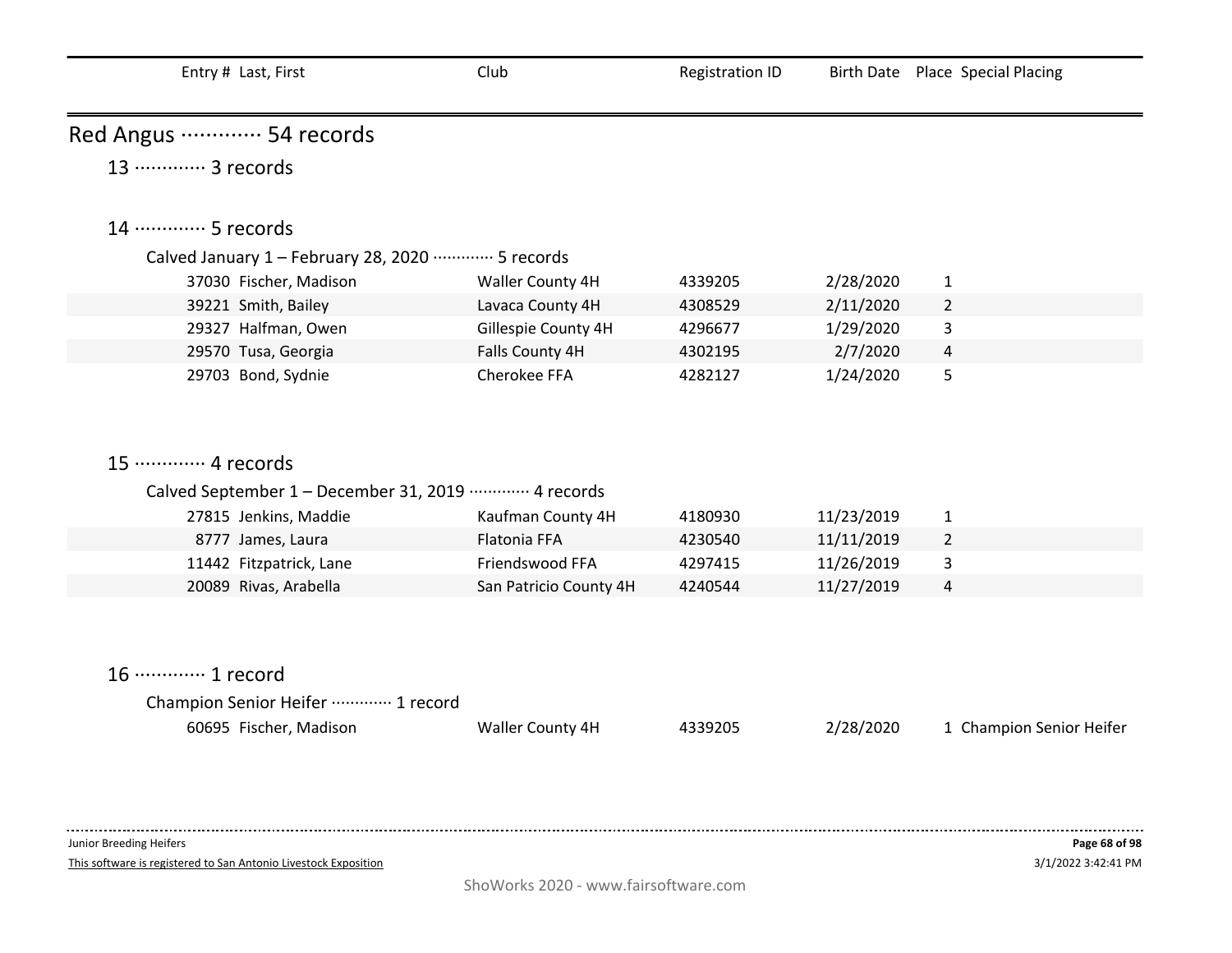| Entry # Last, First                                       | Club                                      | <b>Registration ID</b> |                      | Birth Date Place Special Placing |
|-----------------------------------------------------------|-------------------------------------------|------------------------|----------------------|----------------------------------|
| Red Angus  54 records                                     |                                           |                        |                      |                                  |
| 17 ············· 1 record                                 |                                           |                        |                      |                                  |
| Reserve Champion Senior Heifer  1 record                  |                                           |                        |                      |                                  |
| 60696 Jenkins, Maddie                                     | Kaufman County 4H                         | 4180930                | 11/23/2019           | 1 Reserve Champion Senio         |
| 18 ………… 1 record                                          |                                           |                        |                      |                                  |
| Breed Champion Heifer ………… 1 record                       |                                           |                        |                      |                                  |
| 60697 Fischer, Madison                                    | Waller County 4H                          | 4339205                | 2/28/2020            | 1 Breed Champion Heifer          |
| 19 ………… 1 record                                          |                                           |                        |                      |                                  |
| Reserve Breed Champion Heifer  1 record                   |                                           |                        |                      |                                  |
| 60698 Watje, Belle                                        | Parker County 4H                          | 4449417                | 3/1/2021             | 1 Reserve Breed Champion         |
| Red Brangus ………… 42 records                               |                                           |                        |                      |                                  |
|                                                           |                                           |                        |                      |                                  |
| 01 ·············· 5 records                               |                                           |                        |                      |                                  |
| Calved on or after April 1, 2021 ·············· 5 records |                                           |                        |                      |                                  |
| 40252 Boyce, Kelin                                        | Lipan FFA                                 | 138236                 | 5/12/2021            | $\mathbf{1}$                     |
| 21257 Godbey, Lilly                                       | <b>Bonham FFA</b>                         | 138235                 | 4/7/2021             | $\overline{2}$                   |
| 40518 Mckee, Kara<br>22007 Sikora, Quinn                  | Rusk County 4H<br><b>East Bernard FFA</b> | 10478579<br>10480415   | 4/1/2021<br>4/1/2021 | 3                                |
| 32840 Woodruff, Logan                                     | El Campo FFA                              | 10474994               | 4/17/2021            | 4<br>5                           |

This software is registered to San Antonio Livestock Exposition

3/1/2022 3:42:41 PM **Page 69 of 98**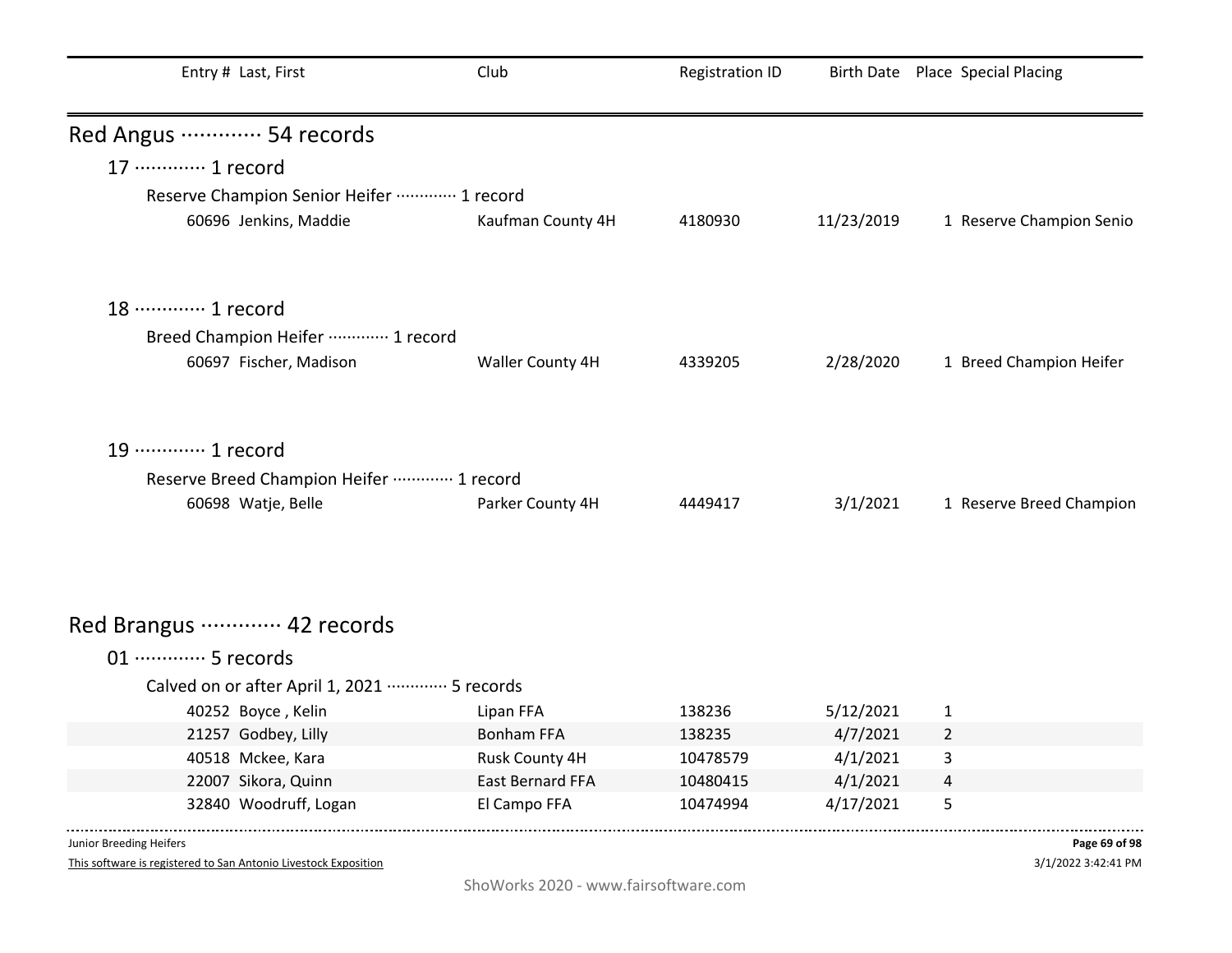| Entry # Last, First |  |  |
|---------------------|--|--|
|---------------------|--|--|

Red Brangus ·············· 42 records

# 01 ·············· 5 records

Calved on or after April 1, 2021 ·············· 5 records

### 02 ··············· 5 records

#### Calved March 1 – 31, 2021 ············· 5 records

| 32795 Peters, Hailey   | El Campo FFA                 | 138239   | 3/14/2021 |   |  |
|------------------------|------------------------------|----------|-----------|---|--|
| 5787 Boersma, Casey    | Union Hill FFA               | 10468161 | 3/22/2021 |   |  |
| 5069 Brooks, Chloe     | Union Grove FFA              | 138152   | 3/8/2021  | 3 |  |
| 12760 Hanson, Savannah | Dayton FFA                   | 10482671 | 3/18/2021 | 4 |  |
| 8540 Hoffman, Wade     | <b>Rice Consolidated FFA</b> | 138076   | 3/1/2021  | Ы |  |

## 03 ··············· 5 records

### Calved February 1 – 28, 2021 ············· 5 records

| 32842 Wied, Raley    | El Campo FFA      | 10472095 | 2/20/2021 |   |  |
|----------------------|-------------------|----------|-----------|---|--|
| 13677 Corley, Cole   | Lufkin FFA        | 10472728 | 2/22/2021 |   |  |
| 32798 Peters, Ashlyn | El Campo FFA      | 138244   | 2/7/2021  |   |  |
| 8825 Lesikar, Rory   | Flatonia FFA      | 138145   | 2/2/2021  | 4 |  |
| 2901 Matocha, Rachel | Fayette County 4H | 10471229 | 2/14/2021 | 5 |  |

### 04 ············· 2 records

| Calved January 1 - 31, 2021 ………… 2 records |                 |          |           |  |
|--------------------------------------------|-----------------|----------|-----------|--|
| 40145 Bryson, Jolie                        | Cooke County 4H | 10481157 | 1/30/2021 |  |

Junior Breeding Heifers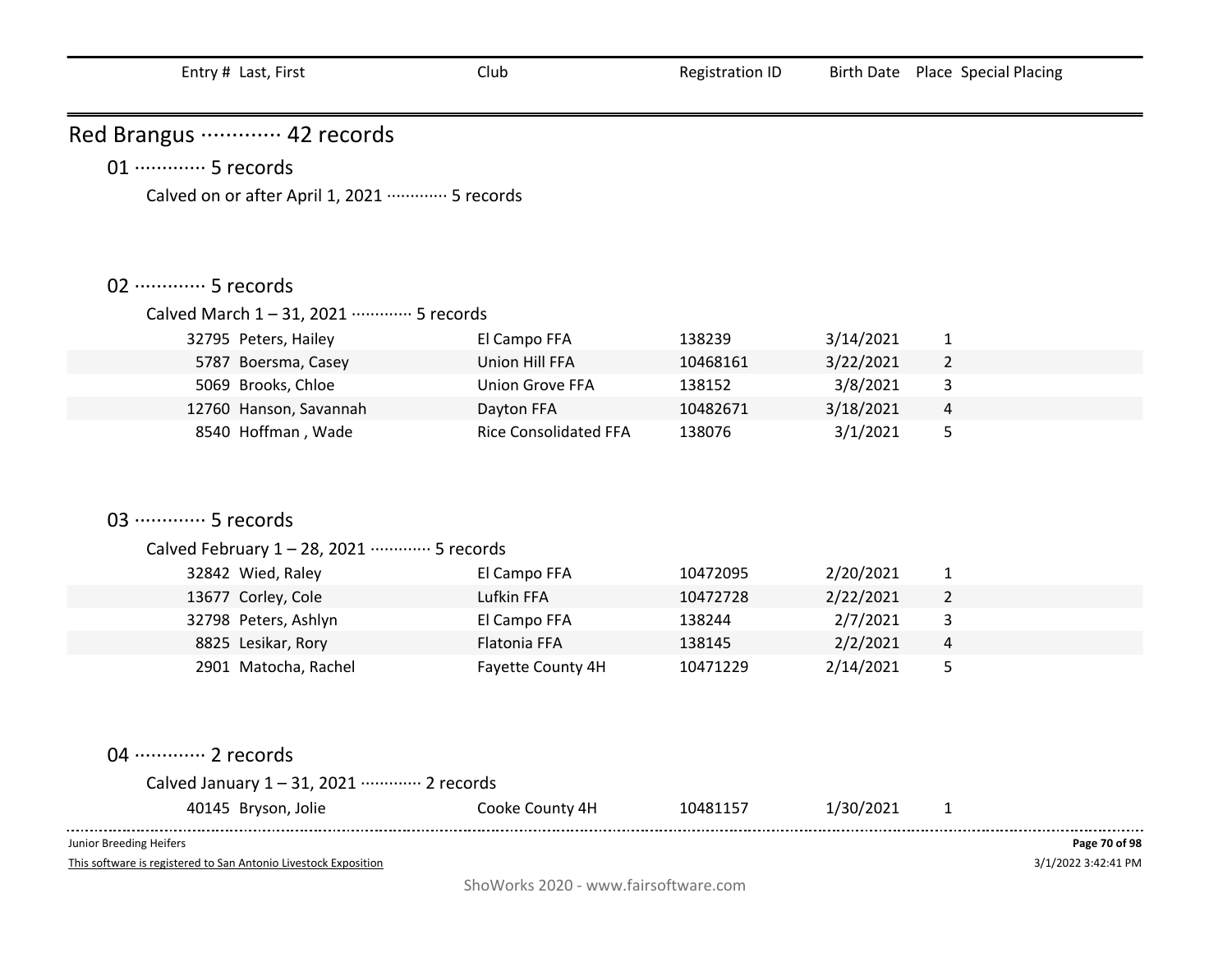| Entry # Last, First                                            | Club                       | <b>Registration ID</b> |            | Birth Date Place Special Placing |  |
|----------------------------------------------------------------|----------------------------|------------------------|------------|----------------------------------|--|
| Red Brangus ………… 42 records                                    |                            |                        |            |                                  |  |
| 04 ············· 2 records                                     |                            |                        |            |                                  |  |
| Calved January 1-31, 2021 ………… 2 records                       |                            |                        |            |                                  |  |
| 38998 Corley, Maya                                             | Angelina County 4H         | 10472729               | 1/4/2021   | $\overline{2}$                   |  |
|                                                                |                            |                        |            |                                  |  |
| 05 ·············· 1 record                                     |                            |                        |            |                                  |  |
| Champion Heifer Calf  1 record                                 |                            |                        |            |                                  |  |
| 60561 Boyce, Kelin                                             | Lipan FFA                  | 138236                 | 5/12/2021  | 1 Champion Heifer Calf           |  |
| 06 ············· 1 record                                      |                            |                        |            |                                  |  |
| Reserve Champion Heifer Calf  1 record                         |                            |                        |            |                                  |  |
| 60562 Godbey, Lilly                                            | <b>Bonham FFA</b>          | 138235                 | 4/7/2021   | 2 Reserve Champion Heifer        |  |
| 07 ·············· 1 record                                     |                            |                        |            |                                  |  |
| Calved November 1 - December 31, 2020 ………… 1 record            |                            |                        |            |                                  |  |
| 32841 Woodruff, Mason                                          | El Campo FFA               | 10469016               | 11/30/2020 | $\mathbf{1}$                     |  |
|                                                                |                            |                        |            |                                  |  |
| 08 ············· 4 records                                     |                            |                        |            |                                  |  |
| Calved September 1 - October 31, 2020 ·············· 4 records |                            |                        |            |                                  |  |
| 10598 Stutts, Garrett                                          | <b>College Station FFA</b> | 10454733               | 10/7/2020  | 1                                |  |
| 25965 Hanson, Payton                                           | Liberty County 4H          | 10467582               | 9/13/2020  | $\overline{2}$                   |  |
|                                                                |                            |                        |            |                                  |  |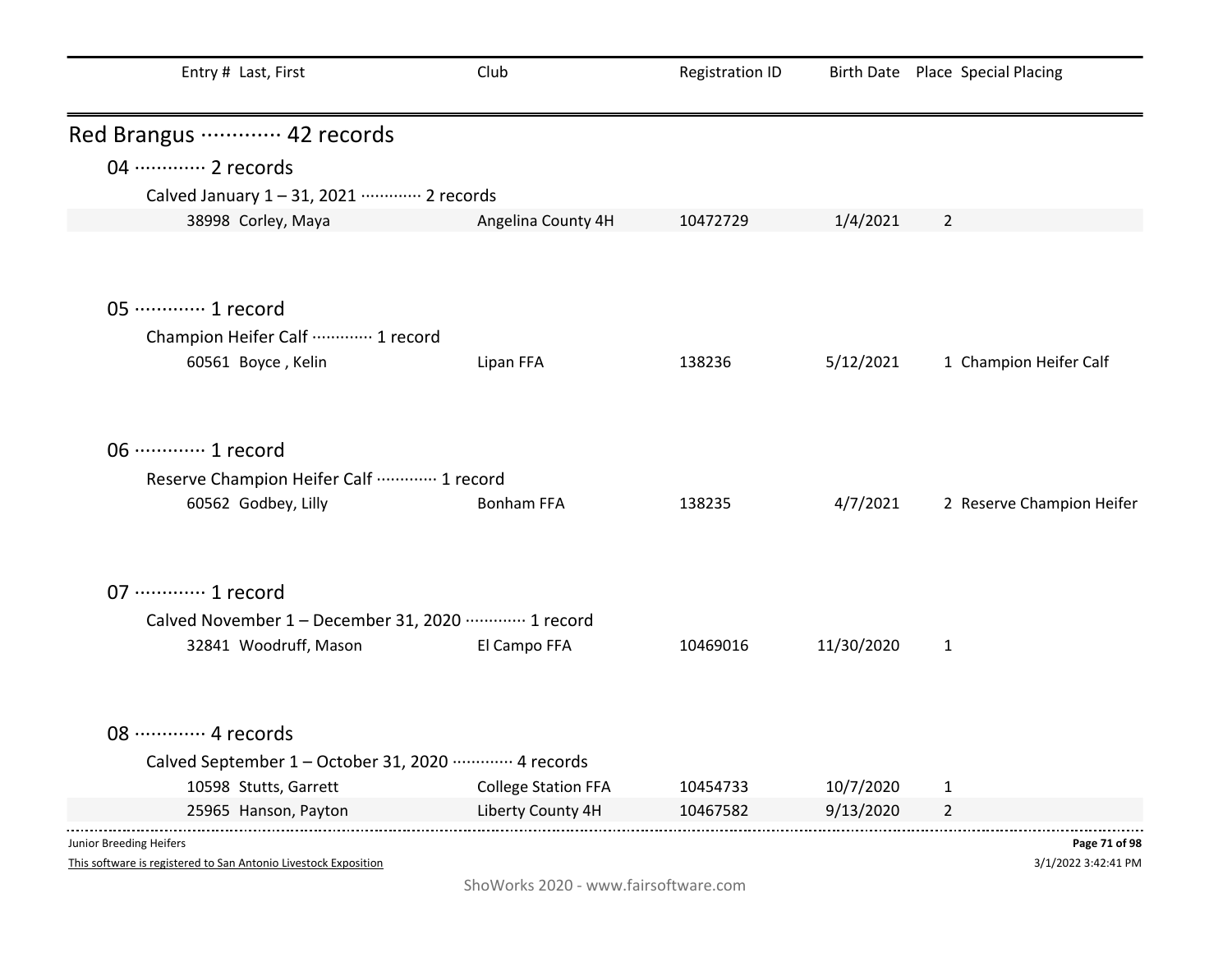| Entry # Last, First                                             | Club                       | <b>Registration ID</b> |            | Birth Date Place Special Placing |
|-----------------------------------------------------------------|----------------------------|------------------------|------------|----------------------------------|
| Red Brangus ………… 42 records                                     |                            |                        |            |                                  |
| 08 ············· 4 records                                      |                            |                        |            |                                  |
| Calved September 1 - October 31, 2020 ·············· 4 records  |                            |                        |            |                                  |
| 5077 Brooks, Avery                                              | <b>Union Grove FFA</b>     | 137820                 | 10/3/2020  | 3                                |
| 1936 Rincon, Genaro                                             | <b>Weslaco East FFA</b>    | 10464031               | 9/4/2020   | 4                                |
|                                                                 |                            |                        |            |                                  |
| 10 ············· 5 records                                      |                            |                        |            |                                  |
| Calved May 1 - June 30, 2020 ………… 5 records                     |                            |                        |            |                                  |
| 398 Murphy, Katelyn                                             | Gainesville FFA            | 137825                 | 6/15/2020  | $\mathbf{1}$                     |
| 10609 Stutts, Braden                                            | <b>College Station FFA</b> | 10455534               | 5/8/2020   | $\overline{2}$                   |
| 32830 Gold, Jess                                                | El Campo FFA               | 137796                 | 5/21/2020  | 3                                |
| 17483 Dreibrodt, Reagan                                         | Smithson Valley FFA        | 137683                 | 5/28/2020  | 4                                |
| 5571 Saenz, Ashlynn                                             | <b>Weslaco East FFA</b>    | 10454538               | 5/13/2020  | 5                                |
| 11 ············· 1 record                                       |                            |                        |            |                                  |
| Champion Junior Heifer ………… 1 record                            |                            |                        |            |                                  |
| 60563 Stutts, Garrett                                           | <b>College Station FFA</b> | 10454733               | 10/7/2020  | 1 Champion Junior Heifer         |
| 12 ………… 1 record                                                |                            |                        |            |                                  |
| Reserve Champion Junior Heifer  1 record                        |                            |                        |            |                                  |
| 60564 Woodruff, Mason                                           | El Campo FFA               | 10469016               | 11/30/2020 | 1 Reserve Champion Junior        |
|                                                                 |                            |                        |            |                                  |
| Junior Breeding Heifers                                         |                            |                        |            | Page 72 of 98                    |
| This software is registered to San Antonio Livestock Exposition |                            |                        |            | 3/1/2022 3:42:41 PM              |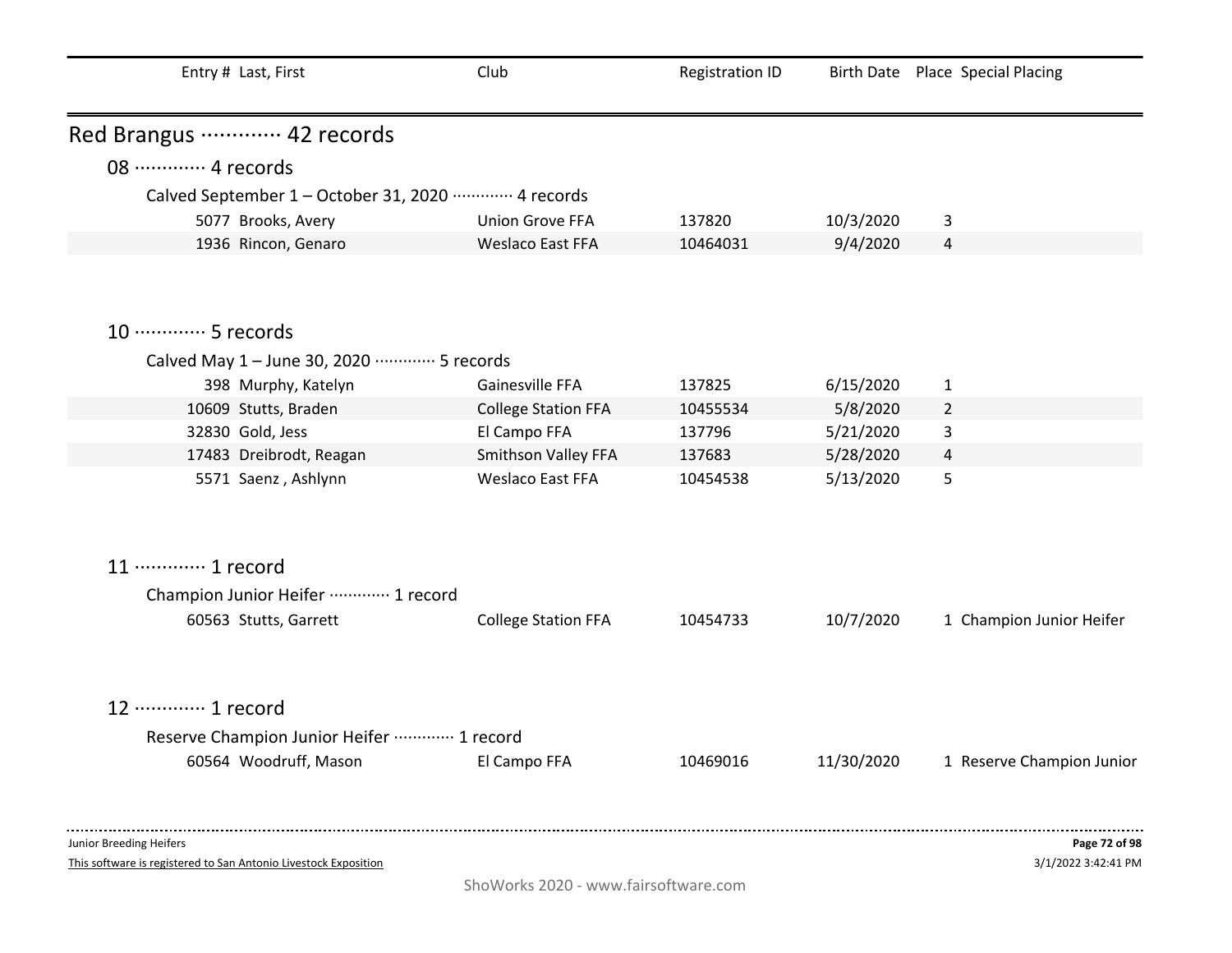| Entry # Last, First                                             | Club             | <b>Registration ID</b> |            | Birth Date Place Special Placing |
|-----------------------------------------------------------------|------------------|------------------------|------------|----------------------------------|
| Red Brangus ………… 42 records                                     |                  |                        |            |                                  |
| 12 ………… 1 record                                                |                  |                        |            |                                  |
| 13 ············· 2 records                                      |                  |                        |            |                                  |
| Calved March 1 - April 30, 2020 ………… 2 records                  |                  |                        |            |                                  |
| 42642 Klentz, Logan                                             | North Zulch FFA  | 10443714               | 4/9/2020   | $\mathbf{1}$                     |
| 1750 Torres, Angela                                             | Weslaco East FFA | 10439145               | 4/6/2020   | $\overline{2}$                   |
|                                                                 |                  |                        |            |                                  |
| 14 ………… 3 records                                               |                  |                        |            |                                  |
| Calved January 1 - February 28, 2020 ………… 3 records             |                  |                        |            |                                  |
| 6714 Jacob, Presley                                             | Royal FFA        | 137654                 | 1/18/2020  | $\mathbf{1}$                     |
| 22821 Marks, Truitt                                             | Ellis County 4H  | 10447868               | 2/1/2020   | $\overline{2}$                   |
| 32818 Gold, Meredith                                            | El Campo FFA     | 137790                 | 2/20/2020  | 3                                |
| 15 ············· 2 records                                      |                  |                        |            |                                  |
| Calved September 1 - December 31, 2019 ………… 2 records           |                  |                        |            |                                  |
| 32831 Cerny, Kolin                                              | El Campo FFA     | 137670                 | 11/26/2019 | $\mathbf{1}$                     |
| 6971 Edwards, Olivia                                            | <b>Terry FFA</b> | 137621                 | 11/26/2019 | $\overline{2}$                   |
|                                                                 |                  |                        |            |                                  |
| 16 ………… 1 record                                                |                  |                        |            |                                  |
| Champion Senior Heifer  1 record                                |                  |                        |            |                                  |
| 60565 Jacob, Presley                                            | Royal FFA        | 137654                 | 1/18/2020  | 1 Champion Senior Heifer         |
| Junior Breeding Heifers                                         |                  |                        |            | Page 73 of 98                    |
| This software is registered to San Antonio Livestock Exposition |                  |                        |            | 3/1/2022 3:42:41 PM              |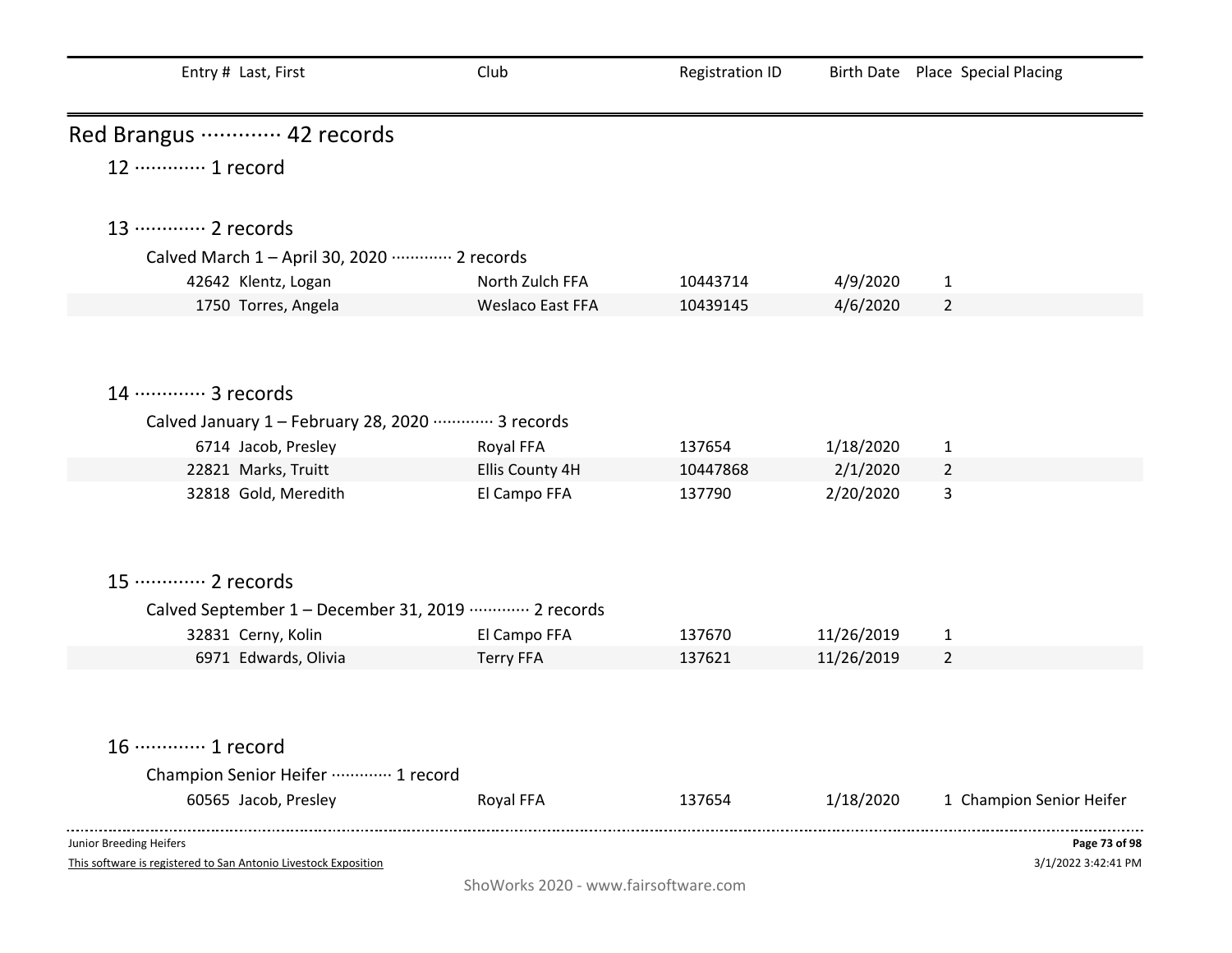| Entry # Last, First                         | Club            | <b>Registration ID</b> |           | Birth Date Place Special Placing |
|---------------------------------------------|-----------------|------------------------|-----------|----------------------------------|
| Red Brangus ………… 42 records                 |                 |                        |           |                                  |
| 16 ············· 1 record                   |                 |                        |           |                                  |
| Champion Senior Heifer  1 record            |                 |                        |           |                                  |
| 17 ············· 1 record                   |                 |                        |           |                                  |
| Reserve Champion Senior Heifer  1 record    |                 |                        |           |                                  |
| 60566 Marks, Truitt                         | Ellis County 4H | 10447868               | 2/1/2020  | 2 Reserve Champion Senio         |
| 18 ………… 1 record                            |                 |                        |           |                                  |
| Breed Champion Heifer ………… 1 record         |                 |                        |           |                                  |
| 60567 Jacob, Presley                        | Royal FFA       | 137654                 | 1/18/2020 | 1 Breed Champion Heifer          |
| 19 ………… 1 record                            |                 |                        |           |                                  |
| Reserve Breed Champion Heifer  1 record     |                 |                        |           |                                  |
| 60568 Boyce, Kelin                          | Lipan FFA       | 138236                 | 5/12/2021 | 1 Reserve Breed Champion         |
|                                             |                 |                        |           |                                  |
| Santa Gertrudis  62 records                 |                 |                        |           |                                  |
| 01 ·············· 5 records                 |                 |                        |           |                                  |
| Calved on or after April 1, 2021  5 records |                 |                        |           |                                  |
| Junior Breeding Heifers                     |                 |                        |           | Page 74 of 98                    |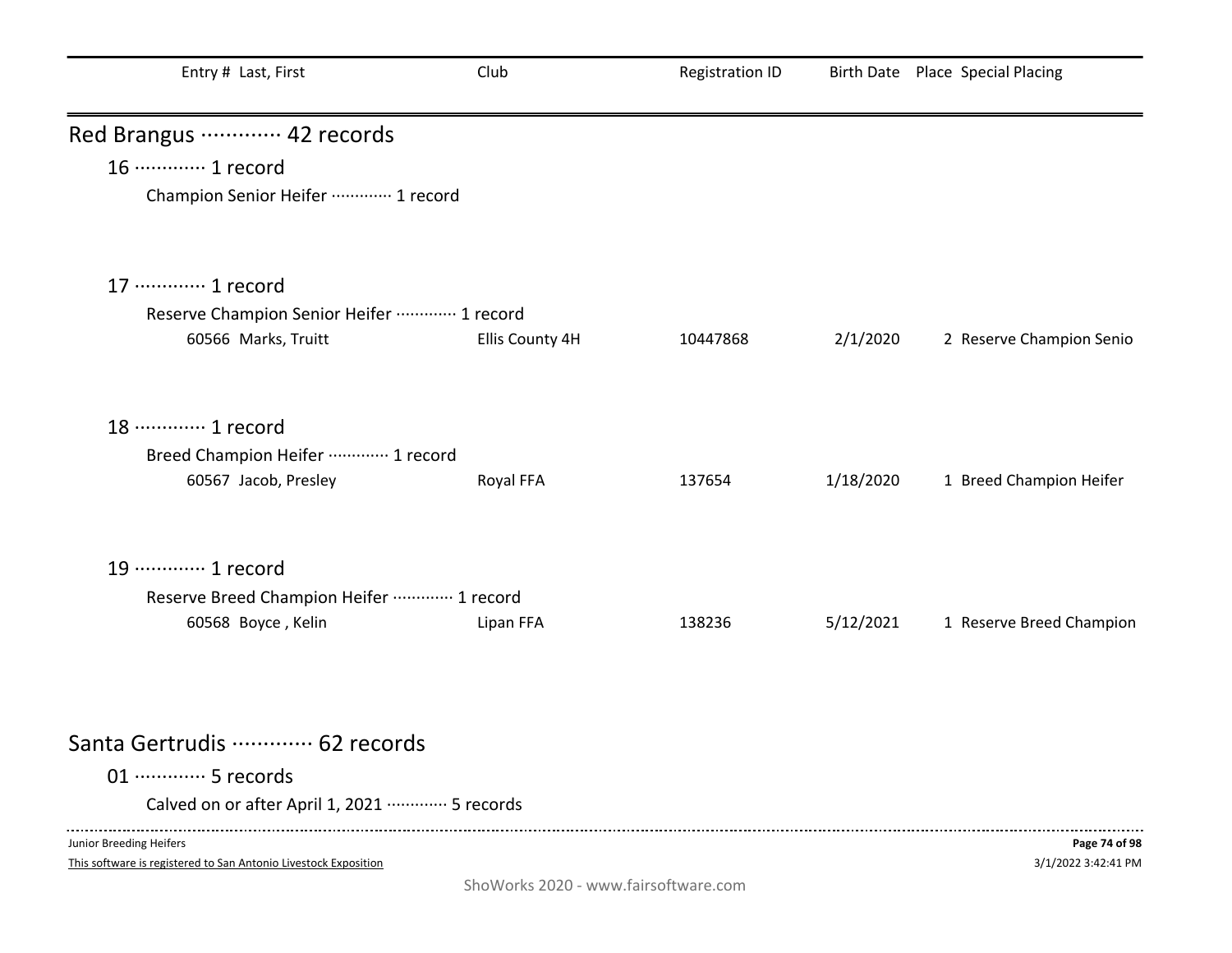| Entry # Last, First             |                                                           | Club             | <b>Registration ID</b> |           | Birth Date Place Special Placing |
|---------------------------------|-----------------------------------------------------------|------------------|------------------------|-----------|----------------------------------|
|                                 |                                                           |                  |                        |           |                                  |
| Santa Gertrudis ………… 62 records |                                                           |                  |                        |           |                                  |
| 01 ·············· 5 records     |                                                           |                  |                        |           |                                  |
|                                 | Calved on or after April 1, 2021 ·············· 5 records |                  |                        |           |                                  |
| 35320 Nelson, Luke              |                                                           | <b>Krum FFA</b>  | 20212719               | 7/1/2021  | $\mathbf{1}$                     |
| 21684 Harbison, Mayson          |                                                           | Shelby County 4H | 20212434               | 5/18/2021 | $\overline{2}$                   |
| 15627 Trant, Rylan              |                                                           | Iola FFA         | 20212483               | 5/4/2021  | 3                                |
|                                 | 5615 Hubbard, Hannah                                      | Angleton FFA     | 20211765               | 5/29/2021 | 4                                |
| 18808 Fonke, Brooke             |                                                           | Santa Fe FFA     | 20211812               | 6/25/2021 | 5                                |
|                                 |                                                           |                  |                        |           |                                  |
|                                 |                                                           |                  |                        |           |                                  |
|                                 |                                                           |                  |                        |           |                                  |
| 02 ·············· 5 records     |                                                           |                  |                        |           |                                  |
|                                 | Calved March 1-31, 2021 ………… 5 records                    |                  |                        |           |                                  |
| 1938 Grinstaff, Adalee          |                                                           | Lake Creek FFA   | 20211633               | 3/21/2021 | $\mathbf{1}$                     |
|                                 | 956 Kincannon, Kenley                                     | Columbia FFA     | 20211880               | 3/16/2021 | $\overline{2}$                   |
| 38828 Leonard, Kaden            |                                                           | Navasota FFA     | 20212688               | 3/14/2021 | 3                                |
| 38790 Harrington, Demi          |                                                           | Navasota FFA     | 20210906               | 3/4/2021  | 4                                |
|                                 | 1809 Gardner, Jared Wade                                  | <b>Troup FFA</b> | 20211490               | 3/15/2021 | 5                                |
|                                 |                                                           |                  |                        |           |                                  |
|                                 |                                                           |                  |                        |           |                                  |
|                                 |                                                           |                  |                        |           |                                  |
| 03 ·············· 5 records     |                                                           |                  |                        |           |                                  |
|                                 | Calved February 1-28, 2021 ………… 5 records                 |                  |                        |           |                                  |
|                                 | 5158 Carlow, James Mason                                  | <b>Hooks FFA</b> | 20210200               | 2/5/2021  | $\mathbf{1}$                     |
| 12523 Payne, Matthew            |                                                           | Dayton FFA       | 20211767               | 2/27/2021 | $\overline{2}$                   |
| 10311 Noles, Berkley            |                                                           | Aubrey FFA       | 20212725               | 2/8/2021  | 3                                |
| 11640 Leggit, Sumner            |                                                           | Devine FFA       | 20211628               | 2/1/2021  | 4                                |
| 22718 Barber, Sarah             |                                                           | Collin County 4H | 1251                   | 2/15/2021 | 5                                |
|                                 |                                                           |                  |                        |           |                                  |

 $- - - - - - -$ 

This software is registered to San Antonio Livestock Exposition

 $\sim 100$  and  $\sim 100$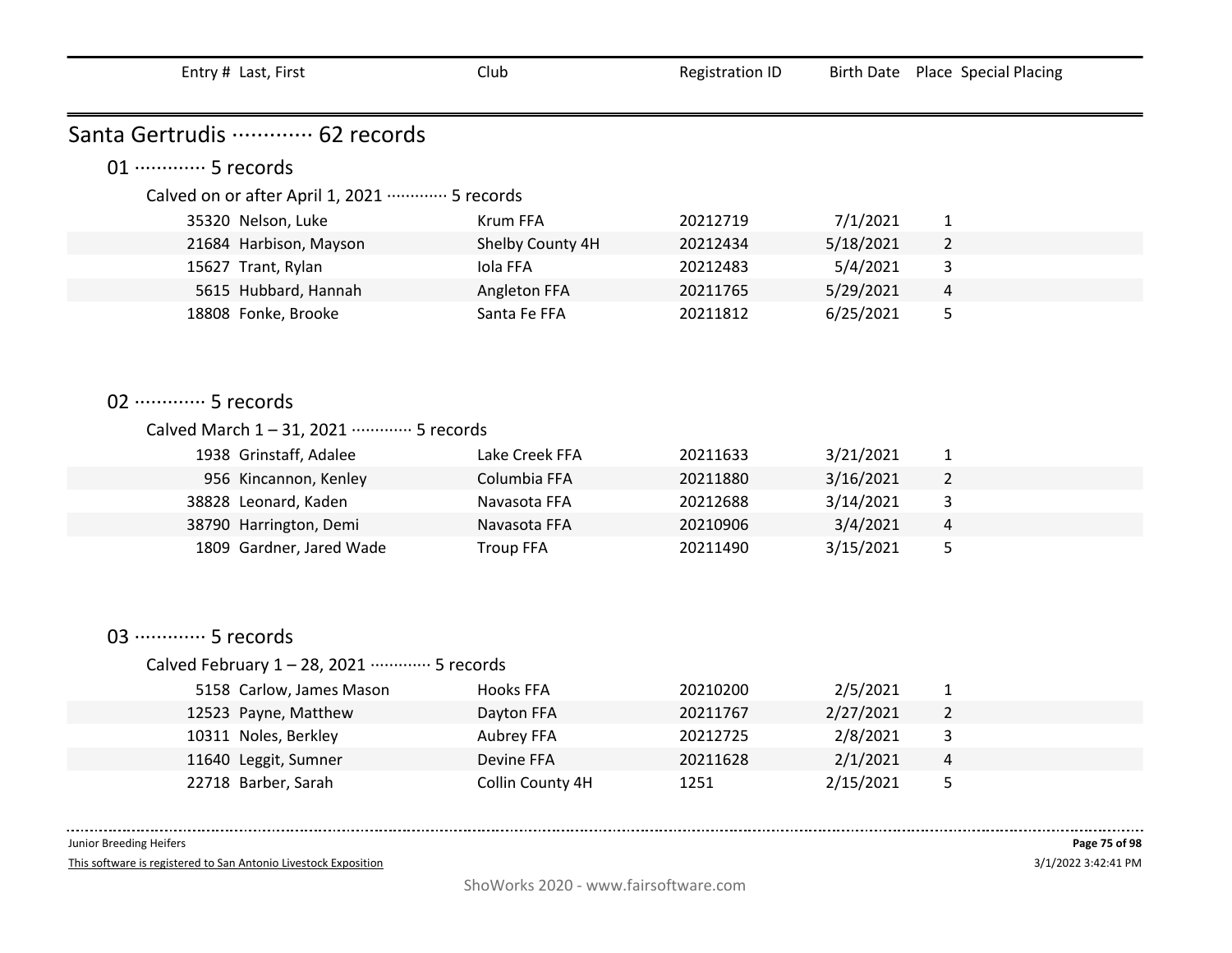| Entry # Last, First                                                                        | Club                     | <b>Registration ID</b> |            | Birth Date Place Special Placing     |
|--------------------------------------------------------------------------------------------|--------------------------|------------------------|------------|--------------------------------------|
| Santa Gertrudis  62 records                                                                |                          |                        |            |                                      |
| 03 ………… 5 records                                                                          |                          |                        |            |                                      |
| 04 ………… 5 records                                                                          |                          |                        |            |                                      |
| Calved January 1-31, 2021 ………… 5 records                                                   |                          |                        |            |                                      |
| 24998 Strait, Arden                                                                        | Prosper FFA              | 20211107               | 1/26/2021  | $\mathbf{1}$                         |
| 25043 Strait, Avery                                                                        | Prosper FFA              | 20210160               | 1/15/2021  | $\overline{2}$                       |
| 44067 Estes, Presley                                                                       | <b>Elkhart FFA</b>       | 2344                   | 1/22/2021  | 3                                    |
| 514 Hardy, Bryce                                                                           | <b>Scurry Rosser FFA</b> | 20210443               | 1/15/2021  | 4                                    |
| 28221 Black, Ethan                                                                         | <b>Grimes County 4H</b>  | 20210208               | 1/10/2021  | 5                                    |
| 05 ·············· 1 record                                                                 |                          |                        |            |                                      |
| Champion Heifer Calf  1 record                                                             |                          |                        |            |                                      |
| 60586 Strait, Arden                                                                        | Prosper FFA              | 20211107               | 1/26/2021  | 1 Champion Heifer Calf               |
| 06 ·············· 1 record                                                                 |                          |                        |            |                                      |
| Reserve Champion Heifer Calf  1 record                                                     |                          |                        |            |                                      |
| 60587 Nelson, Luke                                                                         | Krum FFA                 | 20212719               | 7/1/2021   | 1 Reserve Champion Heifer            |
| 07 ·············· 5 records                                                                |                          |                        |            |                                      |
| Calved November 1 - December 31, 2020 ………… 5 records                                       |                          |                        |            |                                      |
| 2294 Douglas, Madisyn                                                                      | Celeste FFA              | 20206849               | 11/22/2020 | 1                                    |
| Junior Breeding Heifers<br>This software is registered to San Antonio Livestock Exposition |                          |                        |            | Page 76 of 98<br>3/1/2022 3:42:41 PM |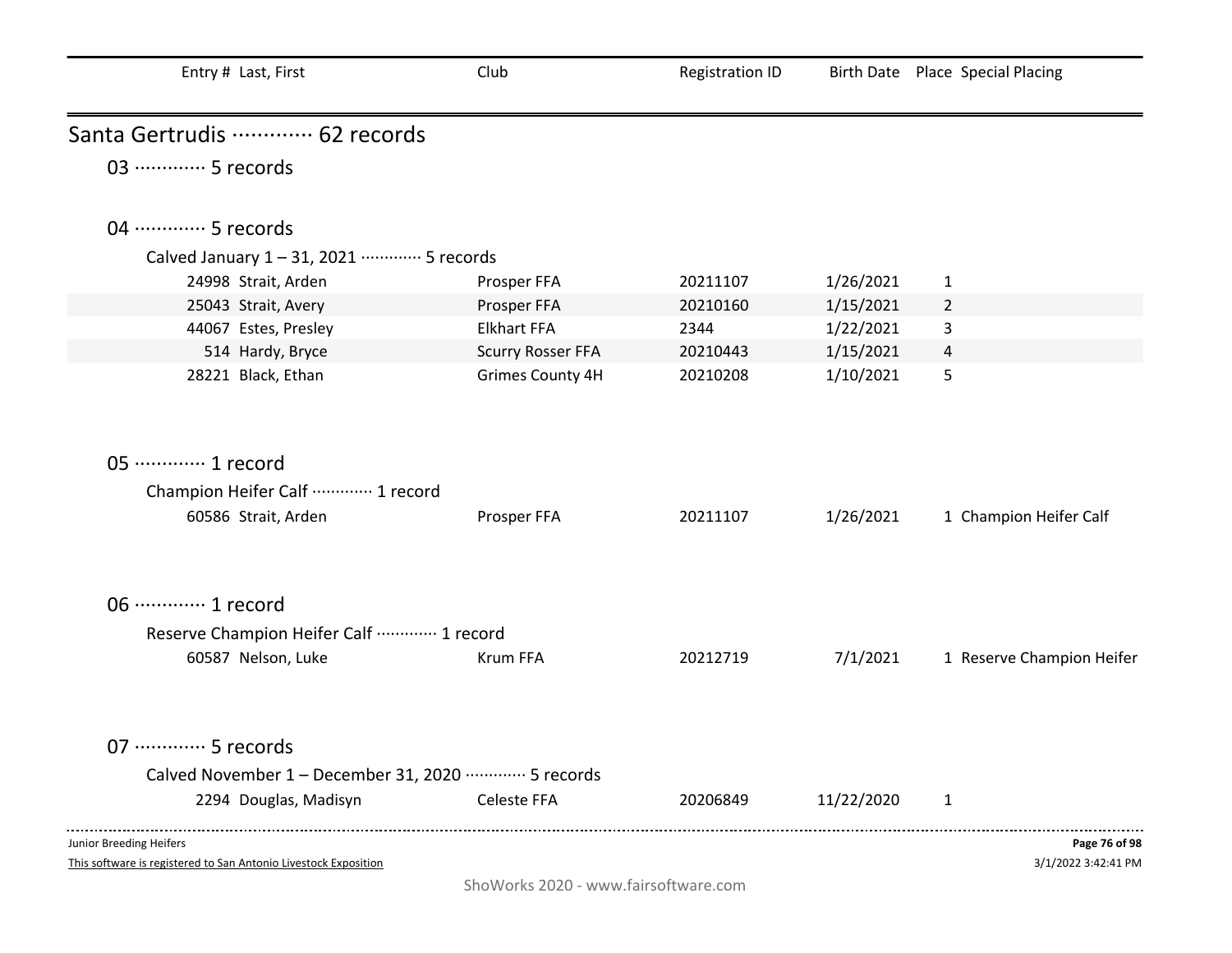| Entry # Last, First |  |  |  |  |
|---------------------|--|--|--|--|
|---------------------|--|--|--|--|

Santa Gertrudis ·············· 62 records

# 07 ············· 5 records

### Calved November 1 – December 31, 2020 ·············· 5 records

| 1297 Moran, Madison  | Washington County 4H | 20206367 | 12/2/2020  |   |  |
|----------------------|----------------------|----------|------------|---|--|
| 21562 Kimbro, Ally   | Shelby County 4H     | 20206626 | 12/15/2020 | 3 |  |
| 21296 Hale, Logan    | Chisum FFA           | 20207862 | 12/12/2020 | 4 |  |
| 8925 Pledger, Kayson | <b>Timpson FFA</b>   | 20206692 | 12/15/2020 | כ |  |

## 08 ·············· 5 records

#### Calved September 1 – October 31, 2020 ············· 5 records

| 37808 Phillips, Addyson | Normangee FFA       | 20201811 | 9/2/2020   |                |  |
|-------------------------|---------------------|----------|------------|----------------|--|
| 21007 Bram, Caleb       | Louise FFA          | 20206340 | 10/11/2020 | $\overline{2}$ |  |
| 8679 Blacksher, Rylee   | <b>Garrison FFA</b> | 20206621 | 10/21/2020 | 3              |  |
| 20324 Privett, Blake    | Chisum FFA          | 20206379 | 9/5/2020   | 4              |  |
| 18601 Martin, Barrett   | Aledo FFA           | 20206841 | 10/19/2020 | 5              |  |

## 09 ············· 5 records

#### Calved July 1 – August 31, 2020 ············· 5 records

| 2627 Mikolajchak, Myka  | Pasadena FFA             | 20204080 | 8/9/2020  |   |  |
|-------------------------|--------------------------|----------|-----------|---|--|
| 14017 Crews, Beaumont   | <b>Scurry Rosser FFA</b> | 20206375 | 8/18/2020 |   |  |
| 12044 Mount, Helen      | Manyel FFA               | 20206537 | 8/14/2020 | 3 |  |
| 23976 Self, Matthew     | Nacogdoches County 4H    | 20202109 | 8/7/2020  | 4 |  |
| 27089 Foster, Mackenzie | Madisonville FFA         | 20201751 | 8/10/2020 | 5 |  |

Junior Breeding Heifers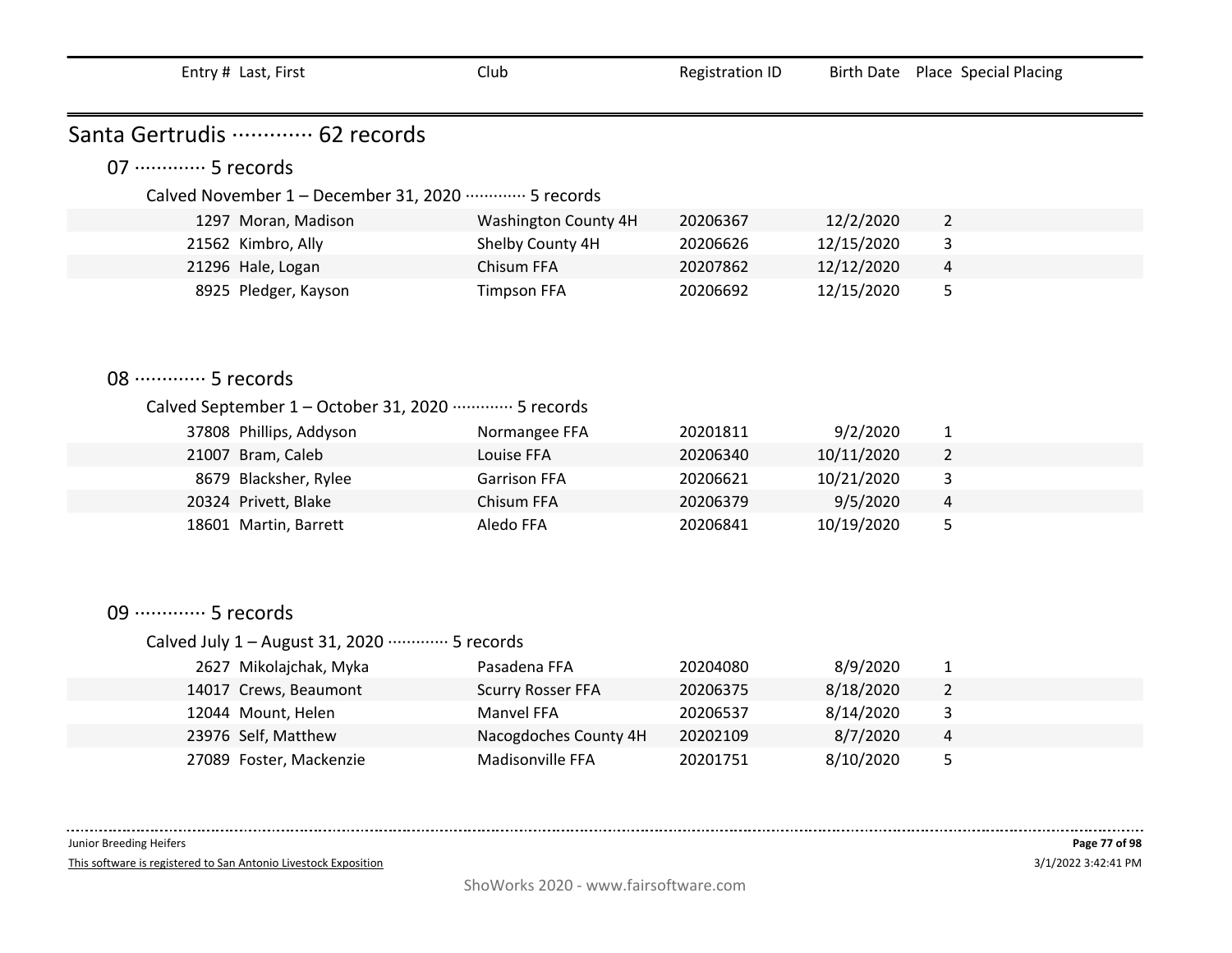| Entry # Last, First                                             | Club                                 | <b>Registration ID</b> |           | Birth Date Place Special Placing |
|-----------------------------------------------------------------|--------------------------------------|------------------------|-----------|----------------------------------|
| Santa Gertrudis  62 records                                     |                                      |                        |           |                                  |
| 09 ·············· 5 records                                     |                                      |                        |           |                                  |
| 10 ············· 5 records                                      |                                      |                        |           |                                  |
| Calved May 1 - June 30, 2020 ………… 5 records                     |                                      |                        |           |                                  |
| 12272 Gordon, Chloe                                             | Alvin FFA                            | 20201163               | 5/9/2020  | $\mathbf{1}$                     |
| 27943 Ripkowski, Cameron                                        | Liberty County 4H                    | 20200772               | 5/21/2020 | $\overline{2}$                   |
| 23607 Bronikowski, Peyton                                       | Robertson County 4H                  | 20202288               | 6/22/2020 | 3                                |
| 20279 Hill, Casen                                               | Chisum FFA                           | 20206554               | 6/20/2020 | 4                                |
| 21831 Cornelius, Cale                                           | Shelby County 4H                     | 20206616               | 5/13/2020 | 5                                |
| 11 ………… 1 record                                                |                                      |                        |           |                                  |
| Champion Junior Heifer ………… 1 record                            |                                      |                        |           |                                  |
| 60588 Mikolajchak, Myka                                         | Pasadena FFA                         | 20204080               | 8/9/2020  | 1 Champion Junior Heifer         |
| 12 ………… 1 record                                                |                                      |                        |           |                                  |
| Reserve Champion Junior Heifer  1 record                        |                                      |                        |           |                                  |
| 60589 Gordon, Chloe                                             | Alvin FFA                            | 20201163               | 5/9/2020  | 1 Reserve Champion Junior        |
| 13 ………… 5 records                                               |                                      |                        |           |                                  |
| Calved March 1 - April 30, 2020 ………… 5 records                  |                                      |                        |           |                                  |
| 29869 Leifeste, Shawn                                           | Milam County 4H                      | 20201866               | 4/9/2020  | 1                                |
| Junior Breeding Heifers                                         |                                      |                        |           | Page 78 of 98                    |
| This software is registered to San Antonio Livestock Exposition |                                      |                        |           | 3/1/2022 3:42:41 PM              |
|                                                                 | ShoWorks 2020 - www.fairsoftware.com |                        |           |                                  |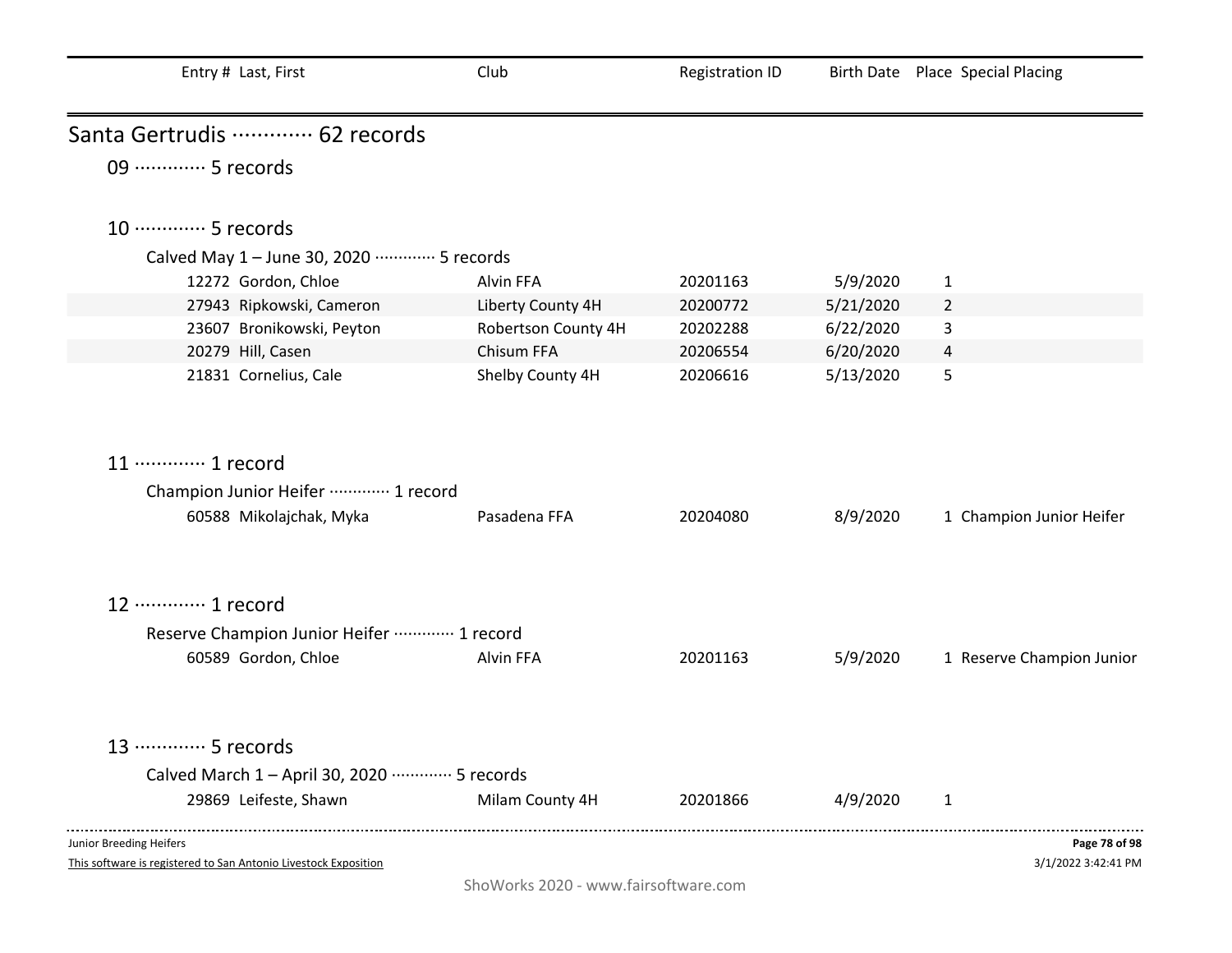| Entry # Last, First                                      | Club                     | <b>Registration ID</b> | <b>Birth Date</b> | <b>Place Special Placing</b> |
|----------------------------------------------------------|--------------------------|------------------------|-------------------|------------------------------|
| Santa Gertrudis  62 records                              |                          |                        |                   |                              |
| 13 ………… 5 records                                        |                          |                        |                   |                              |
| Calved March 1 - April 30, 2020 ·············· 5 records |                          |                        |                   |                              |
| 5798 Shaffer, Jenna                                      | Magnolia FFA             | 20205876               | 3/8/2020          | $\overline{2}$               |
| 14308 Woods, Colton                                      | Franklin FFA             | 20201956               | 4/14/2020         | 3                            |
| 12532 Payne, Steven                                      | Dayton FFA               | 20201495               | 4/17/2020         | 4                            |
| 19575 Streit, Weston                                     | Wichita County 4H        | 20201093               | 3/15/2020         | 5                            |
|                                                          |                          |                        |                   |                              |
|                                                          |                          |                        |                   |                              |
| 14 ………… 4 records                                        |                          |                        |                   |                              |
| Calved January 1 - February 28, 2020 ………… 4 records      |                          |                        |                   |                              |
| 40382 Roessler, Savannah                                 | Cooke County 4H          | 20200183               | 1/19/2020         | $\mathbf{1}$                 |
| 32116 Allen, Dacey                                       | <b>Whitney FFA</b>       | 20200447               | 1/27/2020         | $\overline{2}$               |
| 9507 Hanna, Lauren                                       | Decatur FFA              | 20200188               | 1/14/2020         | 3                            |
| 6332 Beagle, Clatyon                                     | <b>Scurry Rosser FFA</b> | 20201422               | 1/21/2020         | 4                            |
|                                                          |                          |                        |                   |                              |
|                                                          |                          |                        |                   |                              |
| 15 ·············· 5 records                              |                          |                        |                   |                              |
|                                                          |                          |                        |                   |                              |
| Calved September 1 - December 31, 2019 ………… 5 records    |                          |                        |                   |                              |
| 35180 Grogan, Charlie                                    | <b>Eustace FFA</b>       | 20196085               | 11/23/2019        | $\mathbf{1}$                 |
| 15218 Kizziah, Kiley                                     | <b>Foster FFA</b>        | 20195791               | 10/1/2019         | $\overline{2}$               |
| 1481 Kutac, Kloe                                         | Schulenburg FFA          | 20196732               | 12/19/2019        | 3                            |
| 23499 Bronikowski, Adelyn                                | Robertson County 4H      | 20196029               | 9/27/2019         | 4                            |

 $- - -$ 

This software is registered to San Antonio Livestock Exposition

14986 Thrower, Leighanna Montgomery FFA 20196466 9/10/2019 5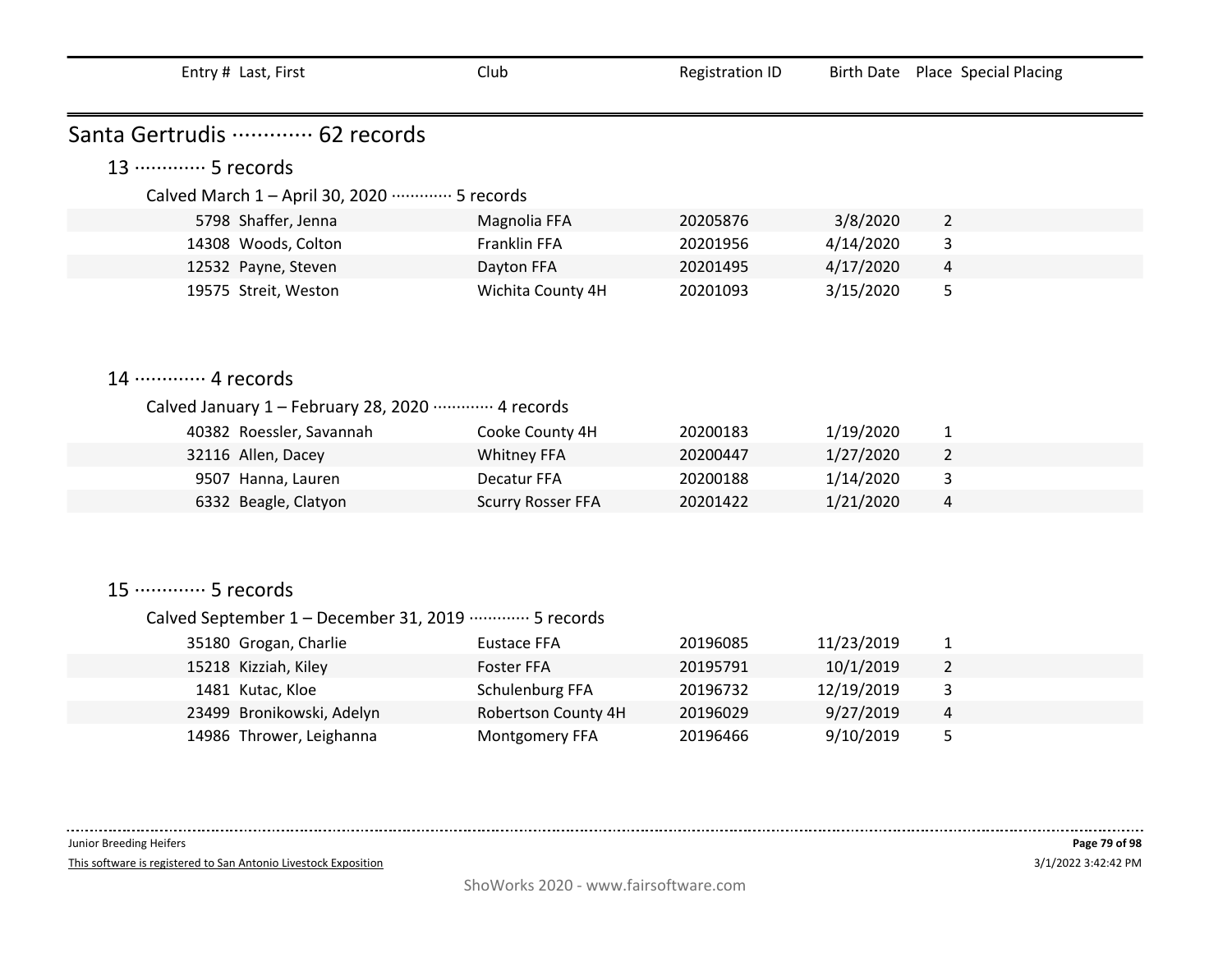| Entry # Last, First                      | Club            | <b>Registration ID</b> |           | Birth Date Place Special Placing |
|------------------------------------------|-----------------|------------------------|-----------|----------------------------------|
| Santa Gertrudis  62 records              |                 |                        |           |                                  |
| 16 ············· 1 record                |                 |                        |           |                                  |
| Champion Senior Heifer  1 record         |                 |                        |           |                                  |
| 60590 Leifeste, Shawn                    | Milam County 4H | 20201866               | 4/9/2020  | 1 Champion Senior Heifer         |
| 17 ············· 1 record                |                 |                        |           |                                  |
| Reserve Champion Senior Heifer  1 record |                 |                        |           |                                  |
| 60591 Shaffer, Jenna                     | Magnolia FFA    | 20205876               | 3/8/2020  | 2 Reserve Champion Senio         |
| 18 ………… 1 record                         |                 |                        |           |                                  |
| Breed Champion Heifer ………… 1 record      |                 |                        |           |                                  |
| 60592 Mikolajchak, Myka                  | Pasadena FFA    | 20204080               | 8/9/2020  | 1 Breed Champion Heifer          |
| 19 ………… 1 record                         |                 |                        |           |                                  |
| Reserve Breed Champion Heifer  1 record  |                 |                        |           |                                  |
| 60593 Strait, Arden                      | Prosper FFA     | 20211107               | 1/26/2021 | 1 Reserve Breed Champion         |
| Shorthorn ………… 54 records                |                 |                        |           |                                  |
| 01 ·············· 5 records              |                 |                        |           |                                  |
|                                          |                 |                        |           |                                  |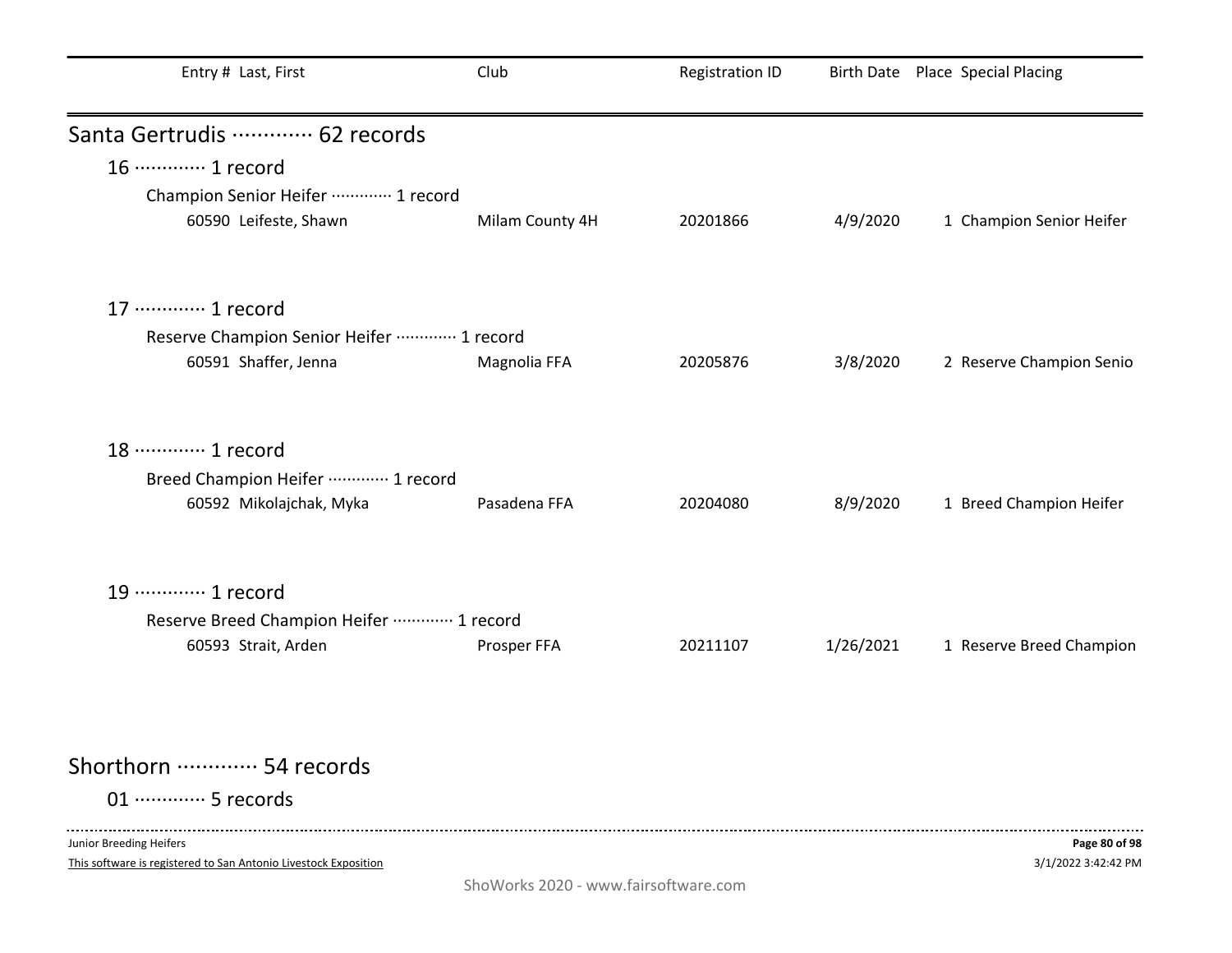| Entry # Last, First                                       | Club              | <b>Registration ID</b> |           | Birth Date Place Special Placing |
|-----------------------------------------------------------|-------------------|------------------------|-----------|----------------------------------|
| Shorthorn  54 records                                     |                   |                        |           |                                  |
| 01 ·············· 5 records                               |                   |                        |           |                                  |
| Calved on or after April 1, 2021 ·············· 5 records |                   |                        |           |                                  |
| 22303 Hays, Ky                                            | Littlefield FFA   | 4326412                | 4/22/2021 | $\mathbf{1}$                     |
| 32956 Seymour, Lyla                                       | El Campo FFA      | 4320127                | 4/26/2021 | $\overline{2}$                   |
| 22288 Taylor, Raider                                      | Paradise FFA      | 4326966                | 5/8/2021  | 3                                |
| 2230 Brooks, Morgan                                       | Maypearl FFA      | 4326761                | 4/25/2021 | 4                                |
| 3009 Smith, Cash                                          | Fayette County 4H | 4318301                | 4/3/2021  | 5                                |
|                                                           |                   |                        |           |                                  |
|                                                           |                   |                        |           |                                  |
|                                                           |                   |                        |           |                                  |
| 02 ············· 3 records                                |                   |                        |           |                                  |
| Calved March 1-31, 2021 ………… 3 records                    |                   |                        |           |                                  |
| 42615 Vann, Lane                                          | North Zulch FFA   | 4321749                | 3/15/2021 | $\mathbf{1}$                     |
| 25137 Cleere, James                                       | Madison County 4H | 4327255                | 3/11/2021 | 2                                |
| 39842 Brumley, Leddi                                      | Greenville FFA    | 4323011                | 3/25/2021 | 3                                |
|                                                           |                   |                        |           |                                  |
|                                                           |                   |                        |           |                                  |
|                                                           |                   |                        |           |                                  |
| 03 ·············· 5 records                               |                   |                        |           |                                  |
| Calved February 1 - 28, 2021 ………… 5 records               |                   |                        |           |                                  |
| 30165 Carr, Piper                                         | Lamb County 4H    | 4328180                | 2/11/2021 | 1                                |
| 25593 Stewart, Callen                                     | Randall County 4H | 4326849                | 2/11/2021 | $\mathbf{2}$                     |
| 35474 Noblitt, Katelyn                                    | Lewisville FFA    | 4316431                | 2/11/2021 | 3                                |
| 5200 Halicki, Kaylee                                      | Cy Fair FFA       | 4319480                | 2/25/2021 | 4                                |
| 23219 Holbrook, Blake                                     | Quinlan FFA       | 4320555                | 2/18/2021 | 5                                |
|                                                           |                   |                        |           |                                  |

 $\frac{1}{2}$ 

This software is registered to San Antonio Livestock Exposition

 $\sim 100$  and  $\sim 100$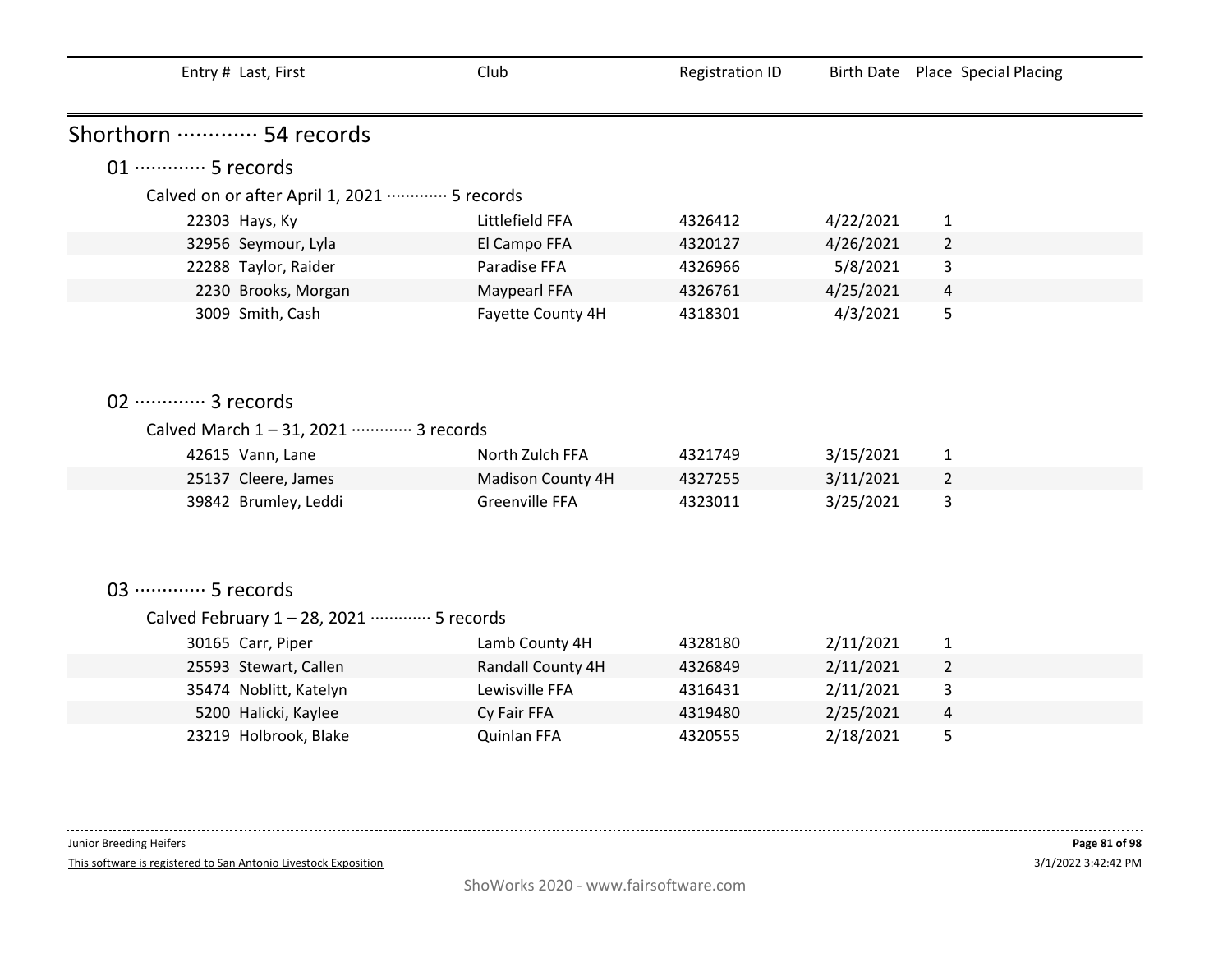| Entry # Last, First                                                                 | Club                    | <b>Registration ID</b> |            | Birth Date Place Special Placing |
|-------------------------------------------------------------------------------------|-------------------------|------------------------|------------|----------------------------------|
| Shorthorn  54 records                                                               |                         |                        |            |                                  |
| 04 ………… 5 records                                                                   |                         |                        |            |                                  |
| Calved January 1-31, 2021 ………… 5 records                                            |                         |                        |            |                                  |
| 39801 Ellis, Madison                                                                | Jersey Village FFA      | 4318633                | 1/17/2021  | 1                                |
| 29350 Ottmers, Holt                                                                 | Gillespie County 4H     | 4326758                | 1/3/2021   | $\overline{2}$                   |
| 25567 Rasor, Caitlyn                                                                | Van Alstyne FFA         | 4321266                | 1/9/2021   | 3                                |
| 18467 Pieper, Laramie                                                               | Caldwell FFA            | 4327663                | 1/7/2021   | 4                                |
| 30721 Brooks, Hannah                                                                | <b>Burnet County 4H</b> | 4327837                | 1/25/2021  | 5                                |
| 05 ············· 1 record<br>Champion Heifer Calf  1 record<br>60683 Ellis, Madison | Jersey Village FFA      | 4318633                | 1/17/2021  | 1 Champion Heifer Calf           |
| 06 ············· 1 record                                                           |                         |                        |            |                                  |
| Reserve Champion Heifer Calf  1 record                                              |                         |                        |            |                                  |
| 60684 Ottmers, Holt                                                                 | Gillespie County 4H     | 4326758                | 1/3/2021   | 2 Reserve Champion Heifer        |
| 07 ·············· 5 records                                                         |                         |                        |            |                                  |
| Calved November 1 - December 31, 2020 ………… 5 records                                |                         |                        |            |                                  |
| 13411 Belcher, Tori-Ann                                                             | <b>Commerce FFA</b>     | 4316177                | 11/10/2020 | 1                                |
| 42826 Bivens, Ryli                                                                  | Johnson County 4H       | 4317312                | 11/4/2020  | $\overline{2}$                   |
| 25524 Wells, Elizabeth                                                              | Van Alstyne FFA         | 4316169                | 11/9/2020  | 3                                |
| 9074 Akers, Jackson                                                                 | <b>Lumberton FFA</b>    | 4316958                | 11/23/2020 | 4                                |
| Junior Breeding Heifers                                                             |                         |                        |            | Page 82 of 98                    |

3/1/2022 3:42:42 PM **Page 82 of 98**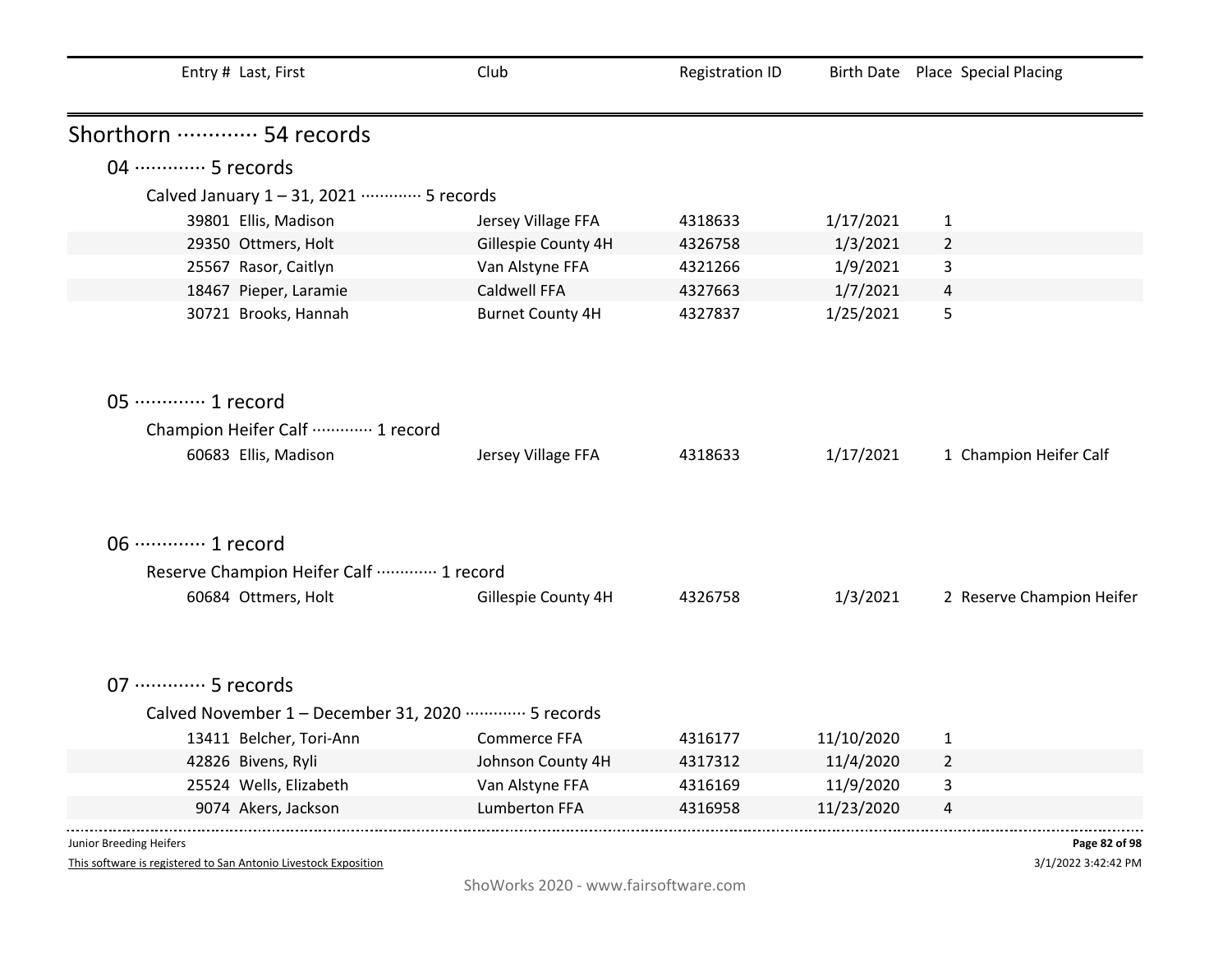| Entry # Last, First                                                                        | Club                 | <b>Registration ID</b> |           | Birth Date Place Special Placing     |
|--------------------------------------------------------------------------------------------|----------------------|------------------------|-----------|--------------------------------------|
| Shorthorn ………… 54 records                                                                  |                      |                        |           |                                      |
| 07 ·············· 5 records                                                                |                      |                        |           |                                      |
| Calved November 1 - December 31, 2020 ………… 5 records                                       |                      |                        |           |                                      |
| 34881 Duplechan, Abby                                                                      | Fannindel FFA        | 4320899                | 11/2/2020 | 5                                    |
| 08 ………… 5 records                                                                          |                      |                        |           |                                      |
| Calved September 1 - October 31, 2020 ·············· 5 records                             |                      |                        |           |                                      |
| 16284 Munchrath, Emilee                                                                    | Graford FFA          | 4318524                | 9/12/2020 | 1                                    |
| 25176 Cleere, Kanin                                                                        | Madison County 4H    | 4316149                | 9/20/2020 | $\overline{2}$                       |
| 1291 Marek, Noah                                                                           | Washington County 4H | 43091150               | 9/30/2020 | 3                                    |
| 6799 Jones, Finley                                                                         | Aledo FFA            | 4317053                | 9/27/2020 | 4                                    |
| 30166 Carr, Tyson                                                                          | Lamb County 4H       | 4316300                | 9/16/2020 | 5                                    |
| 10 ············· 4 records                                                                 |                      |                        |           |                                      |
| Calved May 1 - June 30, 2020 ………… 4 records                                                |                      |                        |           |                                      |
| 31522 Woodruff, Elijah                                                                     | Somervell County 4H  | 4309932                | 6/20/2020 | $\mathbf{1}$                         |
| 22180 Nichols, Samarah                                                                     | <b>Waller FFA</b>    | 4303038                | 5/1/2020  | 2                                    |
| 394 Putnam, Natalie                                                                        | Gainesville FFA      | 4316185                | 5/13/2020 | 3                                    |
| 35441 Wiese, Hudson                                                                        | Water Valley FFA     | 4308187                | 5/4/2020  | 4                                    |
| 11 ………… 1 record                                                                           |                      |                        |           |                                      |
| Champion Junior Heifer ………… 1 record                                                       |                      |                        |           |                                      |
| 60685 Munchrath, Emilee                                                                    | <b>Graford FFA</b>   | 4318524                | 9/12/2020 | 1 Champion Junior Heifer             |
| Junior Breeding Heifers<br>This software is registered to San Antonio Livestock Exposition |                      |                        |           | Page 83 of 98<br>3/1/2022 3:42:42 PM |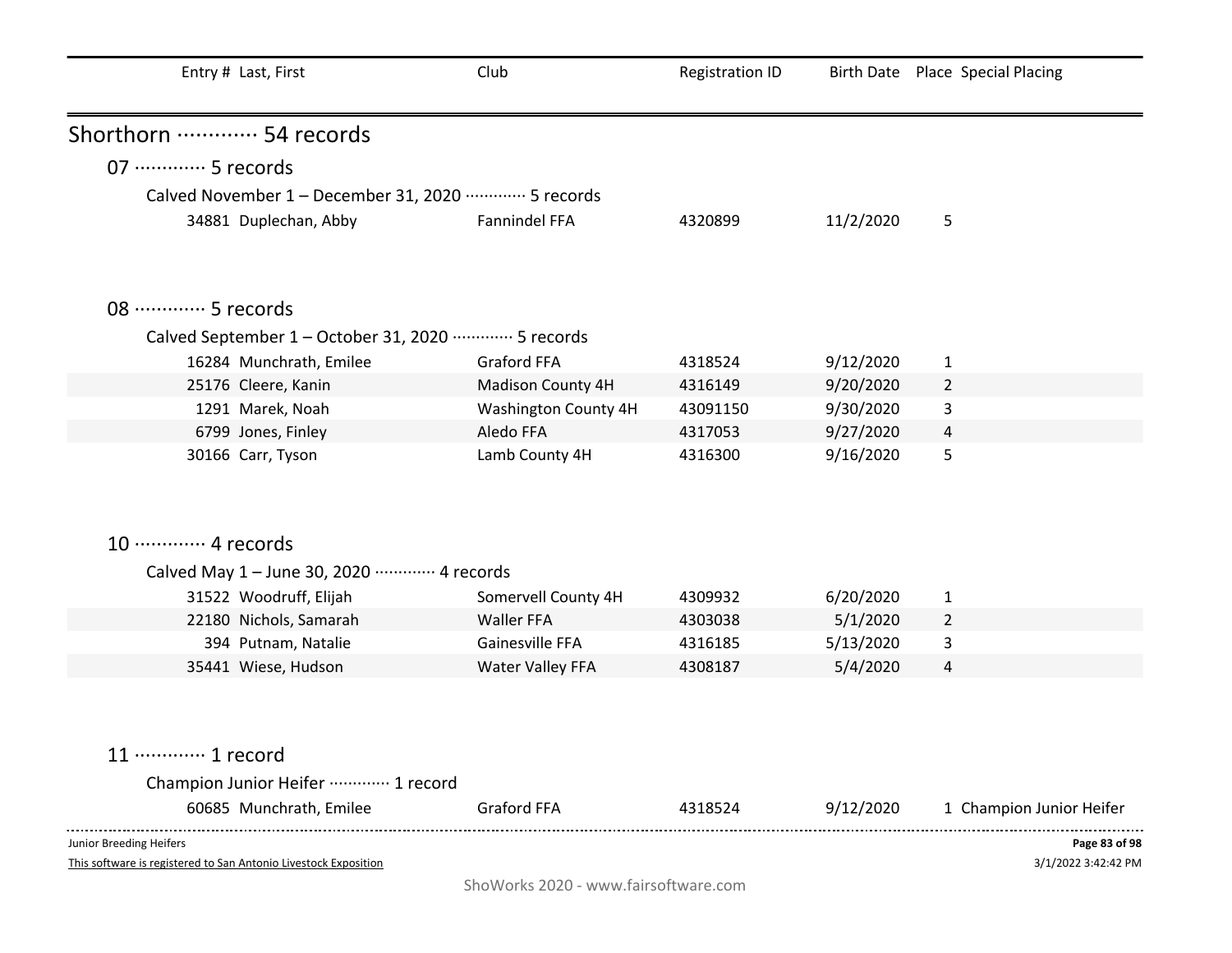| Entry # Last, First                                 | Club                 | <b>Registration ID</b> |           | Birth Date Place Special Placing |
|-----------------------------------------------------|----------------------|------------------------|-----------|----------------------------------|
| Shorthorn  54 records                               |                      |                        |           |                                  |
| 11 ············· 1 record                           |                      |                        |           |                                  |
| Champion Junior Heifer ………… 1 record                |                      |                        |           |                                  |
| 12 ………… 1 record                                    |                      |                        |           |                                  |
| Reserve Champion Junior Heifer  1 record            |                      |                        |           |                                  |
| 60686 Cleere, Kanin                                 | Madison County 4H    | 4316149                | 9/20/2020 | 2 Reserve Champion Junior        |
| 13 ………… 5 records                                   |                      |                        |           |                                  |
| Calved March 1 - April 30, 2020 ………… 5 records      |                      |                        |           |                                  |
| 31378 Mcauley, Halle                                | Rockwall County 4H   | 4310210                | 4/15/2020 | $\mathbf{1}$                     |
| 12867 Kelly, Savannah                               | McLennan County 4H   | 4301818                | 3/7/2020  | $\overline{2}$                   |
| 36421 Ramos, Aubrey                                 | Andrews County 4H    | 4304125                | 3/18/2020 | 3                                |
| 2269 Cox, Kenzey                                    | Washington County 4H | 4302029                | 4/18/2020 | 4                                |
| 5192 Gaytan, Melissa                                | Cy Fair FFA          | 4316138                | 3/9/2020  | 5                                |
| 14 ………… 5 records                                   |                      |                        |           |                                  |
| Calved January 1 - February 28, 2020 ………… 5 records |                      |                        |           |                                  |
| 41344 Fallon, Annie                                 | Grayson County 4H    | 4301771                | 1/1/2020  | $\mathbf{1}$                     |
| 33563 Lambert, Leah                                 | Yantis FFA           | 4301018                | 1/1/2020  | $\overline{2}$                   |
| 38809 Amelia, Sean                                  | Caddo Mills FFA      | 4303343                | 2/23/2020 | 3                                |
| 8821 Head, Levi                                     | New Caney FFA        | 4302289                | 1/17/2020 | $\overline{4}$                   |
| 8965 Schweizer, Hagen                               | Sinton FFA           | 4308430                | 2/16/2020 | 5                                |
| Junior Breeding Heifers                             |                      |                        |           | Page 84 of 98                    |

3/1/2022 3:42:42 PM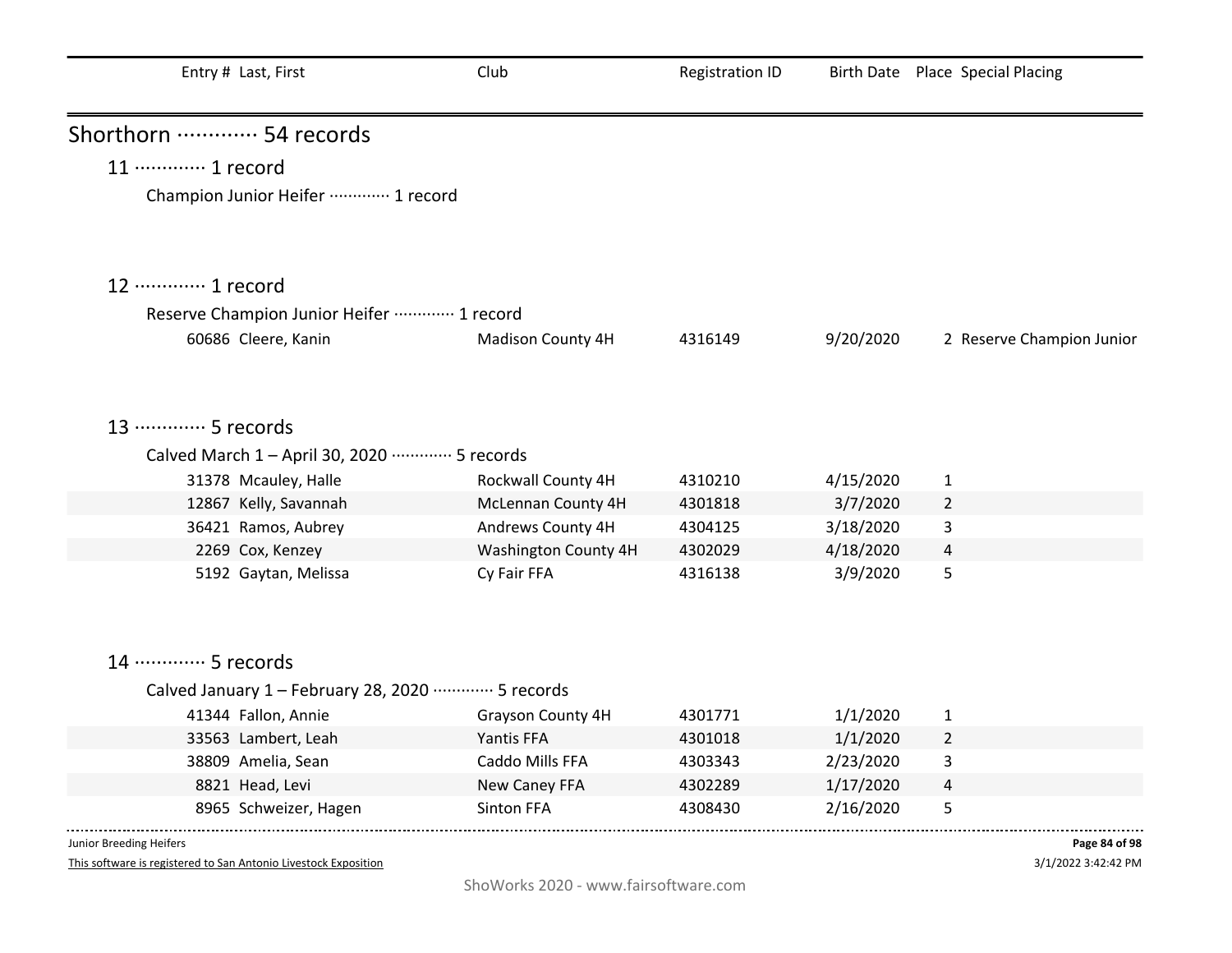| Entry # Last, First                                                                   | Club               | <b>Registration ID</b> |            | Birth Date Place Special Placing |
|---------------------------------------------------------------------------------------|--------------------|------------------------|------------|----------------------------------|
| Shorthorn  54 records                                                                 |                    |                        |            |                                  |
| 14 ………… 5 records                                                                     |                    |                        |            |                                  |
| Calved January 1 - February 28, 2020 ·············· 5 records                         |                    |                        |            |                                  |
| 15 ············· 4 records                                                            |                    |                        |            |                                  |
| Calved September 1 - December 31, 2019 ………… 4 records                                 |                    |                        |            |                                  |
| 23301 Holbrook, Kenlea                                                                | Quinlan FFA        | 4299505                | 11/16/2019 | $\mathbf{1}$                     |
| 32968 Korenek, Faith                                                                  | El Campo FFA       | 4301147                | 12/3/2019  | $\overline{2}$                   |
| 9291 Stutts, Addy                                                                     | Mineral Wells FFA  | 4299233                | 9/2/2019   | 3                                |
| 35512 Wiese, Boston                                                                   | Water Valley FFA   | 4299085                | 9/1/2019   | 4                                |
| 16 ············· 1 record<br>Champion Senior Heifer  1 record<br>60687 Mcauley, Halle | Rockwall County 4H | 4310210                | 4/15/2020  | 1 Champion Senior Heifer         |
| 17 ············· 1 record                                                             |                    |                        |            |                                  |
| Reserve Champion Senior Heifer  1 record                                              |                    |                        |            |                                  |
| 60688 Fallon, Annie                                                                   | Grayson County 4H  | 4301771                | 1/1/2020   | 1 Reserve Champion Senio         |
| 18 ………… 1 record                                                                      |                    |                        |            |                                  |
| Breed Champion Heifer  1 record                                                       |                    |                        |            |                                  |
| Junior Breeding Heifers                                                               |                    |                        |            | Page 85 of 98                    |
| This software is registered to San Antonio Livestock Exposition                       |                    |                        |            | 3/1/2022 3:42:42 PM              |

ShoWorks 2020 - www.fairsoftware.com

3/1/2022 3:42:42 PM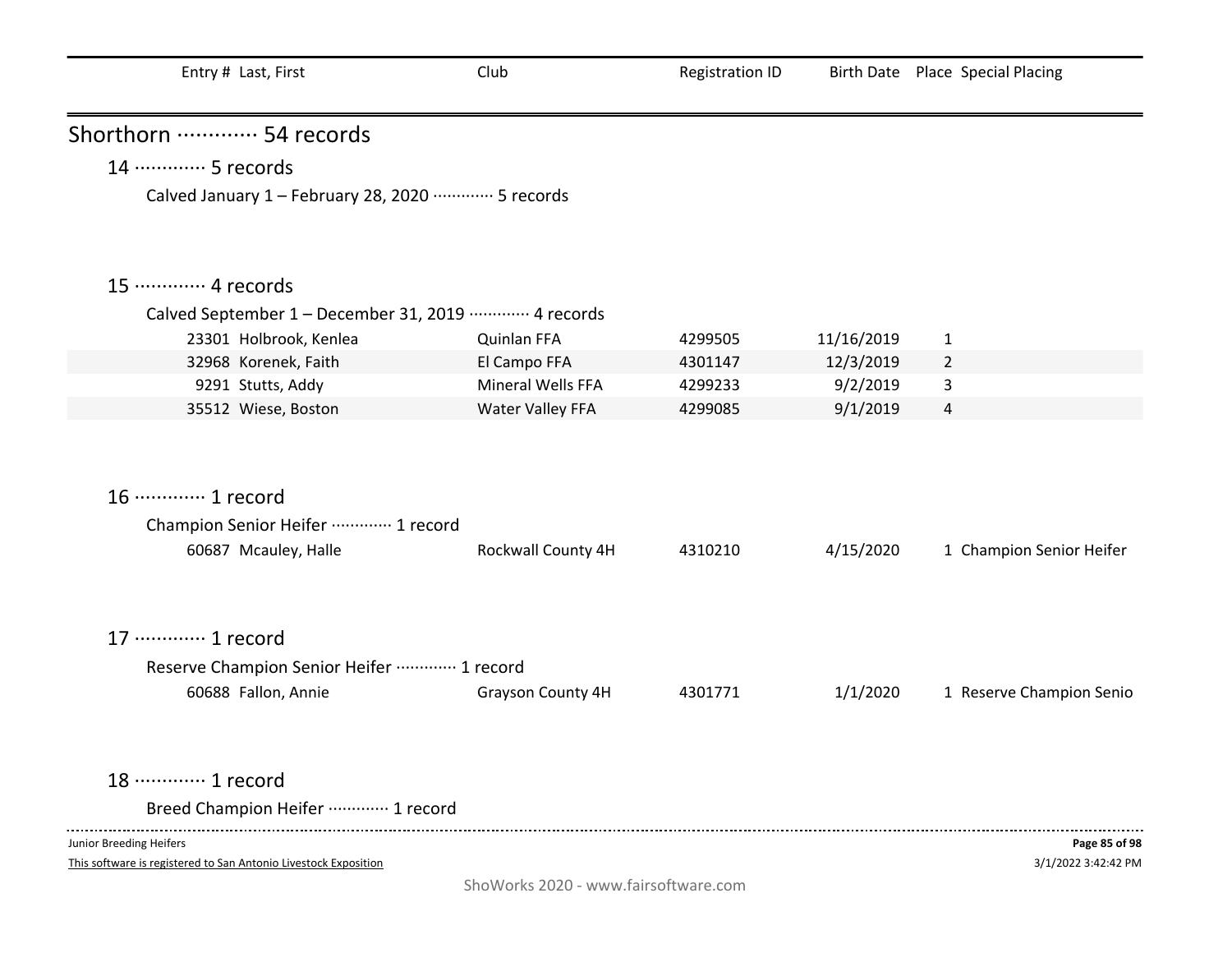| Entry # Last, First                          | Club                                    | <b>Registration ID</b> |                        | Birth Date Place Special Placing |
|----------------------------------------------|-----------------------------------------|------------------------|------------------------|----------------------------------|
| Shorthorn  54 records                        |                                         |                        |                        |                                  |
| 18 ………… 1 record                             |                                         |                        |                        |                                  |
| Breed Champion Heifer  1 record              |                                         |                        |                        |                                  |
| 60689 Mcauley, Halle                         | Rockwall County 4H                      | 4310210                | 4/15/2020              | 1 Breed Champion Heifer          |
|                                              |                                         |                        |                        |                                  |
| 19 ············· 1 record                    |                                         |                        |                        |                                  |
| Reserve Breed Champion Heifer  1 record      |                                         |                        |                        |                                  |
| 60690 Ellis, Madison                         | Jersey Village FFA                      | 4318633                | 1/17/2021              | 1 Reserve Breed Champion         |
| Simbrah ………… 63 records                      |                                         |                        |                        |                                  |
| 01 ·············· 5 records                  |                                         |                        |                        |                                  |
|                                              |                                         |                        |                        |                                  |
| Calved on or after April 1, 2021  5 records  |                                         |                        |                        |                                  |
| 39832 Bryand, Haley                          | Arp FFA                                 | 3925494                | 4/14/2021              | $\mathbf{1}$                     |
| 27006 Hill, Lorelai                          | Sharyland Pioneer FFA                   | 3945815                | 4/2/2021               | $\overline{2}$                   |
| 60538 Broyles, Brenlea<br>3013 Floyd, Kaelyn | Smithson Valley FFA<br>College Park FFA | 3931326<br>3925124     | 4/29/2021<br>6/23/2021 | 3                                |
| 9760 Glueck, Colson                          | <b>Columbus FFA</b>                     | 3925720                | 5/17/2021              | 4<br>5                           |
|                                              |                                         |                        |                        |                                  |
| 02 ·············· 5 records                  |                                         |                        |                        |                                  |
| Calved March 1-31, 2021 ………… 5 records       |                                         |                        |                        |                                  |
| 40748 Bryand, Heidi                          | Arp FFA                                 | 3902772                | 3/28/2021              | 1                                |
| Junior Breeding Heifers                      |                                         |                        |                        | Page 86 of 98                    |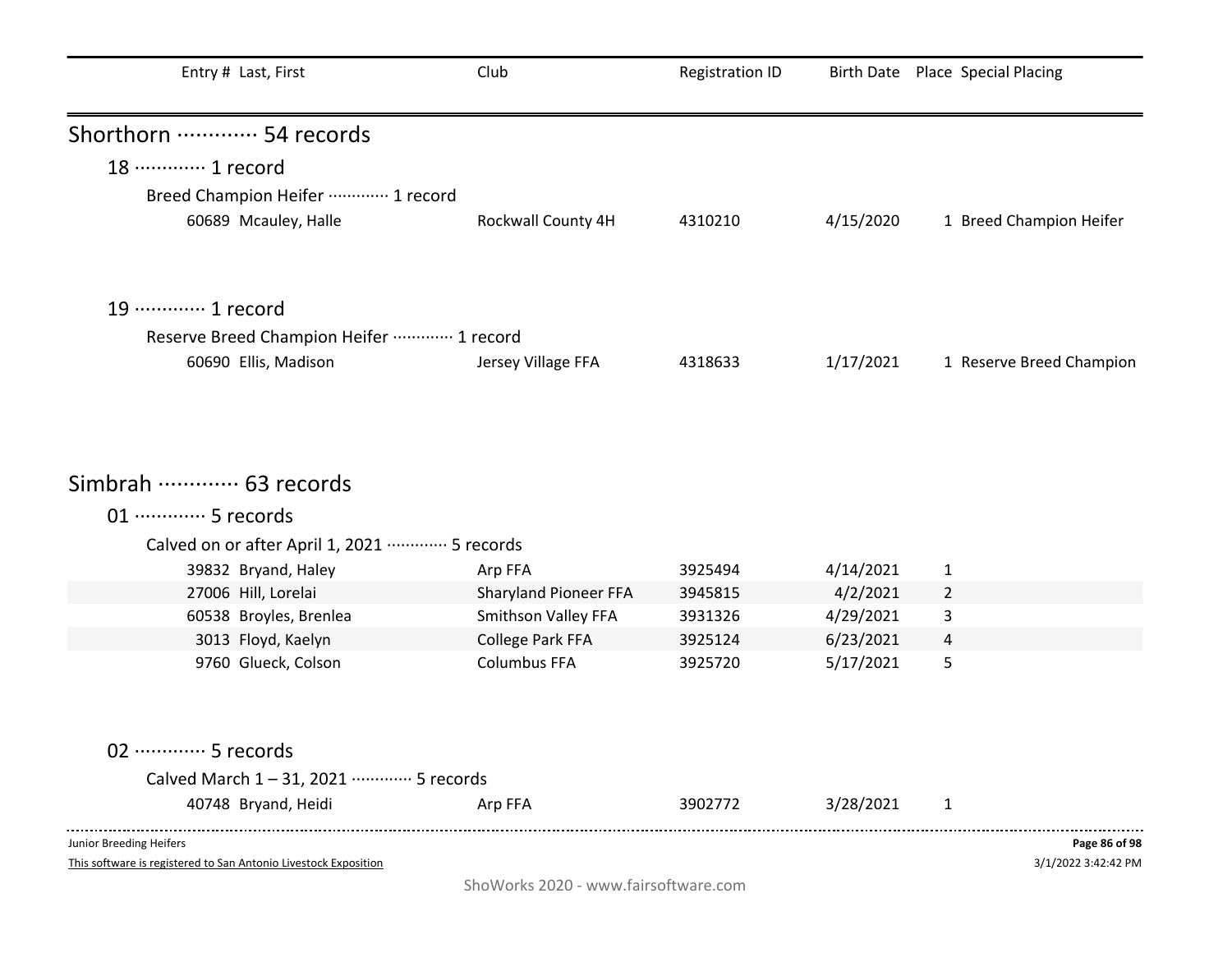| Entry # Last, First                             | Club                    | <b>Registration ID</b> |           | Birth Date Place Special Placing |
|-------------------------------------------------|-------------------------|------------------------|-----------|----------------------------------|
| Simbrah ………… 63 records                         |                         |                        |           |                                  |
| 02 ·············· 5 records                     |                         |                        |           |                                  |
| Calved March 1-31, 2021 ………… 5 records          |                         |                        |           |                                  |
|                                                 | <b>Brazos County 4H</b> | 3903494                | 3/22/2021 | $\overline{2}$                   |
| 18561 Skaggs, Miranda<br>19232 Philipello, Will | <b>Brazos County 4H</b> | 3906449                | 3/27/2021 | 3                                |
| 38722 Pierce, Payton                            | Nacogdoches FFA         | 3919230                | 3/31/2021 | $\overline{4}$                   |
| 8820 Purcell, Charles                           | Eagle Pass FFA          | 3931318                | 3/20/2021 | 5                                |
|                                                 |                         |                        |           |                                  |
|                                                 |                         |                        |           |                                  |
| 03 ·············· 5 records                     |                         |                        |           |                                  |
| Calved February 1 - 28, 2021 ………… 5 records     |                         |                        |           |                                  |
| 27746 Posey, Emerson                            | Wilson County 4H        | 3926837                | 2/2/2021  | $\mathbf{1}$                     |
| 23708 Lightfoot, Paisley                        | Fort Bend County 4H     | 3923662                | 2/26/2021 | $\overline{2}$                   |
| 22407 Perez, Lauren                             | <b>Edinburg FFA</b>     | 3939621                | 2/13/2021 | 3                                |
| 22197 Perez, Alessandra                         | Shadow Creek FFA        | 3926836                | 2/1/2021  | 4                                |
| 21228 Lamb, Ava                                 | Chisum FFA              | 3878567                | 2/5/2021  | 5                                |
|                                                 |                         |                        |           |                                  |
|                                                 |                         |                        |           |                                  |
|                                                 |                         |                        |           |                                  |
| 04 ………… 5 records                               |                         |                        |           |                                  |
| Calved January 1-31, 2021 ………… 5 records        |                         |                        |           |                                  |
| 19868 Grabs, Kynlee                             | <b>Teague FFA</b>       | 3902216                | 1/12/2021 | $\mathbf{1}$                     |
| 42487 Guerra, Cecilia                           | Hidalgo County 4H       | 3926833                | 1/26/2021 | $\overline{2}$                   |
| 21737 Jedlicka, Blake                           | <b>East Bernard FFA</b> | 3875415                | 1/1/2021  | 3                                |
| 21719 Hill, Kannon                              | <b>East Bernard FFA</b> | 3925984                | 1/8/2021  | 4                                |
| 31238 Whitaker, Ryleigh                         | <b>Cisco FFA</b>        | 3923924                | 1/20/2021 | 5                                |

This software is registered to San Antonio Livestock Exposition

. . . . . .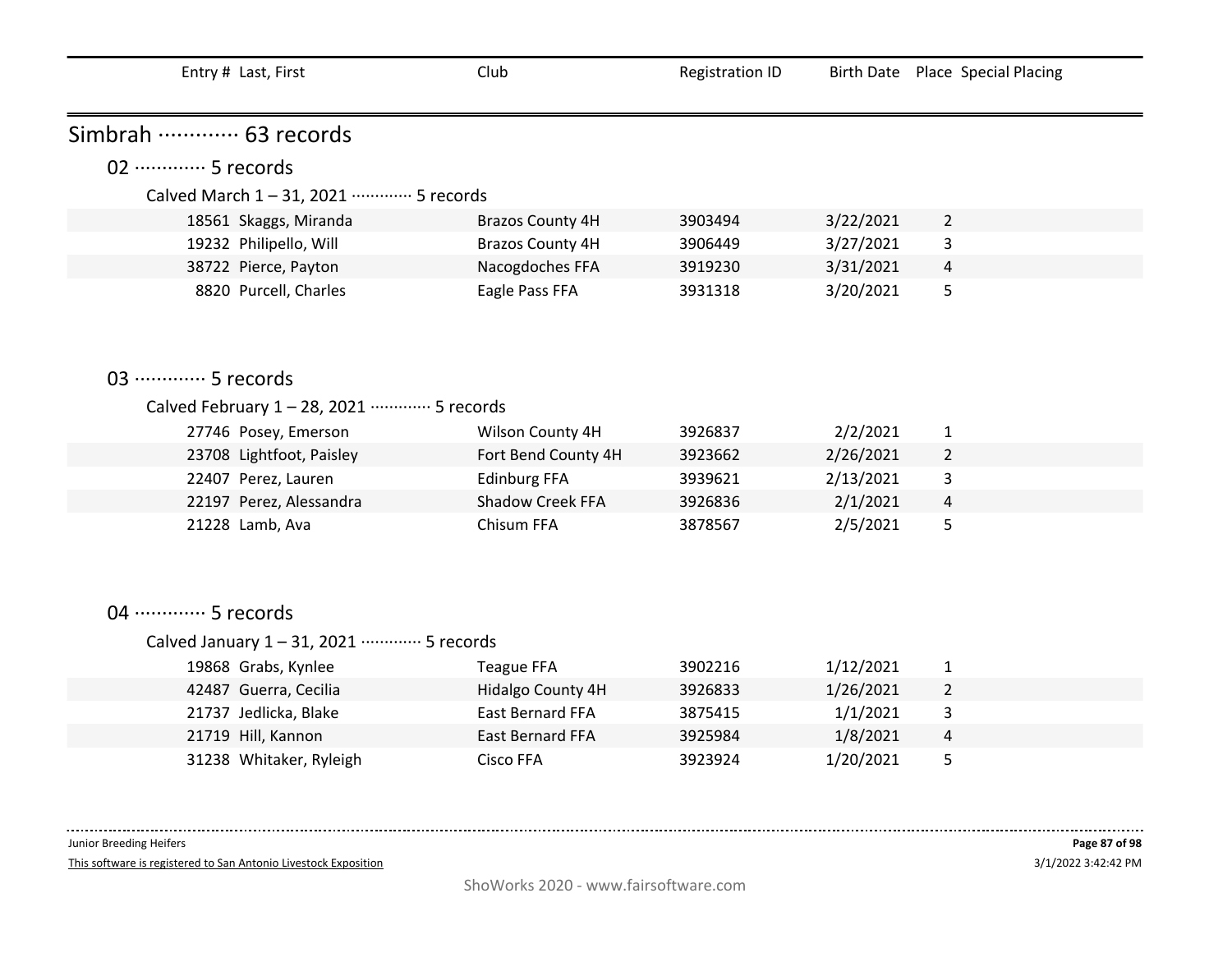| Entry # Last, First                                            | Club                | <b>Registration ID</b> |            | Birth Date Place Special Placing |
|----------------------------------------------------------------|---------------------|------------------------|------------|----------------------------------|
| Simbrah ………… 63 records                                        |                     |                        |            |                                  |
| 04 ………… 5 records                                              |                     |                        |            |                                  |
| 05 ············· 1 record                                      |                     |                        |            |                                  |
| Champion Heifer Calf  1 record                                 |                     |                        |            |                                  |
| 60539 Bryand, Heidi                                            | Arp FFA             | 3902772                | 3/28/2021  | 1 Champion Heifer Calf           |
| 06 ············· 1 record                                      |                     |                        |            |                                  |
| Reserve Champion Heifer Calf  1 record                         |                     |                        |            |                                  |
| 60540 Bryand, Haley                                            | Arp FFA             | 3925494                | 4/14/2021  | 1 Reserve Champion Heifer        |
|                                                                |                     |                        |            |                                  |
| 07 ·············· 5 records                                    |                     |                        |            |                                  |
| Calved November 1 - December 31, 2020 ………… 5 records           |                     |                        |            |                                  |
| 2925 Mau, Harper                                               | Fayette County 4H   | 3883691                | 11/11/2020 | $\mathbf{1}$                     |
| 23879 Moore, Peyton                                            | Robertson County 4H | 3881351                | 11/6/2020  | $\overline{2}$                   |
| 4763 Orth, Kaydence                                            | Floresville FFA     | 3946110                | 11/5/2020  | 3                                |
| 1844 Morgan, Kaleb                                             | Magnolia West FFA   | 3880548                | 12/15/2020 | 4                                |
| 26752 Mcgurk, Darby                                            | <b>McAllen FFA</b>  | 26752                  | 11/6/2020  | 5                                |
| 08 ·············· 5 records                                    |                     |                        |            |                                  |
| Calved September 1 - October 31, 2020 ·············· 5 records |                     |                        |            |                                  |
| 15768 Groce, Mackenzie                                         | Snook FFA           | 3878952                | 9/24/2020  | $\mathbf{1}$                     |
| Junior Breeding Heifers                                        |                     |                        |            | Page 88 of 98                    |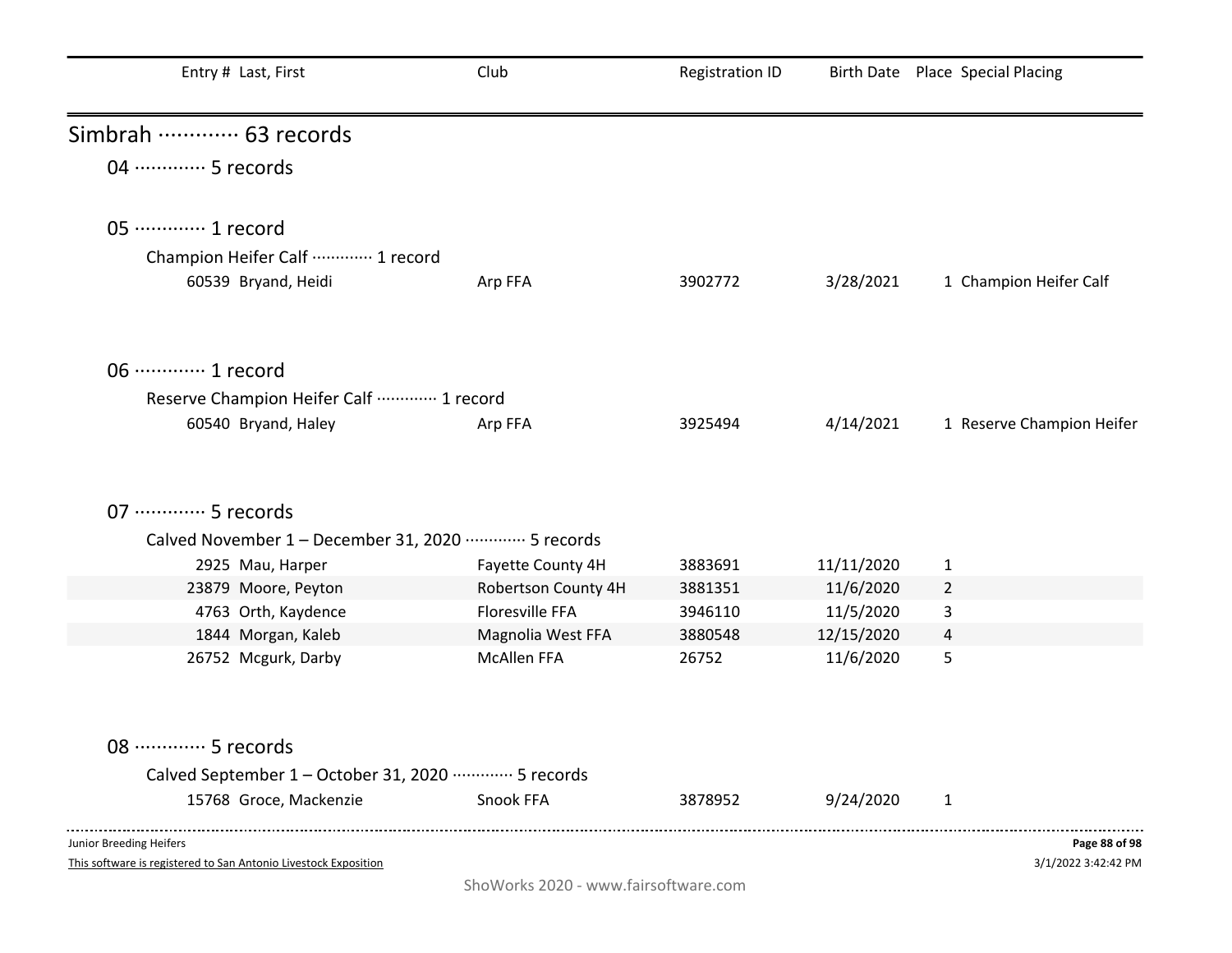|                             | Entry # Last, First                                            | Club                  | <b>Registration ID</b> |            | Birth Date Place Special Placing |
|-----------------------------|----------------------------------------------------------------|-----------------------|------------------------|------------|----------------------------------|
|                             |                                                                |                       |                        |            |                                  |
| Simbrah  63 records         |                                                                |                       |                        |            |                                  |
| 08 ………… 5 records           |                                                                |                       |                        |            |                                  |
|                             | Calved September 1 - October 31, 2020 ·············· 5 records |                       |                        |            |                                  |
|                             | 2453 Powell, Weston                                            | Brazoria County 4H    | 1070                   | 9/2/2020   | $\overline{2}$                   |
|                             | 9765 Koehl, Ashlyn                                             | <b>Columbus FFA</b>   | 3875326                | 9/16/2020  | 3                                |
|                             | 42473 Guerra III, Carlos X.                                    | Hidalgo County 4H     | 3869392                | 9/6/2020   | $\overline{a}$                   |
|                             | 2442 Kennedy, Brantley                                         | Brazoria County 4H    | 3869405                | 10/21/2020 | 5                                |
|                             |                                                                |                       |                        |            |                                  |
|                             |                                                                |                       |                        |            |                                  |
| 09 ·············· 5 records |                                                                |                       |                        |            |                                  |
|                             | Calved July 1 - August 31, 2020 ………… 5 records                 |                       |                        |            |                                  |
|                             | 26366 Hinckley, Grant                                          | Lockhart FFA          | 3779896                | 8/17/2020  | $\mathbf{1}$                     |
|                             | 4748 Baring, Rylee                                             | Floresville FFA       | 3805106                | 7/15/2020  | $\overline{2}$                   |
|                             | 1883 Morgan, Lela                                              | Magnolia West FFA     | 3785278                | 8/1/2020   | 3                                |
|                             | 23739 Lightfoot, Stockton                                      | Fort Bend County 4H   | 3779893                | 8/2/2020   | 4                                |
|                             | 44541 Rutledge, Madison                                        | Hill County 4H        | 3878181                | 7/4/2020   | 5                                |
|                             |                                                                |                       |                        |            |                                  |
|                             |                                                                |                       |                        |            |                                  |
| 10 ·············· 5 records |                                                                |                       |                        |            |                                  |
|                             |                                                                |                       |                        |            |                                  |
|                             | Calved May 1 - June 30, 2020 ………… 5 records                    |                       |                        |            |                                  |
|                             | 5973 Buzzard, Bailey                                           | Victoria County 4H    | 3754183                | 5/27/2020  | $\mathbf{1}$                     |
|                             | 25378 Thorp, Leah                                              | <b>Tarkington FFA</b> | 3779894                | 5/20/2020  | $\overline{2}$                   |
|                             | 4074 Hackett, Hallie                                           | <b>Hooks FFA</b>      | 3784718                | 6/9/2020   | 3                                |
|                             | 2015 Wilson, Bailee                                            | Washington County 4H  | 3786628                | 5/20/2020  | 4                                |
|                             | 33125 Funderburk, Madison                                      | <b>Bremond FFA</b>    | 3776893                | 5/20/2020  | 5                                |

 $- - - - - - - -$ 

This software is registered to San Antonio Livestock Exposition

 $\sim 100$  and  $\sim 100$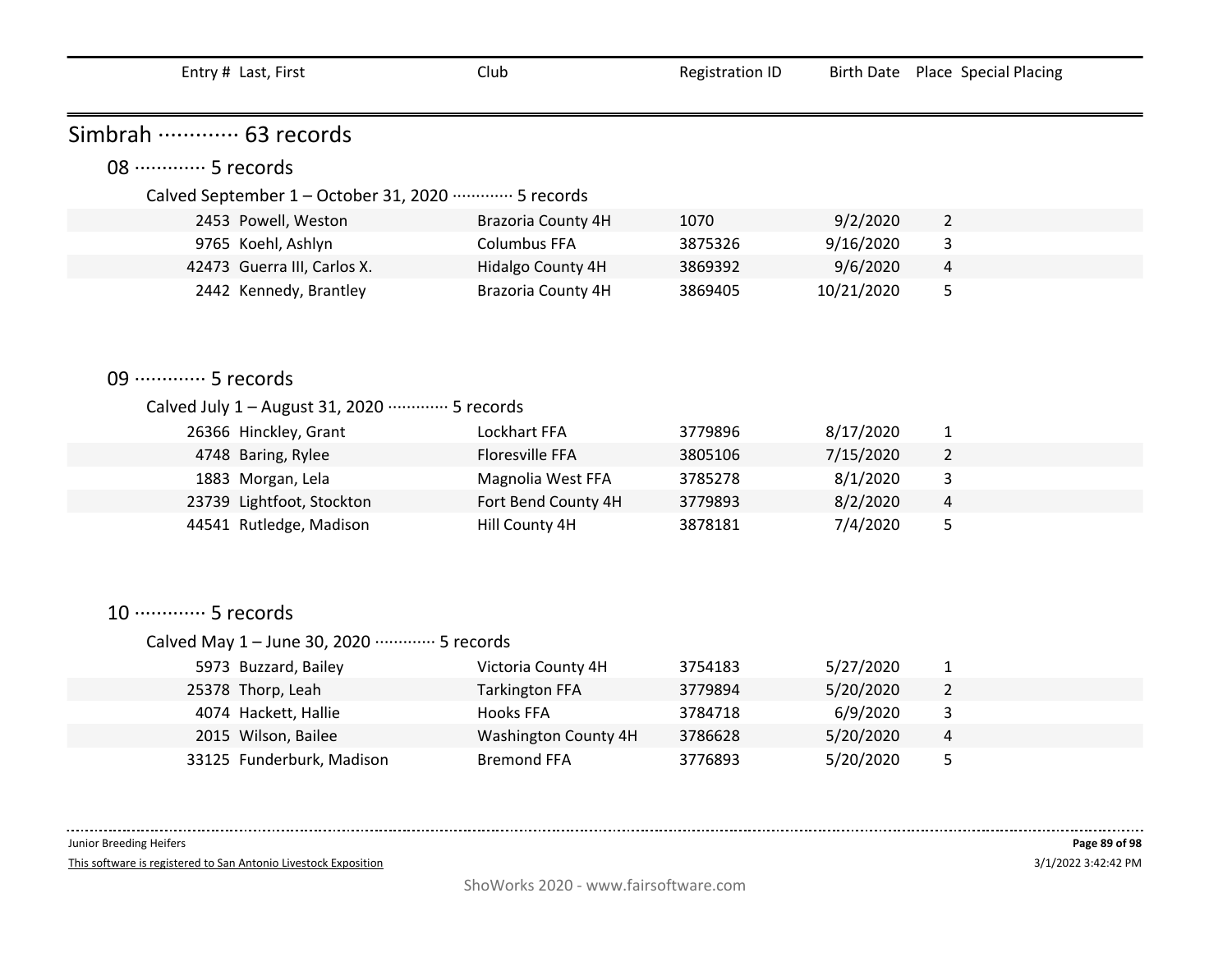| Entry # Last, First                                           | Club               | Registration ID |           | Birth Date Place Special Placing |
|---------------------------------------------------------------|--------------------|-----------------|-----------|----------------------------------|
| Simbrah ………… 63 records                                       |                    |                 |           |                                  |
| 10 ·············· 5 records                                   |                    |                 |           |                                  |
| 11 ············· 1 record                                     |                    |                 |           |                                  |
| Champion Junior Heifer ………… 1 record                          |                    |                 |           |                                  |
| 60541 Buzzard, Bailey                                         | Victoria County 4H | 3754183         | 5/27/2020 | 1 Champion Junior Heifer         |
| 12 ………… 1 record                                              |                    |                 |           |                                  |
| Reserve Champion Junior Heifer  1 record                      |                    |                 |           |                                  |
| 60542 Groce, Mackenzie                                        | Snook FFA          | 3878952         | 9/24/2020 | 1 Reserve Champion Junior        |
|                                                               |                    |                 |           |                                  |
| 13 ………… 5 records                                             |                    |                 |           |                                  |
| Calved March 1 - April 30, 2020 ………… 5 records                |                    |                 |           |                                  |
| 23931 Petrash, Atalie                                         | Sealy FFA          | 3743252         | 4/14/2020 | $\mathbf{1}$                     |
| 31464 Peoples, Karter                                         | Rockwall County 4H | 3773607         | 3/18/2020 | $\overline{2}$                   |
| 2924 Mau, Cooper                                              | Fayette County 4H  | 3754728         | 4/11/2020 | 3                                |
| 26375 Hinckley, Gavin                                         | Lockhart FFA       | 3720492         | 3/8/2020  | 4                                |
| 17614 Evans, Melanie                                          | Liberty FFA        | 3764596         | 4/14/2020 | 5                                |
| 14 ………… 5 records                                             |                    |                 |           |                                  |
| Calved January 1 - February 28, 2020 ·············· 5 records |                    |                 |           |                                  |
| 36574 Wolf, Kensley                                           | Lexington FFA      | 3749373         | 2/12/2020 | $\mathbf{1}$                     |
| Junior Breeding Heifers                                       |                    |                 |           | Page 90 of 98                    |

3/1/2022 3:42:42 PM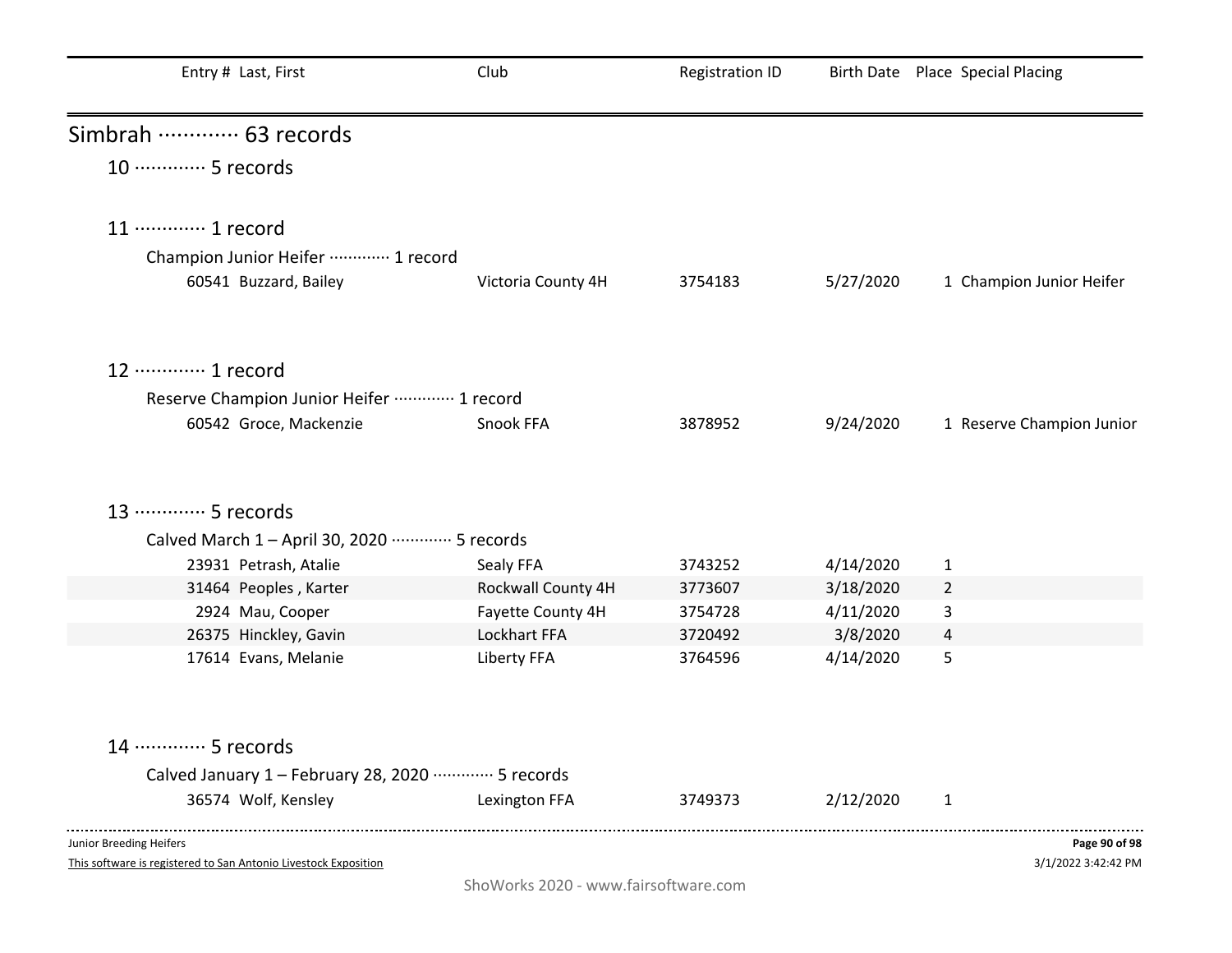| Entry # Last, First                                                                        | Club                   | <b>Registration ID</b> |            | Birth Date Place Special Placing     |
|--------------------------------------------------------------------------------------------|------------------------|------------------------|------------|--------------------------------------|
| Simbrah ………… 63 records                                                                    |                        |                        |            |                                      |
| 14 ………… 5 records                                                                          |                        |                        |            |                                      |
| Calved January 1 - February 28, 2020 ………… 5 records                                        |                        |                        |            |                                      |
| 39369 Feril, Brinlee                                                                       | Lavaca County 4H       | 3739198                | 1/12/2020  | $\overline{2}$                       |
| 6222 Sansom, Jakob                                                                         | <b>Brenham FFA</b>     | 3751394                | 2/6/2020   | 3                                    |
| 42490 Ramirez, Gabriela Cristina                                                           | Hidalgo County 4H      | 3734404                | 1/13/2020  | 4                                    |
| 15750 Groce, Seth                                                                          | Snook FFA              | 3724746                | 2/12/2020  | 5                                    |
| 15 ·············· 5 records                                                                |                        |                        |            |                                      |
| Calved September 1 - December 31, 2019 ………… 5 records                                      |                        |                        |            |                                      |
| 12659 Williams, Jerrell                                                                    | Dayton FFA             | 3697555                | 9/24/2019  | $\mathbf{1}$                         |
| 13821 Lewis, Rachel                                                                        | Freestone County 4H    | 3688077                | 11/12/2019 | $\overline{2}$                       |
| 1027 Holland, Avery                                                                        | Liberty Hill FFA       | 3696870                | 11/9/2019  | 3                                    |
| 9149 Elliott, Mayson                                                                       | <b>Burnet FFA</b>      | 3631989                | 10/12/2019 | 4                                    |
| 15443 Carrera, Miranda R                                                                   | <b>Starr County 4H</b> | 3689458                | 9/22/2019  | 5                                    |
| 16 ············· 1 record                                                                  |                        |                        |            |                                      |
| Champion Senior Heifer  1 record                                                           |                        |                        |            |                                      |
| 60543 Williams, Jerrell                                                                    | Dayton FFA             | 3697555                | 9/24/2019  | 1 Champion Senior Heifer             |
| 17 ………… 1 record                                                                           |                        |                        |            |                                      |
| Reserve Champion Senior Heifer  1 record                                                   |                        |                        |            |                                      |
| 60544 Wolf, Kensley                                                                        | Lexington FFA          | 3749373                | 2/12/2020  | 1 Reserve Champion Senio             |
| Junior Breeding Heifers<br>This software is registered to San Antonio Livestock Exposition |                        |                        |            | Page 91 of 98<br>3/1/2022 3:42:42 PM |

ShoWorks 2020 - www.fairsoftware.com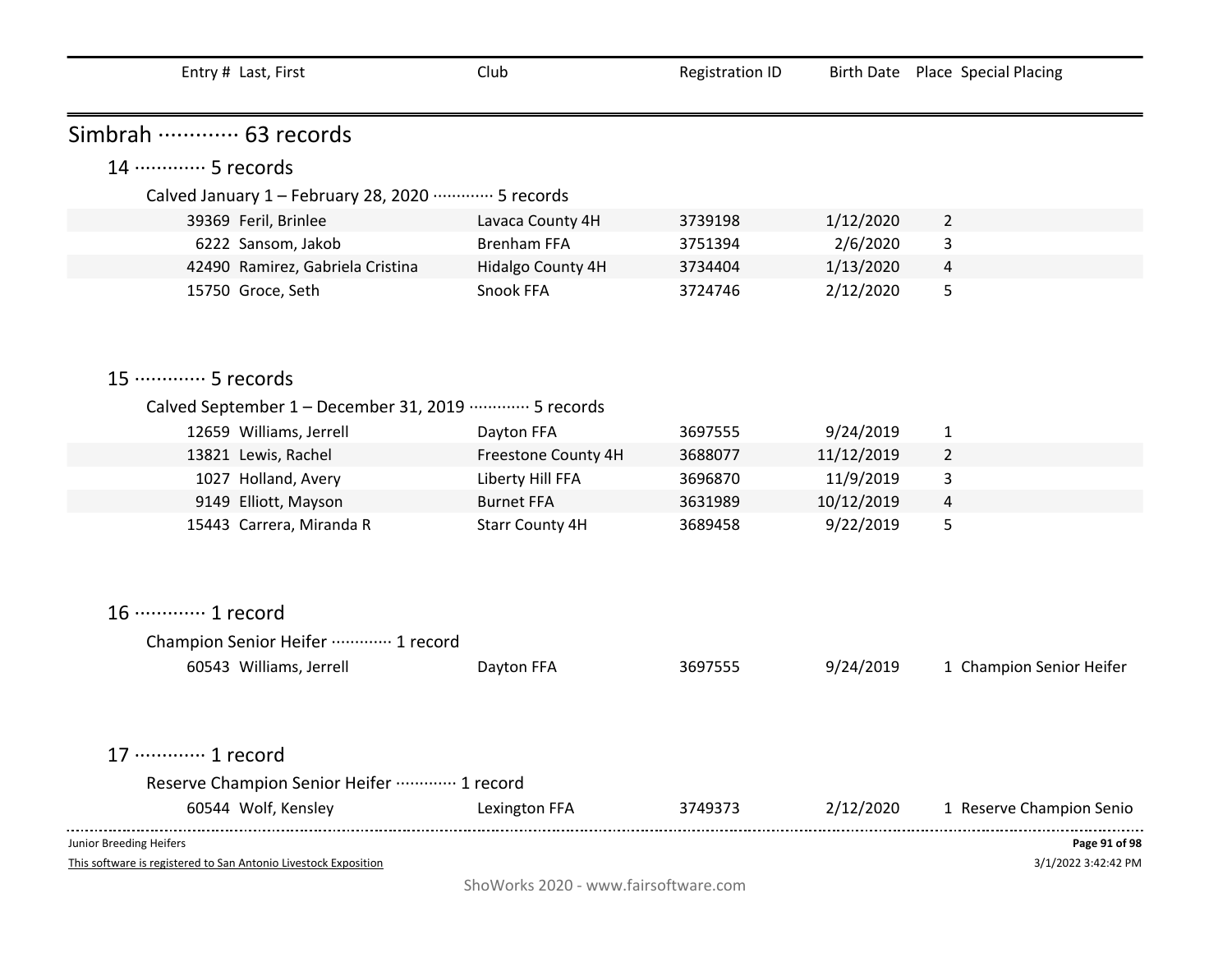| Entry # Last, First                                       | Club               | <b>Registration ID</b> |           | Birth Date Place Special Placing |
|-----------------------------------------------------------|--------------------|------------------------|-----------|----------------------------------|
| Simbrah  63 records                                       |                    |                        |           |                                  |
| 17 ············· 1 record                                 |                    |                        |           |                                  |
| Reserve Champion Senior Heifer  1 record                  |                    |                        |           |                                  |
| 18 ………… 1 record                                          |                    |                        |           |                                  |
| Breed Champion Heifer  1 record                           |                    |                        |           |                                  |
| 60546 Buzzard, Bailey                                     | Victoria County 4H | 3754183                | 5/27/2020 | 1 Breed Champion Heifer          |
| 19 ············· 1 record                                 |                    |                        |           |                                  |
| Reserve Breed Champion Heifer  1 record                   |                    |                        |           |                                  |
| 60547 Bryand, Heidi                                       | Arp FFA            | 3902772                | 3/28/2021 | 1 Reserve Breed Champion         |
| Simmental  53 records                                     |                    |                        |           |                                  |
| 01 ·············· 5 records                               |                    |                        |           |                                  |
| Calved on or after April 1, 2021 ·············· 5 records |                    |                        |           |                                  |
| 22535 Browne, Lydia                                       | Ellis County 4H    | 3953345                | 5/1/2021  | 1                                |
| 41480 Gandy, John Wyatt                                   | Johnson County 4H  | 3948922                | 5/10/2021 | $\overline{2}$                   |
| 17875 Hand, Briggs                                        | Gonzales County 4H | 3946844                | 4/4/2021  | 3                                |
| 17415 Smith, Wyatt                                        | Comal County 4H    | 3950387                | 5/3/2021  | 4                                |
| 44543 Sulak, Sylee                                        | Hill County 4H     | 1919                   | 5/1/2021  | 5                                |

This software is registered to San Antonio Livestock Exposition

-------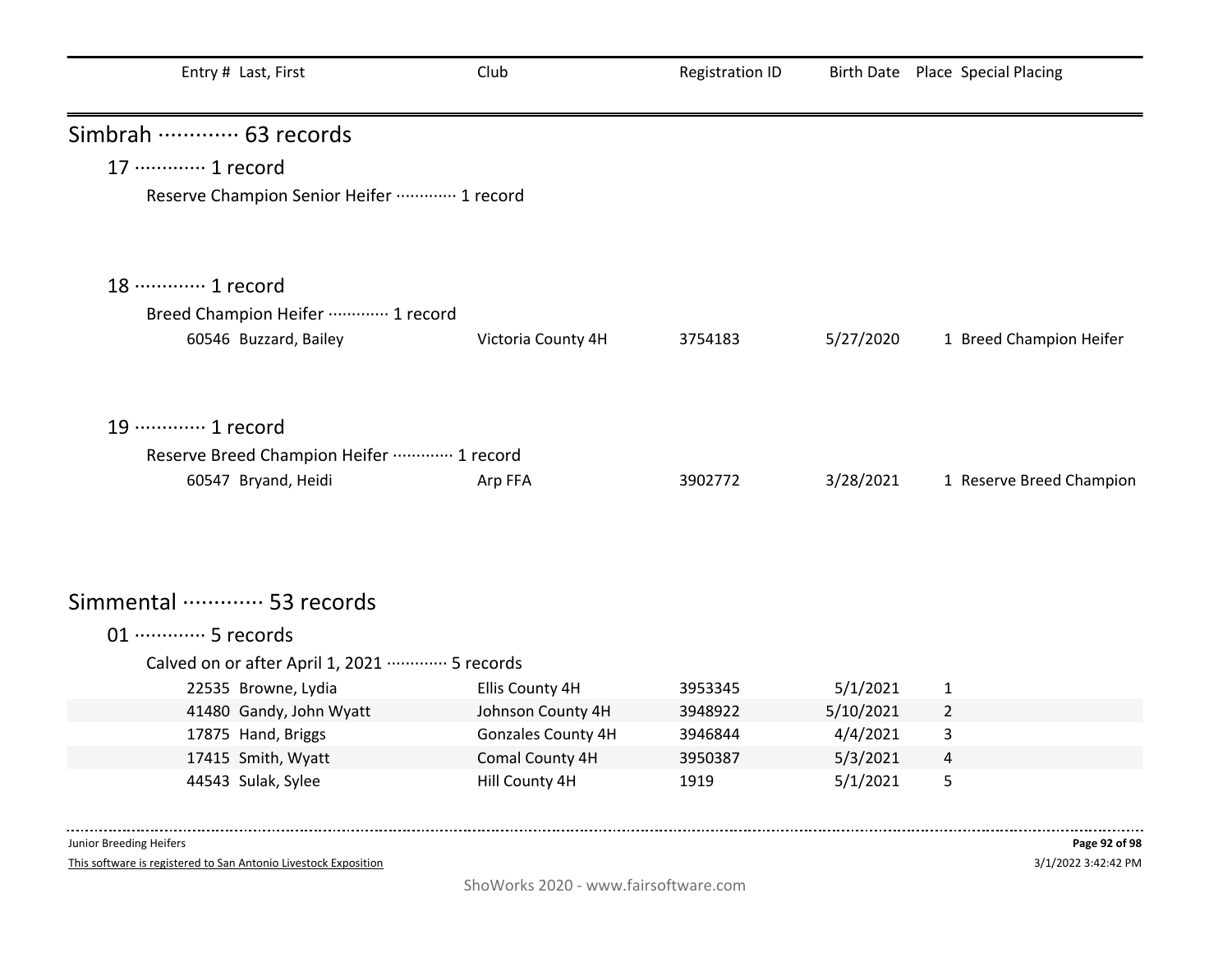| Entry # Last, First                       | Club                        | <b>Registration ID</b> |           | Birth Date Place Special Placing |  |  |
|-------------------------------------------|-----------------------------|------------------------|-----------|----------------------------------|--|--|
| Simmental  53 records                     |                             |                        |           |                                  |  |  |
| 01 ·············· 5 records               |                             |                        |           |                                  |  |  |
| 02 ·············· 5 records               |                             |                        |           |                                  |  |  |
| Calved March 1-31, 2021 ………… 5 records    |                             |                        |           |                                  |  |  |
| 30164 Deberry, Makenzie                   | Lamb County 4H              | 3937630                | 3/28/2021 | $\mathbf{1}$                     |  |  |
| 29047 Dale, Cash                          | Rains County 4H             | 3930079                | 3/2/2021  | $\overline{2}$                   |  |  |
| 8728 Freytag, Kaelan                      | Flatonia FFA                | 3939642                | 3/10/2021 | 3                                |  |  |
| 33007 Nohavitza, Creed                    | El Campo FFA                | 3922919                | 3/3/2021  | 4                                |  |  |
| 6716 Sweatt, Dylan                        | Aledo FFA                   | 3939146                | 3/22/2021 | 5                                |  |  |
|                                           |                             |                        |           |                                  |  |  |
|                                           |                             |                        |           |                                  |  |  |
| 03 ………… 5 records                         |                             |                        |           |                                  |  |  |
| Calved February 1-28, 2021 ………… 5 records |                             |                        |           |                                  |  |  |
| 31639 Eaton, Kaylee                       | <b>Bell County 4H</b>       | 3922987                | 2/26/2021 | $\mathbf{1}$                     |  |  |
| 42772 Metzler, Mason                      | Johnson County 4H           | 3950581                | 2/27/2021 | $\overline{2}$                   |  |  |
| 41411 Groom, Harlie                       | Johnson County 4H           | 3933559                | 2/13/2021 | 3                                |  |  |
| 695 Trotter, Brady                        | Hardin Jefferson FFA        | 3937550                | 2/25/2021 | 4                                |  |  |
| 38850 Macat, Baylie                       | Austin County 4H            | 3920237                | 2/20/2021 | 5                                |  |  |
|                                           |                             |                        |           |                                  |  |  |
|                                           |                             |                        |           |                                  |  |  |
|                                           |                             |                        |           |                                  |  |  |
| 04 ………… 5 records                         |                             |                        |           |                                  |  |  |
| Calved January 1-31, 2021 ………… 5 records  |                             |                        |           |                                  |  |  |
| 22506 Fincher, Lane                       | Ellis County 4H             | 3939561                | 1/18/2021 | $\mathbf{1}$                     |  |  |
| 511 Hardy, Baylee                         | <b>Scurry Rosser FFA</b>    | 3889319                | 1/26/2021 | $\overline{2}$                   |  |  |
| 24775 Latta, Sarah                        | <b>Hamshire Fannett FFA</b> | 3927888                | 1/7/2021  | 3                                |  |  |

 $\sim 100$ 

This software is registered to San Antonio Livestock Exposition

3/1/2022 3:42:42 PM **Page 93 of 98**

. . . .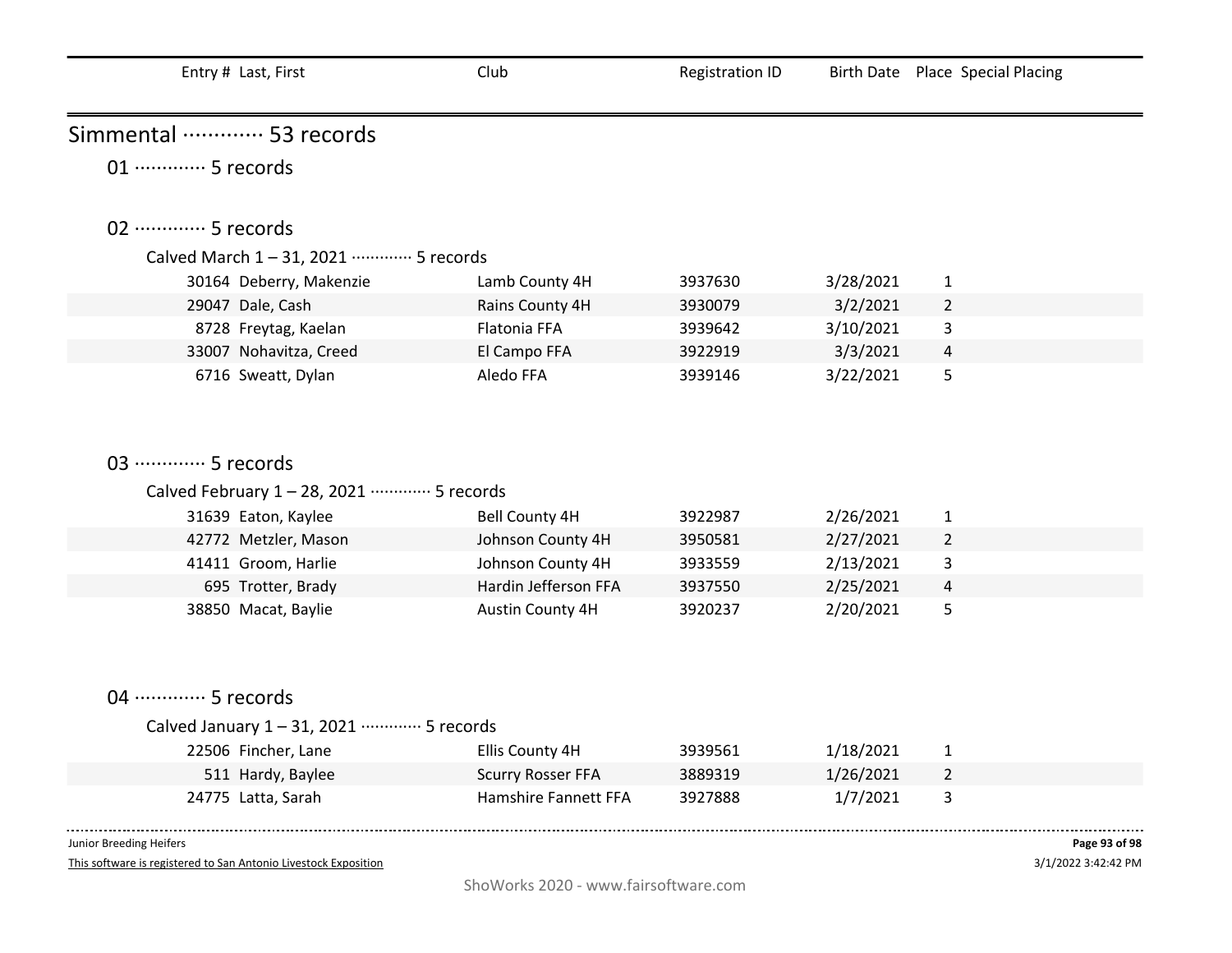| Entry # Last, First                                  | Club                | <b>Registration ID</b> |            | Birth Date Place Special Placing |
|------------------------------------------------------|---------------------|------------------------|------------|----------------------------------|
| Simmental ………… 53 records                            |                     |                        |            |                                  |
| 04 ………… 5 records                                    |                     |                        |            |                                  |
| Calved January 1-31, 2021 ………… 5 records             |                     |                        |            |                                  |
| 9547 Groce, Taylor                                   | Snook FFA           | 3927777                | 1/10/2021  | 4                                |
| 37043 Jeffery, Jamary                                | Waller County 4H    | 3848472                | 1/15/2021  | 5                                |
| 05 ·············· 1 record                           |                     |                        |            |                                  |
| Champion Heifer Calf  1 record                       |                     |                        |            |                                  |
| 60666 Deberry, Makenzie                              | Lamb County 4H      | 3937630                | 3/28/2021  | 1 Champion Heifer Calf           |
| 06 ·············· 1 record                           |                     |                        |            |                                  |
| Reserve Champion Heifer Calf  1 record               |                     |                        |            |                                  |
| 60667 Fincher, Lane                                  | Ellis County 4H     | 3939561                | 1/18/2021  | 1 Reserve Champion Heifer        |
| 07 ·············· 5 records                          |                     |                        |            |                                  |
| Calved November 1 - December 31, 2020 ………… 5 records |                     |                        |            |                                  |
| 34655 Moseley, Madison                               | Brown County 4H     | 3908255                | 12/7/2020  | $\mathbf{1}$                     |
| 42926 Fussell, Sage                                  | Johnson County 4H   | 3899287                | 11/5/2020  | $\overline{2}$                   |
| 41402 Snoddy, Everett                                | Johnson County 4H   | 3901953                | 11/1/2020  | 3                                |
| 23870 Moore, Madison                                 | Robertson County 4H | 3877368                | 11/26/2020 | $\overline{4}$                   |
| 15348 Thompson, Kenzie                               | New Diana FFA       | 3864647                | 11/7/2020  | 5                                |

This software is registered to San Antonio Livestock Exposition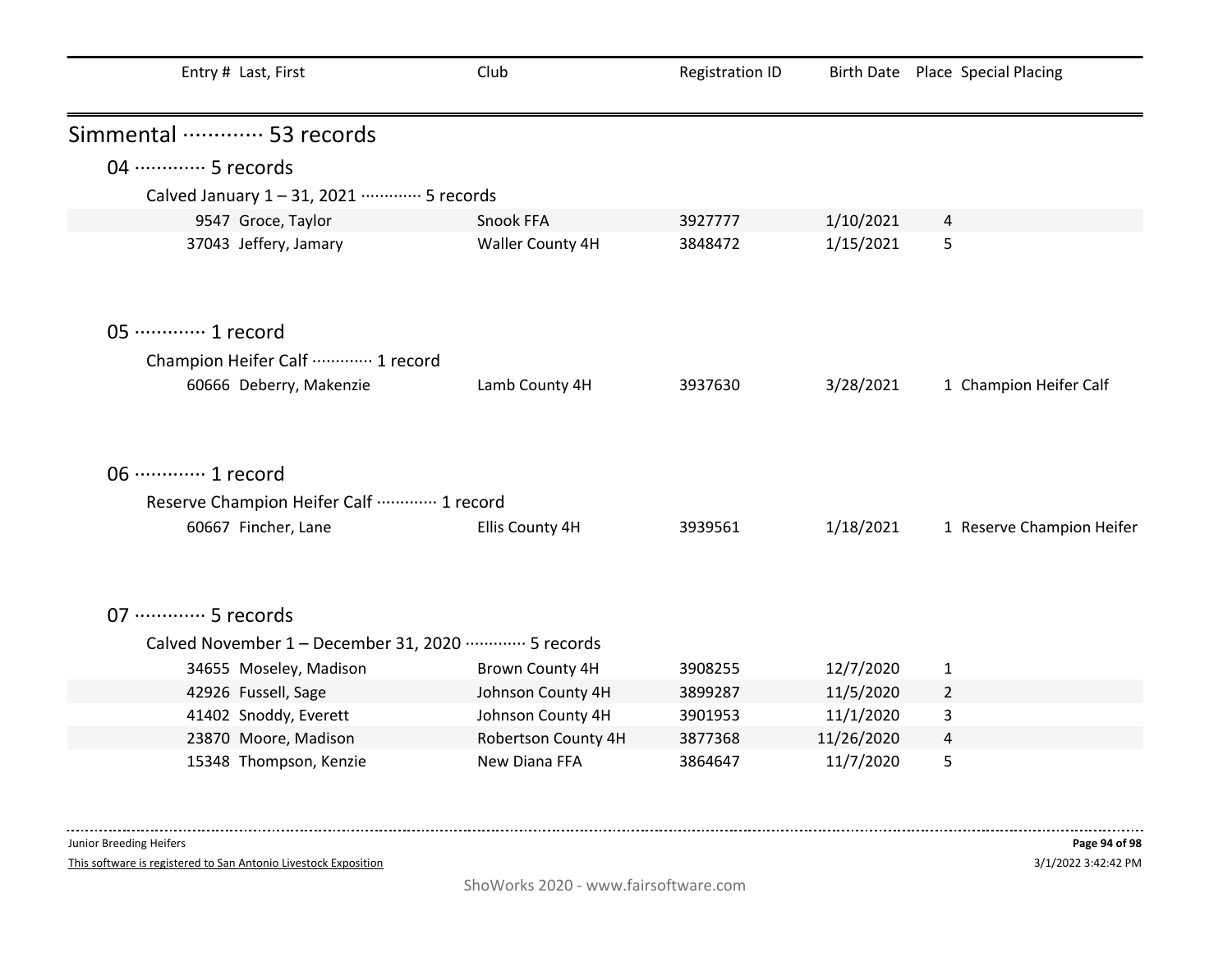| Entry # Last, First                                            | Club                              | <b>Registration ID</b> |            | Birth Date Place Special Placing |  |
|----------------------------------------------------------------|-----------------------------------|------------------------|------------|----------------------------------|--|
| Simmental ………… 53 records                                      |                                   |                        |            |                                  |  |
| 07 ·············· 5 records                                    |                                   |                        |            |                                  |  |
| 08 ·············· 5 records                                    |                                   |                        |            |                                  |  |
| Calved September 1 - October 31, 2020 ·············· 5 records |                                   |                        |            |                                  |  |
| 33184 Stuckly, Kade                                            | Pilot Point FFA                   | 3861296                | 9/3/2020   | $\mathbf{1}$                     |  |
| 30161 Deberry, Wyatt                                           | Lamb County 4H                    | 3872962                | 9/29/2020  | $\overline{2}$                   |  |
| 15250 Evans, Kylee                                             | Kaufman FFA                       | 3872158                | 9/20/2020  | 3                                |  |
| 21254 Prokop, Dillon                                           | Llano County 4H                   | 3877576                | 9/15/2020  | 4                                |  |
| 8920 Drabek, Abegayle                                          | Flatonia FFA                      | 3806399                | 10/28/2020 | 5                                |  |
| 09 ·············· 1 record                                     |                                   |                        |            |                                  |  |
| Calved July 1 - August 31, 2020 ………… 1 record                  |                                   |                        |            |                                  |  |
| 37087 Chesser, Abby                                            | <b>West Texas FFA</b>             | 3792268                | 8/25/2020  | $\mathbf{1}$                     |  |
| 10 ············· 3 records                                     |                                   |                        |            |                                  |  |
| Calved May 1 - June 30, 2020 ………… 3 records                    |                                   |                        |            |                                  |  |
| 13596 Bimslager, Brooke                                        | Samuel Clemens Cibolo Cre 3765305 |                        | 5/5/2020   | 1                                |  |
| 36377 Hayman, Talyn                                            | La Porte FFA                      | 3871489                | 6/2/2020   | 2                                |  |
| 37012 Blase, Wyatt                                             | Waller County 4H                  | 3717608                | 5/6/2020   | 3                                |  |

11 ·············· 1 record

 $\sim 100$  and  $\sim 100$ 

This software is registered to San Antonio Livestock Exposition

-----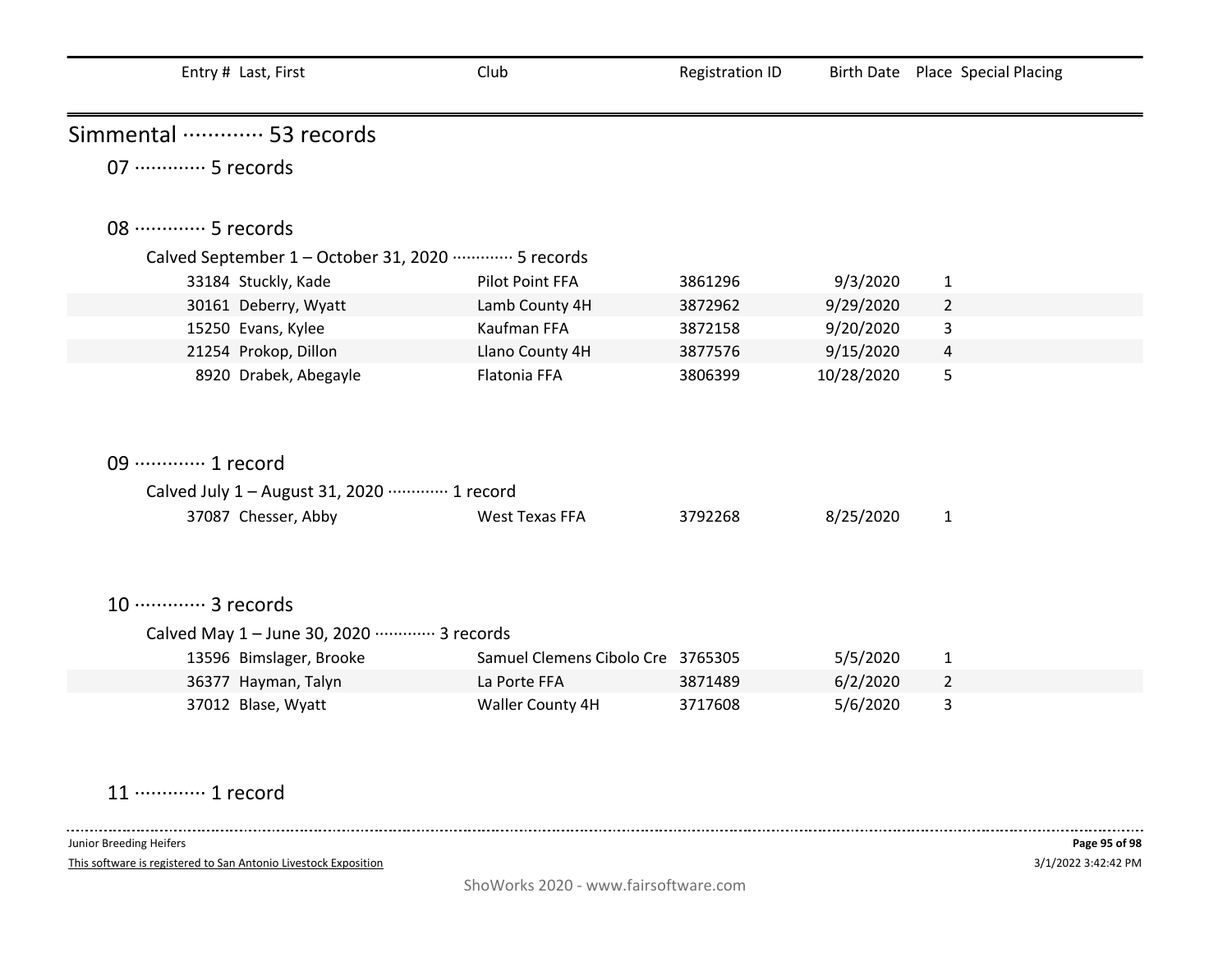| Entry # Last, First                                                 | Club                              | <b>Registration ID</b> |           | Birth Date Place Special Placing |
|---------------------------------------------------------------------|-----------------------------------|------------------------|-----------|----------------------------------|
| Simmental ………… 53 records                                           |                                   |                        |           |                                  |
| 11 ············· 1 record                                           |                                   |                        |           |                                  |
| Champion Junior Heifer  1 record                                    |                                   |                        |           |                                  |
| 60668 Stuckly, Kade                                                 | Pilot Point FFA                   | 3861296                | 9/3/2020  | 1 Champion Junior Heifer         |
|                                                                     |                                   |                        |           |                                  |
| 12 ………… 1 record                                                    |                                   |                        |           |                                  |
| Reserve Champion Junior Heifer  1 record                            |                                   |                        |           |                                  |
| 60669 Bimslager, Brooke                                             | Samuel Clemens Cibolo Cre 3765305 |                        | 5/5/2020  | 1 Reserve Champion Junior        |
| 13 ………… 5 records<br>Calved March 1 - April 30, 2020 ………… 5 records |                                   |                        |           |                                  |
| 32761 Brown, Megan                                                  | Hunt County 4H                    | 3764167                | 3/12/2020 | 1                                |
| 13154 Harborth, Ava                                                 | <b>Marion FFA</b>                 | 3776069                | 3/10/2020 | $\overline{2}$                   |
| 33692 Bell, Coen                                                    | <b>Sulphur Springs FFA</b>        | 3701671                | 3/2/2020  | 3                                |
| 22622 Bradshaw, Barrett                                             | Randall County 4H                 | 3776898                | 4/18/2020 | 4                                |
| 40417 Gunn, Stephen                                                 | Waller County 4H                  | 3772485                | 3/20/2020 | 5                                |
| 14 ………… 5 records                                                   |                                   |                        |           |                                  |
| Calved January 1 - February 28, 2020 ………… 5 records                 |                                   |                        |           |                                  |
| 19241 Kidd, Brailey                                                 | Floyd County 4H                   | 3765308                | 2/27/2020 | $\mathbf{1}$                     |
| 43385 Pointer, Braelyn                                              | Sudan FFA                         | 43385                  | 2/22/2020 | 2                                |
| 22246 Alexander, Lane                                               | Waller FFA                        | 3761660                | 2/5/2020  | 3                                |
| 16591 Hoppe, Braden                                                 | Runnels County 4H                 | 3758650                | 2/24/2020 | 4                                |
| Junior Breeding Heifers                                             |                                   |                        |           | Page 96 of 98                    |

3/1/2022 3:42:42 PM **Page 96 of 98**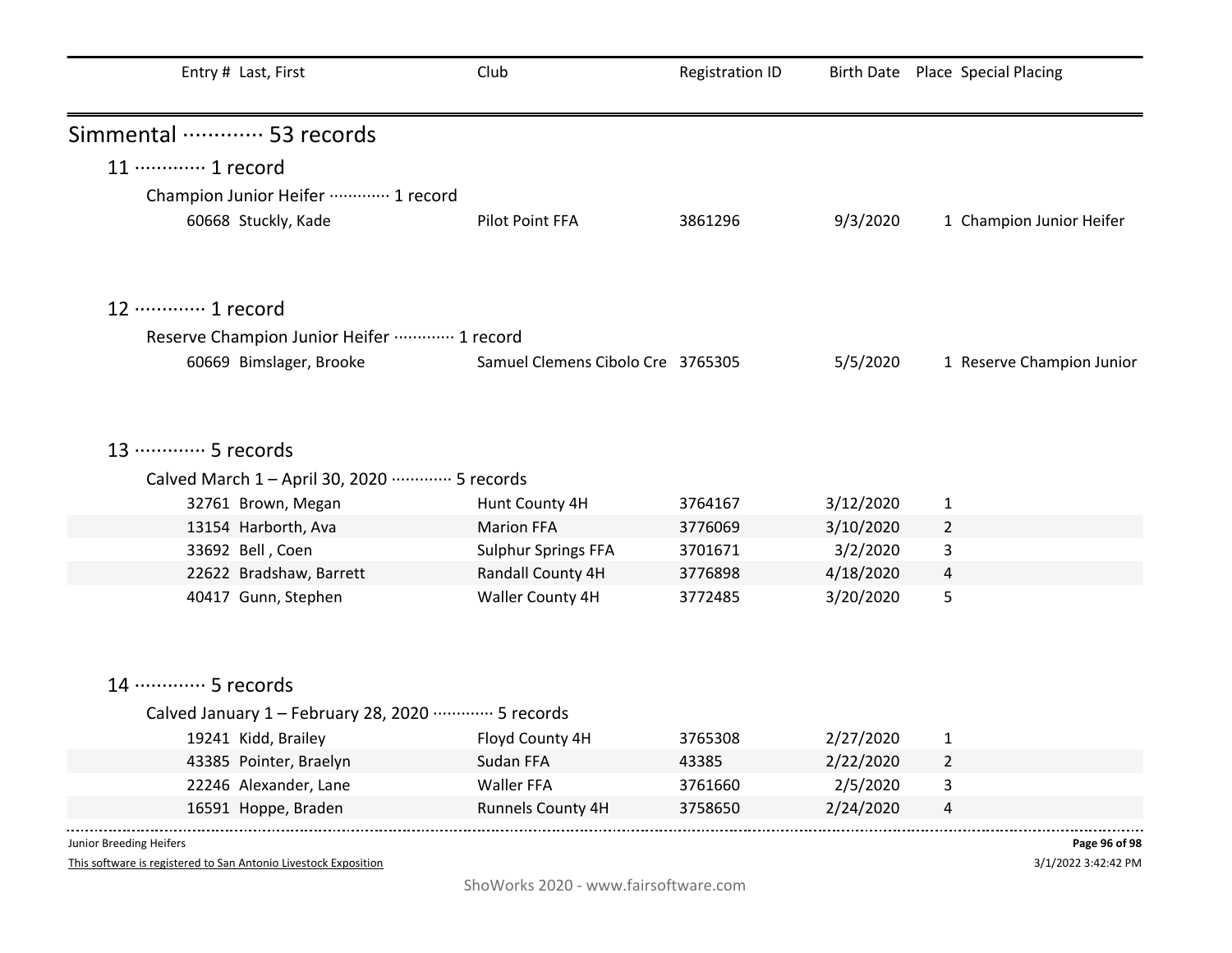| Entry # Last, First                                             | Club               | <b>Registration ID</b> |            | Birth Date Place Special Placing |
|-----------------------------------------------------------------|--------------------|------------------------|------------|----------------------------------|
| Simmental ………… 53 records                                       |                    |                        |            |                                  |
| 14 ………… 5 records                                               |                    |                        |            |                                  |
| Calved January 1 - February 28, 2020 ………… 5 records             |                    |                        |            |                                  |
| 2292 Goble, Teagan                                              | Brazoria County 4H | 3761643                | 2/20/2020  | 5                                |
| 15 ············· 1 record                                       |                    |                        |            |                                  |
| Calved September 1 - December 31, 2019 ………… 1 record            |                    |                        |            |                                  |
| 6465 Fulton, Jillian                                            | Georgetown FFA     | 3715163                | 12/28/2019 | $\mathbf{1}$                     |
|                                                                 |                    |                        |            |                                  |
| 16 ············· 1 record                                       |                    |                        |            |                                  |
| Champion Senior Heifer  1 record                                |                    |                        |            |                                  |
| 60670 Brown, Megan                                              | Hunt County 4H     | 3764167                | 3/12/2020  | 1 Champion Senior Heifer         |
| 17 ············· 1 record                                       |                    |                        |            |                                  |
| Reserve Champion Senior Heifer  1 record                        |                    |                        |            |                                  |
| 60671 Kidd, Brailey                                             | Floyd County 4H    | 3765308                | 2/27/2020  | 1 Reserve Champion Senio         |
| 18 ·············· 1 record                                      |                    |                        |            |                                  |
| Breed Champion Heifer  1 record                                 |                    |                        |            |                                  |
| 60672 Deberry, Makenzie                                         | Lamb County 4H     | 3937630                | 3/28/2021  | 1 Breed Champion Heifer          |
| Junior Breeding Heifers                                         |                    |                        |            | Page 97 of 98                    |
| This software is registered to San Antonio Livestock Exposition |                    |                        |            | 3/1/2022 3:42:42 PM              |